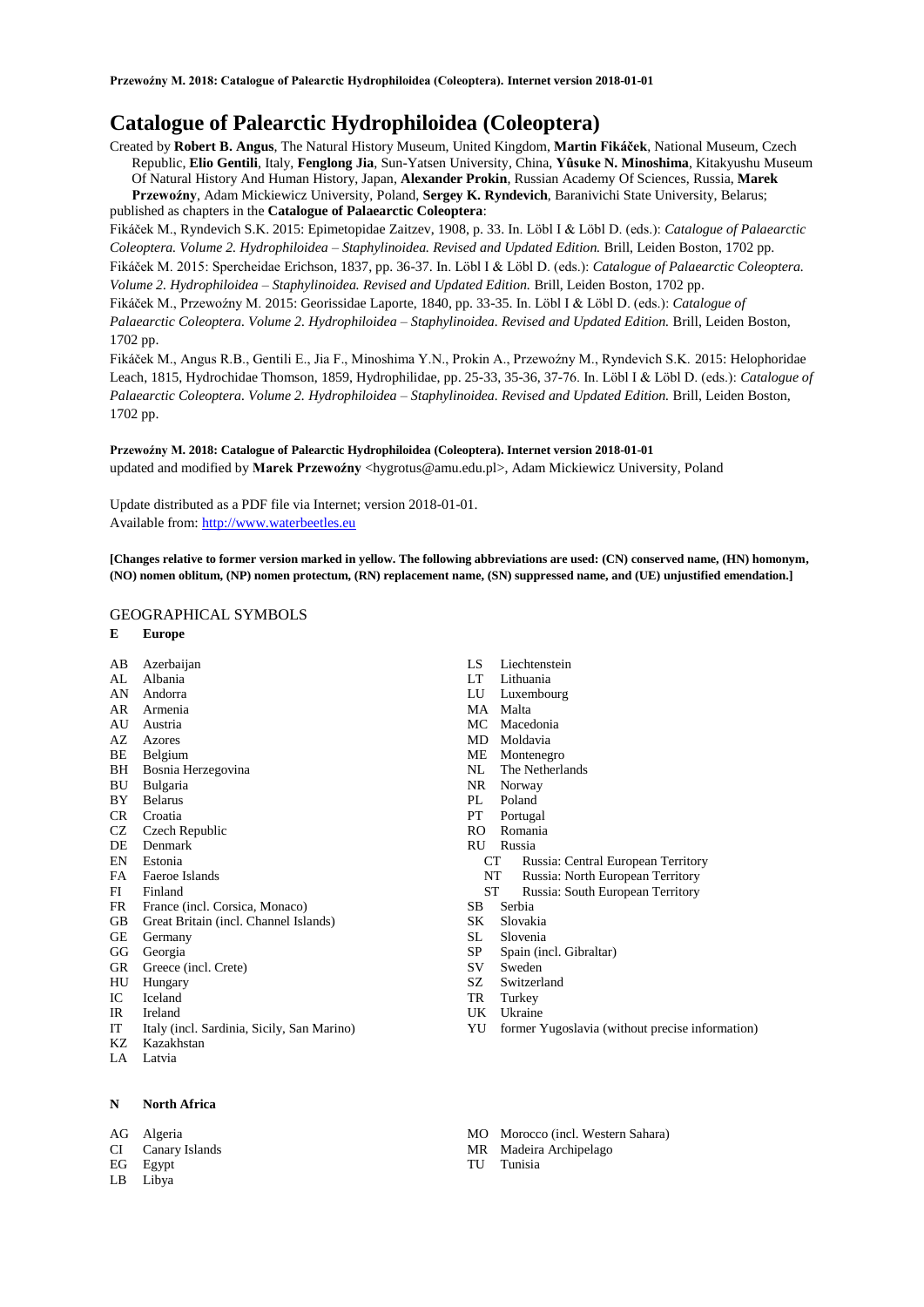## **A Asia**

| AE        |            | <b>United Arab Emirates</b> |  |  |
|-----------|------------|-----------------------------|--|--|
| AF        |            | Afghanistan                 |  |  |
| AP        |            | India: Arunachal Pradesh    |  |  |
| BA        | Bahrain    |                             |  |  |
| BT        | Bhutan     |                             |  |  |
| <b>CH</b> | China      |                             |  |  |
|           | ANH        | Anhui (Anhwei)              |  |  |
|           | BEI        | Beijing (Peking or Peiping) |  |  |
|           | <b>CHQ</b> | Chongqing                   |  |  |
|           | FUJ        | Fujian (Fukien)             |  |  |
|           | GAN        | Gansu (Kansu)               |  |  |
|           | <b>GUA</b> | Guandong (Kwantung)         |  |  |
|           | GUI        | Guizhou (Kweichow)          |  |  |
|           | GUX        | Guangxi (Kwangsi)           |  |  |
|           | HAI        | Hainan                      |  |  |
|           | HEB        | Hebei (Hopeh)               |  |  |
|           | HEI        | Heilongjiang (Heilungkiang) |  |  |
|           | HEN        | Henan (Honana)              |  |  |
|           | HKG        | Hong Kong                   |  |  |
|           | HUB        | Hubei (Hupeh)               |  |  |
|           | HUN        | Hunan                       |  |  |
|           | JIA        | Jiangsu (Kiangsu)           |  |  |
|           | JIL        | Jilin (Kirin)               |  |  |
|           | JIX        | Jiangxi (Kiangsi)           |  |  |
|           | LIA        | Liaoning                    |  |  |
|           | MAC        | Macao                       |  |  |
|           | NIN        | Ningxia (Ningsia)           |  |  |
|           | NMO        | Nei Mongol (Inner Mongolia) |  |  |
|           | QIN        | Qinghai (Tsinghai)          |  |  |
|           | SCH        | Sichuan (Szechwan)          |  |  |
|           | SHA        | Shaanxi (Shensi)            |  |  |
|           | SHG        | Shanghai                    |  |  |
|           | SHN        | Shandong (Shantung)         |  |  |
|           | SHX        | Shanxi (Shansi)             |  |  |
|           | TAI        | Taiwan (Formosa)            |  |  |
|           | TIA        | Tianjin (Tsiensin)          |  |  |
|           | XIN        | Xinjiang (Sinkiang)         |  |  |

- XIZ Xizang (Tibet)
- YUN Yunnan
- ZHE Zhejiang (Chekiang)
- CY Cyprus
- HP India: Himachal Pradesh
- Iran
- IQ Iraq
- IS Israel
- JA Japan Jordan
- 
- KA Kashmir Kyrgyzstan
- 
- KU Kuwait<br>KZ Kazakh Kazakhstan
- 
- LE Lebanon<br>MG Mongolia Mongolia
- NC North Korea<br>NP Nepal
- Nepal
- OM Oman<br>PA Pakist
- Pakistan
- QA Qatar
- RU Russia
	- ES Russia: East Siberia
	- FE Russia: Far East
	- WS Russia: West Siberia
- SA Saudi Arabia
- SC South Korea<br>SD India: Sikkin
- SD India: Sikkim, Darjeeling District<br>SI Egypt: Sinai
- SI Egypt: Sinai
- SY Syria<br>TD Tajiki
- TD Tajikistan<br>TM Turkmenis
- TM Turkmenistan<br>TR Turkey Turkey
- 
- UP India: Uttarakhand (= Uttaranchal), Uttar Pradesh
- UZ Uzbekistan
- YE Yemen (incl. Suqutra)

## **World Zoogeographical Regions**

**AFR** Afrotropical Region **AUR** Australian Region **NAR** Nearctic Region **NTR** Neotropical Region **ORR** Oriental Region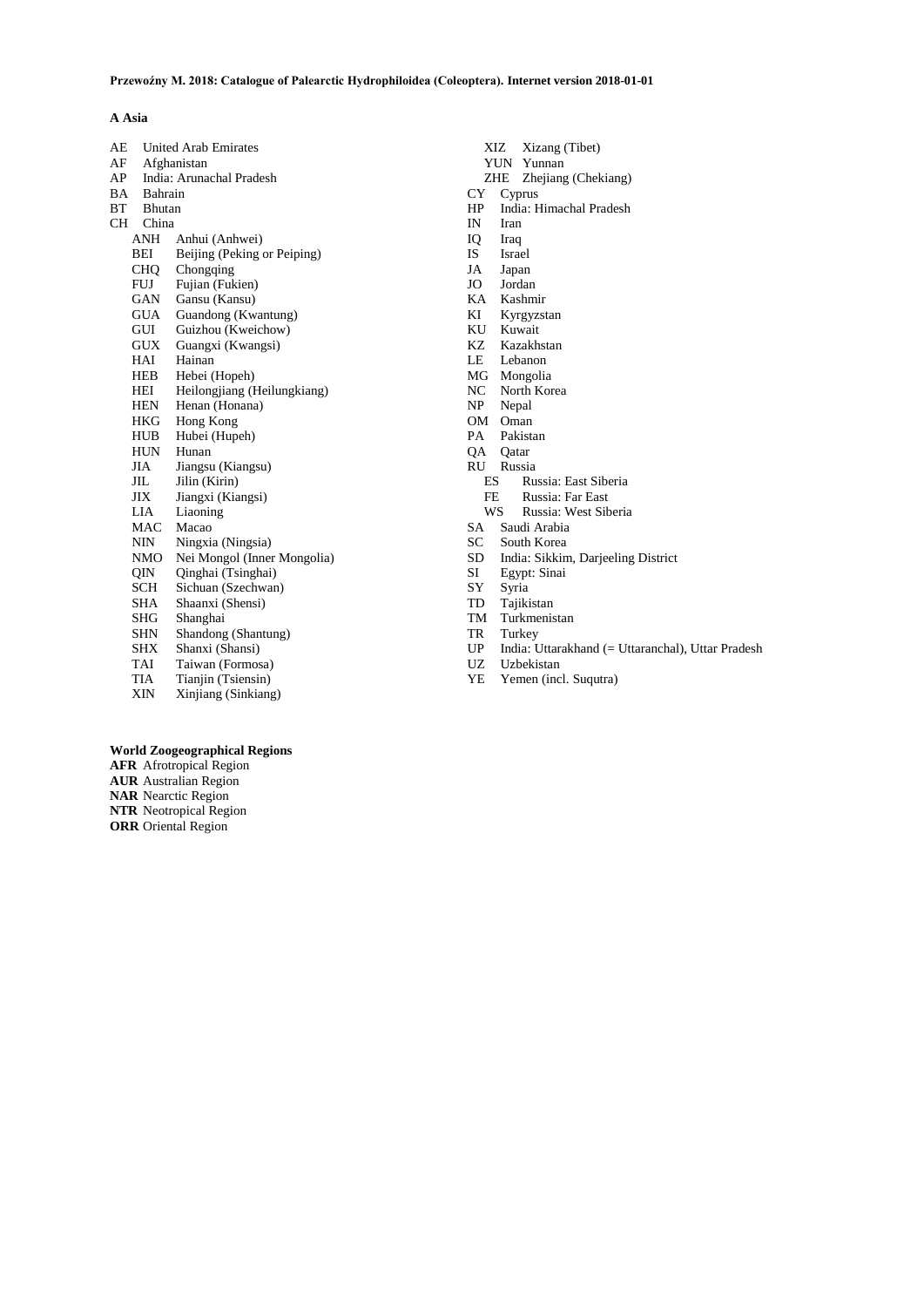## **superfamily HYDROPHILOIDEA Latreille, 1802**

## family HELOPHORIDAE Leach, 1815

**genus** *Helophorus* **Fabricius, 1775: 66** type species *Silpha aquatica* Linnaeus, 1758

**subgenus** *Empleurus* Hope, 1838: 149 type species *Elophorus nubilus* Fabricius, 1777 *Bradempleurus* Sharp, 1915a: 131 type species *Elophorus schmidti* A. Villa & G. B. Villa, 1838 *Megempleurus* Sharp, 1915a: 131 type species *Elophorus rugosus* Olivier, 1795 (= *Opatrum rufipes* Bosc, 1791) *Simempleurus* Sharp, 1915a: 132 type species *Helophorus porculus* Bedel, 1881

*hirsutiventris* Angus, 1984: 544 **E**: AL BH GR **A**: TR *hispanicus* Sharp, 1915a: 137 (*Empleurus*) **E**: SP *nubilus* Fabricius, 1777: 213 **E**: AU BH BU BY CR CT CZ DE EN FI FR GB GE GR HU IR IT LA LT MC NL NR NT PL PT RO SK SL SP ST SV SZ TR UK YU "Transcaucasus" **A**: IN TR *costatus* Goeze, 1777: 148 (*Dermestes*) *linearis* Kuwert, 1885: 309 [HN] *lineellus* Kuwert, 1886b: 225 (*Empleurus*) [RN] *meridionalis* Motschulsky, 1860b: 107 (*Empleurus*) *mesopotamiae* Kuwert, 1886a: 90 *nigromaculatus* Dalla Torre, 1877: 69 *striatus* Geoffroy, 1785: 20 (*Dermestes*) *peyerimhoffi* d'Orchymont, 1926a: 91 **N**: AG *porculus* Bedel, 1881: 298 **E**: BE CR FR GB GE GR HU IR IT NL PT SP TR **N**: AG MO *aper* Kuwert, 1886b: 224 (*Empleurus*) *rufipes* Bosc, 1791: 8 (*Opatrum*) **E**: BE BH BU CR FR GB GE GR HU IT NL PT SP **N**: AG MO *apulicus* Fiori, 1915: 77 *cinereus* Marsham, 1802: 410 (*Hydrophilus*) *fennicus* Paykull, 1798: 243 *pyrenaeus* Kuwert, 1885: 229 *rugosus* Olivier, 1795: 38: 6 *siculus* Kuwert, 1886a: 137 *variegatus* Mulsant, 1844a: 30 *schmidti* A. Villa & G. B. Villa, 1838: 63 **E**: AU FR GE IT PT RO SP SZ *alpinus* Heer, 1841: 476 *fracticostis* Fairmaire, 1859a: 29

**subgenus** *Eutrichelophorus* Sharp, 1915b: 156 type species *Elophorus micans* Faldermann, 1835

*micans* Faldermann, 1835a: 234 **E**: AB AR AU BU CZ GR HU SK ST UK **A**: AF CY IN IQ IS PA TD TR UZ *acutipalpus* Mulsant & Wachanru, 1852: 5 *baklarensis* Sharp, 1915b: 158 (*Eutrichelophorus*) *besicanus* Sharp, 1915b: 157 (*Eutrichelophorus*) *elegans* Ballion, 1871: 329 *ibericus* Sharp, 1915b: 159 (*Eutrichelophorus*) *opalisans* Motschulsky, 1860b: 107 (*Empleurus*) *subcostatus* Kolenati, 1846b: 65 *tessellatus* Kuwert, 1886b: 225 (*Empleurus*) *tigrinus* Kuwert, 1890b: 190 *oxygonus* Bedel, 1881: 299 **E**: FR **N**: AG *bedelianus* Sharp, 1915b: 157 (*Eutrichelophorus*)

**subgenus** *Gephelophorus* Sharp, 1915c: 198 type species *Helophorus auriculatus* Sharp, 1884

*auriculatus* Sharp, 1884b: 464 **A**: ANH BEI GUX HEI JA JIA JIX QIN XIN YUN ZHE *chinensis* Sharp, 1915c: 200 (*Gephelophorus*) *sibiricus* Motschulsky, 1860b: 104 (*Empleurus*) **E**: FI NR NT SV **A**: ES FE HEI JA MG WS YUN **NAR** *costulifer* Knisch, 1922: 90 *dovrensis* Kuwert, 1886b: 226 *gyllenhalii* J. Sahlberg, 1875: 210 [RN] *mukawaensis* N. Watanabe, 1983: 44

## **subgenus** *Helophorus* Fabricius, 1775: 66 type species *Silpha aquatica* Linnaeus, 1758 *Elophorus* Fabricius, 1775: 66 [incorrect original spelling] *Megahelophorus* Kuwert, 1886b: 226 type species *Silpha aquatica* Linnaeus, 1758

*aequalis* Thomson, 1868: 300 **E**: AU BE BU BY CZ DE FA FI FR GB GE HU IR IT LA LU NL NR PL SK SP SV UK YU *aquaticus* Linnaeus, 1758: 362 (*Silpha*) **E**: AU BE BH BY CR CT CZ DE EN FI FR GE HU IT LA LT LU MC ME NL NT PL PT RO<sup>19</sup> SK SL SP ST SZ TR UK YU "Caucasus" **A**: IN TR WS *alpigena* Dalla Torre, 1877: 69 *frigidus* Graëlls, 1847: 305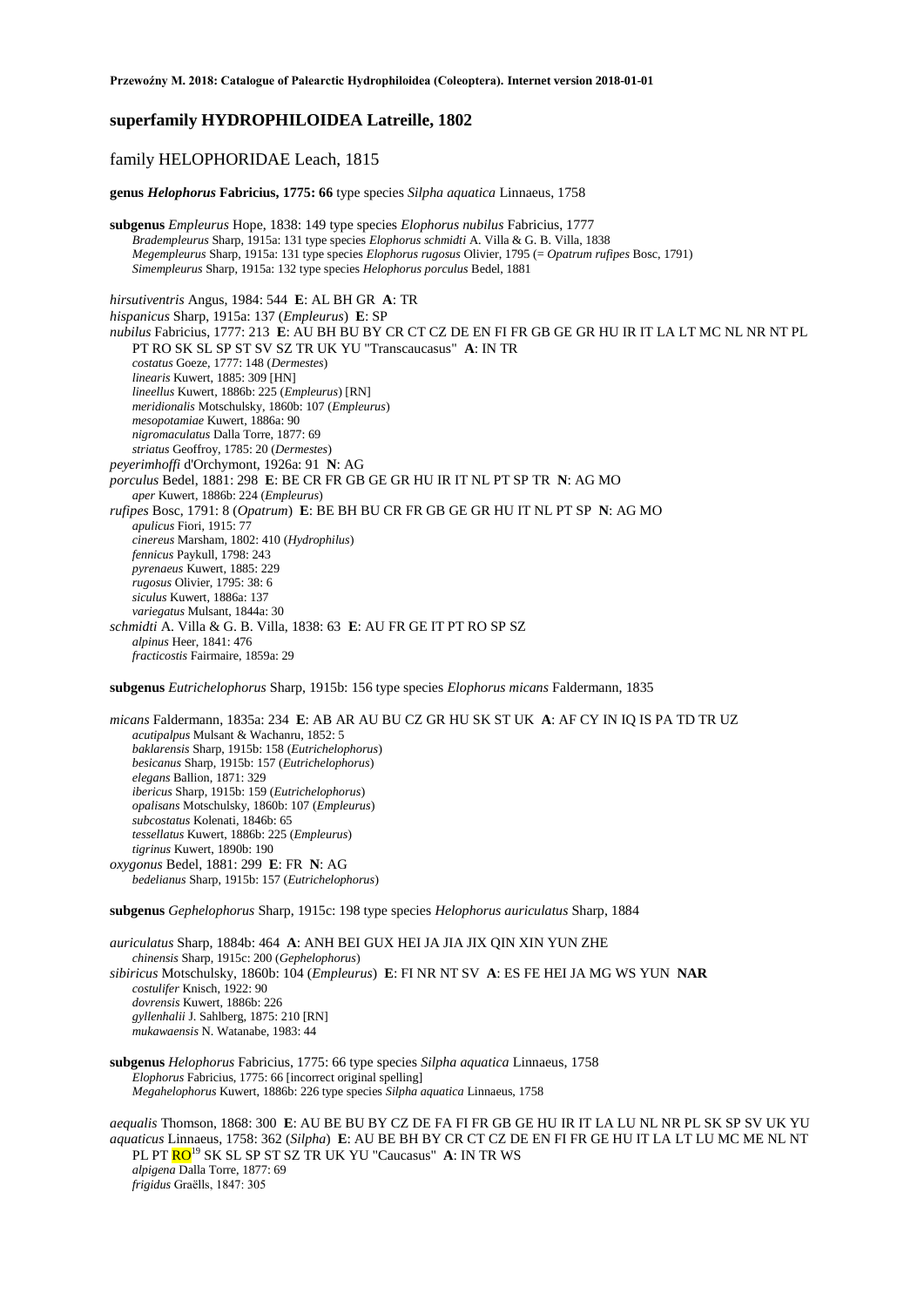*fuscoaeneus* Dalla Torre, 1879: 46 *splendens* Sharp, 1915c: 202 (*Meghelophorus*) *bergrothi* J. Sahlberg, 1880a: 62 **E**: NT **A**: ES FE WS *dracomontanus* Angus, 2017: 134 **A**: SCH *grandis* Illiger, 1798: 272 E: AU BE BY CT CZ DE EN FI FR GB GE IR LA LT LU NL NR NT PL SK SP SV SZ <mark>UK<sup>8</sup> N:</mark> MO **A:** TR **NAR**i *stagnalis* Marsham, 1802: 409 (*Hydrophilus*) *hammondi* Angus, 1970a: 47 **E**: ST **A**: ES FA HEI KA KZ MG QIN *jaechi* Angus, 1995: 188 **A**: FUJ QIN SCH *khnzoriani* Angus, 1970a: 50 **A**: MG WS *kozlovi* Zaitzev, 1908c: 423 **A**: QIN UZ *liguricus* Angus, 1970a: 33 **E**: AU CR CZ FR GR HU IT PL SK ST UK **A**: IN TR *manchuricus* Sharp, 1915c: 203 (*Meghelophorus*) **A**: "Manchuria" *maritimus* Rey, 1885b: 370 **E**: BH CR FR MC ME SP **N**: TU *milleri* Kuwert, 1886a: 92 **E**: FR (Corse) GR IT *brevipilis* Guillebeau, 1893: xxxiv [DA] *italus* Kuwert, 1890b: 201 *niger* J. Sahlberg, 1880a: 61 **A**: ES FE WS *occidentalis* Angus, 1983: 12 **E**: PT SP **N**: MO *strandi* Angus, 1970a: 46 **E**: FI NR NT SV *syriacus* Kuwert, 1885: 231 **E**: AB **A**: CY<sup>21</sup> IN IS KZ SA TD TM TR UK *thauma* Angus & Toledo, 2010: 107 **E**: IT

**subgenus** *Kyphohelophorus* Kuwert, 1886b: 223 type species *Elophorus tuberculatus* Gyllenhal, 1808

*tuberculatus* Gyllenhal, 1808: 129 E: BE BY CZ DE EN FI FR GB GE LA LT NL NR NT PL SV SZ UK<sup>8</sup> A: BT ES FE NP SCH **NAR** *baicalicus* Motschulsky, 1860b: 107 (*Empleurus*) *scaber* LeConte, 1850: 218

**subgenus** *Lihelophorus* Zaitzev, 1908c: 421 type species *Helophorus lamicola* Zaitzev, 1908

*lamicola* Zaitzev, 1908c: 421 **A**: QIN *ser* Zaitzev, 1908c: 422 **A**: KA QIN XIZ *yangae* Angus, Fikáček & Jia, 2016: 123 **A**: QIN XIZ

**subgenus** *Orphelophorus* d'Orchymont, 1927: 103 type species *Helophorus wandereri* d'Orchymont, 1927 (= *Helophorus obscurellus* Poppius, 1907)

*arcticus* Brown, 1937a: 109 **A**: ES FE **NAR** *obscurellus* Poppius, 1907a: 3 **E**: NT **A**: ES KZ MG QIN WS *bernhaueri* Breit, 1916b: 83 *fausti* Kuwert, 1887b: 165 *turca* İncekara, 2008: 421 **A**: TR

**subgenus** *Rhopalohelophorus* Kuwert, 1886b: 247 type species *Elophorus griseus* Herbst, 1793 *Atractohelophorus* Kuwert, 1886b: 227 type species *Helophorus arvernicus* Mulsant, 1846 *Thaumhelophorus* Angus, 1995: 194 type species *Helophorus inexpectatus* Angus, 1995

*abeillei* Guillebeau, 1896b: 239 **E**: AR ST **A**: IN LE SY TR *algiricus* Motschulsky, 1860b: 106 **N**: AG MO TU *cognatus* Rey, 1884b: 268 *altaicus* Ganglbauer, 1901a: 316 **A**: WS *angusi* Hebauer, 1999: 3 **A**: NP *angustatus* Motschulsky, 1860b: 105 **E**: AR **N**: AG EG MO **A**: IN IQ KI KU KZ SA *aegyptiacus* Motschulsky, 1860b: 105 *araraticus* Iablokoff-Khnzorian, 1962b: 113 *deplanus* Kuwert, 1886b: 250 *maroccanus* Kuwert, 1885: 264 *punctatosulcatus* Kuwert, 1892a: 102 *apfelbecki* Kniž, 1910a: 51 **E**: MC *aquila* Angus, F.-L. Jia & Z.-N. Chen, 2014: 210 **A**: QIN *armeniacus* Ganglbauer, 1901a: 315 **E**: AR GG **A**: TR *arvernicus* Mulsant, 1846: 281 **E**: AU BE BY CR CT CZ DE EN FI FR GB GE HU IR IT LA LT LU NL NT PL RO SK SP SZ UK YU **A**: TR *asperatus* Rey, 1885a: 19 **E**: AU CZ DE FR GE GR HU IT LU PL SK SV SZ *crenatus* Rey, 1884b: 268 [HN] *ganglbaueri* Sharp, 1916b: 130 [HN] *umbilicollis* Kuwert, 1885: 310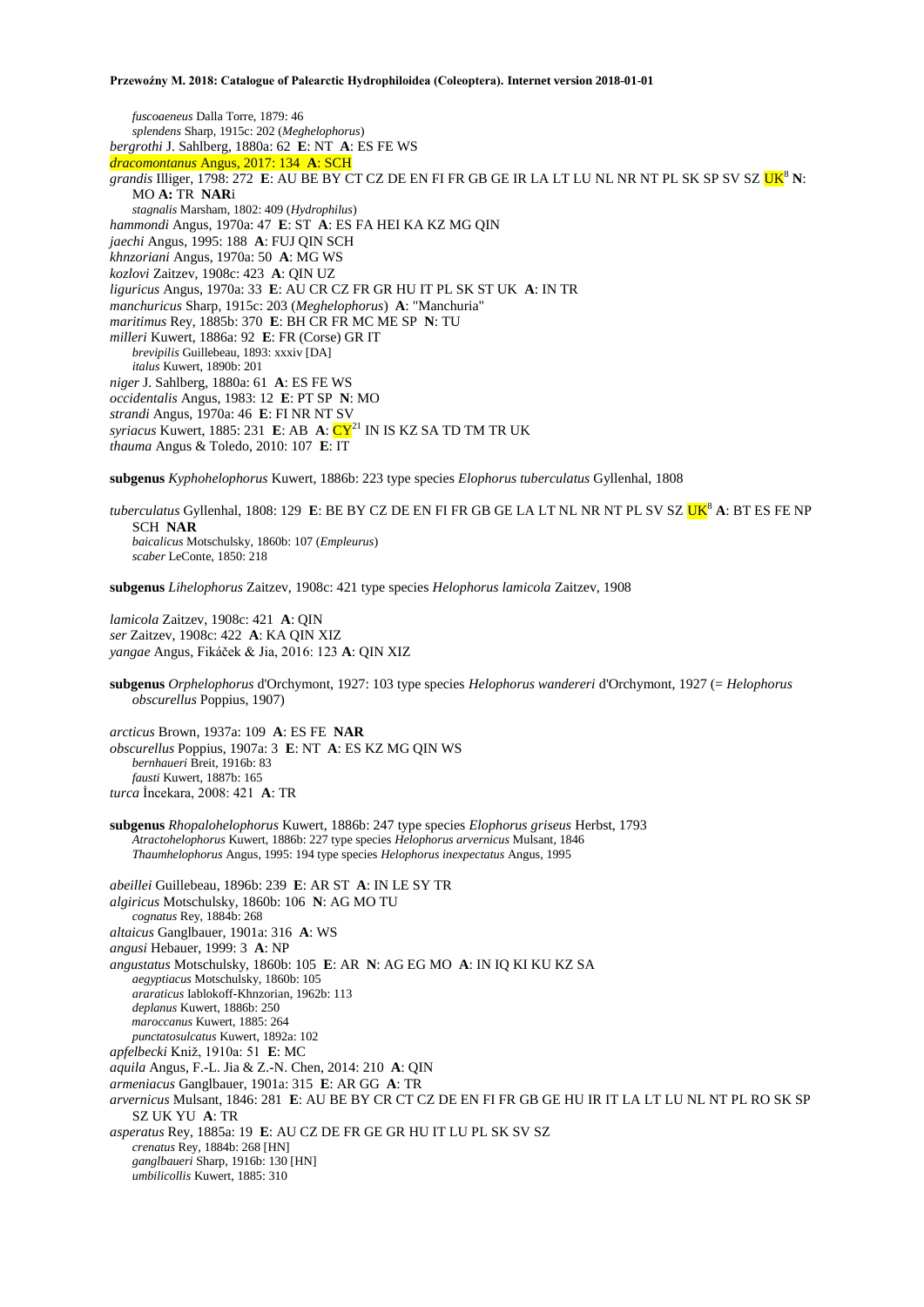*aspericollis* Angus, 1973: 309 **A**: ES FE KZ MG QIN *asturiensis* Kuwert, 1885: 262 **E**: FR IT PT SP **N**: AG MO TU *iricollis* Sharp, 1916b: 165 *atlantis* Angus & Aouad, 2009: 295 **N**: MO *auricollis* Eschscholtz, 1822: 43 **A**: ES **NAR** *angustulus* Mannerheim, 1853: 165 *consimilis* Mannerheim, 1853: 164 *inquinatus* Mannerheim, 1852b: 343 *bameuli* Angus, 1987: 52 **E**: SP *banghaasi* Kniž, 1919: 11 **A**: AF KI KZ TD *barbarae* Angus, 1985c: 743 **E**: ST **A**: KZ WS *biltoni* Angus, Mahdizadeh & Hosseinie, 2005: 196 **E**: AB **A**: IN *brevipalpis brevipalpis* Bedel, 1881: 301 **E**: AB AR AU BH BU BY CR CT CZ DE EN FA FI FR GB GE GG GR HU IR IT LA LT LU MD NL NR NT PL PT RO<sup>19</sup>SK SP ST SV SZ TR UK YU **A**: CY IN IQ IS LE SY TR **NAR**i *bulbipalpis* Kuwert, 1890b: 196 *creticus* Kiesenwetter, 1858b: 40 [suppressed] *insignis* Rey, 1885b: 392 *mixtus* Rey, 1885b: 392 *rufipennis* Hubenthal, 1911b: 189 *brevipalpis levantinus* Angus, 1988b: 226 **A**: IN IQ LE TR *brevitarsis* Kuwert, 1890b: 191 **E**: AL AU BH BU CR CZ IT PL RO SK *deubeli* Krauss, 1900a: 239 *browni* McCorkle, 1970: 280 **A**: ES FE JIL MG **NAR** *calpensis* Angus, 1988a: 178 **E**: SP *carsoni* Angus, 1970b: 269 **A**: ES MG QIN SCH WS *cincticollis* Guillebeau, 1893: xxxv **E**: SP **N**: AG MO TU *biscrensis* Sharp, 1916b: 166 *chobauti* Guillebeau, 1896b: 232 *confrater* Kuwert, 1886a: 169 **E**: BU PL UK "Balkan" *knothyi* Ganglbauer, 1901a: 319 *costulatus* Kuwert, 1887b: 167 **E**: "Caucasus" *croaticus* Kuwert, 1886b: 248 **E**: AU BE BY CR CT CZ FR GE HU LA NL PL SK ST YU **A**: ES TR WS *fausti* Sharp, 1916a: 85 [HN] *moscoviticus* A. Semenov, 1899: 610 *daedalus* d'Orchymont, 1932b: 395 **A**: IN TR *dalmatinus* Ganglbauer, 1901a: 312 **E**: ME *difficilis* Angus, 1988b: 230 **A**: IS LE TR *discrepans* Rey, 1885a: 19 **E**: AU BY CR CT CZ EN FI FR HU IT LU NT PL SP ST UK "Transcaucasus" **N**: MO **A**: IN TR *iteratus* Sharp, 1916b: 174 *discretus* d'Orchymont, 1925a: 147 **A**: KZ TM *dixoni* Angus, 1987: 51 **A**: IS TR *dorsalis* Marsham, 1802: 410 (*Hydrophilus*) **E**: AU BH CR CT CZ FR GB GE HU IT LU NL PL RO<sup>19</sup> SK ST SZ TR UK **A**: TR *demoulini* Mathieu, 1858: 34 [DA] *quadrisignatus* Bach, 1851: 389 *elizabethae* Angus, 1987: 53 **N**: MO *erzurumicus* İncekara, Mart & Erman, 2005: 44 **A**: TR *faustianus* Sharp, 1916d: 195 (*Atracthelophorus*) **E**: GG ST **A**: TR *fauveli* Ganglbauer, 1901a: 314 **E**: IT SZ *ganglbaueri* Kniž, 1909: (297) *flavipes* Fabricius, 1792a: 205 **E**: AU BH BU BY CR CT CZ DE EN FA FI FR GB GE HU IR IT LA LT LU MC NR NT PL PT SK SP SV SZ UK A: CY<sup>21</sup> TR *arcuatus* Mulsant, 1844a: 36 *balticus* Kuwert, 1886a: 138 *monticola* Rey, 1885b: 385 *phalleterus* Sharp, 1916b: 129 *planicollis* Thomson, 1870b: 327 *shetlandicus* Kuwert, 1890b: 227 *sphagnicola* Hardy, 1871: 254 *viridicollis* Stephens, 1828: 112 *fosteri* Angus, 1985c: 725 **A**: KI TD UZ *frater* d'Orchymont, 1926a: 93 **A**: ES IN KA NP TR UP XIZ *hingstoni* d'Orchymont, 1926a: 95 *fulgidicollis* Motschulsky, 1860b: 105 **E**: DE FR GB GE IR IT NL PT SP SV **N**: AG MO TU **A**: TR *emaciatus* Kuwert, 1886b: 249 *exasperatus* Sharp, 1916a: 83 *filitarsis* L. W. Schaufuss, 1882c: 621 *mulsanti* Cox, 1874: 136 *glacialis* A. Villa & G.B. Villa, 1833b: 34 **E**: AU BU FI FR GE GR IT MC NR NT PL PT SK SP SV SZ *inalpinus* Dufour, 1851: 363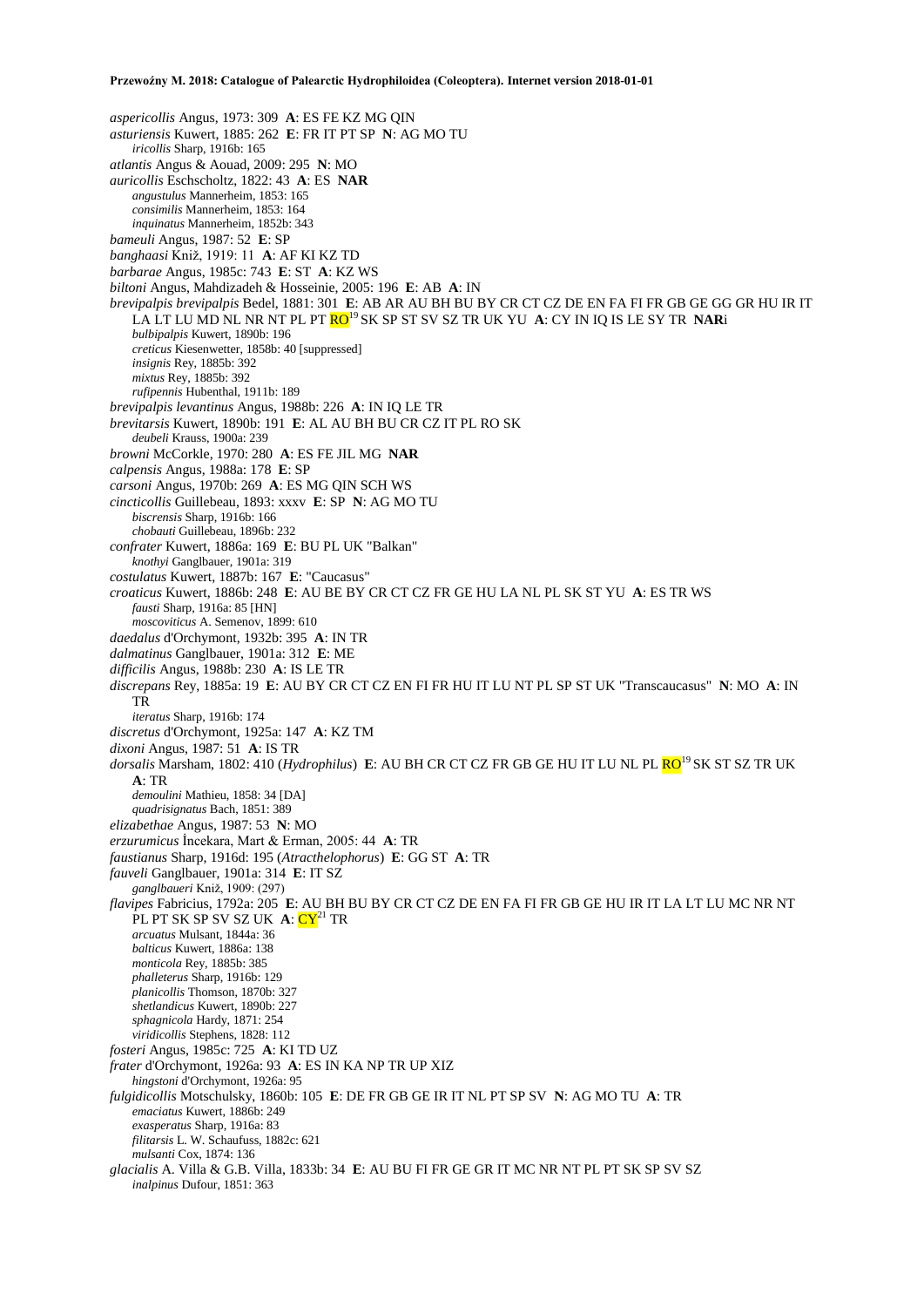*insularis* Reiche, 1861: 204 *nivalis* Thomson, 1853: 44 [HN] *granularis* Linnaeus, 1760: 214 (*Buprestis*) **E**: AU BH BY CR CT CZ DE EN FI FR GB GE GG HU IR IT LA LT LU MC NL NR NT PL PT SK SP ST SV SZ UK **A**: ES TR WS *brevicollis* Thomson, 1868: 307 *latus* Kuwert, 1886b: 282 *minimus* Kuwert, 1887b: 168 [HN] *opacus* Kuwert, 1886b: 282 [DA] *pusillus* Motschulsky, 1860b: 106 *pygmaeus* Fabricius, 1792a: 205 *ytenensis* Sharp, 1914b: 103 *gratus* Angus, 1987: 47 **E**: PT SP **N**: AG MO TU *pusillus* Rey, 1885b: 392 [HN] *griseus* Herbst, 1793: 143 **E**: AR AU BU BY CT CZ DE EN FI FR GB GE HU IR IT LA LT LU MD NL NR NT PL RO SK SP ST SV SZ TR UK **A**: TR *affinis* Marsham, 1802: 409 (*Hydrophilus*) [HN] *lateralis* Dalla Torre, 1877: 70 *gurjevae* Angus, 1985c: 725 **A**: KI UZ *guttulus* Motschulsky, 1860b: 106 **E**: AR GG<sup>18</sup> ST **A**: TR *caucasicus* Kuwert, 1885: 232 *dormitans* Sharp, 1916d: 196 (*Atracthelophorus*) *helenae* Angus, 1998: 5 **A**: TR *hilaris* Sharp, 1916b: 125 **E**: AB AR GG **A**: IN LE TR *eichleri* d'Orchymont, 1926c: 391 *illustris* Sharp, 1916b: 126 **E**: FR GR IT MC SP UK **A**: TR *imaensis* d'Orchymont, 1926a: 97 **A**: KA QIN SCH<sup>7</sup> XIZ *jocoteroi* Angus & Diaz Pazos, 1991: 419 **E**: PT SP *kaszabianus* Angus, 1970b: 274 **A**: MG *kayae* Angus, 1985c: 741 **A**: TD UZ *kazakhstanicus* Angus, 1995: 196 **A**: KZ *kerimi* Ganglbauer, 1901a: 318 **E**: AB GG **A**: ES IN KI KZ MG NMO QIN TR WS XIN XIZ *kervillei* d'Orchymont, 1932b: 394 **E**: GR **A**: TR *kirgisicus* Kniž, 1914: (114) **E**: ST **A**: IN KZ TR *korotyaevi* Angus, 1985a: 89 **E**: SP *kryzhanovskii* Angus, 1985c: 745 **A**: ES FE *laferi* Angus, 1995: 201 **A**: FE *lapponicus* Thomson, 1853: 42 **E**: BY CT DE FI GG IT NT SP SV **A**: ES FE IN IS KZ LE TR UZ WS *celatus* Sharp, 1916b: 171 *jakowlewi* A.P. Semenov, 1900a: 89 *jeniseiensis* Kuwert, 1886b: 285 *satunini* Zaitzev, 1946: 260 *suturalis* Motschulsky, 1860b: 105 *laticollis* Thomson, 1853: 43 **E**: BY CT DE EN FI FR GB GE IC NL NR NT PL SK SV *pallidulus* Thomson, 1868: 304 *leontis* Angus, 1985c: 740 **E**: SP *lewisi* Angus, 1985c: 740 **E**: GG **A**: IS TR *limbatus* Motschulsky, 1860b: 106 **A**: ES IN KZ MG WS *longipennis* Ganglbauer, 1901a: 315 **A**: KI KZ *longitarsis* Wollaston, 1864: 86 **E**: AU FR GB GE HU IT LT NL PL SK SP ST UK YU **N**: CI TU **A**: KZ TR *diffinis* Sharp, 1916b: 168 *erichsoni* Bach, 1866: xi [RN] *punicus* Sharp, 1916b: 167 *punientanus* L.W. Schaufuss, 1882c: 620 *semifulgens* Rey, 1885b: 388 *maculatus* Motschulsky, 1860a: 106 **E**: AB AR **A**: IN KZ TR *matsumurai* Nakane, 1963c: 63 **A**: FE JA *mervensis* A.P. Semenov, 1900b: 587 **E**: AR **A**: AF IN KA KZ SA TD TM TR UZ YE *arabicus* Sharp, 1916a: 83 *fryanus* Sharp, 1916b: 171 *infelix* Sharp, 1916a: 84 *lederi* Sharp, 1916b: 174 *minutus* Fabricius, 1775: 66 **E**: AU BH BY CR CT CZ DE EN FI FR GB GE GG GR HU IR IT LA LT LU NL NR NT PL RO<sup>19</sup> SK SL SP ST SV SZ TR UK YU **N**: AG MO **A**: IS TR *mongoliensis* Angus, 1970b: 257 **A**: KZ MG QIN *montanus* d'Orchymont, 1926a: 97 **A**: AF KI KZ QIN SCH UP WS XIZ *montenegrinus* Kuwert, 1885: 261 **E**: AU BH BU CR CZ GE GG HU IT MC ME PL RO SK TR UK YU **A**: TR *nanus* Sturm, 1836: 40 **E**: AU BY CR CT CZ DE EN FI FR GB GE HU IR IT LA LT LU NL NR NT PL SK SL ST SV SZ UK "Transcaucasus" **A**: ES FE NMO TR WS *nevadensis* Sharp, 1916d: 196 (*Atracthelophorus*) **E**: SP *nigricans* Poppius, 1907a: 9 **A**: ES FE HEI JA MG NMO WS

*transbaikalicus* d'Orchymont, 1945c: 11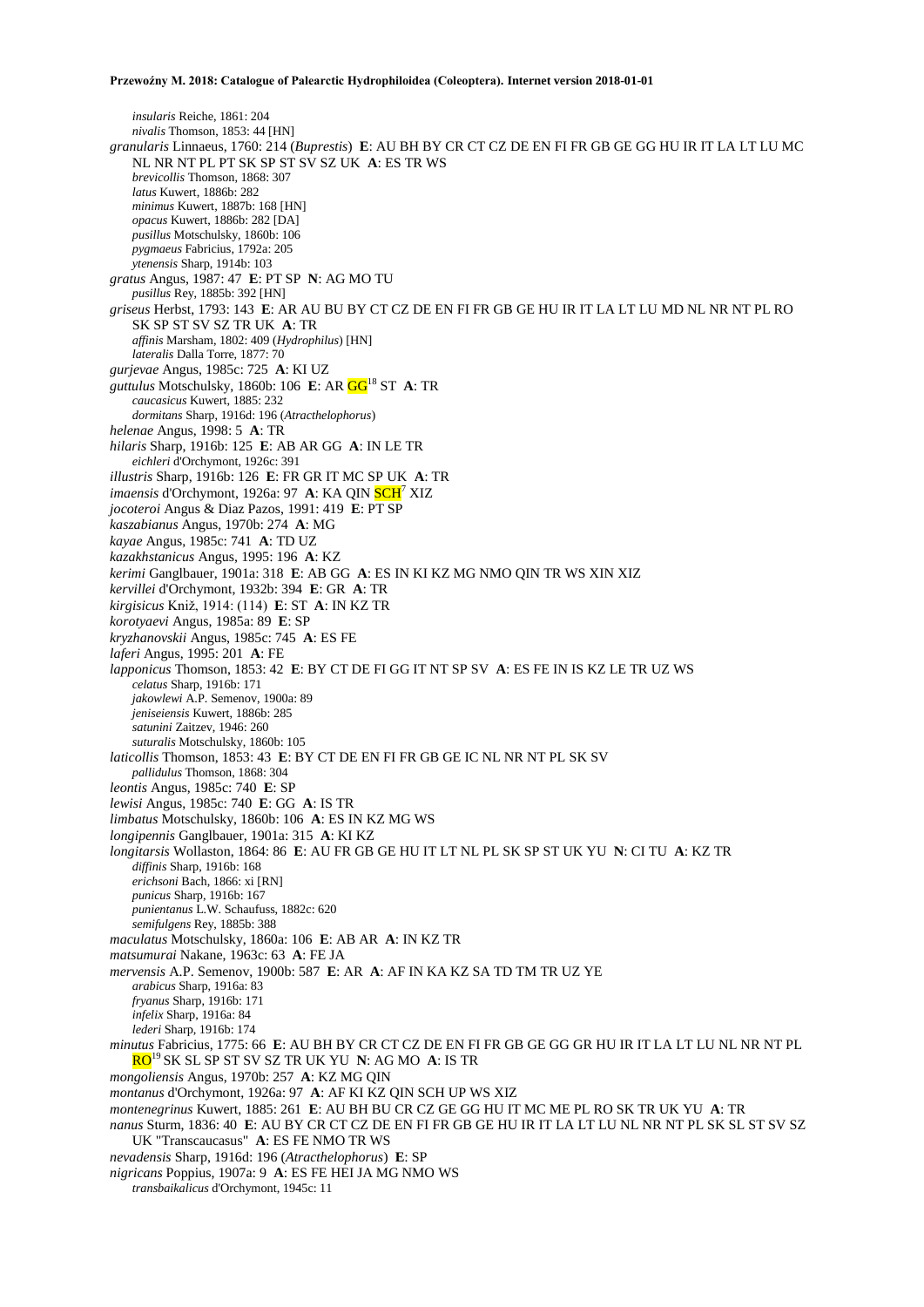*nivalis* Giraud, 1852: 92 **E**: AL AU CR CZ FR GE IT MC ME PL SK SZ YU *nivalis* L. Miller, 1852a: 109 [HN] *semicostatus* Rey, 1885b: 375 *nivicola* Sainte-Claire Deville, 1926a: 93 **N**: MO *oblongus* LeConte, 1850: 217 **E**: NT **A**: ES FE WS **NAR** *laevicollis* Poppius, 1907a: 5 *obscurus* Mulsant, 1844a: 36 **E**: AU CZ DE FI FR GB GE GG GR HU IR IT LU NL PL SK SP ST SV TR UK **A**: TR *aeneipennis* Thomson, 1853: 43 *apicatus* Rey, 1885b: 386 *krueperi* Kuwert, 1886b: 284 *simplex* Rey, 1885b: 386 *subcrenatus* Rey, 1885b: 386 *walkeri* Sharp, 1916b: 108 *orientalis* Motschulsky, 1860b: 106 **E**: NT **A**: ES FE HEI JA WS **NAR** *sahlbergi* Kuwert, 1886a: 90 *pallidipennis* Mulsant & Wachanru, 1852: 6 **E**: GR **A**: CY IS TR *reitteri* Kuwert, 1885: 262 *vinctus* Sharp, 1916b: 167 *pallidus* Gebler, 1830: 103 **E**: EN FI NR NT SV **A**: ES FE WS *borealis* R.F. Sahlberg, 1834: 4 *incertus* Kuwert, 1886a: 136 *pallidipennis* Thomson, 1853: 41 [HN] *parallelus* Motschulsky, 1860b: 105 *quadricollis* Kuwert, 1886b: 247 [RN] *thomsonis* Kuwert, 1885: 312 [RN] *parajacutus* Angus, 1970b: 279 **A**: MG *paraminutus* Angus, 1986: 150 **E**: AU BY CT CZ GE GR HU PL<sup>9</sup> SK ST UK **N**: TU **A**: TR WS *paramontanus* Angus, 1985c: 744 **A**: TR TD *parasplendidus* Angus, 1970b: 272 **A**: ES FE **NAR** *pici* Guillebeau, 1893: xxxiv **N**: AG *pictus* Ganglbauer, 1901a: 317 **A**: TD UZ *pitcheri* Angus, 1970b: 277 **A**: ES JIL *ponticus* Angus, 1988b: 234 **A**: TR *poppii* Angus, 1970b: 263 **A**: ES FE *praenanus* Łomnicki, 1894: 69 **A**: ES FE MG QIN WS *birulai* Zaitzev, 1910: 48 *jacutus* Poppius, 1907a: 7 *pumilio* Erichson, 1837: 197 **E**: AU CR CT DE FI FR GE LA LU NL NT PL SK SZ YU **A**: ES WS *fallax* Kuwert, 1886a: 135 *puncticollis* Rey, 1885b: 382 **E**: FR (Corse) *corsicanus* Kuwert, 1885: 310 *redtenbacheri* Kuwert, 1885: 264 E: AU BY CZ DE EN GE HU  $IT^4$  LT PL SK ST SV UK A: WS *spinifer* Sharp, 1916a: 84 *richterae* Angus, 1985c: 737 **E**: GG ST *rinki* Angus, 1985c: 744 **E**: IT *seidlitzii* Kuwert, 1885: 261 **E**: PT SP *carpetanus* Sharp, 1916b: 111 *impressus* Kuwert, 1886b: 282 *longulus* Kuwert, 1886b: 284 *shatrovskyi* Angus, 1985b: 163 **A**: MG *similis* Kuwert, 1887b: 166 **E**: ST **A**: ES HEI KZ LIA MG TR WS *elongatus* Motschulsky, 1860b: 105 [HN] *motschulskyi* Angus, 1970b: 265 [RN] *singularis* L. Miller, 1881: 189 **E**: AL CR GR ME *sinoglacialis* Angus, Ryndevich & Zhang, 2017: 240 **A**: XIN *splendidus* J. Sahlberg, 1880a: 62 **A**: ES FE WS **NAR** *strigifrons* Thomson, 1868: 308 **E**: AU BY CT CZ DE EN FI FR GB GE HU IT IR LA LT LU NL NR NT PL SK SV SZ UK<sup>8</sup> **A**: ES TR WS *championi* Sharp, 1915e: 236 *subarcuatus* Rey, 1885b: 386 **E**: FR (Corse) IT (Sardegna) *aritzuensis* Sharp, 1916b: 110 *lancifer* Sharp, 1916b: 111 *purpuratus* Rey, 1885b: 386 *subcarinatus* Angus, 1985c: 743 **A**: IS LE TR *theryi* d'Orchymont, 1925a: 145 **N**: MO *timidus* Motschulsky, 1860b: 106 **A**: ES FE HEI JIL NMO *trisulcatus* Guillebeau, 1896b: 232 **N**: AG *uvarovi* Angus, 1985c: 742 **E**: CT<sup>6</sup> ST **A**: FE KZ WS *villosus* Duftschmid, 1805: 296 **E**: AU CZ GE HU RO SK *pinkeri* Ganglbauer, 1904a: 171 *zoppae* Ganglbauer, 1901a: 319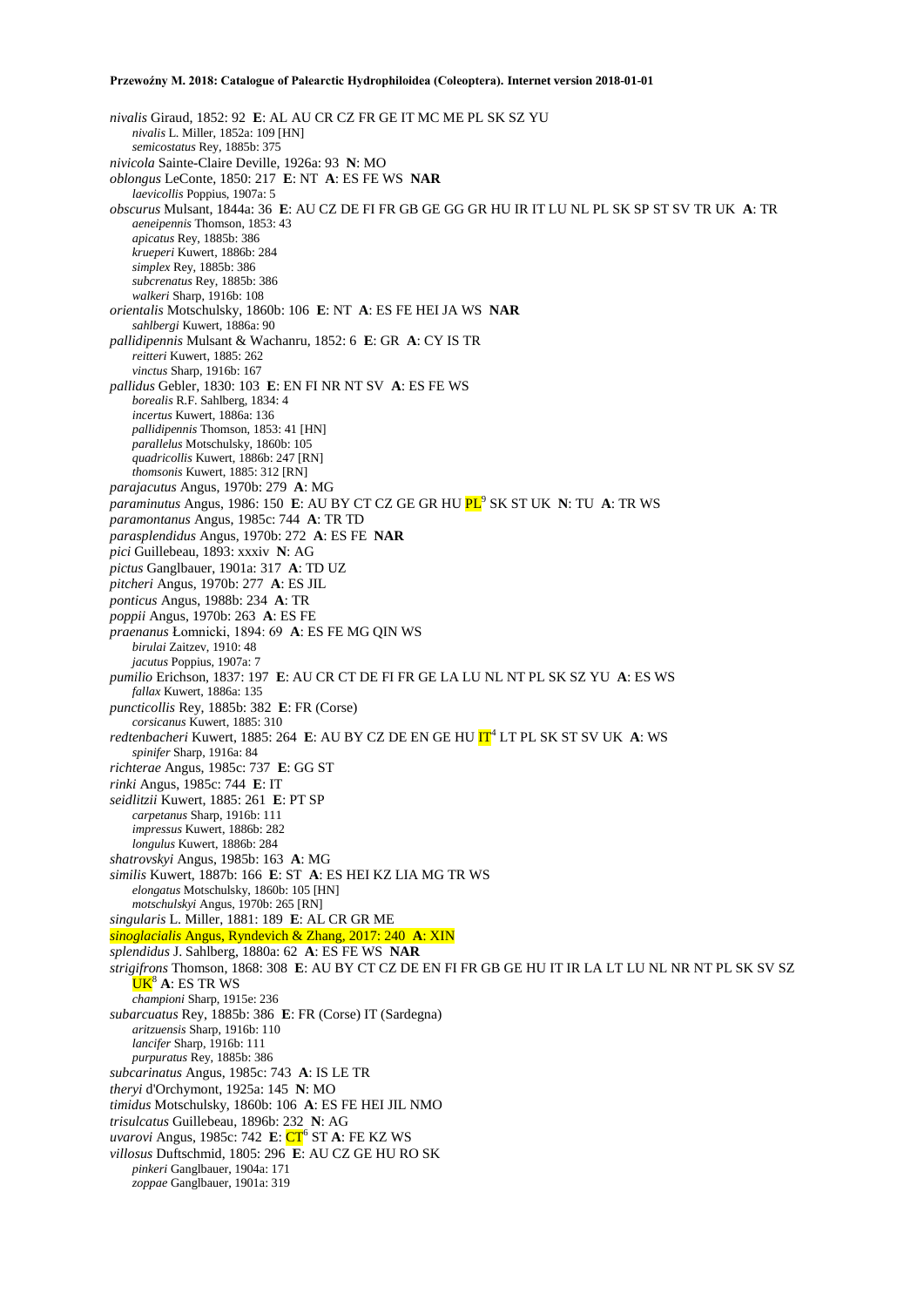*wrootae* Angus, 1988b: 237 **E**: GR *yammounensis* Angus, 1988b: 232 **A**: IS LE *zagrosicus* Angus, 1988b: 236 **A**: IN TR

**subgenus** *Transithelophorus* Angus, 1970b: 252 type species *Helophorus crinitus* Ganglbauer, 1901

*beibienkoi* Angus, 1984: 539 **A**: KZ TD UZ *crinitus* Ganglbauer, 1901a: 312 **A**: ES FE HEI QIN SHA XIZ WS *kardakoffi* Stöcklein, 1954: 268 *terminassianae* Angus, 1984: 540 **E**: AR **A**: TR

**subgenus** *Trichohelophorus* Kuwert, 1886b: 223 type species *Elophorus alternans* Gené, 1836

*alternans* Gené, 1836: 184 **E**: CR FR GB GR IT NL PT SP **N**: AG MO TU *intermedius* Mulsant, 1844a: 32 *mauritanicus* Sharp, 1915b: 162 (*Trichelophorus*) *oscillator* Sharp, 1915b: 163 (*Trichelophorus*) **A**: IS SY TR

family Helophoridae, **nomen dubium** (possibly not even Hydrophiloidea) *Helophorus cicatricosus* Gravenhorst, 1807: 107 [DA] [no type locality given]

## family EPIMETOPIDAE Zaitzev, 1908

**genus** *Eumetopus* **Balfour-Browne, 1949: 13** type species *Sepidulum bullatum* Sharp, 1875 *acutimontis* Ji & Jäch, 1998: 202 **A**: HAI *asperatus* Champion, 1919d: 237 (*Epimetopus*) **A**: HP NP UP *bullatus* Sharp, 1875b: 249 (*Sepidulum*) **A**: "India" *weigeli* Skale & Jäch, 2003: 195 **A**: NP

## family GEORISSIDAE Laporte, 1840

**genus** *Georissus* **Latreille, 1809: 377** type species *Pimelia pygmaea* Fabricius, 1798 (= *Byrrhus crenulatus* P. Rossi, 1794)

**subgenus** *Georissus* Latreille, 1809: 377 type species *Pimelia pygmaea* Fabricius, 1798 (= *Byrrhus crenulatus* P. Rossi, 1794)

*babai* Satô, 1970: 199 **A**: JA *canalifer* Sharp, 1888a: 244 **A**: FE JA *crenulatus* P. Rossi, 1794: 81 (*Byrrhus*) **E**: AU BY CR CZ DE EN FI FR GB GE GG GR HU IR IT LA LT LU NL NR NT PL PT RO SK SP ST SV SZ A: ES FE IS KZ  $MG^{23}$  WS TR *bisulcatus* Motschulsky, 1843: 657 *canaliculatus* Reiche, 1879: 237 [HN] *corcyraeus* J. Sahlberg, 1903b: 25 *dubius* Panzer, 1799a: no. 5 (*Trox*) *incisus* Motschulsky, 1843: 649 *integrostriatus* Motschulsky, 1843: 650 *major* Motschulsky, 1843: 647 *mutilatus* Motschulsky, 1843: 655 *nepos* Fairmaire, 1879c: 182 *punctatus* Grimmer, 1841: 40 *pygmaeus* Fabricius, 1798: 45 (*Pimelia*) *siculus* Ragusa, 1873: 233 *spinicollis* Motschulsky, 1843: 653 *substriatus* Heer, 1841: 472 **E**: AU BU FR GE GR IT RO SZ "Balkan" "Caucasus" *tenuepunctatus* Motschulsky, 1843: 652

**subgenus** *Neogeorissus* Satô, 1972: 209 type species *Georissus japonicus* Satô, 1972

*bipartitus* Champion, 1923b: 177 **A**: UP *caelatus* Erichson, 1847: 504 **E**: AU CR FR GR IT RO **A**: SY TR *chameleo* Fikáček & Trávníček, 2009: 145 **E**: AE *coelosternus* Champion, 1923b: 177 **A**: UP *costatus* Laporte, 1840b: 45 **E**: BU<sup>24</sup> CT FR GR IT PT SP ST **N**: AG EG **A**: IS TR WS *carinatus* Rosenhauer, 1856: 112 *cupreus* Reiche, 1879: 237 *latreillei* Dufour, 1843: 57 *pimelioides* Fairmaire, 1859a: 45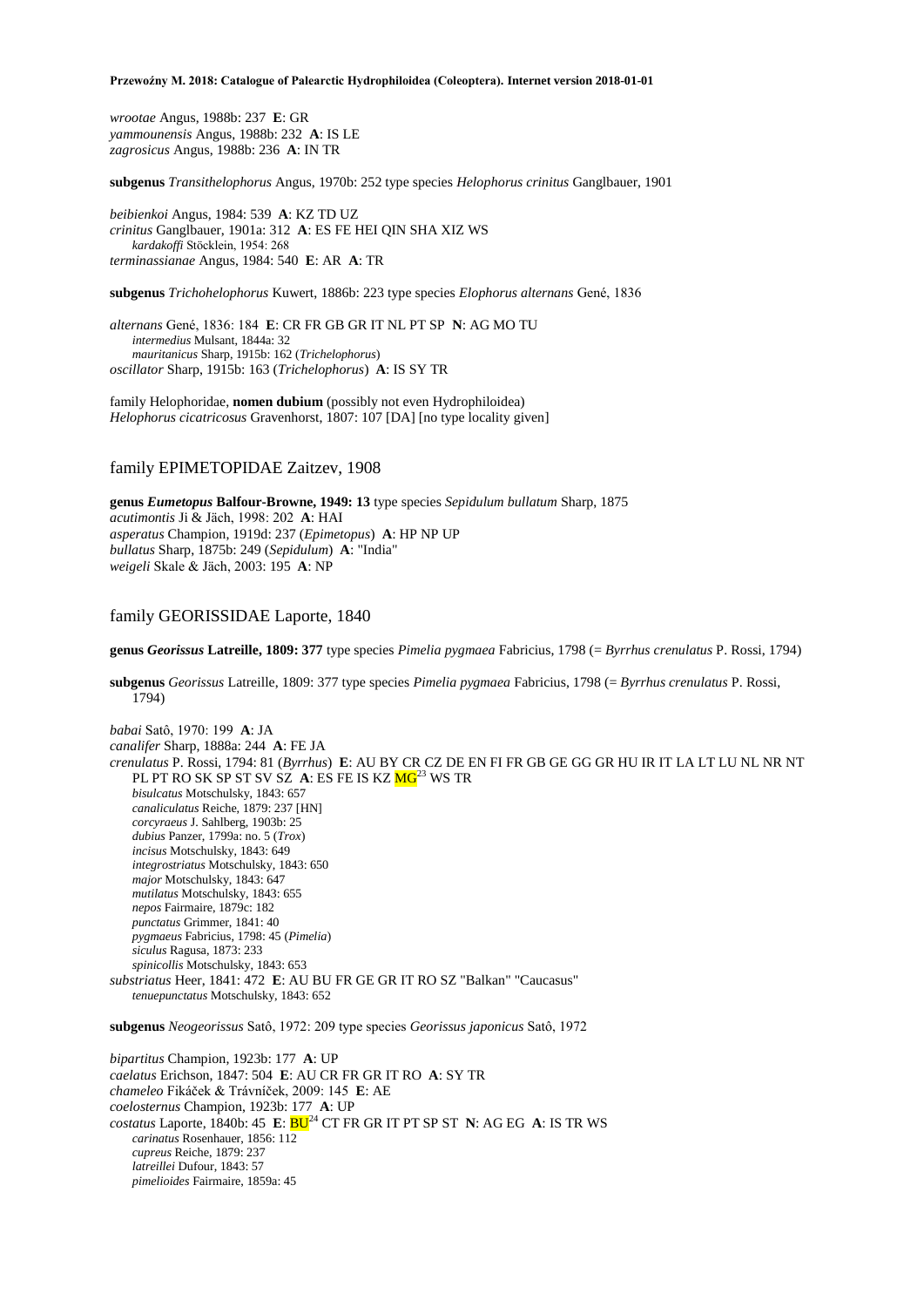*formosanus* Kôno, 1936: 53 **A**: TAI *fusicornis* Champion, 1923b: 175 **A**: SD UP *instabilis instabilis* Champion, 1923b: 176 **A**: UP *instabilis minusculus* Champion, 1923b: 176 **A**: UP *japonicus* Satô, 1972: 210 **A**: FE JA *katsuoi* Nakane, 1995: 42 **A**: JA *kurosawai* Nakane, 1963c: 63 **A**: JA *laesicollis* Germar, 1832: pl. 3 **E**: AB AU BU CR CZ FR GE GR IT RO SP SZ UK **A**: LE TR *canaliculatus* Motschulsky, 1843: 659 *maritimus* Fikáček, Delgado & Gentili, 2012: 49 **A**: YE (Suqutra) *nemo* Fikáček, Delgado & Gentili, 2012: 112 **A**: YE (Suqutra) *persicus* Fikáček & Falamarzi, 2010: 108 **A**: IN *sakaii* Satô, 1972: 211 **A**: JA *septemcostatus* Champion, 1923b: 178 **A**: UP *trifossulatus* Motschulsky, 1843: 658 **E**: GG **N**: EG

**subgenus** *Nipponogeorissus* Satô, 1972: 212 type species *Georissus granulosus* Satô, 1972

*granulosus* Satô, 1972: 212 **A**: JA

## family HYDROCHIDAE Thomson, 1859

**genus** *Hydrochus* **Leach, 1817: 90** type species *Silpha elongata* Schaller, 1783 *Amrishius* Makhan, 1998a: 143 type species *Hydrochus lacustris* Nietner, 1856 *Aschius* Makhan, 2004: 12 type species *Hydrochus squamifer* LeConte, 1855 *Deepakius* Makhan, 1998a: 141 type species *Deepakius amrishi* Makhan, 1998 *Kiransus* Makhan, 1994: 160 type species *Kiransus aschnaae* Makhan, 1994 *Rishihydroius* Makhan, 2001a: 84 type species *Hydrochus megaphallus* Berge Henegouwen, 1988 *Rishwanius* Makhan, 1998a: 144 type species *Hydrochus soesilaae* Makhan, 1994 (= *Hydrochus richteri* Bruch, 1915) *Satishius* Makhan, 2004: 11 type species *Satishius tishi* Makhan, 2004 *Soesilius* Makhan, 2001b: 390 type species *Hydrochus dewnaraini* Makhan, 1992 *aequalis* Sharp, 1884b: 457 **A**: JA *aljibensis* Castro & Delgado, 1999: 26 **E**: PT SP *angusi* Valladares, 1988: 84 **E**: SP *angustatus* Germar, 1824: 90 **E**: BE CR FR GB GE HU IR IT LU NL PT SK SP *ramiroi* Roubal, 1934d: 43 *rugiceps* Rey, 1886: 9 *salinus* Rey, 1886: 10 *sculptus* Rey, 1886: 10 *subcyanescens* Gozis, 1919: 127 *brevis* Herbst, 1793: 141 (*Elophorus*) **E**: AU BE BY CT CZ DE EN FI FR GB GE GG HU IR IT LA LT LU NL NR NT PL SK SV SZ UK **A**: ES TR *chubu* Balfour-Browne & Satô, 1962: 3 **A**: JA *crenatus* Fabricius, 1792a: 205 (*Elophorus*) **E**: AU BE BU BY CR CT CZ DE EN FI FR GB GE HU IT LA LT LU NL PL SK SL ST SV SZ **UK<sup>8</sup> A**: WS *carinatus* Germar, 1824: 89 *elongatus* Schaller, 1783: 257 (*Silpha*) **E**: AU BE BY CR CT CZ DE FR GB GE HU IT LA LT LU PL SK SL ST SV SZ **A**: ES KZ WS TR "Central Asia" *cicindeloides* Marsham, 1802: 411 (*Hydrophilus*) *crenulatus* Motschulsky, 1860b: 104 *elongatus* Fabricius, 1792a: 204 (*Elophorus*) [HN] *sibiricus* Motschulsky, 1860b: 104 *farsicus* Hidalgo-Galiana, Jäch & Ribera, 2010: 61 **A**: IN TR *flavipennis* Küster, 1852: no.55 **E**: AB AL AU BH CR CT CZ GR HU IT ME PL PT SK SP ST UK **N**: TU **A**: IN TR *filiformis* Kuwert, 1887c: 291 [DA] *foveostriatus* Fairmaire, 1859b: 786 [DA] *fuscipennis* Kuwert, 1887c: 291 [DA] *obtusicollis* Fairmaire, 1877a: 141 [DA] *testaceipennis* Kuwert, 1887c: 291 [DA] *grandicollis* Kiesenwetter, 1870: 73 **E**: FR IT SL SP **N**: CI TU *ibericus* Valladares, Díaz & Delgado, 1999: 82 **E**: PT SP *ignicollis* Motschulsky, 1860b: 104 **E**: AU BE BY CT CZ DE EN FI GB GE HU IR LA LT LU NR NT PL SK ST SV YU **A**: TR WS *interruptus* L. Heyden, 1870: 72 **E**: PT SP *martinae* Makhan, 1996: 185 *japonicus* Sharp, 1873b: 64 **A**: HUN JA LIA TAI **AUR ORR** *annamita* Régimbart, 1903b: 64 *kirgisicus* Motschulsky, 1860b: 103 **E**: BY CT HU NT UK **A**: ES FE KZ WS *lacustris* Nietner, 1856: 14 **A**: "India" **ORR**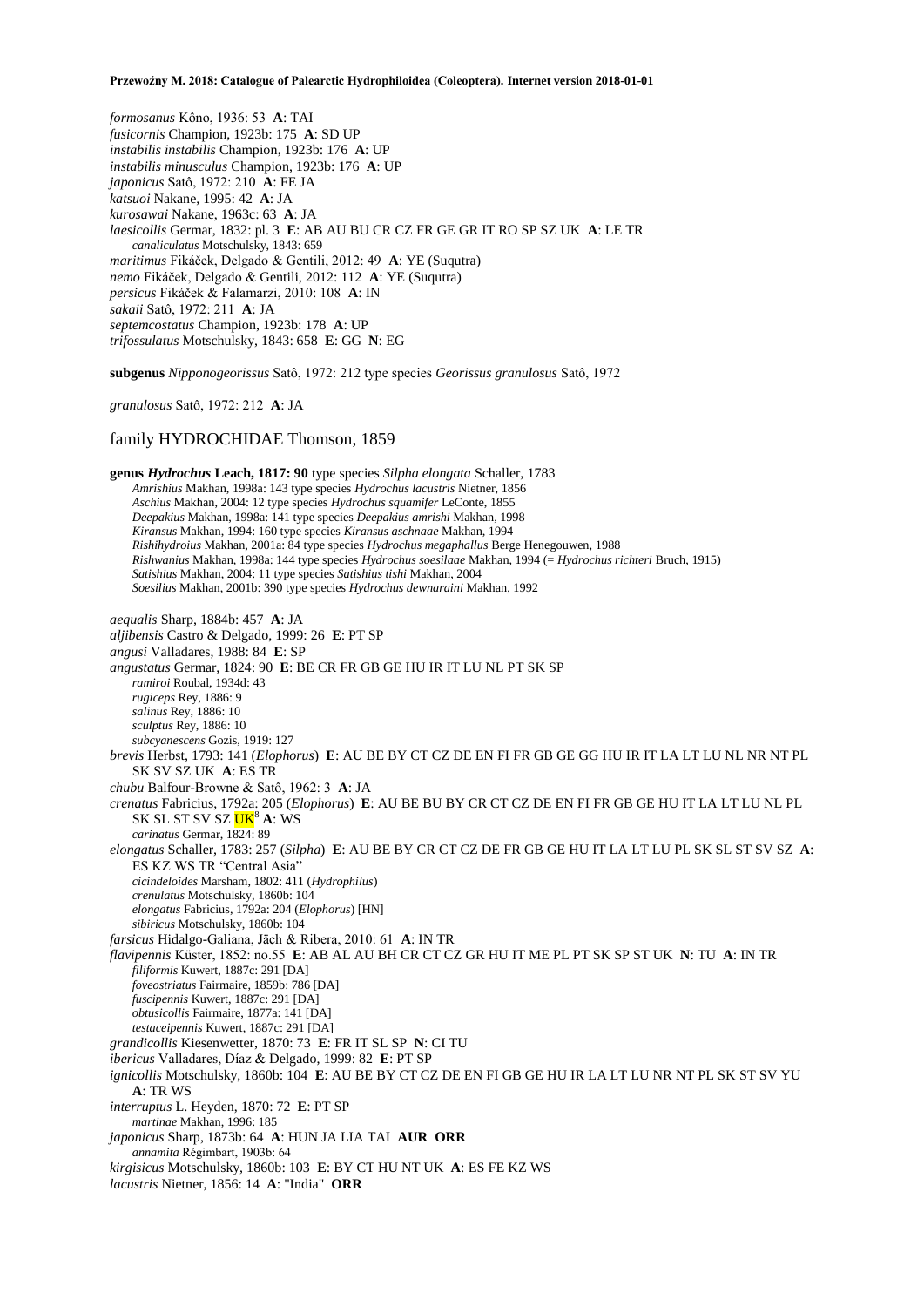*laferi* Shatrovskiy, 1989: 275 **A**: FE *megaphallus* Berge Henegouwen, 1988: 19 **E**: AU BE BY CZ DE EN FI GB GE HU LA NL NR PL RO SK ST SV TR UK<sup>8</sup> *niloticus Sharp, 1904: 3 N: EG nitidicollis* Mulsant, 1844a: 49 **E**: BE FR GB GE IT PT SP **N**: "Northwest Africa" **A**: CY<sup>21</sup> *flavipennis* Gozis, 1919: 125 [HN] [DA] *funebrior* Gozis, 1919: 125 [DA] *impressus* Rey, 1885a: 21 [HN] *nodulifer* Reitter, 1897d: 210 **E**: AB **A**: IN TR *nooreinus* Berge Henegouwen & Sáinz-Cantero, 1992: 26 **E**: SP *octocarinatus* Hochhuth, 1871: 249 **E**: UK *opacus* Motschulsky, 1860b: 103 **A**: "India" *violaceomicans* Motschulsky, 1860b: 103 *rishi* Makhan, 1995: 193 **A**: GUX HUN **ORR** *rhytipterus* Jia & W. Wu, 1999: 308 **A**: HUN *roberti* Shatrovskiy, 1993: 828 **E**: AB ST *smaragdineus* Fairmaire, 1879b: 159 **E**: FR PT SP **N**: AG MO TU *bicolor* Rey, 1885a: 20 *fossula* Rey, 1886: 11 *tariqi* Ribera, Hernando & Aguilera, 1999: 99 **E**: SP **N**: MO

## family SPERCHEIDAE Erichson, 1837

**genus** *Spercheus* **Kugelann, 1798: 241** type species *Dytiscus emarginatus* Schaller, 1783

*belli babylonicus* Hebauer, 1997a: 34 **A**: IQ *belli belli* Champion, 1919d: 239 **A**: PA UP **ORR** *binodulus* Champion, 1919d: 239 *gibbus* Champion, 1919d: 238 *cerisyi* Guérin-Méneville, 1842: 71 **N**: EG **A**: IQ IS **AFR** *capicola* Péringuey, 1892b: 107 *crenaticollis* Régimbart, 1906: 271 *emarginatus* Schaller, 1783: 327 (*Dytiscus*) **E**: AB AU BE BU BY CR CT CZ DE EN FR GB GE GR HU IT LA LT LU NL NT PL RO SK ST SV SZ TR UK N:  $EG^{13}$  A: FE IN KZ TD TR "Central Asia" "South Siberia" *luridus* Mathieu, 1858: 33 *sordidus* Marsham, 1802: 403 (*Hydrophilus*) *texanus* Spangler, 1961: 117 *verrucosus* Marsham, 1802: 404 (*Hydrophilus*) *platycephalus interruptus* Fairmaire, 1892a: 88 **N**: EG **AFR** *senegalensis* Laporte, 1832: 398 **A**: TR **AFR** *algoensis* Péringuey, 1892b: 108 *distinguendus* Fairmaire, 1893a: 147 *sulcatus* Gory, 1834: pl. 20

## family HYDROPHILIDAE Latreille, 1802

subfamily **Hydrophilinae** Latreille, 1802 tribe Amphiopini Kuwert, 1890

**genus** *Amphiops* **Erichson, 1843: 229** type species *Hydrophilus gibbus* Illiger, 1801 *Cyprimorphus* Fairmaire, 1873: 334 type species *Cyprimorphus compressus* Fairmaire, 1873 (= *Coelostoma senegalense* Laporte, 1840)

*caristripus* Jia, 1994: 100 (102) **A**: FUJ *coelopunctatus* Jia, 2014: 1089 **A**: HAI HKG *coomani* d'Orchymont, 1926b: 246 **A**: GUA HAI HKG MAC **ORR** *mater* Sharp, 1873b: 62 **A**: BEI FUJ GUA GUI GUX HAI HUB HUN JA JIA JIX NP SC SCH TIA YUN ZHE **ORR** *annamita* Régimbart, 1903b: 62 *pedestris* Sharp, 1890: 354 *varians* d'Orchymont, 1922: 629 *mirabilis* Sharp, 1890: 355 **A**: GUA GUX HAI JIA SHN YUN **ORR** *variolosus* Régimbart, 1903b: 63 *yunnanensis* Pu, 1963: 82 (80) *phallicus* d'Orchymont, 1936c: 114 **N**: EG **A**: IS **AFR** *senegalensis* Laporte, 1840b: 59 (*Coelostoma*) **N**: EG MO **AFR** *abeillei* Guillebeau, 1896b: 229 *compressus* Fairmaire, 1873: 334 (*Cyprimorphus*) *lucidus* Erichson, 1843: 231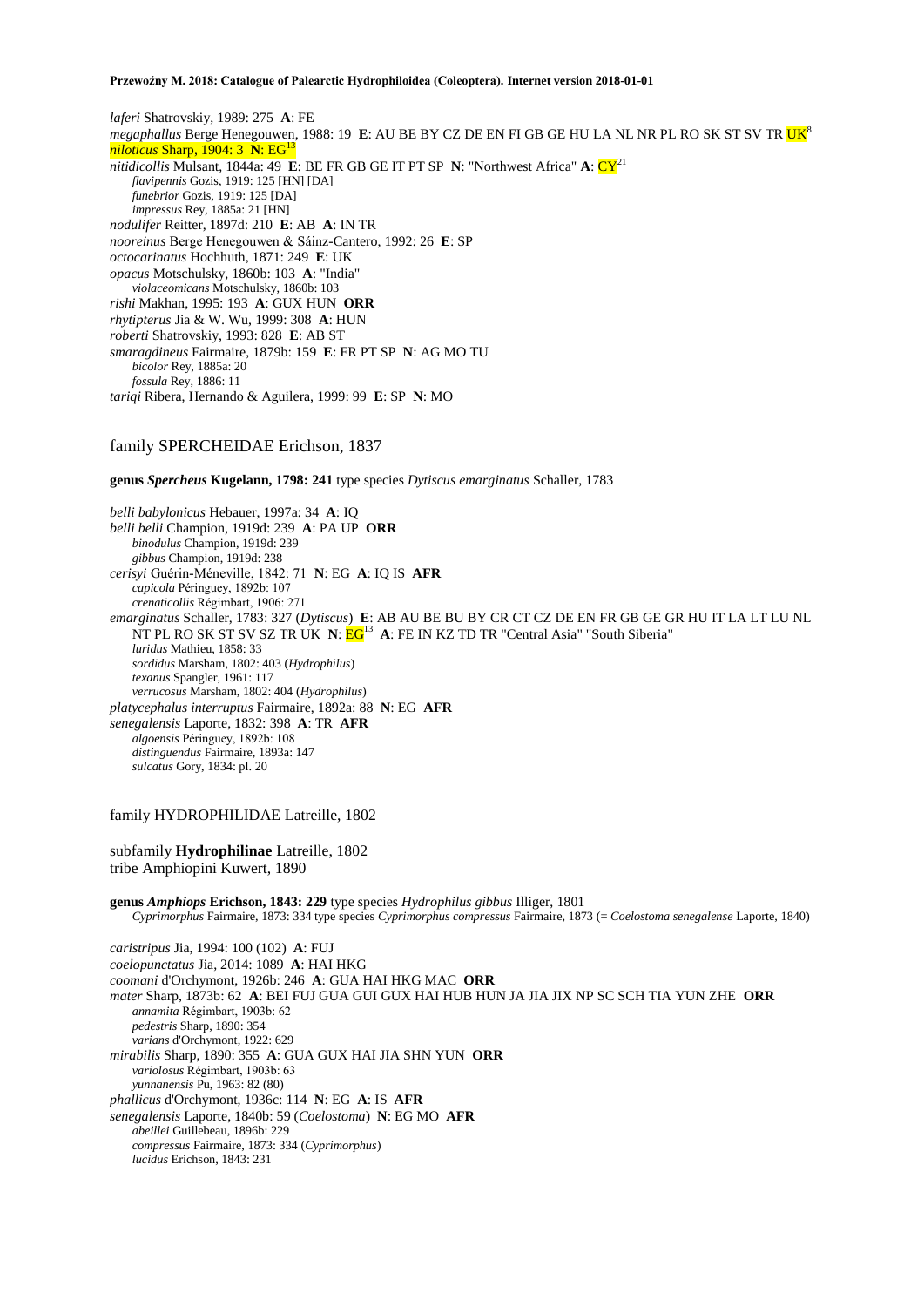tribe Berosini Mulsant, 1844

**genus** *Allocotocerus* **Kraatz, 1883: 14** type species *Allocotocerus bedeli* Kraatz, 1883 *Ashnaia* Makhan, 2007a: 1 type species *Ashnaia soesilae* Makhan, 2007 *Globaria* Latreille, 1829: 521 [HN] type species *Globaria leachii* Hope, 1838 *Spheroides* Hope, 1838: 168 [HN] (no type species designated) *leachii* Hope, 1838: pl. 3 [fig. 6 + p. 167] (*Globaria*) **A**: GUA GUX **ORR** *narayanus* Hebauer, 2002a: 8 **A**: NP *striatopunctatus* Laporte, 1840b: 57 (*Globaria*) **A**: SA **ORR** *subditus* d'Orchymont, 1939a: 105 (*Globaria*) **A**: YUN **genus** *Berosus* **Leach, 1817: 92** type species *Dytiscus luridus* Linnaeus, 1760 *Hygrotrophus* W. J. MacLeay, 1873: 131 type species *Hygrotrophus nutans* W.J. MacLeay, 1873 *Paraberosus* Kuwert, 1890a: 113 type species *Paraberosus nigriceps* Kuwert, 1890 (= *Hydrophilus nigriceps* Fabricius, 1801) **subgenus** *Berosus* Leach, 1817: 92 type species *Dytiscus luridus* Linnaeus, 1760 *Euberosus* Acloque, 1896: 94 type species *Dytiscus luridus* Linnaeus, 1760 *affinis* Brullé, 1835: 285 **E**: AL AU BH BU CR FR GB GR HU IT MC ME NL PT SK SL SP TR YU **N**: AG EG MO TU **A**: CY IN IS SY TR *algericus* Kuwert, 1890a: 120 *murinus* Küster, 1844: no.36 *pelagicus* Kuwert, 1888c: 139 *salmuriensis* Ackermann, 1853: 197 *sardous* Kuwert, 1888c: 139 *suturalis* Küster, 1844: no.37 *byzantinus* Ganglbauer, 1904a: 225 **E**: GR **A**: IN<sup>10</sup> KZ TR *corrugatus* Régimbart, 1906: 266 **N**: EG<sup>15</sup> **A**: YE (Suqutra) **AFR** *dentatis* Wu & Pu, 1997: 190 [193] **A**: FUJ GUA GUI HEI HUN JIX SCH SHG YUN *dispar* Reiche & Saulcy, 1856: 355 **E**: "Caucasus" **A**: IQ IS LE SY TR *fuscostriatus* Fairmaire, 1892a: 87 **N**: AG **A**: OM SA YE **AFR** *geminus* Reiche & Saulcy, 1856: 356 **E**: AU CR CZ GE HU IT PL RO SK UK<sup>8</sup>"Caucasus" *guilielmi* Knisch, 1924d: 23 N: MO<sup>5</sup> *hispanicus* Küster, 1847: no.80 **E**: AU CR CZ FR GR HU IT MA NL PT SP **N**: AG LB MO TU **A**: TR **AFR** *lineicollis* A. Costa, 1884: 49 *subciliaris* Rey, 1885b: 348 *insolitus* d'Orchymont, 1937c: 40 **A**: IN KU PA SA *japonicus* Sharp, 1873b: 61 **A**: GUA GUI GUX HUB HUN JA JIX SC SCH TAI ZHE *luridus* Linnaeus, 1760: 214 (*Dytiscus*) **E**: AL AU BE BH BU BY CR CT CZ DE EN FI FR GB GE HU IR IT LA LT NL NR NT PL RO SK SL ST SV SZ UK YU "Caucasus" **A**: TR WS *chalcaspis* Eschscholtz, 1818: 457 (*Hydrophilus*) *fuscus* De Geer, 1774: 378 (*Hydrophilus*) [RN] *globosus* Curtis, 1828: pl. 240 *lapponicus* J. Sahlberg, 1894: 47 *sculptus* Solsky, 1873: 308 *nigriceps* Fabricius, 1801a: 254 (*Hydrophilus*) **A**: IN IQ NP OM PA SA UP YE **AFR ORR** *aeneiceps* Motschulsky, 1861a: 110 *immaculicollis* Fairmaire, 1892a: 88 *melanocephalus* Kuwert, 1890a: 113 (*Paraberosus*) *nigriceps* Kuwert, 1890a: 114 (*Paraberosus*) [HN] *problematicus* Schödl, 1993b: 214 **N**: EG **A**: IN YE *pulchellus* W.S. MacLeay, 1825: 35 **A**: HUB HUN FUJ GUA GUI GUX HAI HKG IN JA JIA JIX NP SA SCH TAI UP YUN ZHE **AUR ORR** *decrescens* Walker, 1859: 258 *pubescens* Mulsant & Rey, 1858: 319 *vestitus* Sharp, 1884b: 456 *punctipennis* Harold, 1878: 67 **A**: ES FE HEI HUN JA JIA LIA MG NMO SC TAI *rubiginosus* Kuwert, 1890a: 116 **A**: OM SA YE **AFR** *australis* Péringuey, 1892a: 23 (*Spercheus*) *signaticollis* Charpentier, 1825: 204 (*Hydrophilus*) **E**: AL AU BE BH BU BY CR CT CZ DE EN FR GB GE GG GR HU IR IT LA LT MC ME NL NR PL PT RO SK SL SP ST SV SZ UK YU **N**: AG MO TU **A**: AF IN KZ TD TM TR UZ WS *aericeps* Curtis, 1828: pl. 240 *corsicus* Desbrochers des Loges, 1869: (45) *krueperi* Kuwert, 1890a: 117

**subgenus** *Enoplurus* Hope, 1838: 128 type species *Hydrophilus spinosus* Steven, 1808 *Acanthoberosus* Kuwert, 1888c: 130 type species *Hydrophilus spinosus* Steven, 1808 *Anchialus* Thomson, 1859: 17 [HN] type species *Hydrophilus spinosus* Steven, 1808

*asiaticus* Kuwert, 1888c: 132 **A**: IN IQ KU TR XIN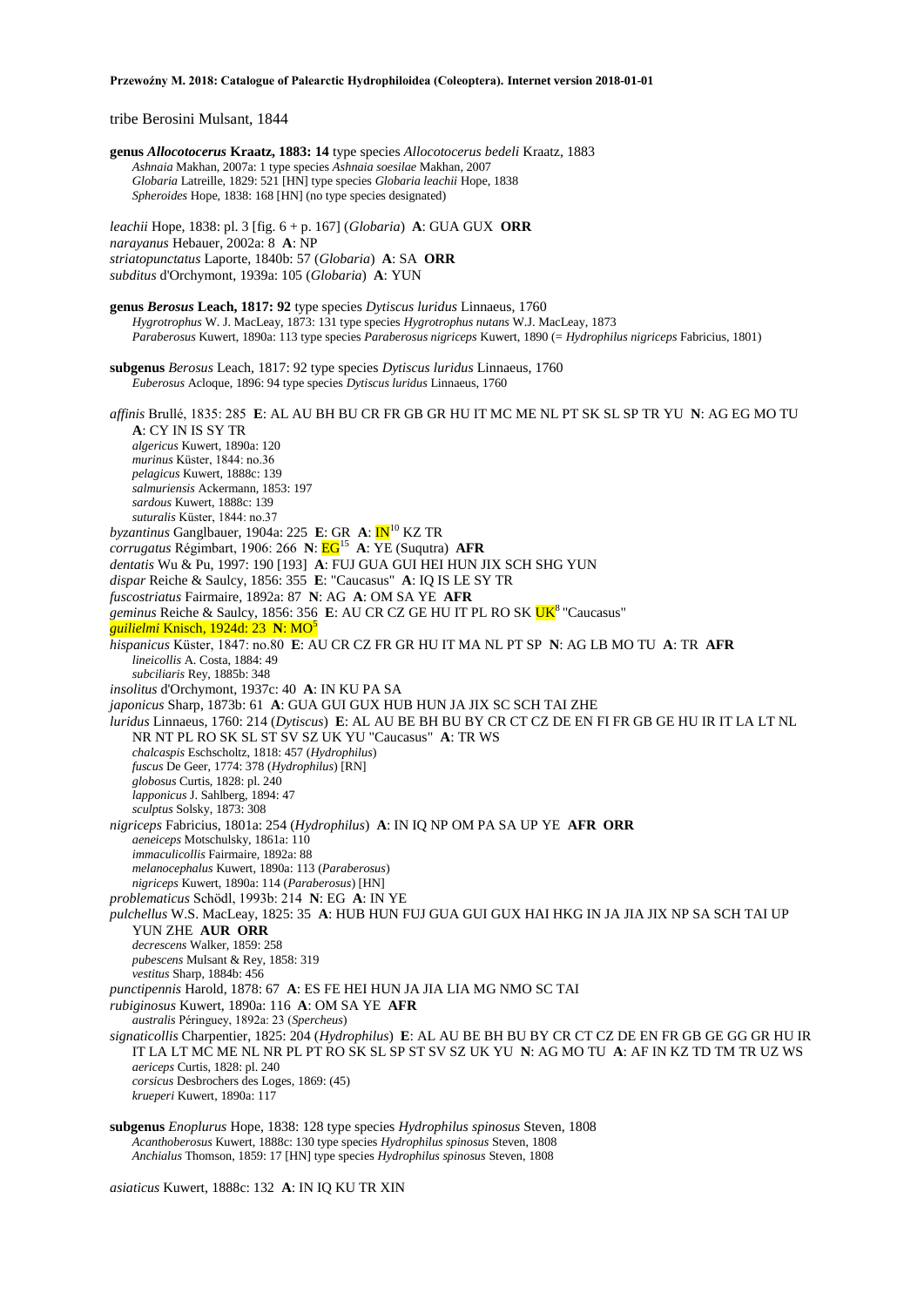*assamensis* Schödl, 1992: 141 **A**: NP **ORR** *atlanticus* Queney, 2007: 93 **E**: FR *atrodorsus* Jia & Pu, 1997: 190 [194] **A**: HEI *bispina* Reiche & Saulcy, 1856: 356 **E**: AU<sup>17</sup> GR IT SP ST UK **N**: AG EG TU **A**: AF CY<sup>21</sup> IN IS KZ LE SY TM TR UZ *aethiops* Kuwert, 1888c: 135 *numidicus* Kuwert, 1888c: 131 *chinensis* Knisch, 1922: 111 **A**: AF GUA GUX HKG IN KA NP PA SD UP YUN **ORR** *fallax* d'Orchymont, 1937b: 30 *cuspidatus* Erichson, 1843: 228 **N**: EG **AFR** *acutispina* Fairmaire, 1869a: 196 *bispinosus* Boheman, 1851: 591 *gracilispina* Régimbart, 1906: 264 *dentalis* İncekara, Mart, Polat, Aydoğan, Türken, Taşar & Bayram, 2011: 238 **E**: GG **A**: TR *elongatulus* Jordan, 1894: 112 **A**: AF GUA GUX FUJ HKG JIX JA TAI YUN **AFR ORR** *fairmairei* Zaitzev, 1908b: 355 [RN] **A**: FUJ GUA GUX HAI HEN HKG JA NP PA TIA YUN **ORR** *acutispina* Fairmaire, 1889b: 336 [HN] *fischeri* Schödl, 1993a: 29 **A**: BEI FE GAN HEI HEN MG TIA *frontifoveatus* Kuwert, 1888c: 131 **E**: AB AU BH BU CR CZ FR GE HU IT NR PL RO SK ST UK YU **N**: EG **A**: AF IN KZ TM TR WS *fulvus* Kuwert, 1888c: 134 **E**: AU DE FI FR GB GE HU NL SP ST SV **A**: ES HEN IN KZ MG NMO TM TR UZ WS *furcatus* Boheman, 1851: 590 **N**: AG EG **AFR** *aegyptiacus* Kuwert, 1888c: 130 *guttalis* Rey, 1883b: 88 **E**: FR SP **N**: AG MO TU **A**: TR *huangi* Jia & Pu, 1997: 192 [193] **A**: YUN *incretus* d'Orchymont, 1937a: 12 **A**: GUA GUX HAI HKG JA MAC NP TAI UP YUN **ORR** *indicus* Motschulsky, 1861a: 110 (*Enoplurus*) **A**: NP PA UP **ORR** *indiges* Schödl, 1992: 150 **A**: PA **ORR** *ineditus* d'Orchymont, 1937a: 11 **A**: YUN **ORR** *jaechi* Schödl, 1991: 118 **E**: FR GR IT SP YU **N**: EG **A**: TR GAN HEB NMO *lewisius* Sharp, 1873b: 61 **A**: BEI FE HEI GUA GUX HKG HUB HUN JA JIA JIX MG NC NMO SC SCH SHA SHG SHX YUN ZHE **ORR** *nipponicus* Schödl, 1991: 123 **A**: JA ZHE *spinosus* Steven, 1808: 8 (*Hydrophilus*) **E**: AB AL AU BH BU BY CR DE EN FI FR GB GE GG GR HU IT LA MC ME NL NR PL RO SK SL ST SV TR YU UK **N**: TU **A**: AF CY<sup>21</sup> IN KI KZ MG TD TIA TM TR UZ WS XIN *apicalis* Samouelle, 1832: no. 5-1 *lenkoranus* Kuwert, 1888c: 133 *samarkanti* Kuwert, 1888c: 132 *schusteri* Kuwert, 1888c: 133 *tayouanus* Ueng, Wang & Wang, 2007: 88 [RN] **A**: FUI TAI ZHE *salinus* Ueng, Wang & Wang, 2006: 63 [HN] *yunnanensis* Jia & Pu, 1997: 191 [194] **A**: YUN **genus** *Regimbartia* **Zaitzev, 1908b: 362** [RN] type species *Volvulus inflatus* Brullé, 1835 *Brachygaster* Mulsant, 1853: 173 [HN] (no type species designated) *Spheroides* Hope, 1838: 168 [HN] (no type species designated) *Volvulus* Brullé, 1835: 282 [HN] type species *Volvulus inflatus* Brullé, 1835 *attenuata* Fabricius, 1801a: 253 (*Hydrophilus*) **A**: AF FUJ GUA GUI HAI HKG HUN JA JIA JIX NP OM PA SC SCH TAI YE YUN "India" "Kurdistan" **AUR ORR** *aenea* Brullé, 1835: 283 (*Volvulus*) *indica* Mulsant, 1853: 179 (*Brachygaster*) *metallescens* Mulsant, 1853: 178 (*Brachygaster*) *profunda* Sharp, 1873b: 62 (*Volvulus*) *scaphiformis* Fairmaire, 1879a: 83 (*Volvulus*) *compressa* Boheman, 1851: 588 (*Volvulus*) **N**: EG **AFR** *jaegerskioeldi* Sharp, 1904: 5 (*Volvulus*)

*nilotica* Sharp, 1904: 5 (*Volvulus*) **N**: EG **AFR** *compressa* Régimbart, 1906: 267 (*Volvulus*) [HN]

tribe Laccobiini Houlbert, 1922

**genus** *Arabhydrus* **Hebauer, 1997c: 261** type species *Arabhydrus gallagheri* Hebauer, 1997

*gallagheri* Hebauer, 1997c: 262 **A**: OM

**genus** *Hydrophilomima* **M. Hansen & Schödl, 1997: 187** type species *Hydrophilomima jaechi* M. Hansen & Schödl, 1997

*yunnanensis* M. Hansen & Schödl, 1997: 193 **A**: YUN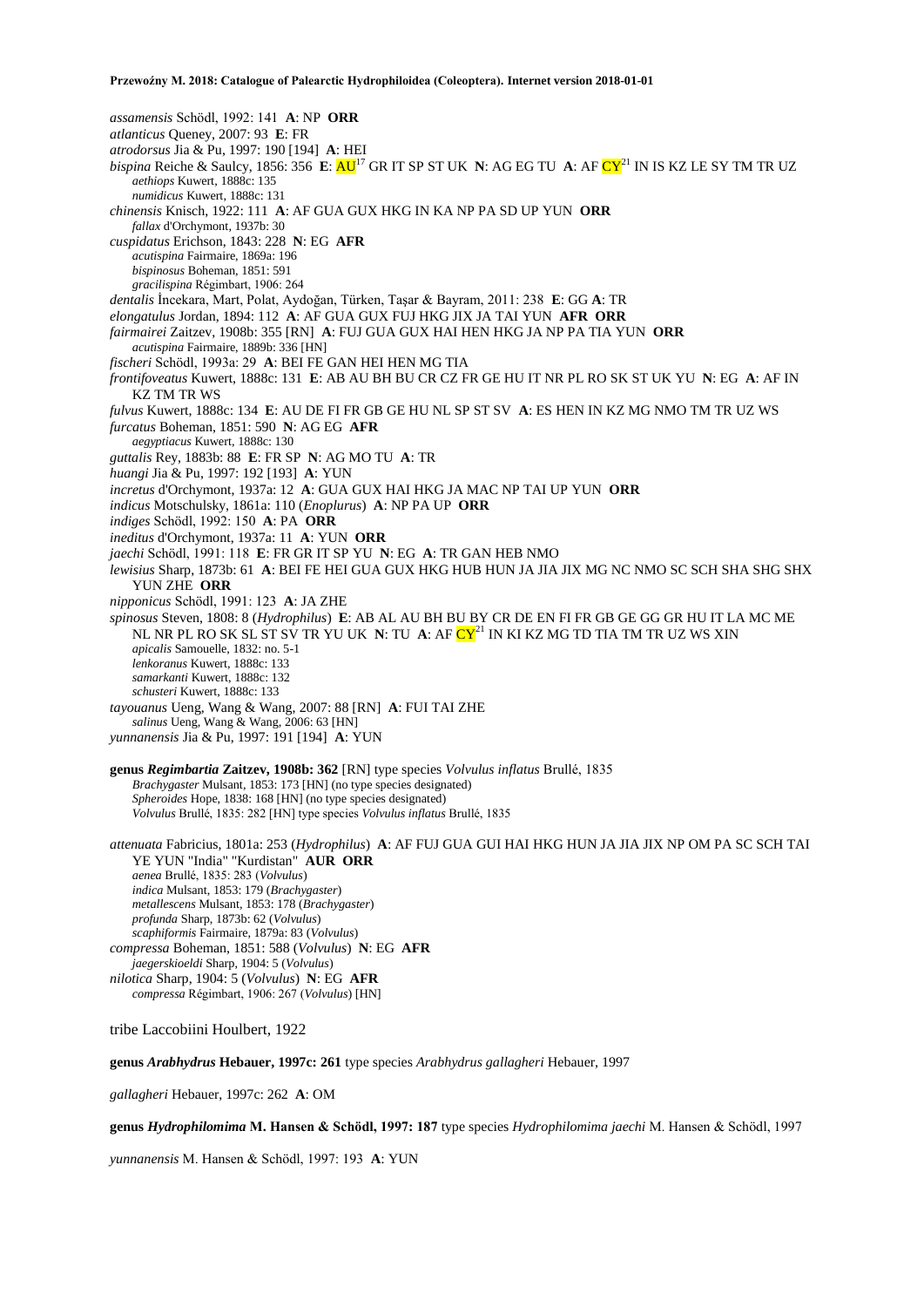**genus** *Laccobius* **Erichson, 1837: 202** type species *Chrysomela minuta* Linnaeus, 1758

**subgenus** *Compsolaccobius* Ganglbauer, 1904a: 251 type species *Hydrophilus decorus* Gyllenhal, 1827

*decorus* Gyllenhal, 1827: 275 (*Hydrophilus*) **E**: EN FI GG LA ST SV UK **A**: AF ES KI KZ MG QIN TD TM TR UZ WS *pallidissimus* Reitter, 1899b: 197 **A**: AF KI KZ TD TM UZ XIN

**subgenus** *Cyclolaccobius* Gentili, 1991: 381 type species *Laccobius rectus* Sharp, 1890

*almoranus* Gentili, 1995: 255 **A**: UP *arabicus* Gentili, 1980: 31 **N**: EG **A**: SA YE **AFR** *bacchusi* Gentili, 1979a: 44 **A**: HP NP UP *confusus* Gentili, 1996: 23 **A**: HP NP PA *cribratus* Gentili, 1989a: 35 **A**: NP UP *cyclicus* Gentili, 1996: 24 **A**: SD **ORR** *fuscus* Gentili, 1995: 256 **A**: HP UP *globulus* Gentili, 1995: 257 **A**: UP *hainanensis* Jia, Gentili & Fikáček, 2013: 406 **A**: HAI *hanka* Gentili & Fikáček, 2009: 612 **A**: AP *hingstoni* d'Orchymont, 1926a: 104 **A**: UP XIZ *championi* Knisch, 1927: 132 *imperialis* Knisch, 1924b: 35 **A**: BT NP SD UP *inermis* Gentili, 1995: 255 **A**: UP *josefi* Gentili & Fikáček, 2009: 615 **A**: AP *jumlanus* Gentili 2015: 158 **A**: NP PA *kumaonicus* Gentili, 1988: 36 **A**: UP *martini* Jia, Song & Gentili, 2013: 92 **A**: GUX *masatakai* Kamite, Ogata & Hikida, 2007: 35 **A**: JA *nitidus* Gentili, 1984: 32 **A**: AHN FUJ GUI<sup>20</sup> HUN JIX SHA SCH ZHE *patruelis* Knisch, 1924b: 36 **A**: HP NP PA UP **ORR** *inermis* Hebauer & Wang, 1998: 42 (*Oocyclus*) [HN] *manalicus* Short & Fikáček, 2011: 101 [RN] *politus* Gentili, 1979a: 46 **A**: TAI YUN *flaveolus* Hebauer & Wang, 1998: 41 (*Oocyclus*) *regalis* Knisch, 1924b: 34 **A**: UP *schawalleri* Gentili, 2003: 414 **A**: NP *silvester* Gentili, 2006: 72 **A**: NP *yunnanensis* Gentili, 2003: 415 **A**: SW

*zugmayeri* Kniž, 1910b: 451 **A**: XIZ

**subgenus** *Dimorpholaccobius* Zaitzev, 1938: 120 type species *Laccobius sulcatulus* Reitter, 1909 *Brachypalpus* Laporte, 1840b: 56 [HN] type species *Hydrophilus bipunctatus* Fabricius, 1775 *Macrolaccobius* Gentili, 1974: 550 type species *Hydrophilus striatulus* Fabricius, 1801

*aegaeus* Gentili, 1974: 558 **E**: ?GG GR TR UK (Krym) **A**: IN TR

*albescens* Rottenberg, 1874a: 308 **E**: AU BH CR CZ FR GE IT SL SZ

*similis* Gentili, 1973: 61

*atratus* Rottenberg, 1874a: 308 **E**: AU BE CZ FR GB GE IR NL PT SK SP **N**: MO TU *subregularis* Rey, 1885b: 299

*atricolor* d'Orchymont, 1938a: 4 **N**: MR

*atrocephalus atrocephalus* Reitter, 1872: 178 **E**: IT PT SP **N**: AG EG LB MO TU **A**: IS SY **AFR** *carreti* Guillebeau, 1896b: 227 (245)

*purpuratus* Guillebeau, 1896b: 227

*atrocephalus canariensis* d'Orchymont, 1940d: 71 **N**: CI

- *azerus* Gentili, 2016: 180 **E**: AB **A:** IN
- *bipunctatus* Fabricius, 1775: 229 (*Hydrophilus*) **E**: ?AB AL ?AR AU BE BH BU BY CR CZ DE EN FI FR GB GE ?GG GR HU IR IT LA LT LU MC ME NL NR NT PL RO SB SK SL SP SV SZ UK YU **N**: MO TU **A**: IN KZ TM TR WS XIN *alutaceus* Thomson, 1868: 313 *emmeryanus* Rottenberg, 1874a: 318
	- *graecus* Rottenberg, 1874a: 317
- *chiesai* Gentili, 1974: 556 **A**: IN KZ NP TR
- *elmii* Gentili & Sadeghi, 2004: 40 **A**: IN
- *eremita* Gentili, 1989b: 100 **A**: SA
- *fresnedai* Gentili & Fikáček, 2015: 102 **E**: IT SP **N**: MO
- *gloriana* Gentili & Ribera, 1998: 194 **E**: SP
- *halophilus* Gentili, 1982: 37 **A**: IN TR
- *hauserianus* Kniž, 1914: (116) **A**: KZ IN IQ TD TM TR
- *hindukuschi* Chiesa, 1966: 302 **E**: AB AR GG RU **A**: AF HP IN IQ KI NP PA TD TM TR UP UZ
- *farsicus* Gentili, 1975: 128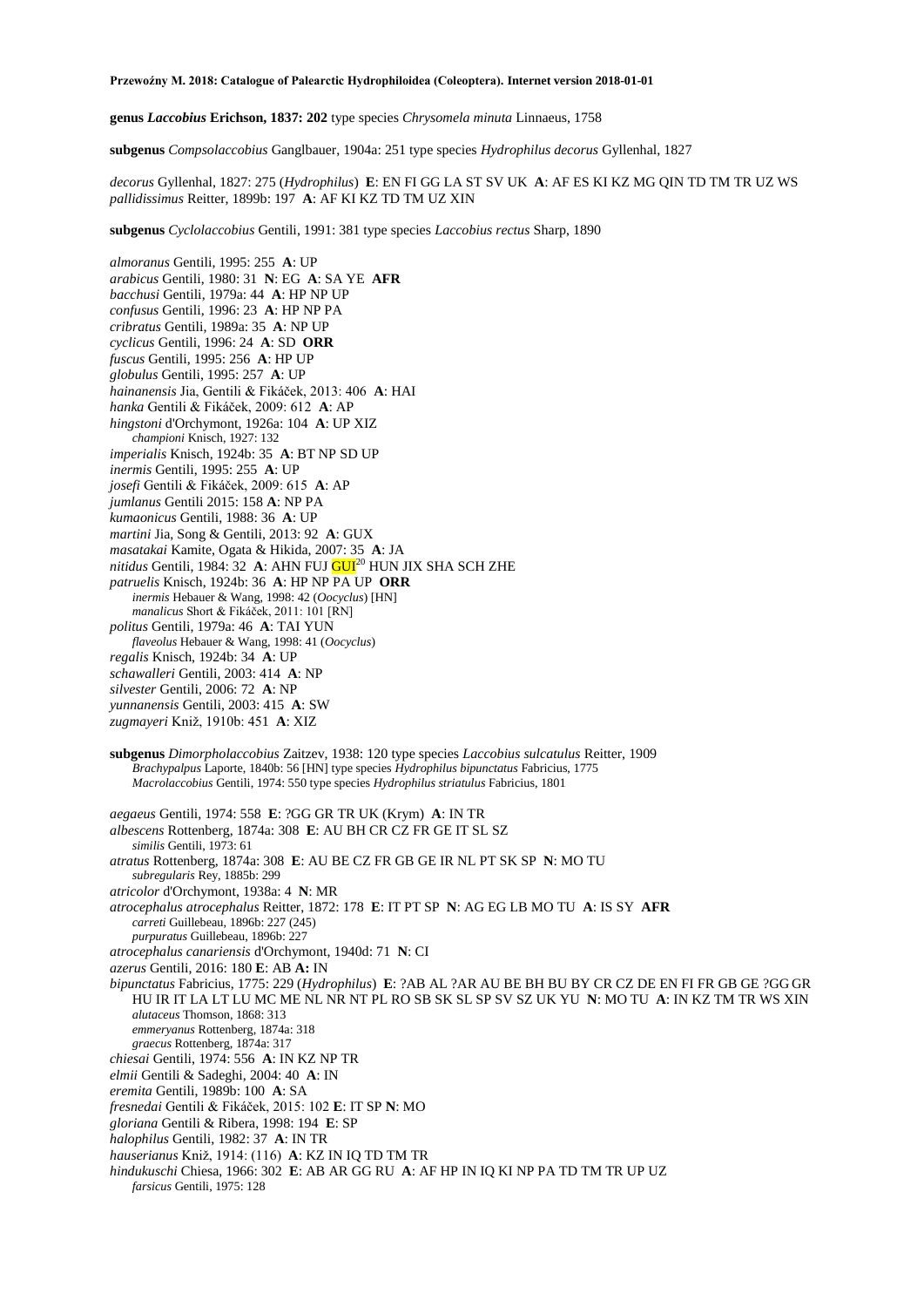*hispanicus* Gentili, 1974: 553 **E**: FR IT SP **N**: AG MO *hoberlandti* Gentili, 1982: 35 **E**: AB **A**: IN TR *znojkoi* Shatrovskiy, 1984: 320 *hopaensis* Mart, İncekara & Erman, 2003: 77 **A**: TR *kashmirensis* d'Orchymont, 1943d: 1 **A**: KA PA *levantinus* Balfour-Browne, 1939a: 31 **A**: IS "Palestine" *lycius* Gentili & Whitehead, 2000: 74 **A**: TR *meridionalis* Gentili, 1974: 560 **E**: AB **A**: AF TD **ORR** *moraguesi* Régimbart, 1898: 350 **E**: IT MA SP **N**: AG MO TU **A**: IN *peyerimhoffi* d'Orchymont, 1939c: 369 *neapolitanus* Rottenberg, 1874a: 308 **E**: AU CZ FR GE GR IT SK SL SP SZ **N**: AG MO TU *laevis* Gerhardt, 1877a: 20 [DA] *obscuratus* Rottenberg, 1874a: 308 **E**: AB AL AR AU BE BH BU CR CZ FR GB GE GG GR HU IT LU MC ME NL PL PT RO SK SL SP SZ UK **A**: CY IN IS LE SY TD TM TR **AFR** *minor* Rottenberg, 1874a: 308 [HN] *obscurus* Gerhardt, 1877a: 20 *orchymonti* Gentili, 1976: 143 *regularis* Rey, 1885a: 14 *rufescens* Rottenberg, 1874a: 308 [DA] *sculptus* d'Orchymont, 1935: 17 **E**: FR GB **N**: MO **A**: IQ TR *scutellaris* Motschulsky, 1855b: 84 **E**: AB BH BU CR GR MC ME SL TR **N**: EG TU **A**: CY IN IS LE TR *sternocrinis* Kuwert, 1890a: 77 *siculus* Gentili & Rocchi, 2017: 700 **E**: IT (Sicilia) *simulans* d'Orchymont, 1923a: 7 **A**: HP NP SCH SD UP YUN **ORR** *knischi* Balfour-Browne, 1939a: 30 *simulatrix* d'Orchymont, 1932b: 398 **E**: AB AL AR AU BH BU CR CT CZ FR GB GG GR HU IT MC ME PL RO SB SK TR UK (Krym) YU **A**: AF IN KZ TM TR *kuwerti* Zaitzev, 1938: 117 *sinuatus binaghii* Gentili, 1974: 554 **E**: FR (Corse) IT (Sardegna) *sinuatus sinuatus* Motschulsky, 1849: 80 **E**: AU BE BH BU BY CR CT CZ DE FI FR GB GE GR HU IT LA LT NL NT PL PT RO SK SP ST SV SZ UK **N**: AG MO TU **A**: IN TR *cupreus* Rey, 1884b: 267 [HN] [DA] *oblongus* Gorham, 1907: 54 *sipylus* d'Orchymont, 1939c: 371 **E**: AB AR GG **A**: IN IQ LE TR *striatulus* Fabricius, 1801a: 254 (*Hydrophilus*) **E**: AB AL AR AU BE BH BU BY CR CT CZ DE EN FI FR GB GE GG GR HU IR LA LT LU MC ME NL NR NT PL PT RO SB SK SL SP ST SV SZ TR UK YU **N**: TU **A**: IN KI KZ TR UZ XIN *belgicus* Gentili, 1979b: 47 *bucciarellii* Gentili, 1974: 550 *maculiceps* Rottenberg, 1874a: 308 *maculiceps* Gerhardt, 1877a: 17 [HN] *nigriceps* Thomson, 1853: 50 *purpurascens* Newbery, 1908: 30 *signiceps* Kuwert, 1890a: 78 [DA] *sulcatulus* Reitter, 1909c: 80 **E**: AB ?AR GG **A**: IN TD TM TR *syriacus* Guillebeau, 1896b: 228 **E**: AB AL AR AU BH BU CZ GG GR HU MC ME RO SB SK UK YU **N**: AG EG **A**: AF CY IN IQ IS JO KI KZ LE SY TD TM TR **ORR** *afghanus* Chiesa, 1966: 301 *laevicollis* Ganglbauer, 1904a: 254 *torbaticus* Sadeghi & Gentili, 2004: 75 **A**: IN *varius* Gentili, 1975: 127 **E**: AU RO SK UK *ytenensis* Sharp, 1910b: 250 **E**: BE CZ FR GB GE IR IT NL PL PT SP SZ **N**: MO TU *ziguensis* Jia, 1997b: 650 **A**: HUB **subgenus** *Glyptolaccobius* Gentili, 1989a: 36 type species *Laccobius affinis* Knisch, 1927 *affinis* Knisch, 1927: 132 **A**: NP UP *celsus* Gentili, 1989a: 36 **A**: NP

*egregius* Gentili, 1995: 252 **A**: UP *eliogentilii* Hebauer, 2002a: 14 **A**: NP *guttalis* Gentili & Fikáček, 2009: 611 **A**: NP *incisus* Gentili, 1989a: 36 **A**: NP UP *jaechi* Gentili, 1988: 32 **A**: NP *moriyai* Kamite, Ogata & Hikida, 2007: 36 **A**: JA *munus* Gentili, 1995: 251 **A**: NP *qinlingensis* Jia, Gentili & Fikáček, 2013: 403 **A**: SHA *sharmai* Gentili, 1995: 252 **A**: NP *yinziweii* Zhang & Jia, 2017: 396 **A**: YUN

**subgenus** *Hydroxenus* Wollaston, 1867: 40 type species *Hydroxenus subpictus* Wollaston, 1867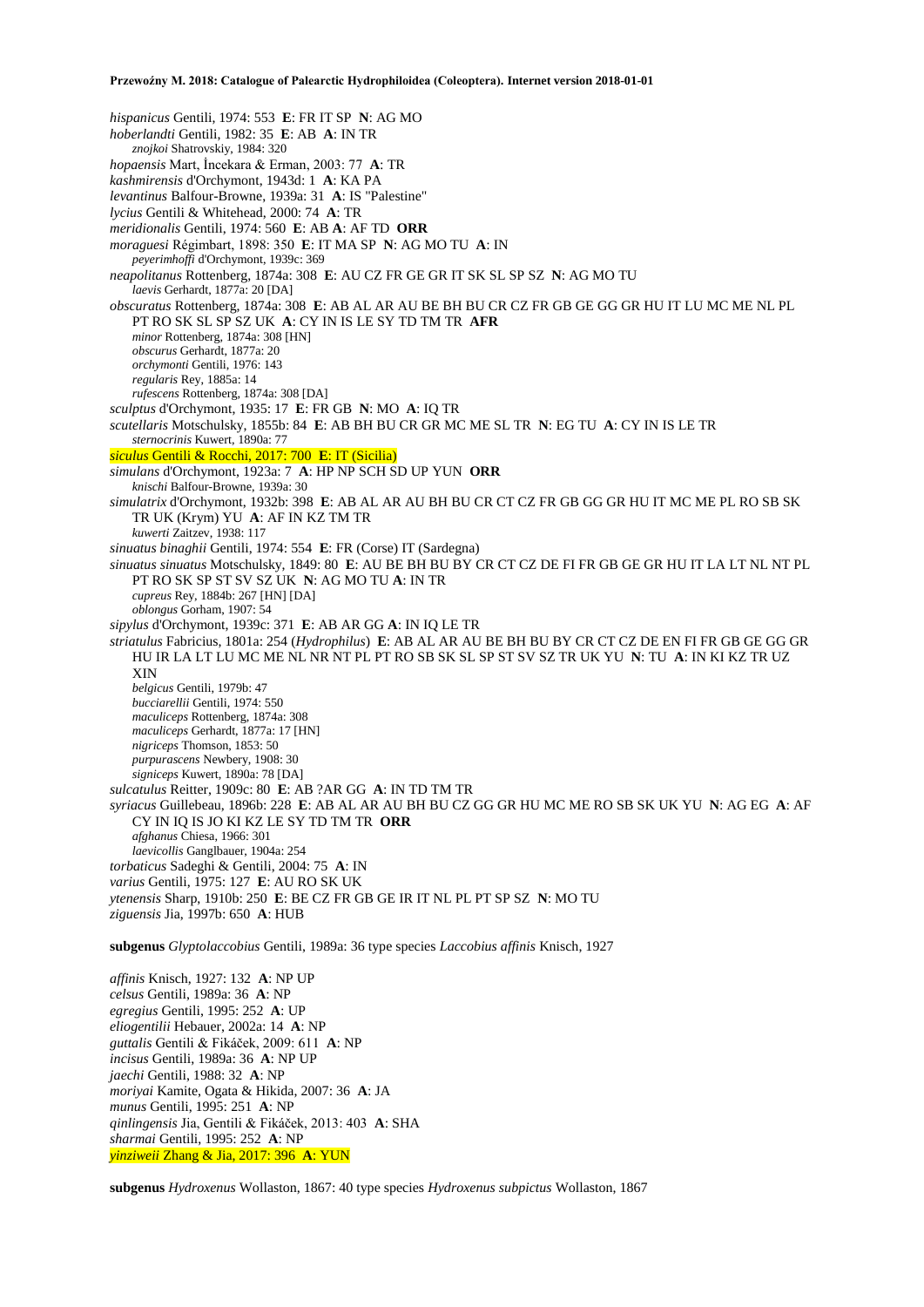*Platylaccobius* Gentili, 1974: 549 type species *Laccobius mulsanti* Zaitzev, 1908

*femoralis femoralis* Rey, 1885b: 294 **E**: FR IT

*femoralis mulsanti* Zaitzev, 1908b: 393 [RN] **E**: FR IT PT SP SZ **N**: AG MO *pallidus* Mulsant & Rey, 1861a: 61 [HN] *leucaspis* Kiesenwetter, 1870: 68 **N**: EG **A**: IN IS LE SA **AFR** *mascarensis* Spangler, 1980: 703 *revelieri* Perris, 1864: 278 **E**: FR IT PT SP **N**: AG MO TU **AFR** *debilis* Rottenberg, 1874a: 322 *elongatus* Tournier, 1878: 437 [HN] *subpictus erlangeri* Régimbart, 1905: 218 **A**: SA YE **AFR** *propinquus* Régimbart, 1905: 218 **subgenus** *Laccobius* Erichson, 1837: 202 type species *Chrysomela minuta* Linnaeus, 1758 *albipes* Kuwert, 1890a: 83 **E**: AL AU BE BH BU CT CZ FR GE GR HU IT LA ME NL PL RO SB SK ST YU **A**: KZ TR *bedeli* Sharp, 1884b: 455 **A**: FE HEI JA LIA NMO SC *binotatus* d'Orchymont, 1934b: 109 **A**: ANH BEI CHQ FE FUJ GAN GUA GUI HEI HEN HUB HUN JIL LIA NMO NC QIN SC SHA SHN SHX YUN ZHE *czerskii* Zaitzev, 1938: 116 *cinereus* Motschulsky, 1860b: 103 **A**: ES FE KI LIA MG NMO QIN SHX UZ *densatus* Rey, 1884b: 267 [DA] *littoralis* J. Sahlberg, 1900b: 189 *colon* Stephens, 1829c: 133 (*Hydrobius*) **E**: AU BE BH BU BY CR CT CZ DE FI FR GB GE HU IR LA LU MC NL NT PL RO SK SL ST SV SZ UK YU **A**: ES FE HEI IN KZ MG NIN NMO SHA TIA UZ WS XIN *biguttatus* Gerhardt, 1877a: 23 *mongolicus* Gentili, 1973: 62 *nanulus* Rottenberg, 1874a: 316 *exspectans* Gentili, 1980: 30 **A**: BEI SHN *inopinus* Gentili, 1980: 30 A: FE FUJ GUA GUI<sup>20</sup> JA JIL JIX LIA *miyuki* Matsui, 1986: 86 *kunashiricus* Shatrovskiy, 1984: 308 **A**: FE JA *minutus* Linnaeus, 1758: 372 (*Chrysomela*) **E**: AU ?AR BE BH BU BY CR CT CZ DE EN FI FR GB GE ?GG HU IR IT LA LT MC ME NL NR NT PL RO SB SK SL SP SV ST SZ UK YU **A**: ES FE HEI KI KZ MG NMO SHA TR WS XIN *chrysomelinus* O.F. Müller, 1776: 69 (*Hydrophilus*) *coccinelloides* Schrank, 1781: 199 (*Dytiscus*) *dermestoides* Forster, 1771: 53 (*Dytiscus*) *globosus* Heer, 1841: 481 *perla* Geoffroy, 1785: 12 (*Scarabaeus*) *marginellus* Herbst, 1784: 129 (*Dytiscus*) [DA] *minimus* Gredler, 1863a: 77 [DA] *pallidus* Laporte, 1840b: 57 (*Brachypalpus*) [DA] *nobilis* Gentili, 1979a: 34 **A**: FE FUJ GUI HUB HUN JIX SCH YUN **subgenus** *Microlaccobius* Gentili, 1974: 550 type species *Laccobius gracilis* Motschulsky, 1855 *algiricus* M. Hansen, 1999a: 147 [RN] **E**: GR IT **N**: AG EG TU **A**: SA **AFR** *minimus* Kuwert, 1890a: 76 [HN] *alternus* Motschulsky, 1855b: 84 **E**: ?AB AL AR AU BH CR CZ FR GE GG GR HU IT MC ME PL RO SB SK SL SP ST SZ UK YU **A**: IN TR *gracilis* Rottenberg, 1874a: 320 [HN] *nigritus* Rottenberg, 1874a: 320 *peezi* Chiesa, 1959: 133 *andersi* Hebauer, 2002b: 16 **A**: FE *argillaceus* J. Sahlberg, 1900b: 188 **A**: KI NP SD TD UP **ORR** *cretaeus* Gentili, 1975: 132 E: GR (Kríti, Rhodes<sup>16</sup>) *elegans* Gentili, 1979b: 45 **A**: FUJ HEN SCH SHA SHN YUN **ORR** *exilis* Gentili, 1974: 560 **E**: AB AR **A**: AF BT CY IN NP PA SCH SD TD TM TR UP UZ **ORR** *eximius* Kuwert, 1890a: 71 **A**: SA YE (Suqutra) *florens* Gentili, 1979a: 48 **A**: FUJ GUA GUX SHN *formosus* Gentili, 1979a: 48 **A**: FE GAN GUA GUX HAI HUB HUN JIX LIA SHA SHN TAI **ORR** *fragilis* Nakane, 1966: 57 **A**: GAN JA LIA SC SHA TAI *gangeticus* Gentili, 1979a: 37 **A**: NP SD UP *gracilis gracilis* Motschulsky, 1855b: 84 **E**: AB AL AR AU BE BH BU BY CR CZ FR GE GG GR HU IT MC ME PL PT RO SK SL SP ST SZ TR UK **N**: AG CI LB MO TU **A**: IN IS TR *intermittens* Kiesenwetter, 1870: 69 *signatus* Kuwert, 1890a: 79

- *sardeus* Baudi di Selve, 1864: 222
- *subtilis* Kiesenwetter, 1870: 69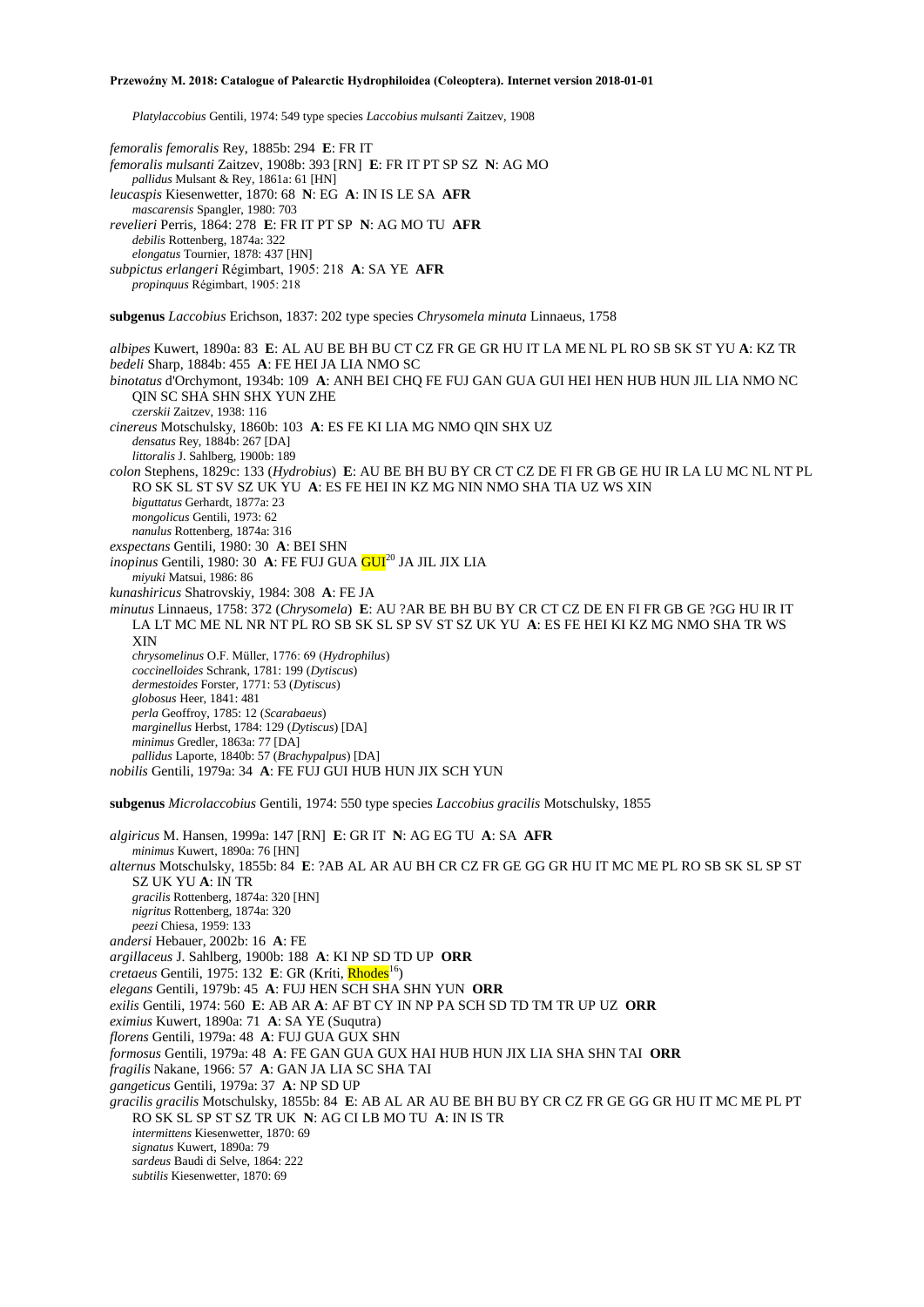*viridiceps* Rottenberg, 1870: 23 *gracilis sellae* Sharp, 1874d: 317 **E**: IT *hammondi* Gentili, 1984: 31 **A**: AHN BEI FUJ GAN GUA GUI GUX HUB<sup>20</sup> HUN JIX LIA SCH SHA SHN TAI *harteni* Fikáček, Gentili & Short, 2010: 142 **A**: AE *hebaueri* Gentili, 1989b: 100 **N**: EG *himalayanus* Gentili, 1988: 34 **A**: NP SD YUN **ORR** *indonesiae* Gentili, 1979a: 47 **A**: SD **ORR** *kaszabi* Chiesa, 1966: 300 **A**: AF KA PA *kyrgizicus* Gentili, 2003: 423 **A**: KI *laotianus* Gentili, 1979a: 40 **A**: NP **ORR** *macrophthalmus* Gentili, 1982: 32 **A**: IN *minor* Wollaston, 1867: 42 (*Hydroxenus*) **A**: IS LE SA YE **AFR** *mistus* Gentili, 1989a: 35 **A**: NP SD *nakanei* Gentili, 1982: 33 **A**: JA *nepalensis* Gentili, 1982: 33 **A**: HAI NP SD **ORR** *orientalis* Knisch, 1924b: 33 **N:** TU **A**: AF BT IN IQ KU KZ NP SD TD TM UP **ORR** *orsenigoi* Gentili, 1980: 31 **A**: IN *oscillans* Sharp, 1884b: 455 **A**: FE JA NC SC *nipponicus* Gentili, 1979a: 43 *ovatus* Gentili, 1979a: 36 **A**: IN **ORR** *persicus* Gentili, 1974: 562 **E**: ?AB **A**: IN TR *philipinus* Gentili, 2005: 362 **A**: TAI **ORR** *praecipuus* Kuwert, 1890a: 81 **N**: AG CI EG **A**: AE IS OM QA SA YE **AFR** *singularis* Kuwert, 1890a: 71 *thermalis* J. Müller, 1941b: 326 *problematicus* Gentili, 1988: 35 **A**: BT NP SD UP *quaesitus* Gentili, 1988: 35 **A**: IN NP PA TM TR *roseiceps* Régimbart, 1903b: 59 **A**: HKG JA NP UP **AUR ORR** *satoi* Gentili, 1989a: 35 **A**: JA *shatrovskyi* Gentili, 1988: 35 **A**: TD *sinicus* Gentili, 1975: 129 **A**: XIN *sublaevis* J. Sahlberg, 1900b: 189 **A**: KI KZ NP TD TM UP UZ *thermarius jelineki* Gentili, 1975: 130 **E**: SK *thermarius thermarius* Tournier, 1878: 436 **E**: SZ *tonkinensis* Gentili, 1979a: 42 **A**: SHA **ORR** *yonaguniensis* Matsui, 1993: 319 **A**: JA

**subgenus** *Notoberosus* Blackburn, 1895a: 30 type species *Notoberosus zietzi* Blackburn, 1895 *Ortholaccobius* Ganglbauer, 1904a: 251 type species *Laccobius pommayi* Bedel, 1881

*pommayi* Bedel, 1881: 313 **N**: AG MO TU

**genus** *Oocyclus* **Sharp, 1882: 61** type species *Oocyclus brevicornis* Sharp, 1882 *Enochroides* Kuwert, 1890a: 62 type species *Enochroides decorus* Kuwert, 1890 *Beralitra* d'Orchymont 1919: 145 type species *Beralitra obscura* d'Orchymont 1919

*bhutanicus* Satô, 1979: 53 **A**: BT NP TAI **ORR** *dinghu* Short & Jia, 2011: 66 **A**: GUA *fikaceki* Short & Jia, 2011: 65 **A**: FUJ GUA JIX *magnificus* Hebauer & Wang, 1998: 43 **A**: TAI *shorti* Jia & Maté, 2012: 81 **A**: GUA HKG *sumatrensis* d'Orchymont, 1932c: 685 **A**: HAI **ORR** *nudus* Balfour-Browne, 1939d: 296

**genus** *Paracymus* **Thomson, 1867a: 120** type species *Hydrophilus aeneus* Germar, 1824 *Eumetacymus* Brèthes, 1922: 263 type species *Eumetacymus virescens* Brèthes, 1922 (= *Paracymus rufocinctus* Bruch, 1915) *Paracymorphus* Kuwert, 1888a: 39 type species *Paracymorphus globuloides* Kuwert, 1888 (= *Hydrobius scutellaris* Rosenhauer, 1856) *Quasiparacymus* Marjanian, 2009: 124 type species *Hydrobius chalceolus* Solsky, 1874

*aeneus* Germar, 1824: 96 (*Hydrophilus*) **E**: AL AU BU CR CZ DE FR GB GE GR IT NL NR PL PT RO SL SP ST SV UK "Caucasus" **N**: EG <mark>MO<sup>5</sup> TU **A**: ES FE IN IS JA KI KZ MG PA TD TM TR UZ XIN "Middle Asia"</mark> *cupreus* Dalla Torre, 1877: 68 (*Laccobius*) *punctulatus* Sturm, 1836: 15 (*Hydrobius*) *salinus* Bielz, 1851: 152 (*Hydrobius*) *atomus* d'Orchymont, 1925b: 202 **A**: FUJ GUA HAI JIX **ORR** *chalceolus* Solsky, 1874: 149 (*Hydrobius*) **E**: AB ST **A**: AF TR UZ *caucasicus* Kuwert, 1890a: 65 *maximus* Peyerimhoff, 1929c: 121 **N**: TU

*mimicus* Wooldridge, 1977: 123 **A**: HAI **ORR**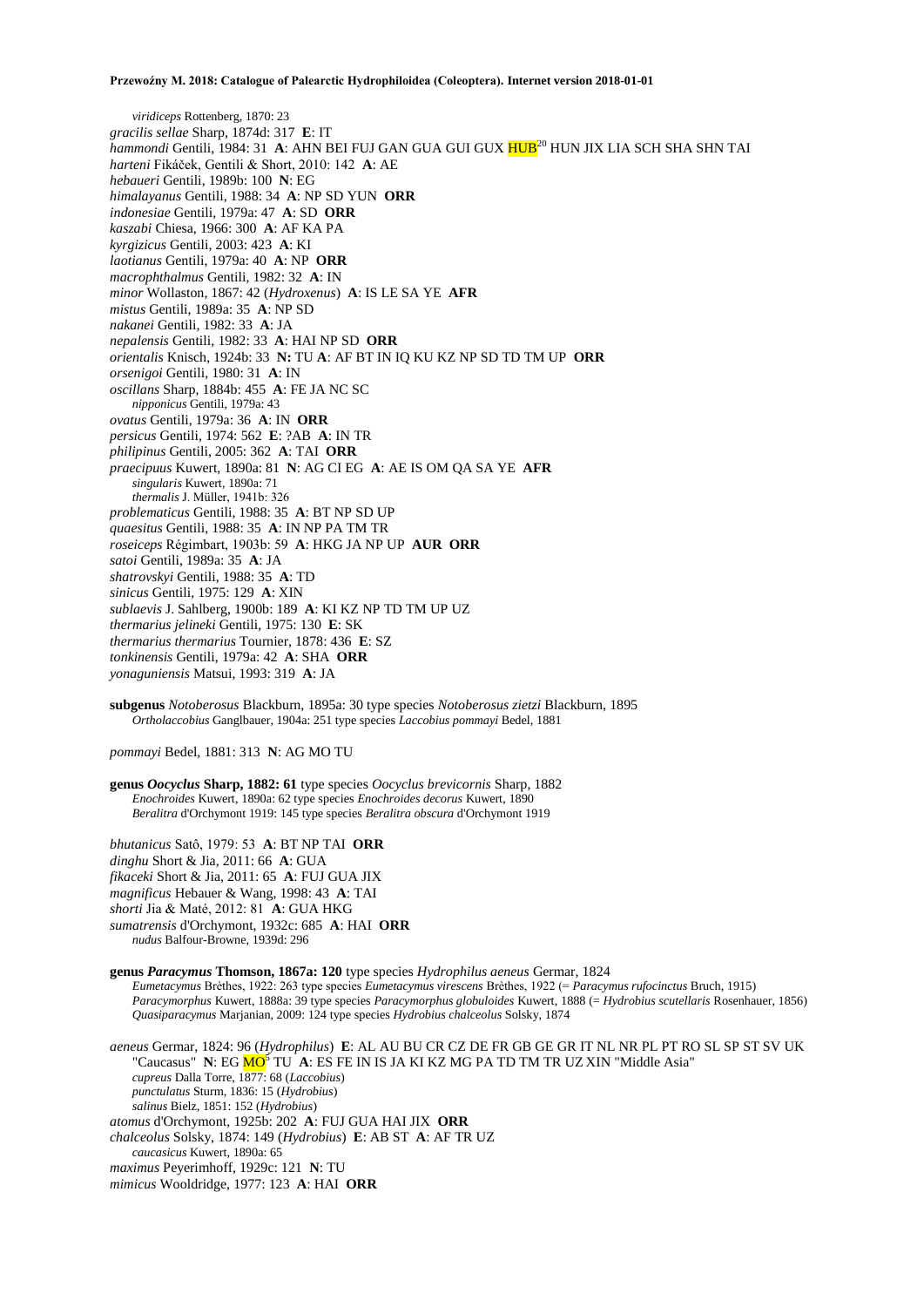*orientalis* d'Orchymont, 1925b: 201 **A**: FUJ GUA GUI GUX HAI HKG JA JIX NP **ORR** *satsumanus* Matsui, 1986: 88 *phalacroides* Wollaston, 1867: 47 (*Hydrobius*) **E**: FR SP **N**: MO **AFR AUR**i **NTR**i *punctillatus* Rey, 1885b: 273 *relaxus* Rey, 1884b: 267 **E**: CR GG GR IT RO SP ST **N**: AG CI EG LB TU **A**: CY IN IQ IS KU NP SA TD TM TR XIN YE *schneideri* Kuwert, 1888e: 293 *scutellaris* Rosenhauer, 1856: 57 (*Hydrobius*) **E**: AL BE BU CR FR GB GE GR IR IT NL PT SL SP **N**: AG MO TU **A**: CY TR *globuloides* Kuwert, 1888a: 39 (*Paracymorphus*) *nigroaeneus* J. Sahlberg, 1875: 219 (*Anacaena*) *vulgatus* Wooldridge, 1977: 120 **A**: NP PA SD UP **ORR** *zaitzevi* Shatrovskiy, 1989: 290 **A**: FE

### **genus** *Pelthydrus* **d'Orchymont, 1919: 150** type species *Pelthydrus sculpturatus* d'Orchymont, 1919

**subgenus** *Globipelthydrus* Schönmann, 1994: 193 type species *Pelthydrus jendeki* Schönmann, 1994

*championi* d'Orchymont, 1926b: 241 **A**: UP **ORR** *dudgeoni* Schönmann, 1994: 213 **A**: GUA GUX HKG JIX *grossus* Bian, Schönmann & Li, 2009: 59 **A**: YUN **ORR** *horaki* Schönmann, 1994: 218 **A**: GUX HKG **ORR** *longifolius* Bian, Schönmann & Li, 2009: 61 **A**: GUI HUN FUJ JIX *okinawanus* Nakane, 1982: 102 **A**: JA *rosa* Bian, Schönmann & Li, 2009: 62 **A**: HUN *subgrossus* Bian, Schönmann & Li, 2009: 60 **A**: HUB *vietnamensis* Schönmann, 1994: 214 **A**: YUN **ORR** *waltraudae* Bian, Schönmann & Li, 2008: 267 **A**: HAI

**subgenus** *Pelthydrus* d'Orchymont, 1919: 150 type species *Pelthydrus sculpturatus* d'Orchymont, 1919

*angulatus* Bian, Schönmann & Li, 2008: 268 **A**: HAI *fenestratus* Schönmann, 1995: 133 **A**: GUX HKG HUN JIX *inaspectus* d'Orchymont, 1926b: 237 **A**: YUN *incognitus* Schönmann, 1995: 139 **A**: HKG **ORR** *insularis* Schönmann, 1995: 129 **A**: GUX HKG *japonicus* Satô, 1960: 78 **A**: JA *jengi* Schönmann, 1995: 140 **A**: TAI *minutus* d'Orchymont, 1919: 153 **A**: GUX HKG HAI NP TAI UP **ORR** *nepalensis* Schönmann, 1995: 133 **A**: NP XIZ YUN *sculpturatus* d'Orchymont, 1919: 153 **A**: YUN **ORR** *speculifer* Schönmann, 1995: 142 **A**: HKG *tongi* Bian, Schönmann & Li, 2008: 271 **A**: HAI *vitalisi* d'Orchymont, 1926b: 239 **A**: GUA HAI HKG TAI **ORR** *yulinensis* Bian, Schönmann & Li, 2009: 63 **A**: GUI

## tribe Hydrobiusini Mulsant, 1844

**genus** *Ametor* **A.P. Semenov, 1900c: 614** type species *Ametor rudesculptus* A.P. Semenov, 1900

*elongatus* Ji & Schödl, 1998: 215 **A**: SCH *rudesculptus* A.P. Semenov, 1900c: 617 **A**: BT HP KZ NP SCH SD TD XIZ YUN *oberthuri* d'Orchymont, 1942e: 18 *wittmeri* Satô, 1977: 200 *rugosus* Knisch, 1924b: 32 (*Hydrocyclus*) **A**: BT HP NP SCH SD UP XIZ YUN *rufrena* d'Orchymont, 1942e: 15 (*Hydrocassis*) *scabrosus* Horn, 1873a: 133 (*Hydrobius*) **A**: FE JIL **NAR** *granulosus* d'Orchymont, 1942e: 19 *lucifer* Shatrovskiy, 1989: 289 (*Hydrocassis*) *xizangensis* Jia & Zhao, 2013: 128 **A**: XIZ

**genus** *Hydrobius* **Leach, 1815: 96** type species *Dytiscus fuscipes* Linnaeus, 1758 (ICZN, 1990)

*arcticus* Kuwert, 1890a: 34 **E**: FI NR NT SV **A**: ES IN TR *frigidus* Poppius, 1909b: 30 *fuscipes* Linnaeus, 1758: 411 (*Dytiscus*) **E**: AB AU BE BH BU BY CR CT CZ DE EN FI FR GB GE GR HU IR IT LA LT LU NL NR NT PL PT RO SK SL SP ST SV SZ UK YU **N**: AG TU **A**: CY ES FE IN IQ IS KZ MG NMO SY TD TR UZ WS XIN **NAR**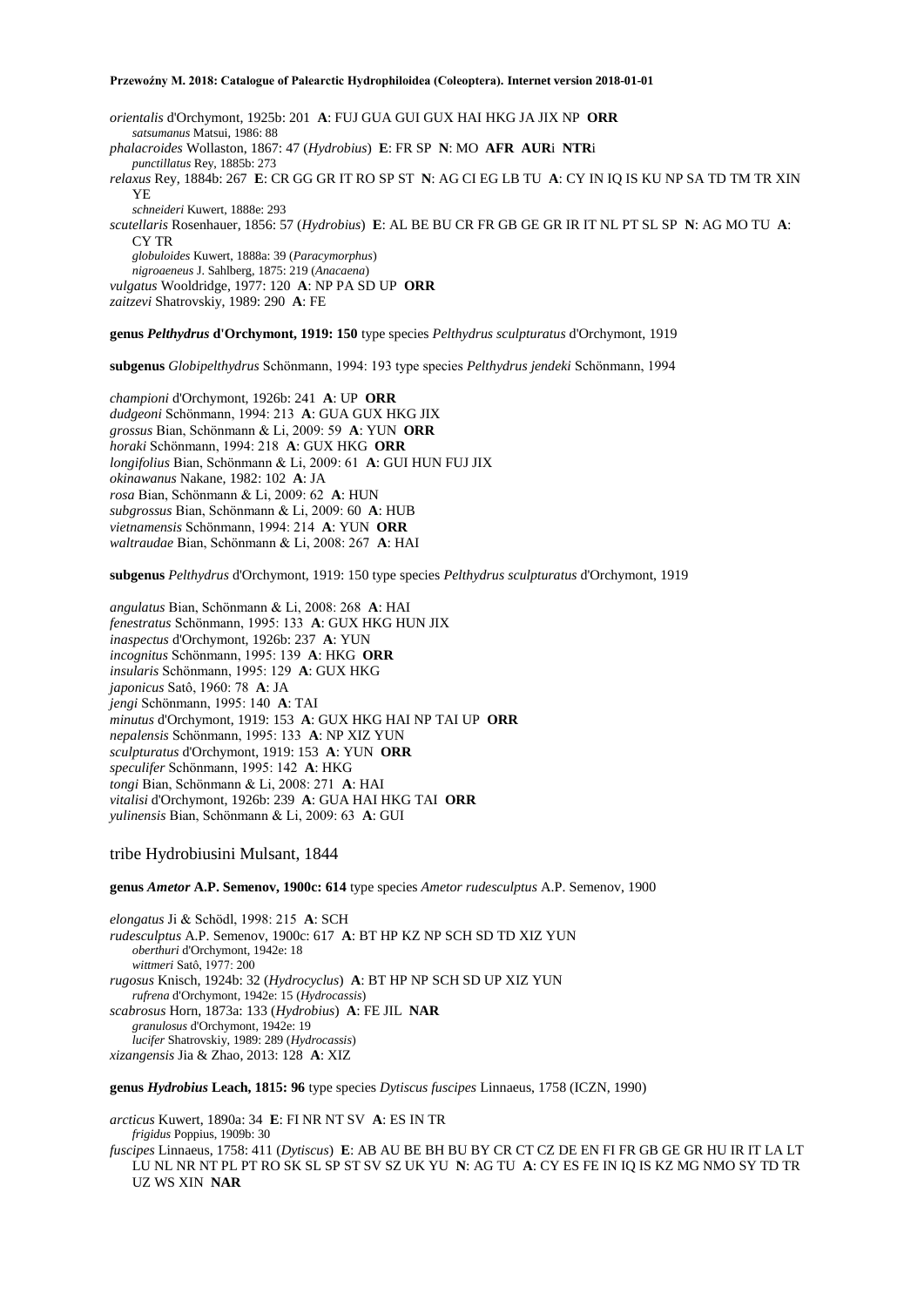*aeneus* Solier, 1834: 314 *aestivus* Rey, 1885b: 246 *angustatus* A. Villa & G.B. Villa, 1838: 63 (*Hydrophilus*) *aquaticus* Linnaeus, 1760: 139 (*Scarabaeus*) *arcadius* Brullé, 1832: 164 *balearicus* L. W. Schaufuss, 1882b: 528 *brevior* Kuwert, 1890a: 33 *chalconotus* Stephens, 1829c: 128 *fuscipes* O.F. Müller, 1776: 69 (*Hydrophilus*) [HN] *fuscipes* Steven, 1808: 8 (*Hydrophilus*) [HN] *gyrinoides* Schrank, 1781: 199 (*Dytiscus*) *insculptus* J. L. LeConte, 1855: 372 *levigatus* Laporte, 1840b: 55 *picicrus* Thomson, 1884b: cxxxi *regularis* LeConte, 1855: 372 *scarabaeoides* Linnaeus, 1758: 413 (*Dytiscus*) *seriatus* J. L. LeConte, 1855: 372 *pauper* Sharp, 1884b: 452 **A**: JA *pui* Jia, 1995: 131 **A**: QIN *punctistriatus* Jia, 1995: 133 **A**: HEI *rottenbergii* Gerhardt, 1872: 3 **E**:  $\frac{DY^{26}}{9}$ GE<sup>26</sup> FI NR PL SP SV **NAR** *subrotundus* Stephens, 1829c: 128 **E**: GB GE IT NR PL SP SV

**genus** *Hydrocassis* **Fairmaire, 1878a: 88** type species *Hydrocassis scapulata* Fairmaire, 1878 *Hydrocyclus* Sharp, 1884b: 451 type species *Hydrocyclus lacustris* Sharp, 1884

*anhuiensis* Ji & Schödl, 1998: 212 **A**: ANH JIX *baoshanensis* Schödl & Ji, 1995: 233 **A**: YUN *gansu* Jia & Zhao, 2013: 131 **A**: GAN *hebaueri* Schödl, 2000: 178 **A**: GUA **ORR** *imperialis* Knisch, 1921b: 105 (*Hydrocyclus*) **A**: FUJ HUN JIX *jengi* Satô, 1998: 82 **A**: JA *lacustris* Sharp, 1884b: 451 (*Hydrocyclus*) **A**: JA *metasternalis* Schödl & Ji, 1995: 231 **A**: YUN **ORR** *mongolica* Liu, Ji & Jing, 2008: 175 **A**: NMO *pseudoscapha* Ji & Schödl, 1998: 212 **A**: ANH *scapha* d'Orchymont, 1942e: 13 **A**: FUJ GUA GUX HUN JIX SCH **ORR** *vietnamica* Satô, 1995: 129 *scaphoides* d'Orchymont, 1942e: 14 **A**: YUN **ORR** *scapulata* Fairmaire, 1878a: 89 **A**: GAN HEB SHA SHX SCH *schillhammeri* Schödl & Ji, 1995: 234 **A**: YUN *sichuana* Ji & Schödl, 1998: 214 **A**: SCH *taiwana* Satô, 1971: 35 **A**: TAI *uncinata* Ji & Schödl, 1998: 214 **A**: YUN **ORR**

genus *Hydrocassis,* **nomen dubium** *formosa* Knisch, 1921b: 103 (*Hydrocyclus*) **A**: FUJ

**genus** *Limnohydrobius* **Reitter, 1909a: 357** type species *Hydrobius convexus* Brullé, 1835 <sup>11</sup>

*convexus* Brullé, 1835: 282 (*Hydrobius*) **E**: FR IT PT SP **N**: AG MO TU **A**: TR *grandis* Motschulsky, 1859a: 128 (*Limnoxenus*) *orientalis* Jia & Short, 2009: 26 (*Hydrobius*) **A**: GUA

**genus** *Limnoxenus* **Motschulsky, 1853b: 10** type species *Hydrophilus oblongus* Herbst, 1797 (= *Hydrophilus niger* Gmelin, 1790)

*niger* Gmelin, 1790: 1944 (*Hydrophilus*) **E**: AU BU BY CR CZ DE FR GB GE GR HU IT LT LU NL PL PT RO SK SP ST YU "Caucasus" **N**: AG MO **A**: IN IS LE SY TR *oblongus* Herbst, 1797: 300 (*Hydrophilus*) [HN] *olmoi* Hernando & Fresneda, 1994: 81 **E**: PT SP

tribe Hydrophilini Latreille, 1802

**genus** *Brownephilus* **Mouchamps, 1959: 300** type species *Neohydrophilus levantinus* Balfour-Browne, 1939

*levantinus* Balfour-Browne, 1939a: 34 (*Neohydrophilus*) **A**: JO *major* İncekara, Mart, Polat & Karaca, 2009: 318 (*Hydrochara*) **A**: TR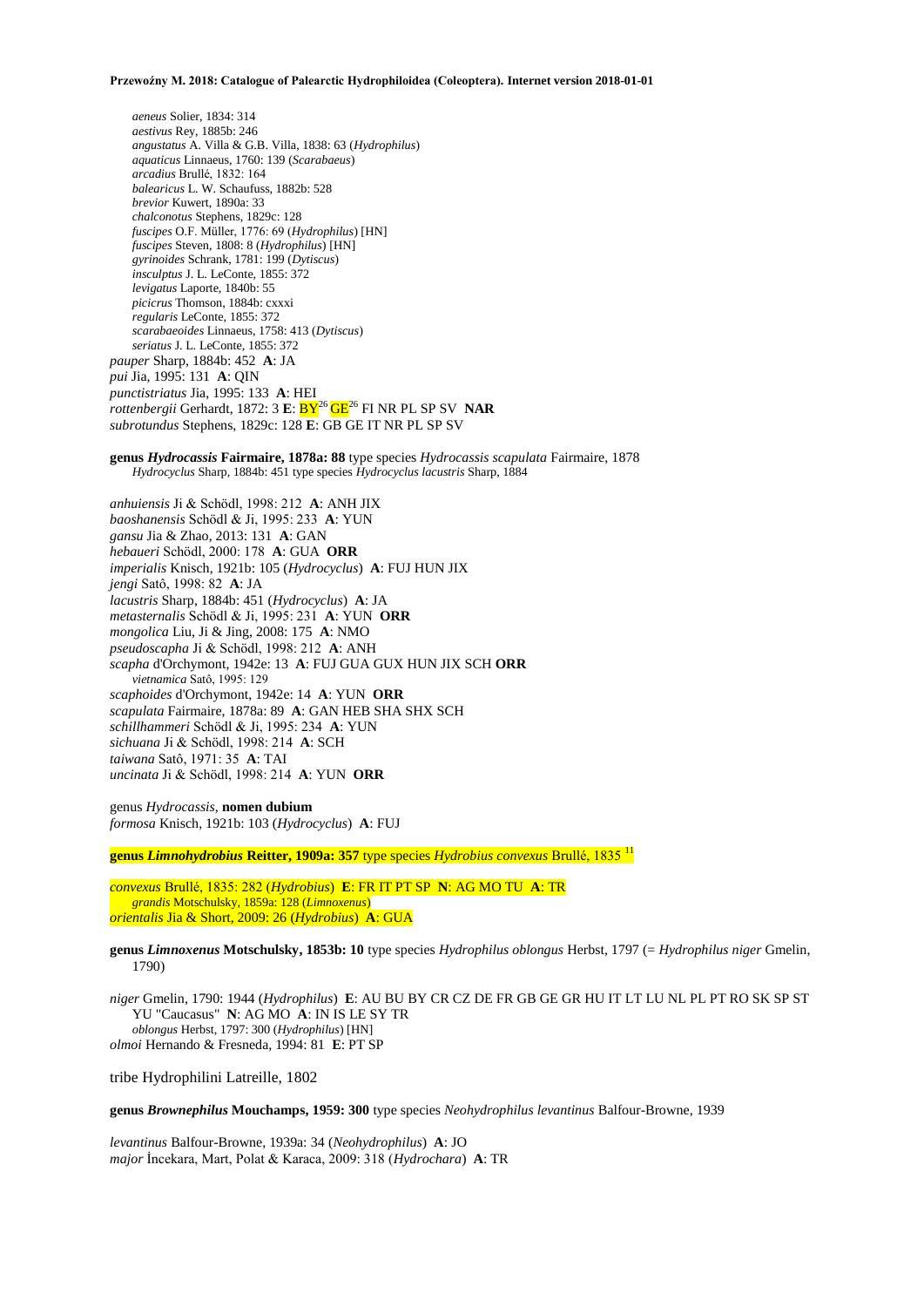**genus** *Hydrobiomorpha* **Blackburn, 1888b: 814** type species *Hydrobiomorpha bovilli* Blackburn, 1888 *Neohydrophilus* d'Orchymont, 1911: 59 type species *Hydrophilus deplanatus* d'Orchymont, 1911

*occidentalis* Balfour-Browne, 1939c: 6 (*Neohydrophilus*) **N**: EG<sup>15</sup> **AFR** *spinicollis nordica* Mouchamps, 1959: 315 **A**: BT NP SD **ORR** *spinicollis spinicollis* Eschscholtz, 1822: 41 (*Hydrophilus*) **A**: FUJ GUA GUX HKG JIX YUN "India" **ORR** *elongata* Régimbart, 1902b: 471 (*Hydrophilus*) *wencki* Paulino d'Oliveira, 1880: 156 (*Hydrophilus*) **N**: EG **AFR** *loanei* Camerano, 1907: 4 (*Hydrophilus*) **genus** *Hydrochara* **Berthold, 1827: 355** type species *Dytiscus caraboides* Linnaeus, 1758 *Hydraechus* Stephens, 1839: 88 type species *Dytiscus caraboides* Linnaeus, 1758 *Hydrochares* Sharp, 1873b: 58 type species *Dytiscus caraboides* Linnaeus, 1758 *Hydrocharis* Hope, 1838: 125 type species *Dytiscus caraboides* Linnaeus, 1758 *affinis* Sharp, 1873b: 58 (*Hydrochares*) **E**: ST "Caucasus" **A**: ANH BEI ES FE FUJ GAN GUA GUI HEI HEN HUB HUN JA JIL JIX KZ LIA MG NMO SC SCH SHG SHN SHX TD UZ XIN YUN ZHE *caraboides* Linnaeus, 1758: 411 (*Dytiscus*) **E**: AL AU BE BH BU BY CR CT CZ DE EN FI FR GB GE GR HU IT LA LT LU NL NR NT PL RO SK SL SP ST SV SZ UK YU **A**: ES IN TR WS *costata* Lüderwaldt, 1897: 126 (*Hydrous*) *flaviventris* G. Ochs, 1923: 46 (*Hydrophilus*) *intermedia* Mulsant, 1844a: 133 (*Hydrous*) *nigricornis* De Geer, 1774: 376 (*Hydrophilus*) [RN] *scrobiculata* Panzer, 1799c: no. 11 (*Hydrophilus*) *smaragdina* Bach, 1856: 246 (*Hydrophilus*) [HN] *subaenea* Motschulsky, 1845a: 32 (*Hydrophilus*) *substriata* Sturm, 1843: 330 (*Hydrophilus*) *dichroma* Fairmaire, 1892b: 144 (*Hydrous*) **E**: BU GR HU SK ST TR UK **A**: CY IN IS KI SY TD TM TR UZ WS XIN *subvariolosa* A.P. Semenov, 1900b: 585 (*Hydrophilus*) *flavipalpis* Boheman, 1851: 595 (*Hydrophilus*) **A**: OM YE SA<sup>2</sup> **AFR** *flavipes* Steven, 1808: 3 (*Hydrophilus*) **E**: AB AU BU CR CZ FR GE GG GR HU IT LA MC PL RO SK SL SP ST UK YU **N**: EG MO **A**: AF GAN IN IQ KU KZ TD TM TR UZ XIN *profanifuga* A.P. Semenov, 1900b: 583 (*Hydrophilus*) *libera* Sharp, 1884b: 450 (*Hydrocharis*) **A**: BEI FE HEI JA JIA LIA NC *semenovi* Zaitzev, 1908a: 150 (*Hydrophilus*) **E**: GG UK (Krym) *similis* d'Orchymont, 1919: 162 (*Hydrophilus*) **A**: "India" *vicina* Bameul, 1996: 5 **A**: NC **genus** *Hydrophilus* **Geoffroy, 1762: 180** type species *Dytiscus piceus* Linnaeus, 1758 **subgenus** *Hydrophilus* Geoffroy, 1762: 180 type species *Dytiscus piceus* Linnaeus, 1758 *Hydrodema* Laporte, 1840b: 51 type species *Hydrophilus albipes* Laporte, 1840 *Hydrosoma* Laporte, 1840b: 50 type species *Hydrophilus latipalpus* Laporte, 1840 *Hydrous* Linnaeus, 1775: 7 [RN] type species *Dytiscus piceus* Linnaeus, 1758 *Pagipherus* Kuwert, 1893b: 82 type species *Hydrophilus triangularis* Say, 1823 *Stethoxus* Solier, 1834: 302 type species *Hydrophilus ater* Olivier, 1793 (= *Hydrophilus ensifer* Brullé, 1837) *acuminatus* Motschulsky, 1854: 44 **A**: BEI FE GUA GUI GUX HEB HEN HKG JA JIX LIA NC NMO SC SCH SHG TAI TIA XIZ YUN ZHE **ORR** *cognatus* Sharp, 1873b: 57 *pallidipalpis* W. S. MacLeay, 1825: 35 (*Hydrous*) [DA] *sumatrae* Kuwert, 1893b: 85 (*Hydrous*) *aterrimus* Eschscholtz, 1822: 128 **E**: AU BE BU BY CR CZ DE EN FI FR GE HU IT LA LT NL NT PL RO SK SV SZ UK "Caucasus" **A**: IN TM TR WS *africanus* Kuwert, 1893b: 86 (*Hydrous*) *barbatus* Letzner, 1884: 301 *morio* Sturm, 1835: 109 *bilineatus bilineatus*W.S. MacLeay, 1825: 36 (*Hydrous*) **A**: FUJ "India" **AUR ORR** *brunnipalpis* Kuwert, 1893b: 90 (*Hydrous*) *columbinus* Kuwert, 1893b: 90 (*Hydrous*) *gayndahensis* W. J. MacLeay, 1873: 129 *orientalis* Kuwert, 1893b: 91 (*Hydrous*) *picicornis* Chevrolat, 1863: 204 (*Hydroporus*) *resplendens* Kuwert, 1893b: 91 (*Hydrous*) *ruficornis* Boisduval, 1835: 151 [HN] *sabellifer* Fairmaire, 1879a: 80 *bilineatus caschmirensis* Kollar & L. Redtenbacher, 1844: 513 **A**: BT FUJ GUA GUX HAI HUB JA JIX KA SC SD SCH TAI XIZ YUN "Manchuria" **ORR** *birmanicus* Régimbart, 1902a: 202 (*Stethoxus*) *japonicus* Sharp, 1873b: 57 *cavisternum* Bedel, 1891a: 310 (*Stethoxus*) **A**: GUA HAI HKG **ORR**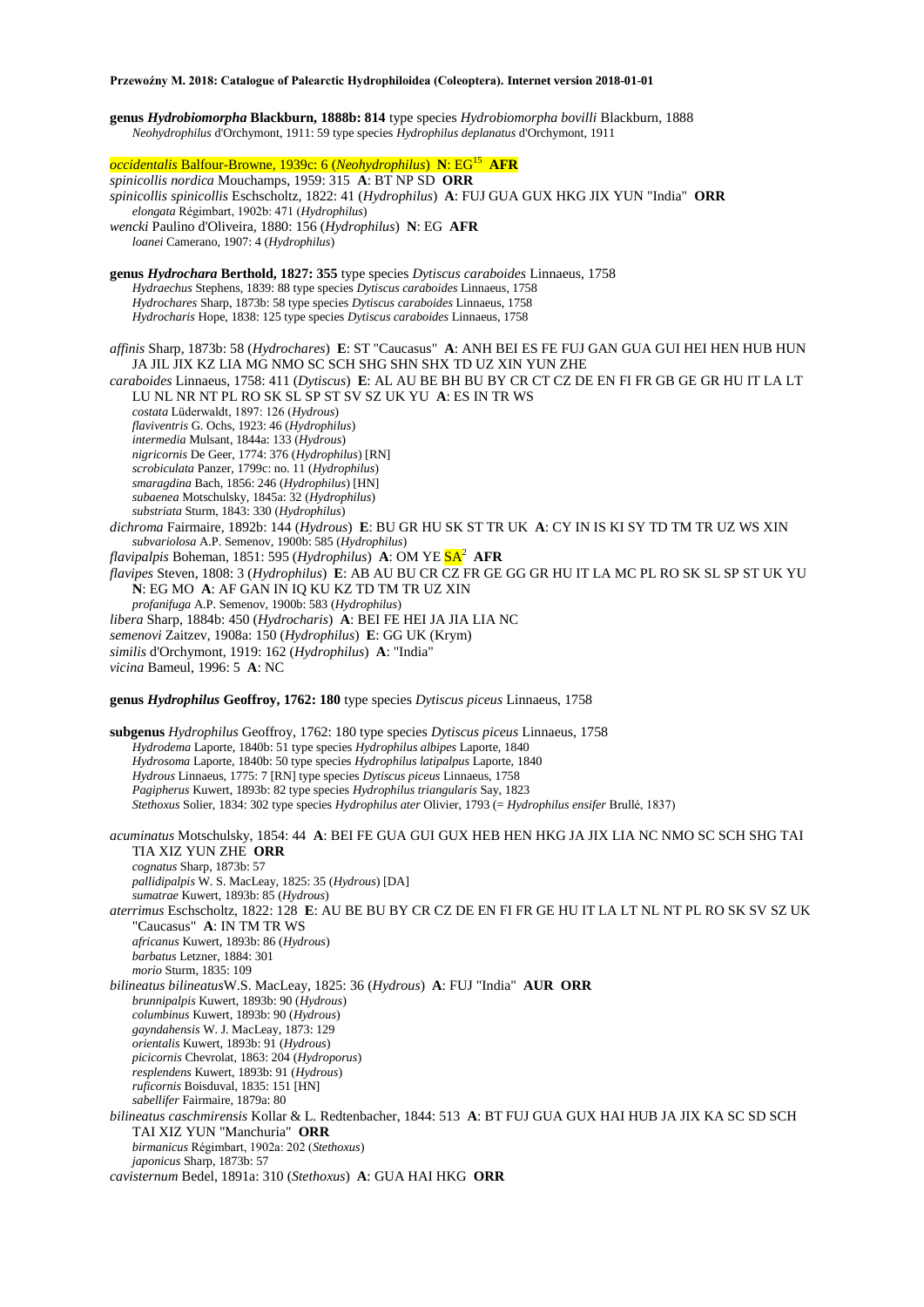*dauricus* Mannerheim, 1852a: 297 **A**: ES FE GAN HEI JA LIA NMO SHN *ganssuensis* A.P. Semenov, 1889: 194 *hastatus* Herbst, 1779: 317 (*Dytiscus*) **A**: GUA HAI HKG YUN ZHE "India" **ORR** *aberrans* Kuwert, 1893b: 93 (*Hydrous*) *indicus* Bedel, 1891a: 310 (*Stethoxus*) **A**: NP SD UP *mesopotamiae* Kniž, 1914: (115) (*Hydrous*) **A**: IQ *olivaceus* Fabricius, 1781a: 289 **A**: NP SHG **ORR** *oblongus* Olivier, 1793: 125 *piceus* Linnaeus, 1758: 411 (*Dytiscus*) **E**: AB AL AR AU AZ BE BH BU BY CR CZ DE FI FR GB GE GG GR HU IT LA LT LU MC ME MD NL NR PL RO SK SL SP ST SV SZ UK YU **N**: AG EG **A**: FE IN IS KA KZ LE SY TD TR WS XIN *angustior* Rey, 1885b: 227 *niger* G. Eichler, 1876: 168 [HN] *plicifer* Bedel, 1891a: 313 (*Stethoxus*) *ruficornis* De Geer, 1774: 371 [RN] *turkestanus* Kuwert, 1893b: 85 (*Hydrous*) *viridicollis* Kollar & L. Redtenbacher, 1844: 513 *pistaceus* Laporte, 1840b: 50 **E**: FR IT PT SP **N**: AG MO TU *inermis* Lucas, 1846: 244 *inermis* Küster, 1852: no.56 [HN] *rufocinctus* Bedel, 1891a: 309 (*Stethoxus*) **A**: SD UP *senegalensis* Percheron, 1835: (no.4) 3 (*Hydrous*) **N**: AG EG **A**: PA SA UP YE **AFR ORR** *caffer* Boheman, 1851: 594 *convexus* Laporte, 1840b: 50 *paulinierii* Guérin-Méneville, 1842: 73 *piesbergeni* Reitter, 1906c: 40 (*Hydrous*) *sternitalis* Reitter, 1906c: 41 (*Hydrous*) **A**: HUN XIN

**subgenus** *Temnopterus* Solier, 1834: 302 type species *Temnopterus aculeatus* Solier, 1834

*aculeatus* Solier, 1834: 308 (*Temnopterus*) **N**: EG **A**: IN IS OM SA SY TR YE **AFR** *aegyptiacus* Peyron, 1856a: 723 *armatus* Laporte, 1840b: 51 *lugubris* Motschulsky, 1845a: 31 *spinipennis* Gory, 1834: pl. 20 [fig. 14]

genus *Hydrophilus*, **nomina dubia** (possibly not even Hydrophiloidea) *ater* Gmelin, 1790: 1944 [DA] **E**: "Europa" *atricapillus* Duftschmid, 1805: 243 [DA] **E**: AU *rufus* Scopoli, 1763: 98 (*Dytiscus*) [DA] **E**: AU *tricolor* Herbst, 1784: 122 [DA] **E**: GE

**genus** *Sternolophus* **Solier, 1834: 302** type species *Sternolophus rufipes* Solier, 1834 (= *Sternolophus solieri* Laporte, 1840) *Helobius* Mulsant, 1851: 75 type species *Helobius noticollis* Mulsant, 1851 (= *Sternolophus solieri* Laporte, 1840) *Neosternolophus* Zaitzev, 1909: 229 type species *Hydrobius artensis* Montrouzier, 1860 (= *Hydrobius marginicollis* Hope, 1841) 12

*acutipenis* Nasserzadeh & Komarek, 2017: 206 **A**: YUN **ORR** *decens* Zaitzev, 1909: 231 **A**: AE<sup>12</sup> IN NP<sup>12</sup> OM PA<sup>12</sup> SA YE **ORR** *elongatus* Schaufuss, 1883b: cxc **A**: SA YE **AFR**<sup>12</sup> *foveoliceps* Kolbe 1887: 238 *frater* L.W. Schaufuss, 1883b: cxc *inconspicuus* Nietner, 1856: 15 (*Hydrous*) **A**: FUJ GUA GUX  $HAI^{12}$  HKG JA MAC NP  $SC^{12}$  SD TAI YUN ORR *brachyacanthus* Régimbart, 1902b: 472 *rufipes* Fabricius, 1792a: 183 (*Hydrophilus*) A: BEI FUJ GUA GUI GUX HAI HKG HP<sup>12</sup> HUB HUN JA JIA JIX KA NP PA SC SCH SD SHA SHG<sup>12</sup> SHX TAI XIZ YUN ZHE ORR *fulvipes* Motschulsky, 1854: 45 *mergus* L. Redtenbacher, 1844: 514 (*Tropisternus*) [HN] *solieri* Laporte, 1840b: 54 [RN] **E**: GR ITi **N**: AG EG **A**: AF<sup>12</sup> CY<sup>21</sup> IN<sup>12</sup> IQ<sup>12</sup> IS PA<sup>12</sup> SA YE TR<sup>12</sup> **AFR ORR<sup>12</sup>** *æratus* Reiche & Saulcy (in Reiche), 1854: 9 (*Hydrous*) *graecus* Baudi di Selve, 1864: 221 (*Hydrous*) *noticollis* Mulsant, 1851: 75 (*Helobius*) *punctulatus* L.W. Schaufuss, 1883b: cxc *rufipes* Solier, 1834: 311 [HN]

genus *Sternolophus*, **nomina dubia** *unicolor* Laporte, 1840b: 54 **A**: YE (Suqutra) **AFR**<sup>12</sup>

subfamily **Chaetarthriinae** Bedel, 1881 tribe Anacaenini M. Hansen, 1991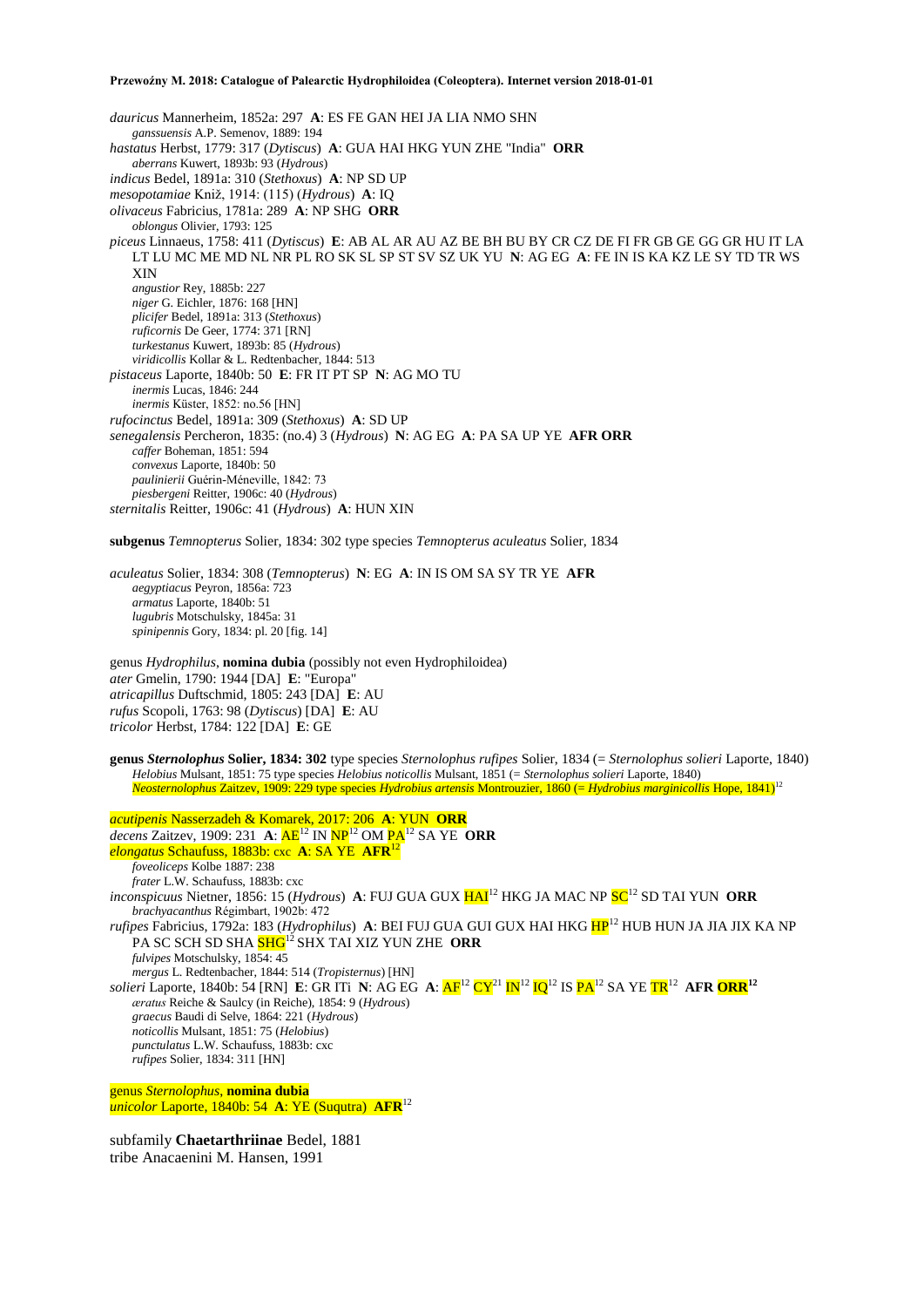**genus** *Anacaena* **Thomson, 1859: 18** type species *Hydrophilus globulus* Paykull, 1798 *Creniphilus* Motschulsky, 1845a: 549 [suppressed] *Enigmata* M. Hansen, 1999b: 129 type species *Enigmata brunnea* Hansen, 1999 *Grodum* M. Hansen, 1999b: 124 type species *Grodum striatum* Hansen, 1999 *Hebauerina* Gentili, 2002: 141 type species *Hebauerina nanica* Gentili, 2002 *Laccobiellus* Abeille de Perrin, 1901: 60 type species *Hydrophilus globulus* Paykull, 1798 *Metacymus* Sharp, 1882: 65 type species *Metacymus parvulus* Sharp, 1882 *Omniops* Perkins & Short, 2004: 2 type species *Omniops fasciatus* Perkins & Short, 2004 (= *Anacaena praetexta* (Gentili, 1996) *Paranacaena* Blackburn, 1888b: 820 type species *Paracymus lindi* Blackburn, 1888 *asahinai* Satô, 1982: 385 **A**: FE JA *atriflava* Jia, 1997a: 108 **A**: ANH FUJ GUA GUI JIX ZHE *bipustulata* Marsham, 1802: 406 (*Hydrophilus*) **E**: BE BU CR CZ FR GB GE IT LU NL PL PT RO SK SP SZ UK **N**: AG MO TU *kiesenwetteri* Reitter, 1872: 178 (*Laccobius*) *similis* Laporte, 1840b: 57 (*Brachypalpus*) *brachypenis* Komarek, 2012: 248 **A**: YUN *bulbifera* Pu, 1964: 400 (397) **A**: GUA GUI HUN *bushiki* Pu, 1963: 82 (79) **A**: HUN YUN *conglobata* Wollaston, 1854: 97 (*Hydrobius*) **N**: MR *gaoligongshana* Komarek, 2012: 251 **A**: YUN *gaetanae* Bameul, 2001: 226 **E**: FR (Corse) *gerula* d'Orchymont, 1942e: 54 **A**: GUI YUN *globulus* Paykull, 1798: 188 (*Hydrophilus*) **E**: AL AN AU BE BY CZ DE EN FA FI FR GB GE HU IR IT LA LT LU ME NL NR PL PT SK SP SV SZ UK **N**: AG MO TU **A**: TR *allabroix* Laporte, 1840b: 58 (*Coelostoma*) [DA] *elliptica* Sainte-Claire Deville, 1914: 532 *glabricollis* L.W. Schaufuss, 1869: 11 (*Hydrobius*) *nitidior* Kuwert, 1890a: 69 *haemorrhoa* Wollaston, 1864: 92 (*Hydrobius*) **N**: CI *hainanensis* Jia, 1997a: 109 **A**: HAI *jaegeri* Komarek, 2006: 289 **A**: NP *jengi* Komarek, 2011: 230 **A**: TAI *jiafenglongi* Komarek, 2012: 255 **A**: YUN *laevis* d'Orchymont, 1936d: 257 **A**: NP UP *laevoides* Komarek, 2006: 294 **A**: UP *lancifera* Pu, 1963: 81 (78) **A**: ANH FUJ GUA HUN JIX SCH YUN *lanzhujii* Komarek, 2012: 258 **A**: HAI *limbata* Fabricius, 1792a: 82 (*Sphaeridium*) **E**: AL AR AU BE BH BU BY CR CT CZ DE FI FR GB GE GR HU IR IT LA LT LU ME NL NT PL PT RO SK SP ST SV SZ UK YU **N**: AG **A**: FE IN IS KZ SY TR WS **NAR**i *carinata* Thomson, 1870a: 126 *foveolata* Haworth, 1807: 86 (*Hydrophilus*) *ochracea* Stephens, 1829c: 134 (*Hydrobius*) [DA] *lohsei* Berge Henegouwen & Hebauer, 1989: 273 **E**: AU IT SZ *lushanensis* Pu, 1964: 400 (398) **A**: JIX *lutescens* Stephens, 1829c: 134 (*Hydrobius*) **E**: AR AU BE BH BY CR CT CZ DE EN FI FR GB GE GG GR HU IR IT LA LT LU MA MC MD NL NR NT PL PT RO RU SK SP ST SV SZ UK YU **N**: AG EG MO TU **A**: FE KZ TR UZ WS XIN **NAR** *ambigua* Rey, 1885a: 13 (*Brachypalpus*) *castanea* LeConte, 1878b: 597 (*Hydrobius*) [DA] *feminalis* LeConte, 1878b: 597 (*Hydrobius*) [DA] *immatura* Abeille de Perrin, 1901: 59 *infuscata* Motschulsky, 1859a: 177 (*Brachypalpus*) [DA] *marshami* Stephens, 1839: 92 (*Laccobius*) [RN] *nitida* Heer, 1841: 485 (*Hydrobius*) *ovata* Reiche, 1861: 203 (*Hydrobius*) [DA] *praecox* Dufour, 1843: 58 (*Hydrobius*) [DA] *sordens* Stephens, 1829c: 134 (*Hydrobius*) *variabilis* Sharp, 1870b: 255 *maculata* Pu, 1964: 400 (399) **A**: FUJ GUA GUI GUX HUN JIX YUN *pseudoyunnanensis* Jia, 1997a: 110 *marchantiae* Wollaston, 1857: 31 (*Hydrobius*) **N**: MR *pui* Komarek, 2012: 261 **A**: GUI HUB JIX SICH YUN *rufipes* Guillebeau, 1896b: 226 (*Paracymus*) **E**: BH GR IT YU TR **A**: CY<sup>21</sup> IN IS LE SY TR *jordanensis* Burmeister, 1985: 44 *schoenmanni* Komarek, 2012: 263 **A**: YUN *sichuana* Komarek, 2012: 264 **A**: SCH *smetanai* Komarek, 2011: 232 **A**: TAI *taurica* Ryndevich, 2000: 123 **E**: AR GG ST UK (Krym) **A**: KZ

*wangi* Komarek, 2012: 266 **A**: GUX HUB SCH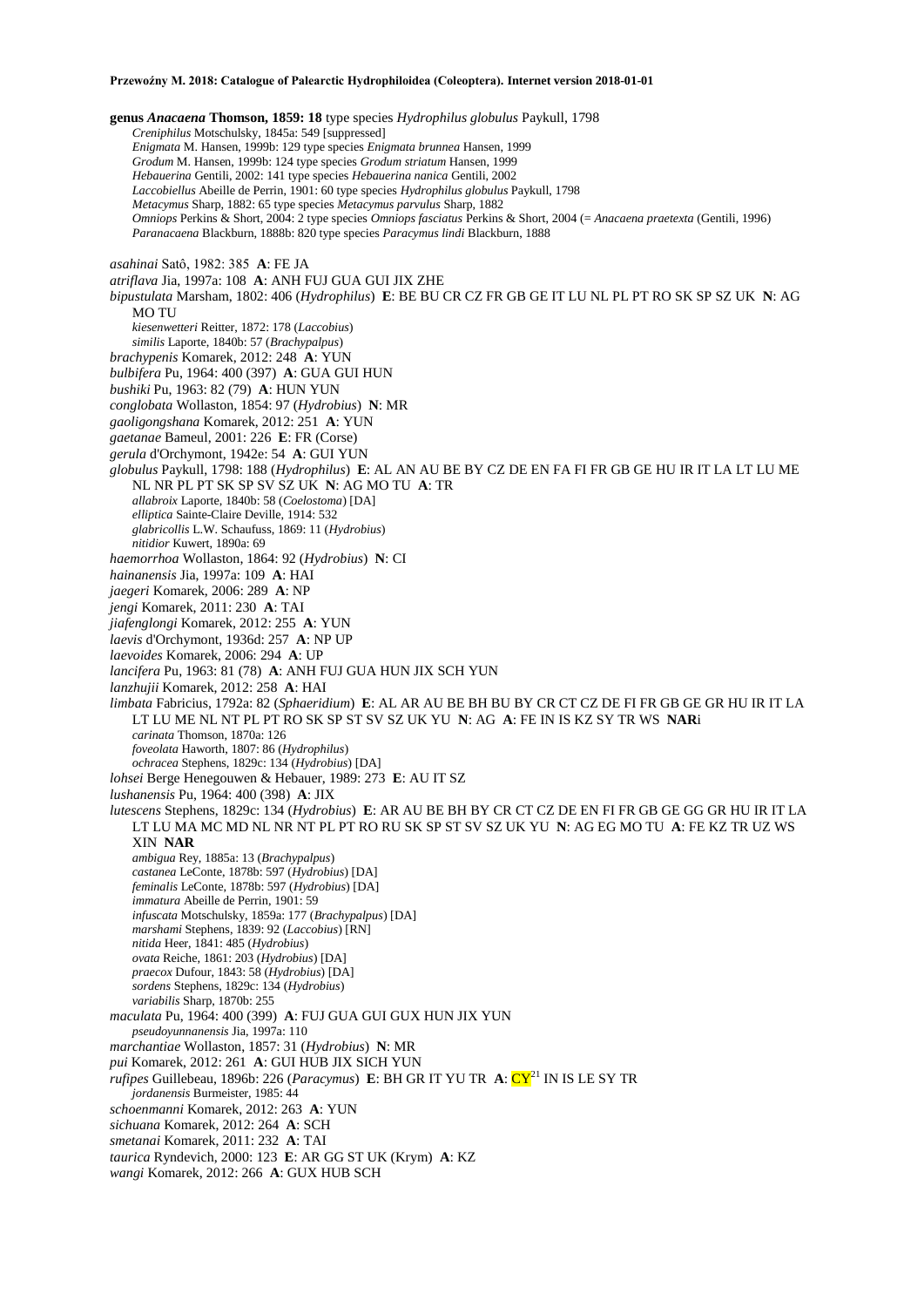*yunnanensis* d'Orchymont, 1942e: 49 **A**: GUX HUN YUN *hunanensis* Pu, 1964: 400 (397)

**genus** *Crenitis* **Bedel, 1881: 306** type species *Hydrobius punctatostriatus* Letzner, 1840

**subgenus** *Acrenitis* Matsui & Nakane, 1985: 91 type species *Crenitis osawai* Nakane, 1966

*formosana* Hebauer, 1994: 20 **A**: TAI *nakanei* Hebauer, 1994: 24 **A**: JA *neglecta* Matsui & Nakane, 1985: 90 **A**: JA *osawai* Nakane, 1966: 55 **A**: JA TAI *primorica* Hebauer, 1994: 27 **A**: FE LIA *satoi* Hebauer, 1994: 29 **A**: JA TAI *tokarana* Nakane, 1966: 56 **A**: JA

**subgenus** *Crenitis* Bedel, 1881: 306 type species *Hydrobius punctatostriatus* Letzner, 1840 *Aparacymus* Matsui & Nakane, 1985: 91 type species *Anacaena japonica* Nakane, 1963 *Creniphilus* Horn, 1890a: 267 type species *Hydrobius rufiventris* Horn, 1873 *Noxonus* d'Orchymont, 1925a: 164 type species *Crenitis zimmermanni* Knisch, 1924

*aduncata* Jia, Tang & Minoshima, 2016: 562 **A**: YUN *apicalis* Reitter, 1896d: 285 (*Paracymus*) **A**: ES FE HEI JA JIL LIA NMO SCH *protuberans* Jia, 1996: 96 *convexa* Ji & Komarek, 2003: 402 **A**: CHQ HUB NIN SCH SHA YUN *cordula* Hebauer, 1994: 18 **A**: NP YUN *hokkaidensis* Nakane, 1966: 57 (*Anacaena*) **A**: JA *japonica* Nakane, 1963c: 65 (*Anacaena*) **A**: JA *kanyukovae* Shatrovskiy, 1989: 289 **A**: FE *lianggeqiui* Jia, Tang & Minoshima 2016: 563 **A**: SCH YUN *nepalensis* Hebauer, 1994: 25 **A**: NP *obovata* Jia, Tang & Minoshima 2016: 565 **A**: GUI GUX *orientalis* Satô, 1979: 54 **A**: BT NP SD *punctatostriata* Letzner, 1840: 81 (*Hydrobius*) **E**: AU BE CZ GE PL SK SZ **A**:  $CY^{21}$ *rufula* Hebauer, 1994: 29 **A**: NP *shaanxiensis* Ji & Komarek, 2003: 408 **A**: NO SHX<sup>25</sup> SCH<sup>25</sup>

tribe Chaetarthriini Bedel, 1881

**genus** *Chaetarthria* **Stephens, 1835: 401** type species *Hydrophilus seminulum* Herbst, 1797 *Cyllidium* Erichson, 1837: 211 type species *Hydrophilus seminulum* Herbst, 1797

*almorana* Knisch, 1924b: 39 **A**: UP **ORR** *indica* d'Orchymont, 1920: 19 **A**: GUX HKG NP SD **ORR** *saundersi* d'Orchymont, 1923b: 420 **A**: NP **ORR** *seminulum* Herbst, 1797: 314 (*Hydrophilus*) **E**: AU BH BY CR CT CZ DE EN FI FR GB GE GR HU IR IT LA LT LU MC NL NR NT PL PT SK SL SP SV SZ UK YU "Caucasus" **N**: TU **A**: IN TR "Siberia" *carbonaria* Sturm, 1807: 61 (*Agathidium*) [DA] *picea* Hochhuth, 1871: 246 *seminulum* Paykull, 1798: 190 (*Hydrophilus*) [HN] *sithonica* Hebauer, 1993: 1 *similis* Wollaston, 1864: 93 **E**: FR GE IT SP SZ **N**: CI EG MO **A**: IS *simillima* Vorst & Cuppen, 2003: 164 **E**: AU BE CZ FR GB GE IR LU NL SP

**genus** *Hemisphaera* **Pandellé, 1876: 57** type species *Hemisphaera infima* Pandellé, 1876 (= *Hydrobius seriatopunctatus* Perris, 1874)

*guignoti* Schaefer, 1975: 130 **E**: FR PT SP *miltiadis* J. Sahlberg, 1908: 23 **E**: GR A: TR *orientalis* Jia, Fikáček & Song, 2013: 302 **A**: GUX *seriatopunctata* Perris, 1874: 2 (*Hydrobius*) **E**: FR IT SP *infima* Pandellé, 1876: 58 *socotrana* Fikáček, Delgado & Gentili, 2012: 119 **A**: YE (Suqutra)

**genus** *Thysanarthria* **d'Orchymont, 1926b: 242** type species *Hydrobius atriceps* Régimbart, 1903 *Chaetarthriomorphus* Chiesa, 1967: 276 type species *Chaetarthriomorphus sulcatus* Chiesa, 1967

*brittoni* Balfour-Browne, 1951: 215 **A**: YE *championi* Knisch, 1924b: 40 (*Chaetarthria*) **A**: UP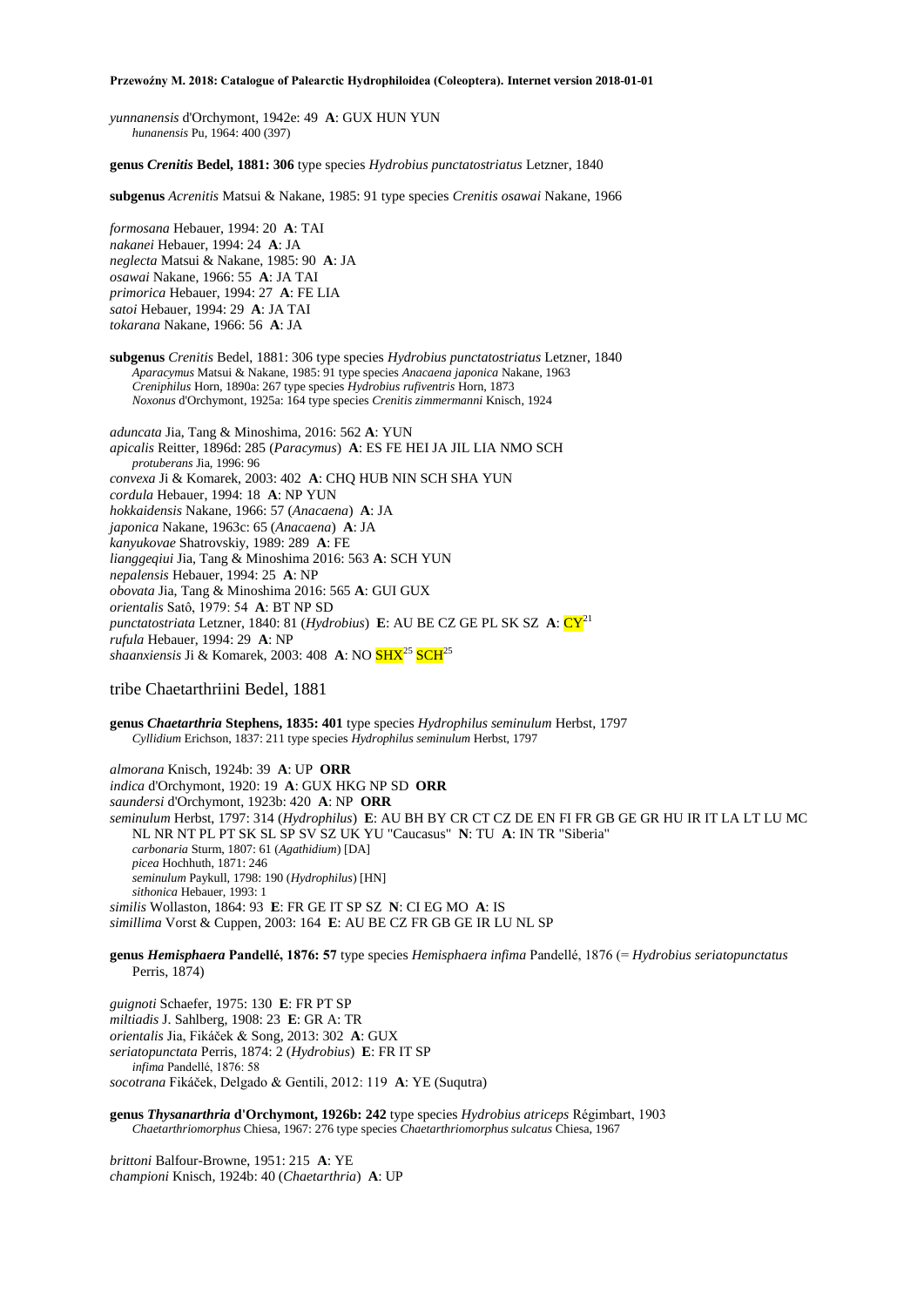*madurensis* Hebauer, 2001b: 298 **A**: NP **ORR** *sulcata* Chiesa, 1967: 276 (*Chaetarthriomorphus*) **A**: AF OM

subfamily **Enochrinae** Short & Fikáček, 2013

**genus** *Cymbiodyta* **Bedel, 1881: 307** type species *Hydrophilus marginellus* Fabricius, 1792 *Cymbula* Pandellé, 1876: 58 [HN] type species *Philhydrus ovalis* Thomson, 1853 (= *Hydrophilus marginellus* Fabricius, 1792) *Hydrocombus* Sharp, 1882: 70 type species *Hydrocombus brevicollis* Sharp, 1882

*lishizheni* Jia & Lin, 2015b: 446 **A**: JIX

*marginella* Fabricius, 1792a: 185 (*Hydrophilus*) **E**: AB AR AU BU BY CR CZ DE EN FI FR GB GE GR HU IR IT LA LT LU ME NL NR NT PL PT RO SK SP ST SV SZ UK **A**: ES KZ NP TR UZ WS *carbonarius* Kuwert, 1892d: 364 (*Philydrus*) *marginatus* Duftschmid, 1805: 241 (*Hydrophilus*) *margipallens* Marsham, 1802: 408 (*Hydrophilus*) *ovalis* Thomson, 1853: 52 (*Philhydrus*) *testacea* Speiser, 1893: 13 *orientalis* Jia & Short, 2011a: 348 **A**: GUA JIX

**genus** *Enochrus* **Thomson, 1859: 18** type species *Hydrophilus bicolor* sensu Gyllenhal, 1808 (= *Hydrophilus melanocephalus* Olivier, 1793)

**subgenus** *Enochrus* Thomson, 1859: 18 type species *Hydrophilus bicolor* sensu Gyllenhal, 1808 (= *Hydrophilus melanocephalus* Olivier, 1793)

*melanocephalus* Olivier, 1793: 127 (*Hydrophilus*) **E**: AR AU BH BU BY CR CT CZ DE EN FI FR GB GE HU IR IT LA LT LU NL NR NT PL PT SK SP SV SZ UK YU **N**: AG **A**: AF ES FE IS KZ NMO TR UZ *atricapillus* Stephens, 1829c: 131 (*Hydrobius*) *italus* Kuwert, 1890a: 62

**subgenus** *Holcophilydrus* Kniž, 1912: (168) type species *Holcophilydrus ussuriensis* Kniž, 1912

*hybridus* Hebauer, 2005: 53 **A**: HUB *laoticus* Hebauer, 2005: 52 **A**: YUN **ORR** *parumstriatus* Hebauer, 2005: 52 **A**: TAI *simulans* Sharp, 1873b: 59 (*Philhydrus*) **A**: BEI FE HEB HEI HUB JA JIL LIA NMO SC SCH SHA SHG SHX TAI TIA "Manchuria" *crenatostriatus* H. Kolbe, 1886: 179 (*Philhydrus*) *kishidai* Kamiya, 1935: 4 *umbratus* Sharp, 1884b: 454 (*Philydrus*) *ussuriensis* Kniž, 1912: (168)

**subgenus** *Hydatotrephis* W.S. MacLeay, 1873: 129 type species *Hydatotrephis mastersi* W.S. MacLeay, 1873

*liangi* Jia & Zhao, 2007: 252 **A**: GUI JIX SCH

**subgenus** *Lumetus* Zaitzev, 1908b: 385 [RN] type species *Hydrophilus melanocephalus* sensu Fabricius, 1801 (= *Philhydrus fuscipennis* Thomson, 1884) *Philydrus* Solier, 1834: 302 [HN] type species *Hydrophilus melanocephalus* sensu Fabricius, 1801 (= *Philhydrus fuscipennis* Thomson, 1884) *Pseudenochrus* Łomnicki, 1911: 266 type species *Hydrobius frontalis* Erichson, 1837 (= *Hydrophilus ochropterus* Marsham, 1802)

*asiaticus* Kuwert, 1893a: 17 (*Philydrus*) **A**: IN KZ TM GAN SHX

*ater* Kuwert, 1888e: 289 (279) (*Philydrus*) **E**: AU BH CR FR GR HU IT RO SP YU **N**: AG EG **A**: CY IN IQ IS JO KU KZ LE OM PA SA SY TD TM TR UZ XIN

*bicolor* Fabricius, 1792a: 184 (*Hydrophilus*) **E**: AB AR AU  $\overline{AZ}^{22}$  BH BU BY CR CT CZ DE EN FI FR GB GE GR HU IR IT LA LT LU MA ME NL NR NT PL PT RO SK SL SP ST SV UK **N**: AG CI EG MO TU **A**: ES FE IN JA KZ MG NMO NP SC TD TM TR UZ WS XIN *atricornis* Kuwert, 1888e: 286 (276) (*Philydrus*) *chrysomelinus* Fabricius, 1787: 192 (*Dytiscus*) [HN] *ferrugineus* Küster, 1849b: no.10 (*Hydrobius*) [HN] *flavus* Kuwert, 1890a: 43 (*Philydrus*) *fulvus* Marsham, 1802: 408 (*Hydrophilus*) [HN]

*grisescens* Gyllenhal, 1827: 276 (*Hydrophilus*)

*labiatus* Rey, 1885b: 258 (*Philydrus*) [DA] *levanderi* J. Sahlberg, 1892: 225 (*Philhydrus*) [RN]

*maritimus* Thomson, 1853: 51 (*Philhydrus*)

*mediterraneus* J. Sahlberg, 1900b: 185 (*Philhydrus*)

*rubicundus* Kuwert, 1888e: 275 (*Philydrus*)

*sahlbergi* Kuwert, 1888e: 286 (276) (*Philydrus*) [HN]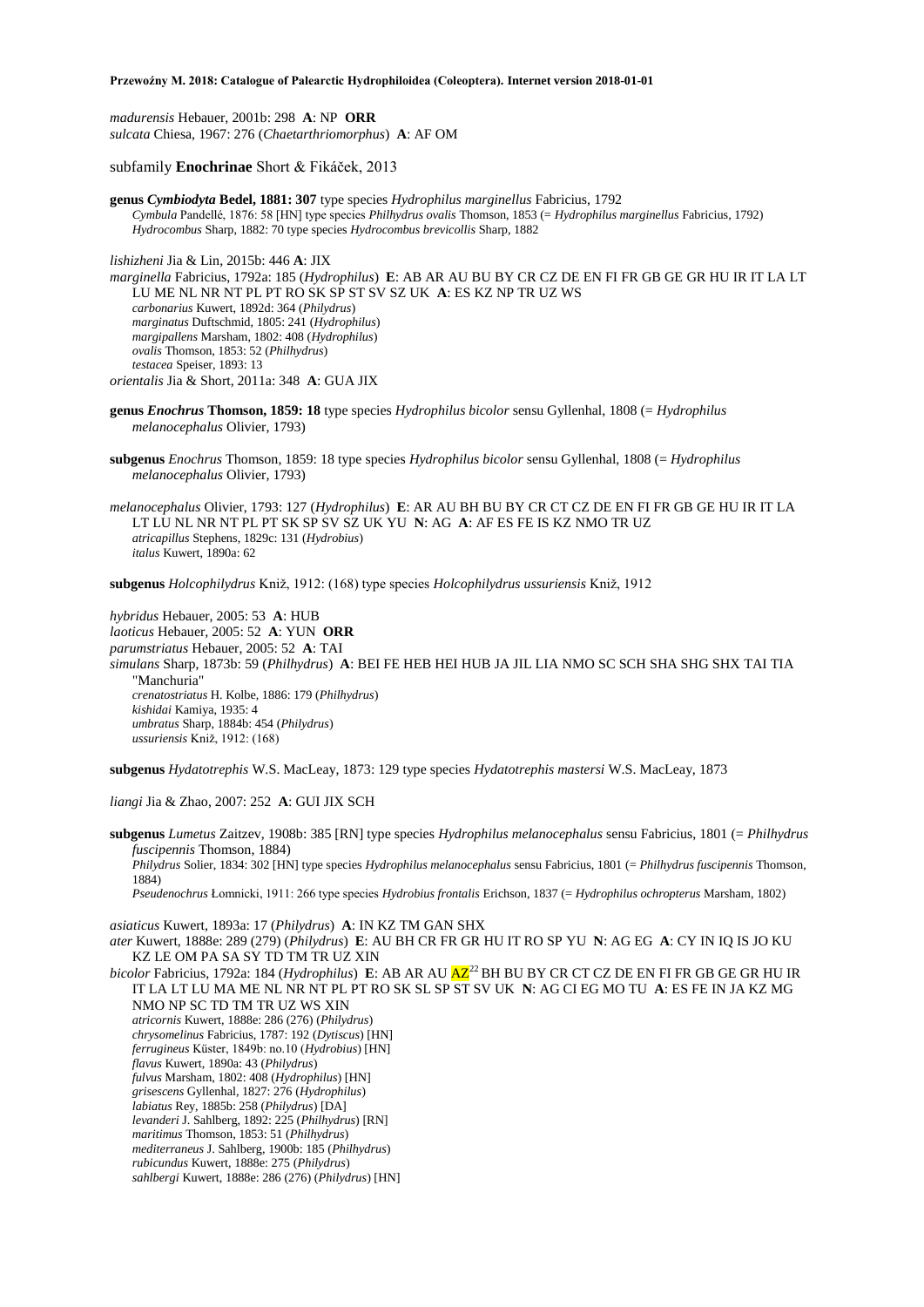*sternospina* Kuwert, 1888e: 288 (277) (*Philydrus*) *torquatus* Marsham, 1802: 405 (*Hydrophilus*) [DA] *unguidebilis* Kuwert, 1888e: 287 (276) (*Philydrus*) *yukinoae* Matsui, 1994: 218 *blazquezae* Arribas & Millán, 2013: 192 **N**: MO *calabricus* Ferro, 1986c: 433 (*Philydrus*) **E**: IT **A**: TR *concii* Chiesa, 1965: 55 **E**: IT *convexius* Satô, 1977: 198 [DA] **A**: BT NP *falcarius* Hebauer, 1991a: 84 **E**: IT (Sicilia) *ferrugineus* Motschulsky, 1849: 79 (*Philhydrus*) [DA] **A**: ES *fuscipennis* Thomson, 1884a: 1031 (*Philydrus*) **E**: AB AR AU  $\overline{AZ}^{22}$  BH BU CT CZ DE FI FR GB GE HU IR IT LA LT LU NR NT PL PT RO<sup>19</sup>SK SL SP ST SV UK **N**: TU **A**: ES HEI IN KI KZ NMO TR UZ WS XIN *berolinensis* Kuwert, 1888e: 278 (*Philydrus*) *caspius* Kuwert, 1888e: 282 (275) (*Philydrus*) *fasciatus* Kuwert, 1888e: 278 (*Philydrus*) *sahlbergi* Fauvel, 1887: 86 (*Philydrus*) [RN] *similis* Kuwert, 1888e: 278 (*Philydrus*) *halophilus* Bedel, 1879: clxix (*Philydrus*) **E**: DE FR GB GE HU IR IT NL SP ST SV UK **A**: CY IN TR *brevipalpis* Sharp, 1914a: 83 (*Philydrus*) [DA] *salinus* Kuwert, 1888e: 279 (*Philydrus*) *hamifer* Ganglbauer, 1901a: 332 (*Philydrus*) **E**: AU CZ GE HU SK ST UK YU **A**: CY<sup>21</sup> IS KI KZ TM UZ *caspius* d'Orchymont, 1933a: 308 *hispanicus* Kuwert, 1888e: 281 (275) (*Philydrus*) **E**: PT SP *jesusarribasi* Arribas & Millán, 2013: 191 **E**: SP *ochropterus* Marsham, 1802: 409 (*Hydrophilus*) **E**: AU BU BY CR CT CZ DE EN FI FR GB GE HU IR IT LA LT NL NR NT PL PT RO SK SP SV SZ UK<sup>8</sup> A: ES TR WS *frontalis* Erichson, 1837: 210 (*Hydrobius*) *nigricans* Zetterstedt, 1838: 123 (*Hydrophilus*) *politus* Küster, 1849b: no.9 (*Hydrobius*) **E**: CR IT PT SP **N**: AG CI EG MO MR TU **A**: AF CY IN IS LE OM SY TR *agrigentinus* Rottenberg, 1870: 22 (*Philhydrus*) *atlanticus* C.É. Blanchard, 1853: 51 (*Philydrus*) *cossyrensis* Rey, 1885b: 260 (*Philydrus*) *sahariensis* Fairmaire, 1879b: 160 (*Philhydrus*) *quadrinotatus* Guillebeau, 1896b: 226 (*Philhydrus*) **A**: "Syria" *quadripunctatus* Herbst, 1797: 305 (*Hydrophilus*) **E**: AL AU AZ BH BU BY CR CT CZ DE EN FI FR GB GE GG GR HU IT LA LT LU ME NL NR NT PL PT SK SL SP SV UK **A**: ES FE HEI IN IS KI KZ MG NMO TD TR XIN WS *dichrous* Krynicki, 1832: 116 (*Hydrophilus*) [DA] *frontalis* Dalla Torre, 1877: 68 (*Philhydrus*) [HN] *fulvipennis* Rey, 1885b: 262 (*Philydrus*) [HN] *marginatus* Gozis, 1916: 42 (*Philydrus*) *rectus* J. Sahlberg, 1875: 216 (*Philydrus*) *ytenensis* Sharp, 1915f: 323 (*Philydrus*) *risii* Arribas & Millán, 2013: 193 **N**: MO TU *salomonis* J. Sahlberg, 1900b: 187 (*Philhydrus*) **E**: SP **A**: AF IN IS JO TR *segmentinotatus* Kuwert, 1888e: 284 (276) (*Philydrus*) **E**: AL BU CR FR GR IT ME PT RO SL SP ST YU **N**: AG EG LB TU **A**: CY ES FE IN IQ IS JO KU KZ MG SA TD TM TR UZ **AFR** *apicinotus* Kuwert, 1888e: 285 (276) (*Philydrus*) *maculiapex* Kuwert, 1888e: 284 (276) (*Philydrus*) *transcaspicus* J. Sahlberg, 1900b: 185 (*Philhydrus*) *vultur* Kuwert, 1888e: 283 (276) (*Philydrus*) *sinuatus* d'Orchymont, 1937c: 38 **A**: IN KU PA *subsignatus* Harold, 1877: 342 (*Philydrus*) **A**: BEI CHQ HUB HUN FUJ GUA JA JIA SHA SHG SC TAI *testaceus* Fabricius, 1801a: 252 (*Hydrophilus*) **E**: AB AR AU BU BY CR CT CZ DE EN FI FR GB GE GR HU IR IT LA LT LU NL NR NT PL RO SK SP ST SV SZ UK YU **N**: TU **A**: ES FE IN JA KZ TR WS XIN *lederi* Kuwert, 1888e: 289 (277) (*Philydrus*) [DA] *lineatus* Kuwert, 1888e: 275 (*Philydrus*) *maculicollis* Dalla Torre, 1877: 68 (*Philhydrus*) *turanicus* Schödl, 1998: 123 **A**:  $CY^{21}$  IN TM **subgenus** *Methydrus* Rey, 1885b: 253 type species *Hydrophilus affinis* Thunberg, 1794 *Agraphilydrus* Kuwert, 1888e: 280 type species *Hydrophilus affinis* Thunberg, 1794 *Gemelus* García, 2000:223 type species *Gemelus pallidus* García, 2000 *affinis* Thunberg, 1794b: 73 (*Hydrophilus*) **E**: AR AU BE BH BU BY CR CT CZ DE EN FI FR GB GE HU IR IT LA LT NL NR NT PL SK ST SV SZ UK **N**: TU **A**: ES FE HEI IN JA NMO KZ WS TR *vilis* Sharp, 1884b: 453 (*Philydrus*) *amurensis* Hebauer, 1995b: 32 **A**: FE

*circumductus* Régimbart, 1905: 213 (*Philhydrus*) **A**: YE **AFR**

*coarctatus* Gredler, 1863a: 75 (*Philhydrus*) **E**: AU BE BH BU BY CR CZ DE EN FI FR GB GE GR HU IR IT LA LT NL NR NT PL SK SV SZ  $\overline{UK}^8$  **A**: FE TR WS

*fulvipennis* Westhoff, 1881: 57 (*Philhydrus*)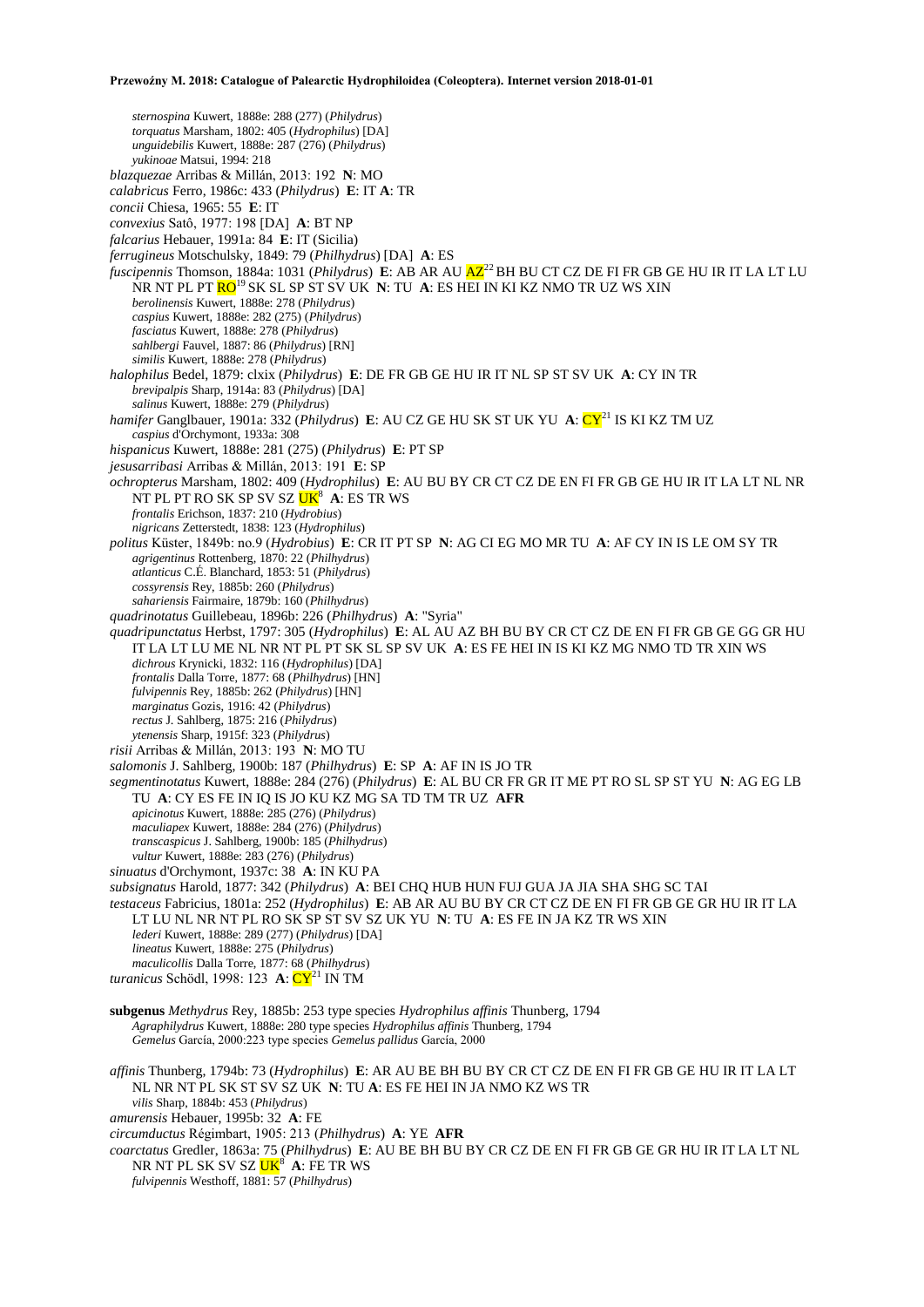*suturalis* Sharp, 1872: 153 (*Philhydrus*) *crassus* Régimbart, 1903b: 55 (*Philhydrus*) **A**: JIX **ORR** *esuriens* Walker, 1858: 209 (*Philhydrus*) **A**: BT CHQ FUJ GUA GUX HAI HKG HUB HUN IN IQ JA JIA JIX NP PA SA SC SCH YUN "India" **AUR ORR** *nigriceps* Motschulsky, 1860a: 46 (*Pylophilus*) *nigriceps* L. Redtenbacher, 1868: 26 (*Philhydrus*) [HN] *ornaticeps* Sharp, 1884b: 454 (*Philydrus*) *pullus* Fauvel, 1883b: 354 (*Philydrus*) *flavicans* Régimbart, 1903b: 56 (*Philhydrus*) **A**: FUJ GUA HKG HUB HUN JIA TAI YUN **ORR** *fragilis* Sharp, 1890: 350 (*Philydrus*) **A**: CHQ YUN **ORR** *fretus* d'Orchymont, 1932c: 703 **A**: YUN **ORR** *haroldi* Sharp, 1884b: 452 (*Philydrus*) **A**: JA **ORR** *hesperidum* Sharp, 1870a: 16 (*Philhydrus*) **E**: AB **A**: IS SA YE **AFR** *nitidulus* Kuwert, 1888e: 290 (280) (*Philydrus*) *reductus* Régimbart, 1905: 215 (*Philhydrus*) *icterus* Knisch, 1924b: 38 **A**: UP **ORR** *iteratus* Sharp, 1890: 349 (*Philhydrus*) **A**: FE **ORR** *japonicus* Sharp, 1873b: 59 (*Philhydrus*) **A**: FE GUA HEI JA JIA JIX ZHE **ORR** *latus* Kuwert, 1888e: 291 (280) (*Philydrus*) **N**: EG **A**: IN SA *limbourgi* Jia & Lin, 2015a: 51 **A**: JIX *mesopotamiae* Kuwert, 1890a: 60 (*Philydrus*) **A**: IN IQ IS *morenae* L. Heyden, 1870: 67 (*Hydrobius*) **E**: FR PT SP *natalensis* Gemminger & Harold, 1868: 480 (*Hydrobius*) [RN] **E**: IT PT SP **N**: EG **A**: SY "India" **AFR AUR ORR** *assimilis* Boheman, 1851: 600 (*Hydrobius*) [HN] *pumilio* Sharp, 1904: 8 (*Philydrus*) *nigropiceus* Motschulsky, 1861a: 109 (*Philhydrus*) **A**: NP **ORR** *cheesmanae* Balfour-Browne, 1939b: 475 *rubrocinctus* Régimbart, 1903b: 56 *nigritus* Sharp, 1873c: 262 (*Philhydrus*) **E**: AB AR AL BE BU CR FR GB GR HU IT LU MC ME NL PT RO SP ST TR UK YU **N**: MO TU **A**: IN KZ TR *isotae* Hebauer, 1981: 137 *nitiduloides* Kuwert, 1888e: 291 (280) (*Philydrus*) **N**: EG *pseudesuriens* Jia & Wang, 2010: 377 **A**: HAI *puetzi* Hebauer, 1995b: 32 **A**: FE *ragusae* Kuwert, 1888a: 38 (*Philydrus*) **E**: IT *satomii* Nakane & Matsui, 1986a: 78 **A**: JA *sauteri* d'Orchymont, 1913: 6 **A**: TAI *schawalleri* Hebauer, 1991b: 178 **A**: TD XIN *tetraspilus* Régimbart, 1903c: 335 (*Philhydrus*) **A**: BT NP TR YE **AFR ORR** *uniformis* Sharp, 1884b: 453 (*Philydrus*) **A**: FE JA SC

genus *Enochrus*, **species incertae sedis** *algarum* Jia & Short, 2013: 610 **A**: FUJ

**genus** *Notionotus* **Spangler, 1972: 139** type species *Notionotus rosalesi* Spangler, 1972

*attenuatus* Jia & Short, 2011b: 55 **A**: GUA *fenestratus* Hebauer, 2001a: 10 **A**: YUN *notaticollis* Hebauer, 2001a: 11 **A**: HAI YUN *siklisi* Hebauer, 2001a: 12 **A**: NP

subfamily **Acidocerinae** Zaitzev, 1908

**genus** *Agraphydrus* **Régimbart, 1903a: 33** type species *Agraphydrus punctatellus* Régimbart, 1903

**subgenus** *Agraphydrus* Régimbart, 1903a: 33 type species *Agraphydrus punctatellus* Régimbart, 1903 *Megagraphydrus* M. Hansen, 1999b: 137 type species *Megagraphydrus siamensis* M. Hansen, 1999<sup>2</sup> *Pseudohelochares* Satô, 1960: 76 type species *Pseudohelochares narusei* Satô, 1960 *Pseudopelthydrus* Jia, 1998: 225 type species *Pseudopelthydrus longipalpus* Jia, 1998

*anhuianus* Hebauer, 2000: 15 (*Megagraphydrus*) **A**: AHN HKG **ORR** *attenuatus* M. Hansen, 1999b: 141 (*Megagraphydrus*) **A**: YUN **ORR** *decipiens* Minoshima, Komarek & Ôhara 2015: 25 **A**: TAI *insidiator* Minoshima, Komarek & Ôhara 2015: 27 **A**: TAI *ishiharai* Matsui, 1994: 215 (*Enochrus*) **A**: JA *luteilateralis* Minoshima & Fujiwara, 2009: 55 (*Megagraphydrus*) **A**: JA *kempi* d'Orchymont, 1922: 626 (*Helochares*) **A**: AP NP UP *longipalpus* Jia, 1998: 229 (*Pseudopelthydrus*) **A**: HAI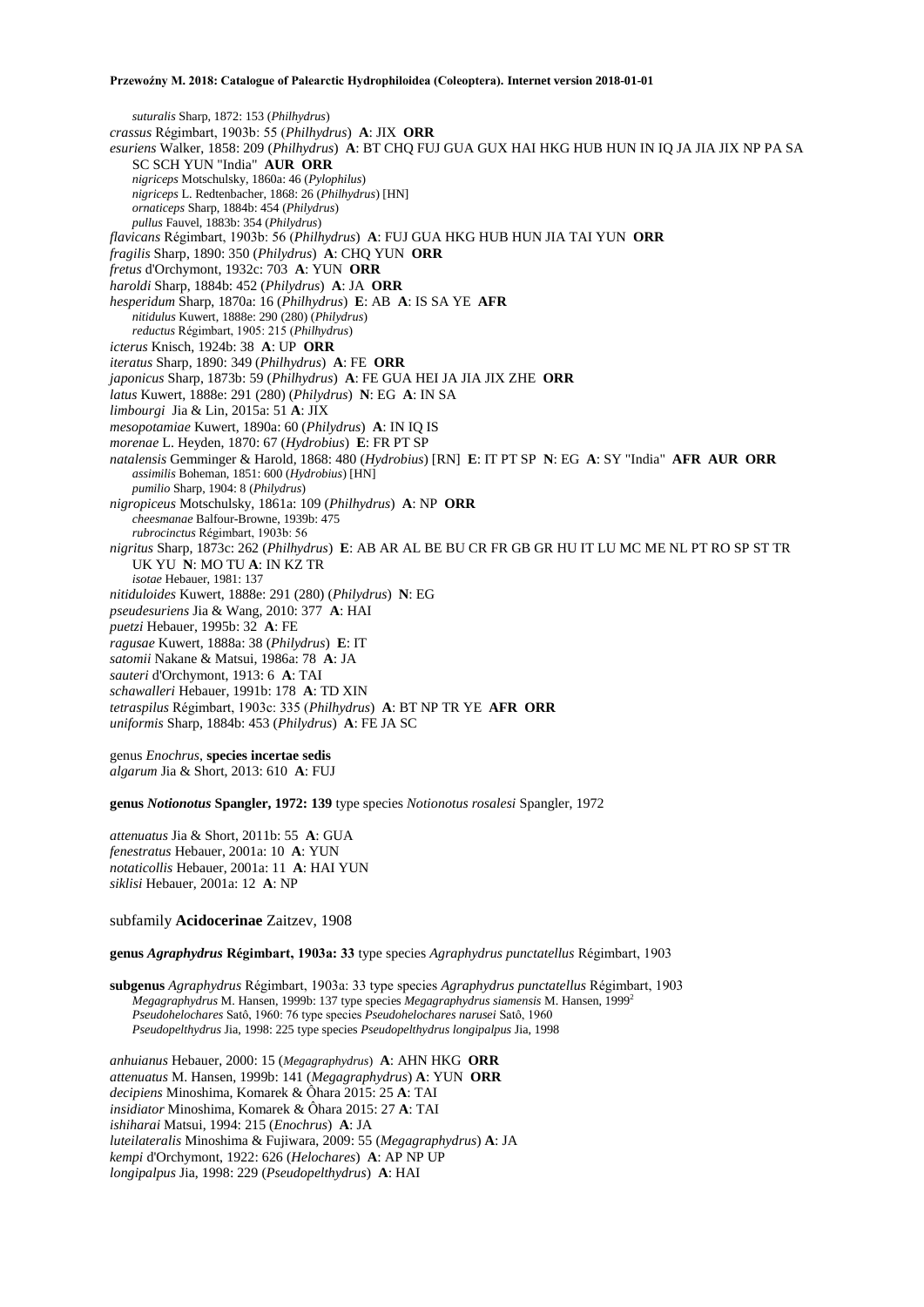*masatakai* Minoshima, Komarek & Ôhara 2015: 29 **A**: GUA HAI HKG YUN **ORR** *minutissimus* Kuwert, 1890a: 37 (*Helochares*) **A**: OM SA SY YE *montanus* Minoshima, Komarek & Ôhara 2015: 33 **A**: SD *narusei* Satô, 1960: 77 (*Pseudohelochares*) **A**: JA SC *ogatai* Minoshima, 2016: 359 **A**: JA *orientalis* d'Orchymont, 1932c: 690 (*Helochares*) **A**: TAI YUN **ORR** *pauculus* Knisch, 1924b: 36 (*Helochares*) **A**: NP UP *politus* M. Hansen, 1999b: 138 (*Megagraphydrus*) **A**: TAI *wangi* Hebauer, 2000: 15 (*Megagraphydrus*) *puzhelongi* Jia, 2010: 65 (*Megagraphydrus*) **A**: GUI JIX *pygmaeus* Knisch, 1924b: 38 (*Helochares*) **A**: UP *ryukyuensis* Matsui, 1994: 217 (*Enochrus*) **A**: TAI JA *stagnalis* d'Orchymont, 1937c: 37 (*Helochares*) **A**: NP PA UP

**subgenus** *Gymnhelochares* d'Orchymont, 1932c: 692 type species *Helochares geminus* d'Orchymont, 1932

*indicus* d'Orchymont, 1932c: 694 **A**: NP UP

**genus** *Chasmogenus* **Sharp, 1882: 73** type species *Chasmogenus fragilis* Sharp, 1882 *Crephelochares* Kuwert, 1890a: 38 type species *Helochares livornicus* Kuwert, 1890

*abnormalis* Sharp, 1890: 351 (*Philydrus*) **A**: JA TAI **ORR** *ferrugatus* Régimbart, 1903b: 57 (*Phylhydrus*) *nigritulus* Régimbart, 1903b: 57 (*Philhydrus*) [HN] *regimbarti* Knisch, 1924a: 195 [RN] *livornicus* Kuwert, 1890a: 38 (*Helochares*) **E**: BH CR GR IT SP YU **A**: IS TR TU *orbus* N. Watanabe, 1987: 12 (*Helochares*) **A**: JA

**genus** *Helochares* **Mulsant, 1844a: 197** [RN] type species *Dytiscus lividus* Forster, 1771

**subgenus** *Helochares* Mulsant, 1844a: 197 [RN] type species *Dytiscus lividus* Forster, 1771 *Enhydrus* W.S. MacLeay, 1825: 35 [suppressed] *Neohydrobius* Blackburn, 1898: 221 type species *Philhydrus burrundiensis* Blackburn, 1898 (= *Stagnicola foveicollis* Montrouzier, 1860) *Peloxenus* Motschulsky, 1845a: 549 [RN] type species *Hydrophilus griseus* Fabricius, 1787 (= *Dytiscus lividus* Forster, 1771) *Pylophilus* Motschulsky, 1845a: 32 type species *Hydrophilus griseus* Fabricius, 1787 (= *Dytiscus lividus* Forster, 1771) *Stagnicola* Montrouzier, 1860: 246 [HN] type species *Stagnicola foveicollis* Montrouzier, 1860 *atropiceus* Régimbart, 1903b: 53 **A**: GUA GUX HKG JA JIX NP **ORR** *ohkurai* Satô, 1976: 21 *dilutus* Erichson, 1843: 228 (*Hydrobius*) **A**: YE (Suqutra) **AFR** *niloticus* Sharp, 1904: 7 *lividoides* M. Hansen & Hebauer, 1988: 27 **A**: IS TR *lividus* Forster, 1771: 52 (*Dytiscus*) **E**: AU  $\overline{AZ}^{22}$  BH BU BY CR CZ FR GB GE GR HU IT LT LU MC NL PL PT  $\overline{RO}^{19}$  SK SL SP SZ UK YU **N**: AG CI MO TU **A**: SY TR *fulvus* Geoffroy, 1785: 65 (*Hydrophilus*) *chrysomelinus* Herbst, 1797: 313 (*Hydrophilus*) [HN] [DA] *griseus* Fabricius, 1787: 189 (*Hydrophilus*) *lividus* Herbst, 1797: 316 (*Hydrophilus*) [HN] *ludovici* L.W. Schaufuss, 1869: 11 *pallidetestaceus* Stierlin, 1900: 219 *pallidus* P. Rossi, 1792: 66 (*Hydrophilus*) *longipalpis* Murray, 1859: 123 (*Philhydrus*) **N**: EG **A**: IS **AFR** *filipalpis* Sharp, 1904: 6 *nigritulus* Kuwert, 1889: 8 **E**: IT *obliquus* Mart, İncekara & Karaca, 2010: 299 **A**: TR *obscurus* O.F. Müller, 1776: 69 (*Hydrophilus*) **E**: AB AU BY CR CT CZ DE EN FI FR GB GE GG GR HU IT LA LT LU ME NL NR NT PL RO<sup>19</sup>SK ST SV SZ UK **A**: IN IS KZ TR WS XIN *erythrocephalus* Fabricius, 1792a: 185 (*Hydrophilus*) *subcompressus* Rey, 1885a: 14 *substriatus* J. Sahlberg, 1903b: 20 *variegatus* Herbst, 1797: 304 (*Hydrophilus*) *pallens* W.S. MacLeay, 1825: 35 (*Enhydrus*) **N**: EG **A**: CY<sup>21</sup> FUJ GUA GUI GUX HAI HKG HUB HUN IS JA JIX LE NP SA SCH SHA TR YE YUN "India" **AFR AUR ORR** *dispar* Sharp, 1904: 7 *laeviusculus* Régimbart, 1906: 261 *lewisius* Sharp, 1873b: 60 *parvulus* Reiche & Saulcy, 1856: 359 *parvulus* Guillebeau, 1896b: 226 (*Philhydrus*) [HN] [DA] *punctatus* Sharp, 1869b: 241 **E**: BY CT DE FR GB GE IR LA LT LU NL PT SP ST UK **A**: IN TR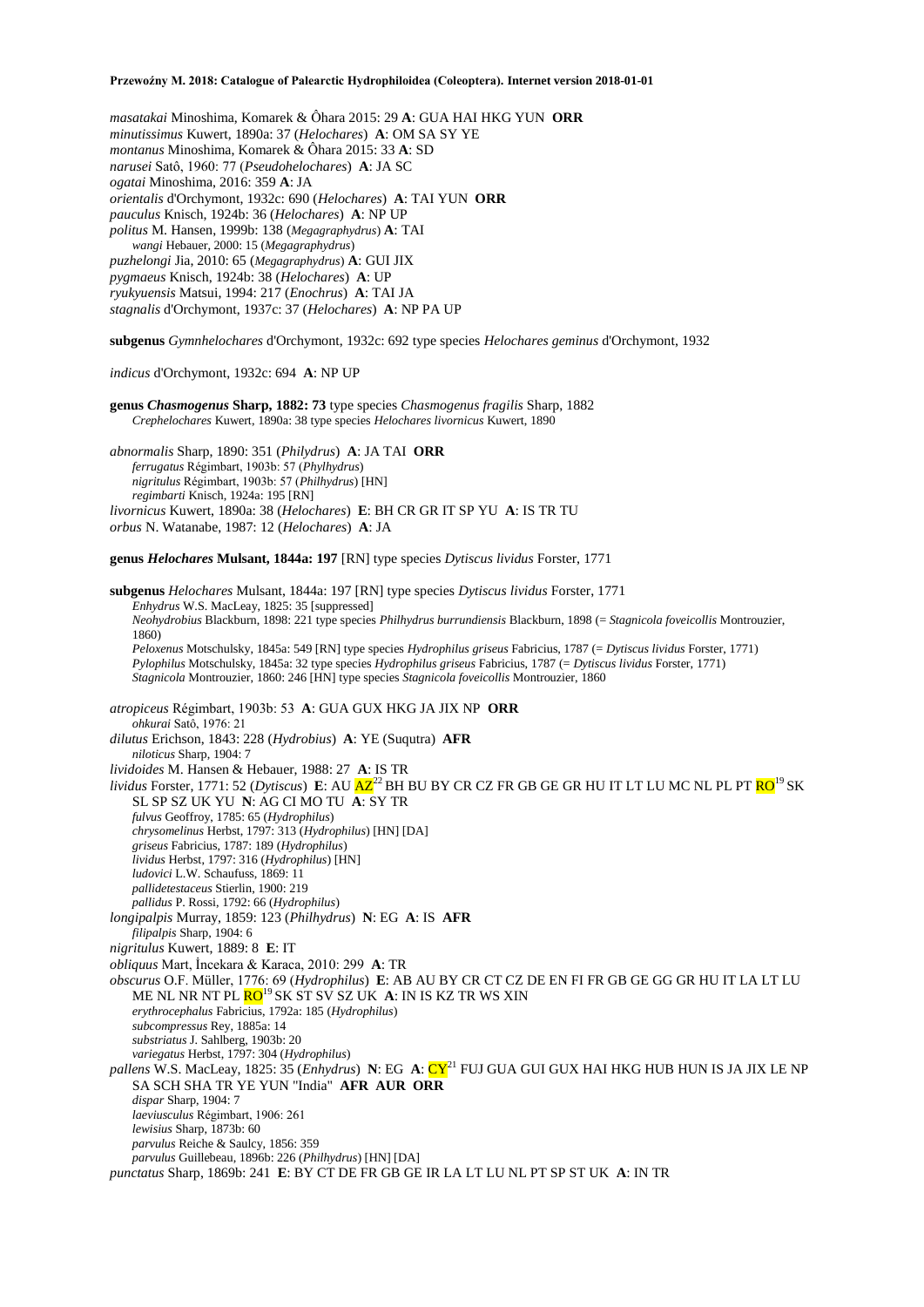**subgenus** *Helocharimorphus* Kuwert, 1890a: 62 (and 1890b: 306) type species *Helocharimorphus sharpi* Kuwert, 1890

*sharpi* Kuwert, 1890a: 63 (*Helocharimorphus*) **N**: EG **A**: IS TR **AFR**

**subgenus** *Hydrobaticus* W.J. MacLeay, 1873: 131 type species *Hydrobaticus tristis* W.J. MacLeay, 1873 *Graphelochares* Kuwert, 1890a: 38 type species *Helophilus melanophthalmus* Mulsant, 1844

*anchoralis* Sharp, 1890: 352 **A**: FUJ GUA HAI HUB JA NP PA TAI YUN "India" **ORR** *andreinii* d'Orchymont, 1939b: 320 **A**: OM SA YE **AFR** *crenatuloides* d'Orchymont, 1943a: 2 **A**: OM UP **ORR** *crenatus* Régimbart, 1903b: 54 **A**: YUN **ORR** *densus* Sharp, 1890: 352 **A**: GUA HAI NP UP **ORR** *lentus* Sharp, 1890: 352 **A**: GUA HKG NP TAI XIZ YUN "India" **ORR** *mentinotus* Kuwert, 1888e: 292 **N**: EG **A**: IS **AFR** *squalidus* Sharp, 1904: 7 *neglectus* Hope, 1845: 16 (*Hydrobius*) **A**: FUJ GUA GUX HKG HUB HUN JIX YUN ZHE **ORR** *negatus* Hebauer, 1995a: 5 **A**: NP **ORR** *nipponicus* Hebauer, 1995a: 6 [RN] **A**: JA SC *striatus* Sharp, 1873b: 60 [HN] *sauteri* d'Orchymont, 1943a: 6 **A**: GUA GUI HUB JIX SCH TAI *uenoi* Matsui, 1995: 317 **A**: JA

**genus** *Horelophopsis* **M. Hansen, 1997: 109** type species *Horelophopsis avita* M. Hansen, 1997

*hanseni* Satô & Yoshitomi, 2004: 42 **A**: JA

subfamily **Sphaeridiinae** Latreille, 1802 tribe Coelostomatini L. Heyden, 1891 **genus** *Coelostoma* **Brullé, 1835: 293** type species *Hydrophilus orbicularis* Fabricius, 1775

**subgenus** *Coelostoma* Brullé, 1835: 293 type species *Hydrophilus orbicularis* Fabricius, 1775 *Cyclonotum* Erichson, 1837: 212 type species *Hydrophilus orbicularis* Fabricius, 1775

*fallaciosum* d'Orchymont, 1936a: 19 **A**: FUJ GUA HKG NP TAI YUN **ORR** *hispanicum* Küster, 1848a: no. 39 (*Cyclonotum*) **E**: AL FR GR IT PT SP **N**: CI MO TU **A**: CY<sup>21</sup> *maroccanum* Kuwert, 1890b: 176 *montanum* Mouchamps, 1958: 28 **A**: NP UP *orbiculare* Fabricius, 1775: 229 (*Hydrophilus*) **E**: AB AR AU BE BU BY CR CT CZ DE EN FI FR GB GE GR HU IR IT LA LT LU ME NL NR NT PL PT RO SK SL SP SV ST SZ UK YU **A**: BEI ES FE HEB HEN IN JA KZ TR WS *breve* Sharp, 1874e: 419 (*Cyclonotum*) *brevitarse* L. Heyden, 1870: 74 (*Cyclonotum*) *dalmatinum* Küster, 1848a: no.40 (*Cyclonotum*) *graecum* Kuwert, 1890b: 178 *immaculatum* P. Rossi, 1790: 48 (*Sphaeridium*) *minus* Sharp, 1873c: 262 (*Cyclonotum*) *pilula* O.F. Müller, 1776: 69 (*Hydrophilus*) *punctatum* Goeze, 1777: 616 (*Dytiscus*) [RN] *puncticolle* Reitter, 1906b: 32 *subaereum* Reitter, 1906b: 32 subditum d'Orchymont, 1936a: 20 **A**: HKG  $\overline{\text{YUN}}^3$  **ORR** *sulcatum* Pu, 1963: 81 **A**: XIZ YUN *syriacum* d'Orchymont, 1936a: 9 **A**: IS SY *vitalisi* d'Orchymont, 1923b: 418 **A**: GUA GUX HAI HKG JA<sup>14</sup> NP<sup>3</sup> SHN YUN **ORR** vividum d'Orchymont, 1936a: 28 A: GUA NP<sup>3</sup> PA<sup>3</sup> ORR

**subgenus** *Holocoelostoma* Mouchamps, 1958: 3 type species *Hydrobius stultus* Walker, 1858

*bhutanicum* Jayaswal, 1972: 409 **A**: BT NP UP *stultum* Walker, 1858: 209 (*Hydrobius*) **A**: AE AF CHQ FUJ GUA GUX HAI<sup>3</sup> HKG HUN JA JIX SCH NP OM PA SA SC SCH TAI XIZ YE YUN **AFR ORR** *simplex* Sharp, 1874e: 419 (*Cyclonotum*) *sulcatum* Pu, 1963: 81

**subgenus** *Lachnocoelostoma* Mouchamps, 1958: 4 type species *Cyclonotum horni* Régimbart, 1902

*bifidum* Jia, Aston & Fikáček, 2014: 359 **A**: GUA GUX JIX HKG *bipunctatum* Jayaswal, 1972: 410 **A**: AP NP UP *coomani* d'Orchymont, 1932c: 668 **A**: GUI<sup>3</sup> GUX SCH<sup>3</sup> YUN **ORR**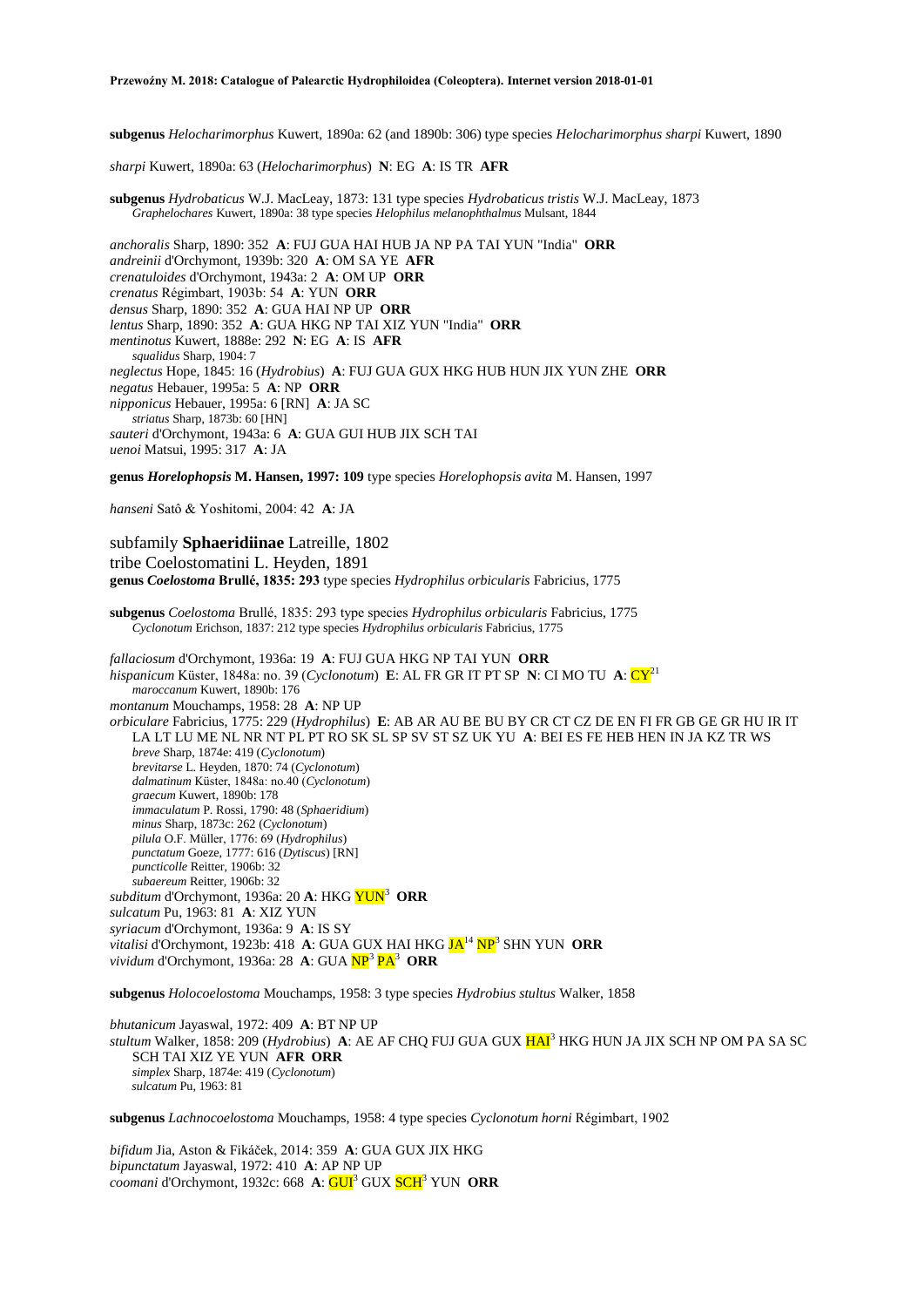*gentilii* Jia, Aston & Fikáček, 2014: 366 **A**: XIZ *hajeki* Jia, Aston & Fikáček, 2014: 363 **A:** GUA GUX *himalayanum* Hebauer, 2002a: 29 **A**: NP *hongkongense* Jia, Aston & Fikáček, 2014: 364 **A**: HKG YUN<sup>3</sup> *horni* Régimbart, 1902b: 474 (*Cyclonotum*) **A**: BT NP OM SA YE YUN "India" **AFR ORR** *huangi* Jia, Aston & Fikáček, 2014: 368 **A**: GUX JIX *jaechi* Jia, Lin, Chan, Skale & Fikáček, 2017: 114 **A**: HKG *martensi* Hebauer, 2002a: 29 **A**: NP *medianum* Hebauer, 2002a: 30 **A**: NP *phallicum* d'Orchymont, 1940f: 158 **A**: GUA GUX HAI HUN JIX SN XIN YUN<sup>3</sup> **ORR** *rubens* Hebauer, 2002a: 31 **A**: NP *surkhetensis* Hebauer, 2002a: 32 **A**: NP *tangliangi* Jia, Lin, Chan, Skale & Fikáček, 2017: 115 **A**: HAI *transcaspicum* Reitter, 1906b: 32 **A**: IN OM SA SHN TM UZ TD TR **ORR** *turnai* Hebauer, 2006: 3 **A**: HUB HUN vagum d'Orchymont, 1940f: 159 A: ANH FUJ<sup>3</sup> SHN YUN ORR *wui* d'Orchymont, 1940f: 160 A: FUJ<sup>3</sup> HEN<sup>3</sup> HUB HUN JIX SHA SHN XIN "Korea" **genus** *Dactylosternum* **Wollaston, 1854: 99** type species *Dactylosternum roussetii* Wollaston, 1854 (= *Sphaeridium abdominale* Fabricius, 1792) *Macrocercyon* Alluaud, 1899: 379 [RN] type species *Trichopoda cassidaeformis* Brullé, 1835 *Trichopoda* Brullé, 1835: 294 [HN] type species *Trichopoda cassidaeformis* Brullé, 1835 *abdominale* Fabricius, 1792a: 79 (*Sphaeridium*) **E**i: AU AZ CR CZ FR GB GE GR HU IT SP SZ **N**i: AG CI EG MR TU **A**i: AE CY GUA HKG JA SY YE "India" **AFR AUR**i **NAR**i **NTR**i **ORR**i *foveonitidum* Kuwert, 1890b: 179 *insulare* Laporte, 1840b: 59 (*Coelostoma*) *mulsanti* Murray, 1859: 352 (*Cyclonotum*) *natalense* Gemminger & Harold, 1868: 495 (*Cyclonotum*) [RN] *nitidum* Boheman, 1851: 602 (*Cyclonotum*) [HN] *perezdearcei* Moroni, 2000 (*Andotypus*) *roussetii* Wollaston, 1854: 100 *semistriatum* L.W. Schaufuss, 1887: 108 (*Hydrobius*) *arabicum* Balfour-Browne, 1951: 205 **N**: EG **A**: YE *corbetti* Balfour-Browne, 1942: 860 **A**: HKG TAI **ORR** *hydrophiloides* W.S. MacLeay, 1825: 36 (*Sphaeridium*) **A**: BT FUJ GUA GUI GUX HAI HKG NP SD TAI YUN **AFR**i **AUR**i **NTR**i **ORR** *capense* Mulsant, 1844b: 170 (*Cyclonotum*) *nitidum* Laporte, 1840b: 58 (*Coelostoma*) *rubripes* Boheman, 1858: 24 (*Cyclonotum*) *latum* Sharp, 1873b: 64 (*Cyclonotum*) **A**: JA *pui* Jia, 2002: 75 **A**: GUX *vitalisi* d'Orchymont, 1925c: 271 **A**: FUJ HAI JIX YUN **ORR genus** *Elocomosta* **Hansen, 1989: 254** type species *Elocomosta nigra* Hansen, 1989

*lilizheni* Lin, Jia & Fikáček, 2016: 85 **A**: GUX

tribe Megasternini Mulsant, 1844

**genus** *Armostus* **Sharp, 1890: 358** type species *Armostus optatus* Sharp, 1890

*amplelevatus* Jia, 1995: 130 (*Cercyon*) **A**: GUA HUN *caudatus* Hebauer, 2002a: 37 **A**: NP *crenulatus* Régimbart, 1903c: 337 (*Cercyon*) **A**: JA NP UP **ORR** *cuneatus* Hebauer, 2002a: 37 **A**: NP *nigricans* Hoshina & Satô, 2006: 97 **A**: JA SC *ohyamatensis* Hoshina & Satô, 2006: 102 **A**: JA *optatus* Sharp, 1890: 359 **A**: UP **ORR** *schenklingi* d'Orchymont, 1914: 323 (*Cercyon*) **A**: GUA HKG MAC TAI **ORR**

**genus** *Cercyon* **Leach, 1817: 95** type species *Dermestes melanocephalus* Linnaeus, 1758

**subgenus** *Acycreon* d'Orchymont, 1942a: 3 type species *Cercyon punctiger* Knisch, 1921

*apiciflavus* Hebauer, 2002a: 40 **A**: NP *punctiger* Knisch, 1921a: 79 **A**: NP **ORR**

**subgenus** *Arcocercyon* Hebauer, 2003b: 8 type species *Cercyon dieganus* Régimbart, 1903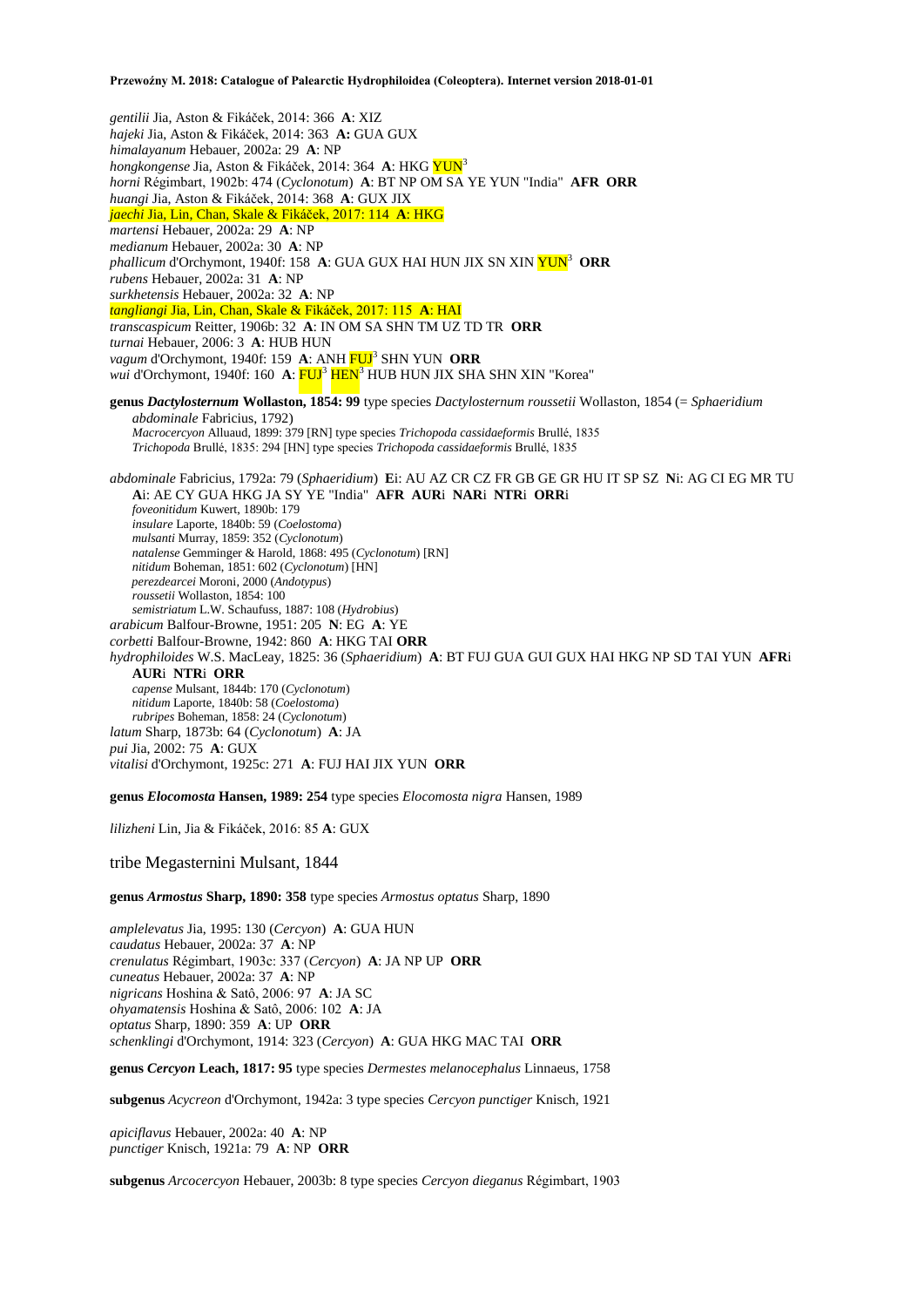*circumcinctus* Reitter, 1889d: 254 **E**: AL GR YU **A**: IN IS TR *ostentum* Shatrovskiy, 1999: 5 *dieganus* Régimbart, 1903a: 48 **N**: EG **AFR**

**subgenus** *Cercyon* Leach, 1817: 95 type species *Dermestes melanocephalus* Linnaeus, 1758 *Cerycon* Rey, 1886: 156 type species *Sphaeridium minutum* sensu Gyllenhal, 1808 (= *Sphaeridium triste* Illiger, 1801) *Cheilocercyon* Seidlitz, 1888: [Arten] 112 type species *Scarabaeus quisquilius* Linnaeus, 1760 *Cyceron* Shatrovskiy, 1992: 362 (365) type species *Cercyon dux* Sharp, 1873 *Epicercyon* Kuwert, 1890b: 168 type species *Cercyon granarium* Erichson, 1837 *Ercycon* Rey, 1886: 129 type species *Sphaeridium littorale* Gyllenhal, 1808 *Paraliocercyon* Ganglbauer, 1904a: 274 type species *Cercyon depressum* Stephens, 1829 *abeillei* Guillebeau, 1896b: 231 **A**: IS TR *aequalipunctus* Hebauer, 2002a: 40 **A**: UP *algarum* Sharp, 1873b: 65 **A**: FE JA *alinae* Ryndevich, 2004: 61 **A**: SCH *alpinus* Vogt, 1969: 180 **E**: AU CZ GB GE IT RO UK YU *aptus* Sharp, 1873b: 65 **A**: FE JA HEB *arenarius* Rey, 1885a: 31 **E**: BU CR FR GR IT SP **N**: CI TU **A**: TR **AUR**i *berlovi* Shatrovskiy, 1999: 7 **A**: GAN QIN SCH XIZ *signifer* Hebauer, 2002b: 8 *bifenestratus* Küster, 1851b: no.15 **E**: AR AU BU BY CT CZ DE EN FI FR GB GE HU IT LA LT LU NL NT PL SK ST SV SZ UK **A**: ES FE KZ MG WS *palustris* Thomson, 1853: 55 *bononiensis* Chiesa, 1964a: 118 **E**: CZ GE HU IT SK SL *hungaricus* Endrödy-Younga, 1967: 67 *borealis* Baranowski, 1985: 341 **E**: FI NR SV **A**: ES FE *castaneipennis* Vorst, 2009: 60 **E**: BY CI CT CZ LA NL PL SK ST SV *cavus* Hebauer, 2002a: 40 **A**: NP *convexiusculus* Stephens, 1829c: 146 **E**: AU BY CZ DE EN FI FR GB GE HU IR IT LA LT NL NR NT PL SK SV SZ UK "Caucasus" **A**: ES WS *alni* Vogt, 1969: 186 *intermixtus* Sharp, 1918: 276 *costiventris* Hebauer, 2002a: 41 **A**: NP *costulipennis* Nakane, 1966: 55 **A**: JA *cultriformis* Wu & Pu, 1995: 125 **A**: GUA *depressus* Stephens, 1829c: 138 **E**: AZ<sup>22</sup> DE EN FI FR GB GE IR NL NR NT SV UK **AUR**i **NAR**i **NTR**i *dorsostriatus* Thomson, 1853: 54 *uruguayanus* Knisch, 1924c: 120 *deserticola* Fikáček, Gentili & Short, 2010: 156 **A**: AE *dilutus* Régimbart, 1903c: 338 **A**: SD **ORR** *divisus Hebauer, 2002a: 42 A: NP SCH<sup>28</sup> SD<sup>28</sup> YUN<sup>28</sup> dux* Sharp, 1873b: 65 **A**: FE JA *emarginatus* Baranowski, 1985: 344 **E**: FI NR SV *fimbriatus* Mannerheim, 1852b: 344 **E**i: NT **NAR** *paradoxus* Kuwert, 1890b: 165 (321) *flavimarginatus* Ryndevich, Jia & Fikáček 2017: 543 **A**: YUN *granarius* Erichson, 1837: 221 **E**: AU BH BY CR CT CZ DE EN FR GB GE HU IT LA LT LU NL NT PL SK SL SZ UK<sup>8</sup> YU "Caucasus" **A**: FE KZ XIZ "South Siberia" *haemorrhoidalis* Fabricius, 1775: 67 (*Sphaeridium*) **E**: AL AR AU AZ BH BU BY CR CT CZ DE EN FA FI FR GB GE GG GR HU IR IT LA LT ME NL NR NT PL PT SK SL SP ST SV SZ UK YU **N**: AG TU **A**: ES FE IS SY TR WS **AUR**i **NAR**i **NTR**i **ORR**i *aquatilis* Donisthorpe, 1932d: 129 *basillaris* Notman, 1920b: 187 *calthae* Scopoli, 1763: 18 (*Dermestes*) [DA] *erythropterus* Mulsant, 1844a: 180 *erythropterus* Küster, 1851a: no.8 [HN] *femoralis* Stephens, 1829c: 143 *flavipes* Fabricius, 1792a: 81 (*Sphaeridium*) *infuscatus* Stephens, 1829c: 144 *nigricollis* Say, 1825b: 190 (*Sphaeridium*) *obscurus* Fabricius, 1792a: 185 (*Hydrophilus*) [HN] *picinus* Marsham, 1802: 69 (*Dermestes*) *similis* Marsham, 1802: 68 (*Dermestes*) *striatus* Turton, 1802: 422 (*Hydrophilus*) [RN] *suturalis* Stephens, 1829c: 142 *hebaueri* Ryndevich, 2007: 309 **A**: "India" *impressus* Sturm, 1807: 9 (*Sphaeridium*) **E**: AR AU BU BY CT CZ DE FI FR GB GE GG HU IR IT LA LT NL NR NT PL SK SP ST SV SZ TR UK **NAR**i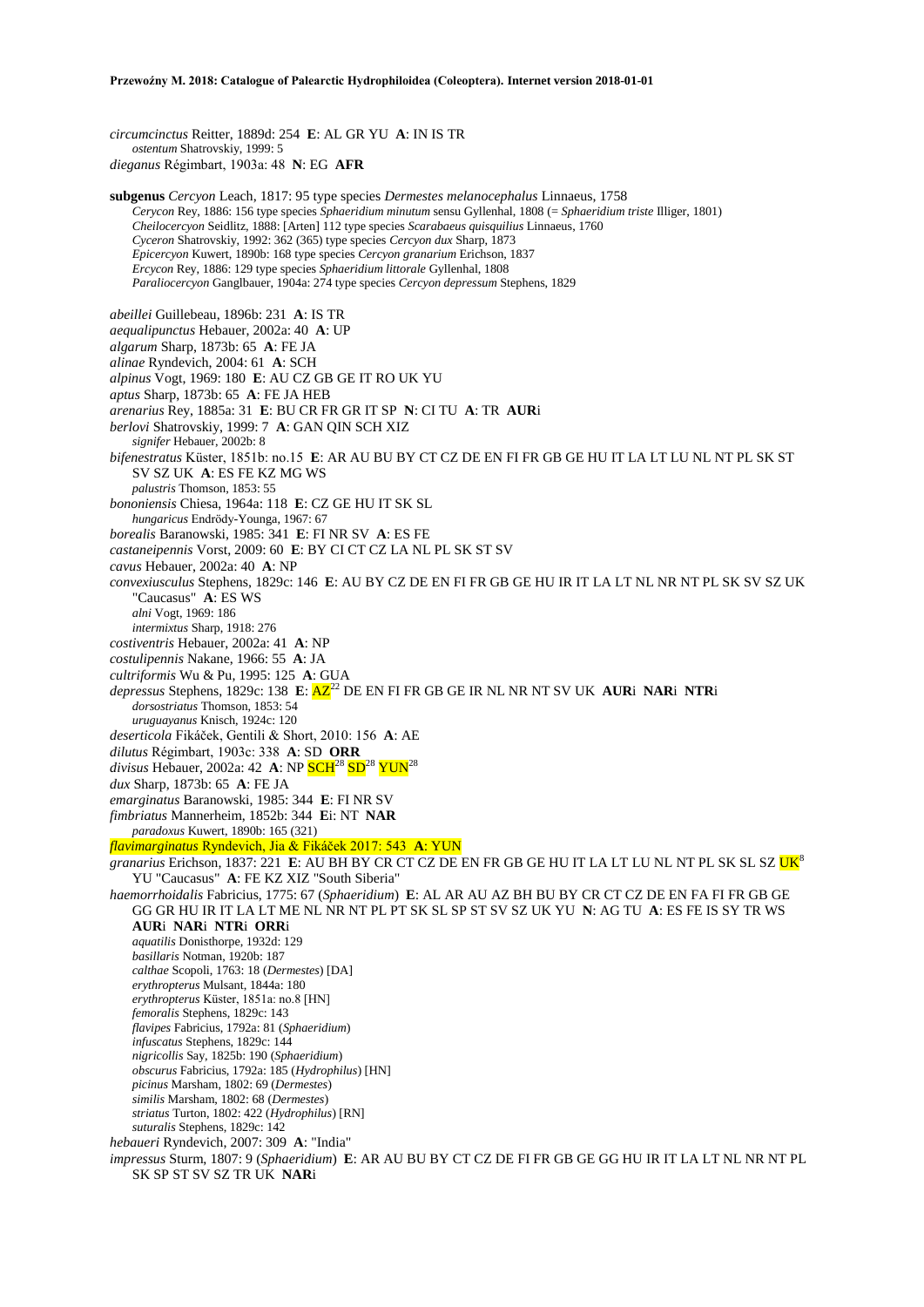*apicalis* Dalla Torre, 1877: 73 [HN] *melanocephaloides* Kuwert, 1890b: 163 *piceus* Marsham, 1802: 69 (*Dermestes*) [HN] *xanthocephalus* Stephens, 1829c: 143 *inquinatus* Wollaston, 1854: 103 **E**i: AU AZ CR CZ IT **N**i: CI MR **A**: GUA JA **AFRi AURi NARi NTRi ORR** *austriacus* Vogt, 1974: 190 *faeceus* Balfour-Browne, 1954: 230 *gebieni* Knisch, 1925: 202 *knischi* J. Müller, 1924b: 77 *rhombicus* Jia, 1995: 128 *jonensis* Nakane, 1965: 54 **A**: JA *kabaki* Ryndevich, 2004: 59 **A**: SCH *korbianus* Kniž, 1912: (169) **A**: FE WS *kryzhanovskii* Shatrovskiy, 1989: 284 **A**: FE *kubani* Ryndevich, Jia & Fikáček 2017: 547 **A**: YUN *lateralis* Marsham, 1802: 69 (*Dermestes*) **E**: AB AR AU BY CR CZ DE EN FI FR GB GE GG HU IR IT LA LT NL NR NT PL PT SK SP ST SV SZ UK YU **N**: CI **A**: ES FE KZ TD WS **NAR**i *incrematus* Notman, 1920b: 186 *lencoranus* Kuwert, 1890b: 162 **E**: AB GG ST *littoralis* Gyllenhal, 1808: 111 (*Sphaeridium*) **E**: AZ DE EN FA FI FR GB GE IR LA LT NL NR NT PL PT RO SP ST SV UK YU **N**: CI **A**: TR **NAR** *binotatus* Stephens, 1829c: 137 *dilatatus* Stephens, 1829c: 138 *normannus* L. Benick, 1916a: 204 *ruficollis* Schilsky, 1888: 190 *ruficornis* Stephens, 1829c: 137 *lividulus* d'Orchymont, 1926b: 204 **A**: BT **ORR** *longulus* Hebauer, 2002a: 43 **A**: NP *marinus* Thomson, 1853: 54 **E**: AU BY CT CZ DE EN FA FI FR GB GE HU IR IT LA LT LU NL NR NT PL SP ST SV SZ UK "Caucasus" **A**: ES FE GUA HEI JA KZ MG NMO NP TM TR WS XIN **NAR** *aquaticus* Laporte, 1840b: 61 [HN] *heilongjiangensis* Wu & Pu, 1995: 127 *medvedorum* Shatrovskiy, 1999: 5 **A**: QIN *melanocephalus* Linnaeus, 1758: 356 (*Dermestes*) **E**: AR AU BH BY CR CT CZ DE EN FI FR GB GE GR HU IC IR IT LA LT NL NR NT PL SK SL SP ST SV SZ UK **A**: ES LE UZ WS *rubripennis* Kuwert, 1890b: 164 *mirandulus* Hebauer, 2002a: 44 **A**: NP *moroderi* Dodero, 1932:14 **E**: SP *nigriceps* Marsham, 1802: 72 (*Dermestes*) **E**i: AL AU AZ BY CR CT CZ DE EN FI FR GB GE HU IT LA LT MA NL NR NT PL PT RO SK ST SV SZ UK **N**: CI MR TU **A**i: BT GUA IN JA NP SA TAI TR YE "India" **AFR**i **AUR**i **NAR**i **NTR**i **ORR** *atricapillus* Marsham, 1802: 72 (*Dermestes*) *atriceps* Stephens, 1829c: 151 *atriceps* Gemminger & Harold, 1868: 496 [RN] [HN] *bimaculatus* Stephens, 1829c: 152 *centrimaculatus* Sturm, 1807: 23 (*Sphaeridium*) *inustus* Marsham, 1802: 76 (*Dermestes*) *laevis* Marsham, 1802: 73 (*Dermestes*) *mundus* Melsheimer, 1844b: 102 *nigriceps* Motschulsky, 1863: 445 [HN] *nubilipennis* Stephens, 1835: 401 *panamensis* M. Hansen, 1999a: 286 [RN] *pulchellus* Heer, 1841: 492 *striatus* Sharp, 1882: 108 [HN] *testaceus* Stephens, 1829c: 152 *ustulatus* Stephens, 1829c: 152 [HN] *vicinalis* Walker, 1859: 258 *numerosus* Shatrovskiy, 1989: 281 **A**: FE JA SC *obsoletus* Gyllenhal, 1808: 107 (*Sphaeridium*) **E**: AR AU AZ BY CR CT CZ DE EN FI FR GB GE HU IR IT LA LT NL NR NT PL PT SK SL SP SV SZ UK **N**: CI AG *obscurus* Dalla Torre, 1877: 73 [HN] *tristis* Dalla Torre, 1877: 73 [HN] *olibrus* Sharp, 1874e: 418 **A**: JA FE JIX TAI *omjenus* Hebauer, 2002a: 45 **A**: NP *ovillus* Motschulsky, 1860b: 129 **A**: ANH ES FE JA NMO MG WS XIN *paranigriceps* Ryndevich & Hebauer, 2010: 335 **A**: FE **ORR** *parametricus* Hebauer, 2002a: 45 **A**: NP *peltoides* Hebauer, 2002a: 46 **A**: NP *pentatomicus* Hebauer, 2002a: 46 **A**: NP *pseudodilutus* Satô, 1979: 52 **A**: NP SD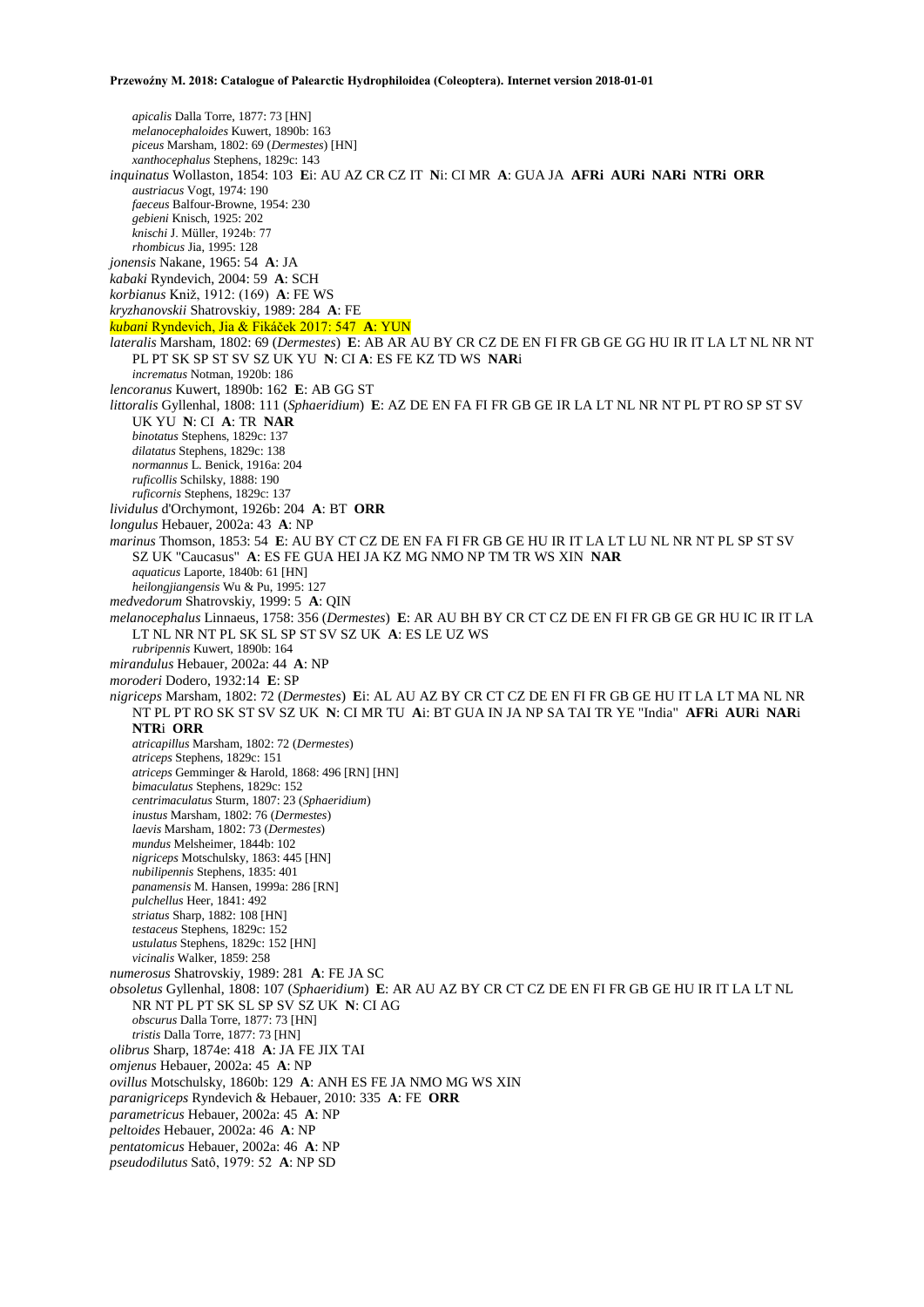*pygmaeus* Illiger, 1801: 40 (*Sphaeridium*) **E**: AR AU BY CR CT CZ DE EN FI FR GB GE HU IR IT LA LT ME NL NR NT PL SK SL SP ST SV SZ UK YU **N**: EG **A**: ES IN WS **NAR**i *apicialis* Say, 1823: 203 (*Sphaeridium*) *conspurcatus* Sturm, 1807: 15 (*Sphaeridium*) *erythropus* Stephens, 1829c: 148 *fuscescens* Stephens, 1829c: 150 *merdarius* Sturm, 1807: 26 (*Sphaeridium*) *stercorator* Stephens, 1829c: 147 *quisquilius* Linnaeus, 1760: 138 (*Scarabaeus*) **E**: AR AU  $\overline{AZ}^2$  BU BY CR CZ DE EN FI FR GB GE GR HU IR IT LA LT NL NR NT PL PT RO SK SP SV SZ YU UK **N**: CI EG MR TU **A**: ANH<sup>28</sup> CY ES FE GAN<sup>28</sup> GUA<sup>28</sup> GUX HEB<sup>28</sup>  $\rm{HEI^{28}\,HEN^{28}\,HUB^{28}\,IN^{28}}$  IS JA JIX KI KZ MG NMO NP QIN SA <mark>SCH<sup>28</sup> SHA</mark>28 SHG <mark>SY<sup>28</sup> TD TR UZ WS YUN</mark>28 **AUR**i **NAR**i **NTR**i *dispar* Paykull, 1798: 62 (*Sphaeridium*) [DA] *flavipennis* Küster, 1848b: no.56 *flavus* Marsham, 1802: 71 (*Dermestes*) *guangxiensis* Wu & Pu, 1995: 128 *minimus* Scopoli, 1763: 12 (*Scarabaeus*) *mulsanti* Ganglbauer, 1904a: 280 [RN] *xantopterus* Laicharting, 1781: 85 (*Sphaeridium*) *renneri* Hebauer, 1997b: 73 **E**: GEi *rhomboidalis* Perris, 1874: 3 **E**: FR (Corse) IT (Sardegna) *rotundulus* Sharp, 1884b: 460 **A**: FE JA *rufinotus* Hebauer, 2002a: 47 **A**: NP *rufosuturatus* Hebauer, 2002a: 48 **A**: NP *saluki* Ryndevich, 1998: 63 **A**: FE *scaevus* Hebauer, 2002a: 48 **A**: NP *sculptus* Hebauer, 2002a: 48 **A**: NP *sericatus* Hebauer, 2002a: 49 **A**: NP *setiger* Wu & Pu, 1995: 128 **A**: GUA GUI **ORR** *setulosus* Sharp, 1884b: 458 **A**: FE JA **NAR** *shinanensis* Nakane, 1965: 54 **A**: JA *spatiferides* Newton, 2015 **A**: NP *spatifer* Hebauer, 2002a: 49 [HN] *sternalis* Sharp, 1918: 276 **E**: AU AZ BY CR CT CZ DE FI FR GB GE GG HU IR IT LA LT NL PL SK ST SV UK **A**: IN WS *pumilio* Sharp, 1918: 277 *strandi* Roubal, 1938: 56 **E**: AR ST **A**: TR *subsulcatus* Rey, 1885a: 32 **E**: BH BY CR CT FR GE IT LA SP ST UK *agnotus* Kuwert, 1888a: 38 *symbion* Shatrovskiy, 1989: 281 **A**: FE JA *tabellarius* Hebauer, 2002a: 50 **A**: NP *tatricus* Endrödy-Younga, 1967: 63 **E**: RO SK UK **A**: ES FE *exorabilis* Shatrovskiy, 1989: 285 *terminatus* Marsham, 1802: 70 (*Dermestes*) E: AR AU  $\overline{AZ}^{22}$  BY CR CT CZ DE EN FI FR GB GE HU IR IT LA LT ME NL NR NT PL SK SP SV SZ UK **N**: AG CI EG MR TU **A**: FE IS KZ MG SHA WS **NAR**i *basalis* Dalla Torre, 1877: 73 *exiguus* Grimmer, 1841: 40 (*Cambrus*) [DA] *fimetarius* Wollaston, 1854: 103 *lepidus* Wollaston, 1864: 94 *marginecollis* Dalla Torre, 1877: 73 *nanus* Melsheimer, 1844b: 102 *plagiatus* Erichson, 1837: 218 *scutellaris* Stephens, 1829c: 153 *separandus* Rey, 1886: 153 *torquatus* Hebauer, 2002a: 50 **A**: NP *tristis* Illiger, 1801: 39 (*Sphaeridium*) **E**: AU BY CT CZ DE EN FI FR GB GE HU IR IT LA LT LU NL NR NT PL PT SK SP ST SV SZ UK **A**: ES FE KZ MG WS *boletophagus* Marsham, 1802: 72 (*Dermestes*) *convexius* Stephens, 1829c: 145 *laevigatus* Stephens, 1829c: 140 *uenoi* Satô, 1984: 1 **A**: JA *undulipennis* Ryndevich, Jia & Fikáček 2017: 550 **A**: SCH YUN *unipunctatus* Linnaeus, 1758: 364 (*Coccinella*) **E**: AR AU BY CR CT CZ DE EN FI FR GB GE HU IC IR IT LA LT NL NR NT PL PT RO SK SL SP ST SV SZ UK **A**: ES FE HEI JA KZ MG WS **NAR**i *cordiger* Herbst, 1784: 122 (*Hydrophilus*) *dispar* Paykull, 1798: 62 (*Sphaeridium*) [DA] *impunctatus* Kuwert, 1890b: 166 *janssoni* Nyholm, 1952: 207 *unipustulatus* Nakane, 1982: 101 **A**: FE JA *ustus* Sharp, 1874e: 418 **A**: FE JA TAI *verus* Shatrovskiy, 1989: 282 **A**: FE WS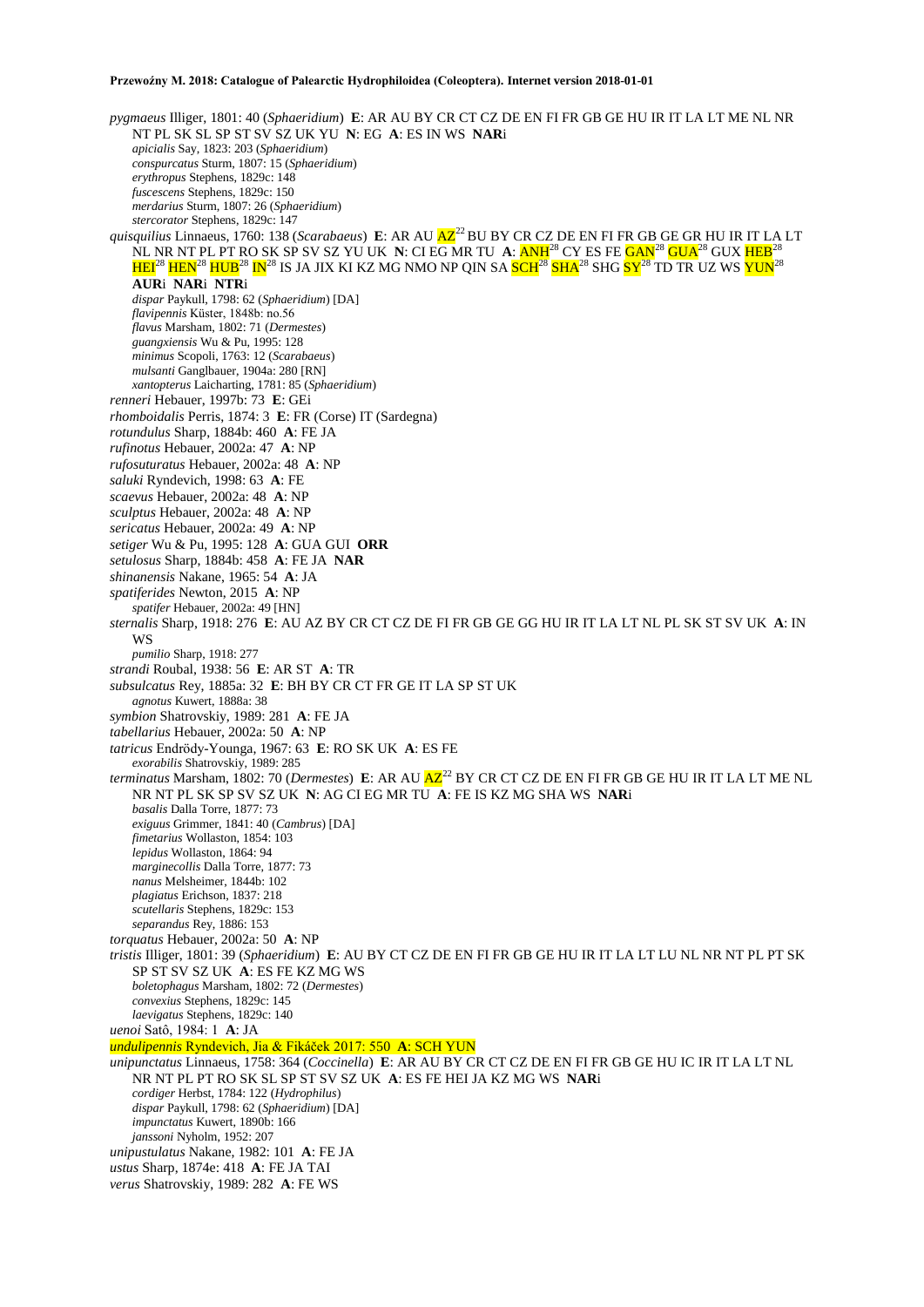*wui* M. Hansen, 1999a: 293 [RN] **A**: GUA *striatus* Wu & Pu, 1995: 129 [HN] *yayeyama* Chûjô & Satô, 1970: 7 **A**: JA *chujoi* Satô, 1985: 212

**subgenus** *Clinocercyon* d'Orchymont, 1942a: 2 type species *Cercyon grandis* Laporte, 1840

*aequalis* Sharp, 1884b: 459 **A**: JA *placidoides* Zaitzev, 1908b: 411 [RN] *hanseni* Jia, Fikáček & Ryndevich, 2011: 42 **A**: GUI JIX *incretus* d'Orchymont, 1941a: 9 **A**: FUJ *lineolatus* Motschulsky, 1863: 444 (*Trichopoda*) **A**: AE GUA JA NP YUN TAI **ORR AFRi**  *nigrostriatus* Wu & Pu, 1995: 127 *nepalensis* Ryndevich, 2011: 399 **A**: NP *placidus* Sharp, 1884b: 459 **A**: JA *primoricus* Ryndevich & Prokin, 2017: 129 **A**: FE *retius* Ryndevich & Prokin, 2017: 126 **A**: FE *rubicundus* Sharp, 1884b: 460 **A**: JA

**subgenus** *Conocercyon* Hebauer, 2003b: 30 type species *Cercyon crenatostriatus* Régimbart, 1903

*sanaii* Hoshina, 2008: 2 **A**: JA *vagus* Sharp, 1884b: 459 **A**: FE JA SC

**subgenus** *Dicyrtocercyon* Ganglbauer, 1904a: 274 type species *Sphaeridium ustulatum* Preyssler, 1790

*diversipunctus* Hebauer, 2002a: 41 **A**: NP UP *ustulatus* Preyssler, 1790: 34 (*Sphaeridium*) **E**: AU BY CR CZ DE EN FI FR GB GE HU IR IT LA LT LU MC NL NR NT PL PT RO SK SP ST SV SZ UK YU **A**: IN TR **NAR**i *haemorrhoidalis* Fabricius, 1792a: 185 (*Hydrophilus*) [HN] *haemorrhoum* Gyllenhal, 1808: 107 (*Sphaeridium*) [RN] *xanthorhoeus* Stephens, 1829c: 143

**subgenus** *Himalcercyon* Hebauer, 2002a: 39 type species *Cercyon mirus* Hebauer, 2002

*mirus* Hebauer, 2002a: 39 **A**: NP

**subgenus** *Paracercyon* Seidlitz, 1888: [Gattungen] 23 type species *Hydrophilus analis* Paykull, 1798

*analis* Paykull, 1798: 187 (*Hydrophilus*) **E**: AU BU BY CR CT CZ DE EN FI FR GB GE HU IC IR IT LA LT NL NR NT PL RO SK SL SP ST SV SZ TR UK YU "Caucasus" **N**: AG **A**: ES FE KZ TR WS **AUR**i **NAR**i *acutus* Stephens, 1829c: 139 *apicalis* Stephens, 1829c: 140 *aquaticus* Stephens, 1829c: 138 *maculatus* Melsheimer, 1844b: 101 *honorabilis* Shatrovskiy, 1999: 7 **A**: QIN

**subgenus** *Paracycreon* d'Orchymont, 1942a: 3 type species *Cercyon hova* Régimbart, 1903

*laminatus* Sharp, 1873b: 66 **E**i: AL AR AU BE BU BY CT CZ DE EN FI FR GB GE GG GR HU IT LA LT MD NL PL SP ST SV SZ TR UK **A**: FE GUA GUX HKG HUB HUN IS JA JIL KI KZ NP SCH SHA SHG TAI TR WS ZHE **AUR**i **ORR PAC**i **NTR**i *sharpi* Harold, 1878: 68 *tropisternus* Wu & Pu, 1995: 129 *vicinaloides* d'Orchymont, 1925c: 278 *maculosus* Hebauer, 2002a: 44 **A**: NP *noctuabundus* Shatrovskiy, 1992: 367 **A**: FE GUI *subsolanus* Balfour-Browne, 1939c: 4 **A**: SA GUA HKG JIX TAI "India" **ORR** *linearis* Wu & Pu, 1995: 127

genus *Cercyon***, species incertae sedis** *scitus* Walker, 1836: 413 **N**: CI

genus *Cercyon*, **nomen dubium** *elegans* Betta, 1847: 25 **E**: IT

**genus** *Cryptopleurum* **Mulsant, 1844a: 188** type species *Sphaeridium minutum* Fabricius, 1775

*coomani* d'Orchymont, 1926b: 229 **A**: GUA<sup>27</sup> **ORR**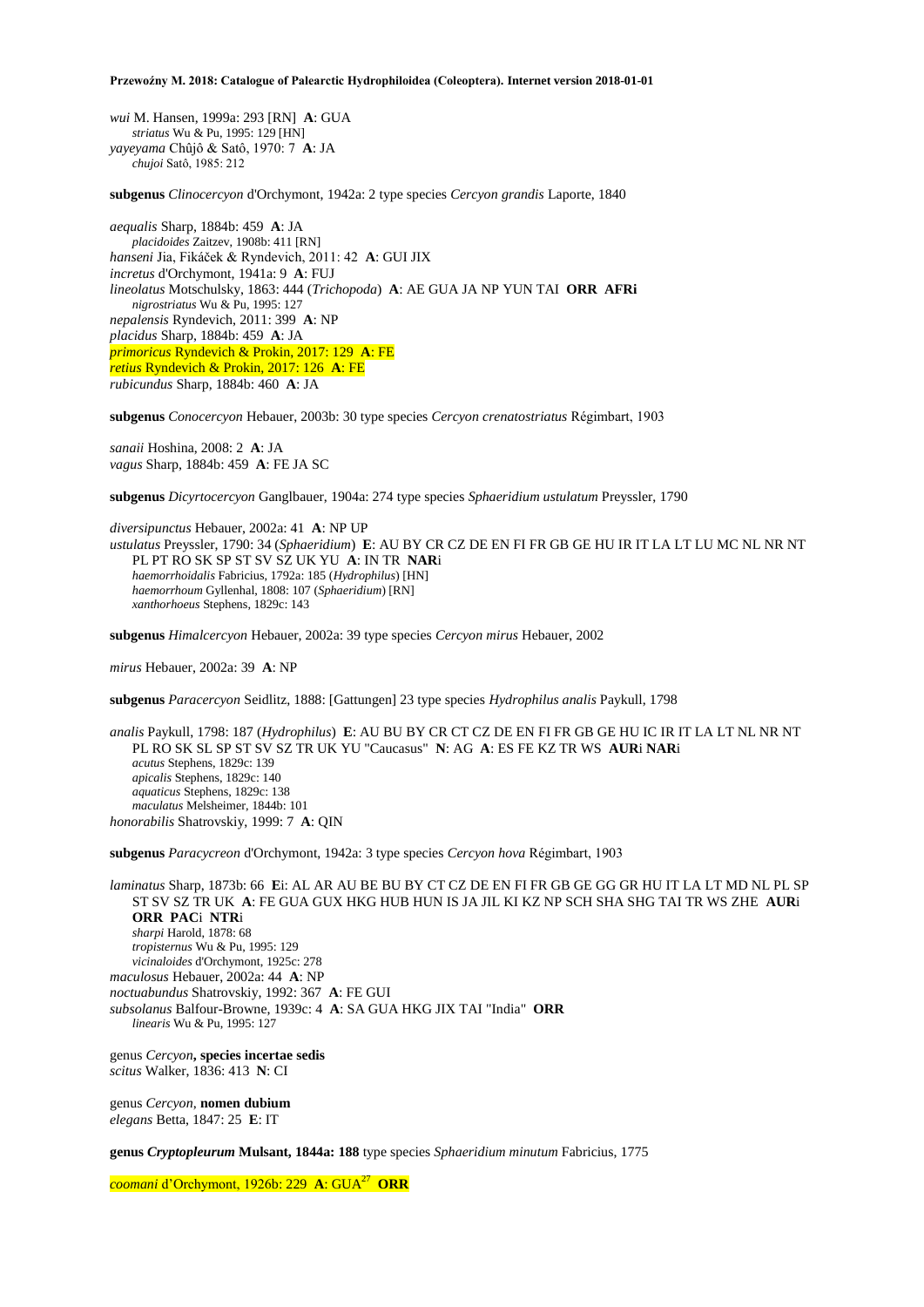*crenatum* Kugelann, 1794: 543 (*Sphaeridium*) **E**: AR AU BE BU<sup>24</sup> BY CR CT CZ DE EN FI FR GB GE GG HU IT LA LT NL NR NT PL RO SK SL SP SV SZ TR YU UK **A**: KZ TR *vaucherii* Tournier, 1868: 566 *ferrugineum* Motschulsky, 1863: 448 **A**: GUA SA NP TAI "India" **ORR** *minutum* Fabricius, 1775: 68 (*Sphaeridium*) **E**: AR AU BE BU BY CR CT CZ DE EN FI FR GB GE HU IR IT LA LT NL NR NT PL PT RO SK SL SP SV SZ UK YU A: ES FE **GAN<sup>27</sup> KI KZ NMO QIN<sup>27</sup> WS NARi** *pulicarium* Thunberg, 1784: 7 (*Hister*) [DA] *sordidus* Marsham, 1802: 69 (*Dermestes*) *pygmaeum* d'Orchymont, 1913: 15 **A**: TAI **ORR** *subtile* Sharp, 1884b: 461 **E**i: AU BE BU<sup>24</sup> BY CH CZ DE EN FI GB GE GG HU IT LA LT NL NR PL SV SZ UK **A**: BEI ES FE <mark>FUJ<sup>27</sup> GUA<sup>27</sup> GUI<sup>27</sup> GUX<sup>27</sup> HEB<sup>27</sup> HUB<sup>27</sup> HUN<sup>27</sup> JA JIX KI KZ <mark>NMO</mark><sup>27</sup> NP QIN<sup>27</sup> SCH<sup>27</sup> SHA<sup>27</sup> SHG<sup>27</sup> SHX<sup>27</sup></mark> TAI YUN<sup>27</sup> ZHE "India" **NAR**i

sulcatum Motschulsky, 1863: 448 A:  $\overline{\text{HAI}}^{27}$  NP  $\overline{\text{YUN}}^{27}$  ORR

**genus** *Emmidolium* **d'Orchymont, 1937e: 466** type species *Emmidolium excavatum* d'Orchymont, 1937

*excavatum* d'Orchymont, 1937e: 467 **A**: JA TAI **ORR AFR**

**genus** *Megasternum* **Mulsant, 1844a: 187** type species *Dermestes obscurus* Marsham, 1802 (= *Dermestes concinnus* Marsham, 1802)

*concinnum* Marsham, 1802: 74 (*Dermestes*) **E**: AR AU BE **BU**<sup>24</sup> BY CR CT CZ DE EN FA FI FR GB GE GG GR HU IR IT LA LT MC ME NL NR NT PL PT RO SK SL SP ST SV SZ UK **N**: AG TU **A**: AHN ES FE TR WS **NAR**i *acutum* Stephens, 1829c: 139 (*Cercyon*) [DA] *algiricum* J. Sahlberg, 1903d: 17 *aquaticum* Stephens, 1829c: 138 (*Cercyon*) [DA] *brunneum* Dalla Torre, 1877: 73 *calabricum* Kuwert, 1890b: 172 (324) *castaneum* Heer, 1841: 492 (*Cercyon*) *caucasicum* Kuwert, 1890b: 171 (323) *contaminatum* Stephens, 1829c: 149 (*Cercyon*) *convexior* Stephens, 1829c: 146 (*Cercyon*) *ferrugineum* Dalla Torre, 1877: 73 *immune* Stephens, 1829c: 140 (*Cercyon*) *obscurum* Marsham, 1802: 72 (*Dermestes*) [HN] *pusillum* Kuwert, 1890b: 173 (325) (*Pachysternum*) *stercorarium* Marsham, 1802: 76 (*Dermestes*) *testaceum* Stephens, 1829c: 152 (*Cercyon*) *immaculatum* Stephens, 1829c: 147 (*Cercyon*) **E**: GB PL *japonicum* Shatrovskiy, 1989: 286 **A**: FE JA *prometheus* Shatrovskiy, 1990: 83 **E**: GG ST

**genus** *Nipponocercyon* **Satô, 1963b: 267** type species *Nipponocercyon shibatai* Satô, 1963

*satoi* Fikáček, Jia & Ryndevich, 2015: 573 **A**: JIX ZHE *shibatai* Satô, 1963b: 267 **A**: JA *monticola* Nakane, 1968: 86 *oyamanum* Nakane, 1968: 86 *sichuanicus* Ryndevich, 2005: 244 (*Cryptopleurum*) **A**: SCH

**genus** *Oosternum* **Sharp, 1882: 112** type species *Oosternum costatum* Sharp, 1882 (= *Oosternum sharpi* M. Hansen, 1999) *Pemelus* Horn, 1890b: 309 type species *Megasternum costatum* LeConte, 1855

*atramentarium* Hebauer, 2002a: 54 **A**: NP *okinawaense* Hoshina, 2011: 231 **A**: JA *robiginosum* Hebauer, 2002a: 55 **A**: NP *rudicolle* Hebauer, 2002a: 56 **A**: NP *sericicolle* Hebauer, 2002a: 56 **A**: NP *sharpi* M. Hansen, 1999c: 242 [RN] **E**i: AZ **AFR**i **NAR NTR ORR**i *costatum* Sharp, 1882: 113 [HN] *shigehisai* Hoshina & Satô, 2004: 11 **A**: JA *soricoides* d'Orchymont, 1941a: 13 **A**: FUJ JIX JA *sugitai* Hoshina, 2009: 2 **A**: JA *takedai* Hoshina & Satô, 2005: 2 **A**: JA *toshiiei* Hoshina & Satô, 2004: 9 **A**: JA

**genus** *Oreocyon* **Hebauer, 2002a: 35** type species *Oreocyon frigidus* Hebauer, 2002

*frigidus* Hebauer, 2002a: 36 **A**: NP **ORR**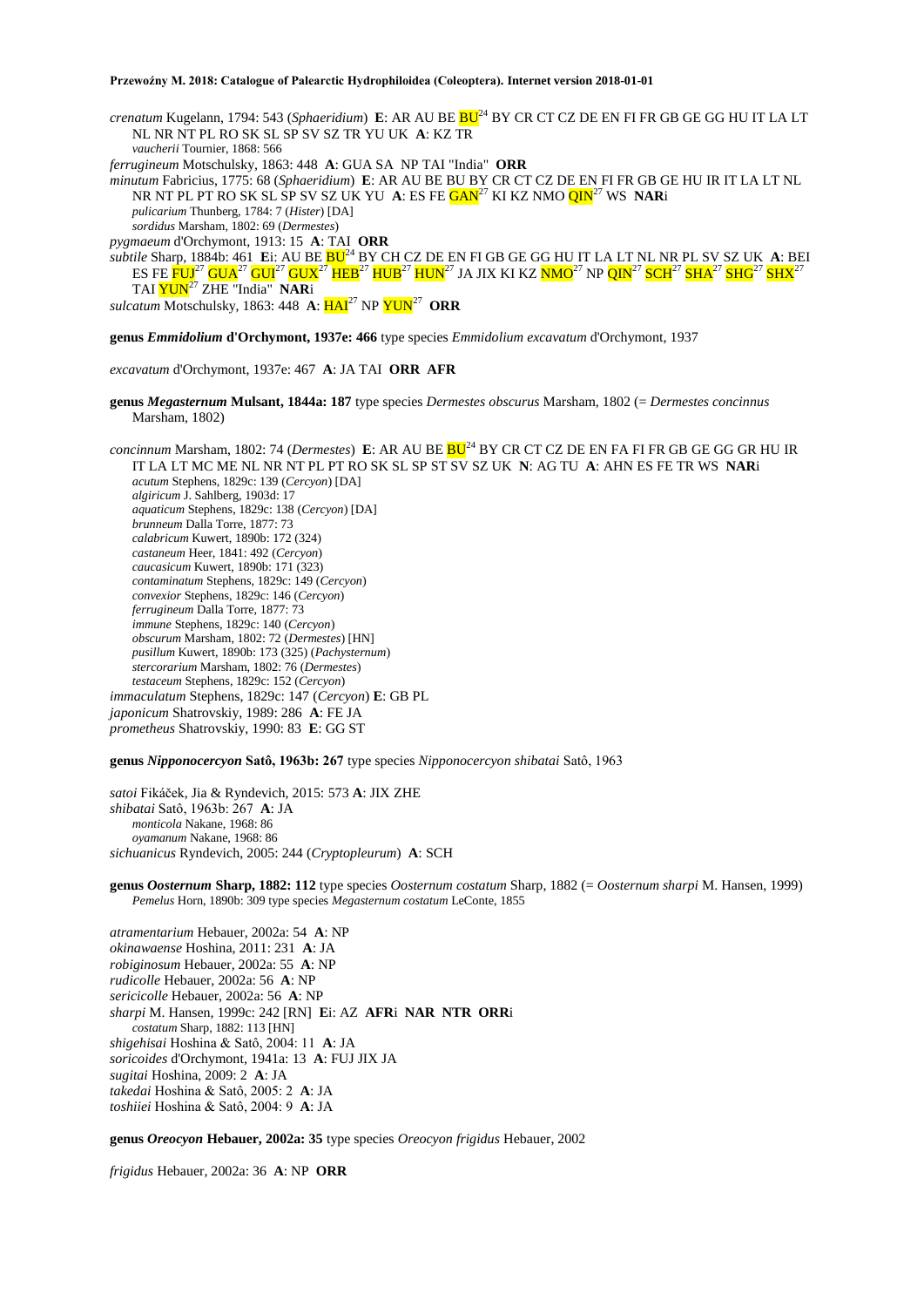**genus** *Pachysternum* **Motschulsky, 1863: 446** type species *Pachysternum nigrovittatum* Motschulsky, 1863 *Pigrillum* Knisch, 1921a: 72 type species *Cercyon villosus* Régimbart, 1907

*apicatum* Motschulsky, 1863: 448 **A**: HAI **ORR** *brunneum* Balfour-Browne, 1951: 209 **A**: YE *capense* Mulsant, 1844c: 381 (*Cryptopleurum*) **E**i: FR GR HU IT RO **N**i: CI EG<sup>15</sup> MR **AFR AUR**i **NTRi** *figuratum* Gerstaecker, 1867: 26 (*Cercyon*) *rufocaudatum* Fairmaire, 1893b: 526 (*Cercyon*) *scapulare* Boheman, 1851:608 (*Cercyon*) *cardoni* d'Orchymont, 1926b: 220 **A**: AP CE GUI NP SD SE SW **ORR** *haemorrhoum* Motschulsky, 1866: 168 **A**: ES FE JA MG NMO NO NE KZ WS "Korea" *distinctum* Sharp, 1873b: 66 (*Megasternum*) *gibbulum* Motschulsky, 1866: 169 (*Megasternum*) *sibiricum* Kuwert, 1890b: 172 (324) *kubani* Fikáček, Jia & Prokin, 2012: 31 **A**: SCH **ORR**  *nigrovittatum* Motschulsky, 1863: 447 **A**: CE FUJ GUA GUX HAI HKG NP SD SE SW UP **ORR** *rugosum* Fikáček, Jia & Prokin, 2012: 38 **A**: GAN SHA *stevensi* d'Orchymont, 1926b: 220 **A**: FUI GUA GUX YUN CE SE SW NP SD UP **ORR** *nigritum* Jia, Wu & Pu, 1998: 125 (127)

**genus** *Pacrillum* **d'Orchymont, 1941a: 14** type species *Pacrillum chinense* d'Orchymont, 1941 *Agnaeformia* Shatrovskiy, 1989: 286 type species *Agnaeformia lucida* Shatrovskiy, 1989

*chinense* d'Orchymont, 1941a: 16 **A**: FUJ SCH *cycrilloideum* Fikáček & Hebauer, 2006: 60 **A**: NP *lucidum* Shatrovskiy, 1989: 286 (*Agnaeformia*) **A**: FE *manchuricum* d'Orchymont, 1941a: 17 **A**: "Southern Manchuria"

**genus** *Paroosternum* **Scott, 1913: 220** type species *Paroosternum degayanum* Scott, 1913 *Anchorosternum* Jia, Wu & Pu, 2001: 155type species *Anchorosternum sinensis* Jia, Wu & Pu, 2001

*saundersi* d'Orchymont, 1925c: 289 (*Oosternum*) **A**: HKG NP **ORR** *sorex* Sharp, 1874e: 418 (*Cercyon*) **A**: GUA GUX HKG JA TAI **AFR**i **AUR**i **ORR** *horni* d'Orchymont, 1914: 326 (*Oosternum*) *sinense* Jia, Wu & Pu, 2001: 157 (*Anchorosternum*)

**genus** *Pelosoma* **Mulsant, 1844a: 184** type species *Pelosoma lafertei* Mulsant, 1844 *Merosoma* Balfour-Browne, 1939b: 472 type species *Pelosoma eremita* Knisch, 1925

*lafertei* Mulsant, 1844a: 185 **E**i: FR IT **NTR** *meridionale* Bruch, 1915: 468

**genus** *Peltocercyon* **d'Orchymont, 1925c: 284** type species *Peltocercyon coomani* d'Orchymont, 1925

*subopacipennis* (Nakane, 1965): 53 (*Cercyon*) **A**: JA<sup>1</sup>

tribe Omicrini Smetana, 1975

**genus** *Microgioton* **d'Orchymont, 1937e: 463** type species *Mirogioton coomani* d'Orchymont, 1937 *Ischyromicrus* Malcolm, 1981: 264 type species *Ischyromicrus julieae* Malcolm, 1981

*coomani* d'Orchymont 1937e: 464 **A**: YUN **ORR** *cognitus* Malcolm, 1981: 267 (*Ischyromicrus*) *grandis* Bameul, 1994b: 134 **A**: SD

**genus** *Noteropagus* **d'Orchymont, 1919: 132** type species *Noteropagus politus* d'Orchymont, 1919

*politus* d'Orchymont, 1919: 134 **A**: UP **AUR ORR**

**genus** *Omicrogiton* **d'Orchymont 1919: 121** type species *Omicrogiton insularis* d'Orchymont, 1919

*coomani* Balfour-Browne, 1939b: 471 **A**: GUA HAI HKG **ORR<sup>1</sup>** *hainanensis* Jia, Lin, Li & Fikáček 2015: 105 **A**: HAI *roberti* Jia, Lin, Li & Fikáček 2015: 107 **A**: HAI

**genus** *Oreomicrus* **Malcolm, 1980: 186** type species *Oreomicrus explanatus* Malcolm, 1980

*tristis* Bameul, 1994a: 80 **A**: NP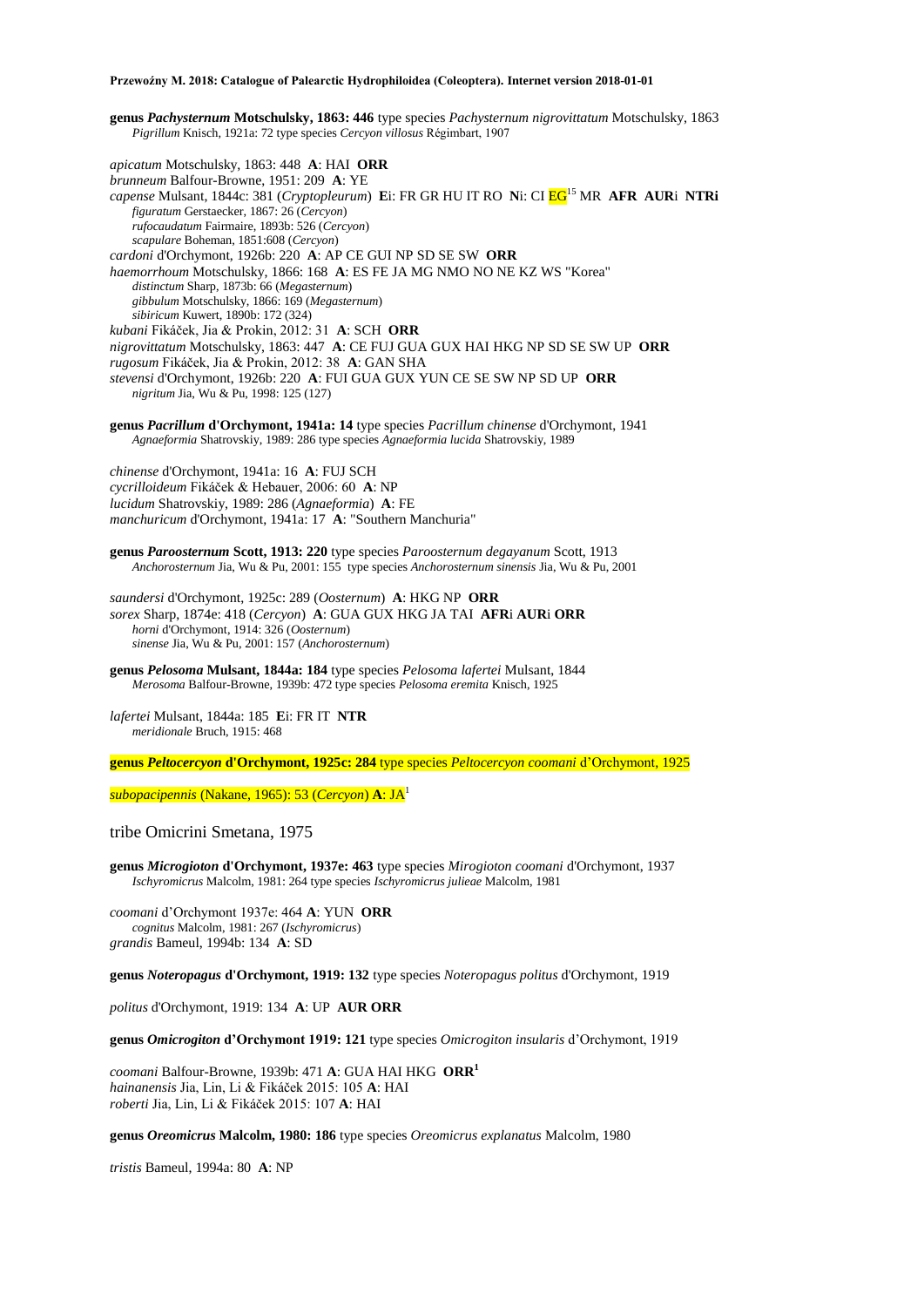**genus** *Paromicrus* **Scott, 1913: 206** type species *Paromicrus carinatus* Scott, 1913

*affinis* d'Orchymont, 1919: 127 **A**: JA *annandalei* d'Orchymont, 1919: 130 **A**: AP BT

**genus** *Peratogonus* **Sharp, 1884b: 461** type species *Peratogonus reversus* Sharp, 1884

*grandis* Malcolm, 1981: 263 **A**: SD *reversus* Sharp, 1884b: 461 **A**: GUA JA JIX TAI

**genus** *Psalitrus* **d'Orchymont, 1919: 123** type species *Psalitrus vandenbosscheae* d'Orchymont, 1919

*fallax* Balfour-Browne, 1948b: 384 **A**: UP *masatakai* Hoshina, 2007c: 42 **A**: JA *sauteri* d'Orchymont, 1929a: 92 **A**: TAI *smetanai* Bameul, 1992: 103 **A**: NP *temperei* Bameul, 1992: 105 **A**: NP *yamatensis* Hoshina & Satô, 2005: 15 **A**: JA

tribe Protosternini M. Hansen, 1991

**genus** *Protosternum* **Sharp, 1890: 356** type species *Protosternum atomarium* Sharp, 1890 *Blanodium* d'Orchymont, 1926a: 99 type species *Dactylosternum abnormale* d'Orchymont, 1913

*abnormale* d'Orchymont, 1913: 10 (*Dactylosternum*) **A**: TAI **ORR** *arunvallense* Hebauer, 2002a: 34 **A**: NP

## tribe Sphaeridiini Latreille, 1802

| genus Sphaeridium Fabricius, 1775: 66 type species Dermestes scarabaeoides Linnaeus, 1758 |  |
|-------------------------------------------------------------------------------------------|--|
| Sphaeridiolinus Minozzi, 1921: 54 type species Sphaeridium bipustulatum Fabricius, 1781   |  |

*bipustulatum* Fabricius, 1781a: 78 **E**: AR AU AZ BE BH BU BY CR CT CZ DE EN FI FR GB GE HU IT LA LT MC MD NL NR NT PL PT SK SL SP ST SV SZ UK YU **N**: AG CI EG TU **A**: AF ES IS KZ MG TD TR WS **NAR**i *basalis* Dalla Torre, 1877: 72 [DA] *bimaculatum* Kuwert, 1890b: 174 [HN] [DA] *daltoni* Stephens, 1829c: 156 [DA] *haemorrhoum* Schrank, 1781: 26 (*Dermestes*) *humerale* Westhoff, 1881: 61 [DA] *lunulatum* Stephens, 1829c: 155 [DA] *marginatum* L.G. Scriba, 1790b: 164 [HN] [DA] *quadrimaculatum* Herbst, 1783: 30 [HN] [DA] *renipustulatum* Heer, 1841: 488 [DA] *semistriatum* Laporte, 1840b: 60 [DA] *tauricum* Motschulsky, 1849: 94[HN] *testaceum* Heer, 1841: 488 [HN] [DA] *testudinarium* Geoffroy, 1785: 24 (*Dermestes*) [HN] *caffrum* Laporte, 1840b: 60 **A**: YE **AFR** *apicale* Boheman, 1851: 606 *daemonicum* Fikáček & Kropáček, 2015: 674 **A**: AP **ORR** *densepunctatum* Berlov & Shatrovskiy, 1989: 277 **A**: FE "North China" *dimidiatum* Gory, 1834: pl. 20 [fig. 15] **A**: JA SD TAI UP **ORR** *cameroni* d'Orchymont, 1926b: 202 *dimidiatum* Laporte, 1840b: 60 [HN] *discolor* d'Orchymont, 1933a: 298 **A**: GUA GUX TAI UP **AUR ORR** *exile* Boheman, 1851: 607 **A**: YE **AFR** *lunatum* Fabricius, 1792a: 78 **E**: AR AU BE BU BY CR CT CZ DE EN FI FR GB GE HU IR IT LA LT NL NR NT PL SK SL SP SV SZ UK YU **N**: AG **A**: FE IS JO KZ MG NW SY TD WS **NAR**i *bimaculatum* Ragusa, 1891a: 136 [HN] [DA] *marginatum* Fabricius, 1787: 43 **E**: BH BU BY CR CT CZ DE FI FR GB GE HU IR IT LT MC PL RO SK SL SP ST SZ TR UK **N**: AG TU **A**: CY TD TR UZ WS "Middle East" "Near East" **NAR**i *quinquemaculatum* Fabricius, 1798: 39 **A**: FUJ GUA GUX HKG JA JIA JIX NP SA TAI "India" **ORR** *chinense* J. Frivaldszky, 1889: 197 *tricolor* Walker, 1858: 209 [HN] *vicinum* Laporte, 1840b: 60 *reticulatum* d'Orchymont, 1929b: 410 **E**: TR **A**: HP GUA JIX SCH SHN TAI UP **ORR** *scarabaeoides* Linnaeus, 1758: 356 (*Dermestes*) **E**: AB AR AU  $AZ^{2}$  BE BH BU BY CR CT CZ DE EN FI FR GB GE GG HU IR IT LA LT MC NL NR NT PL PT RO SK SL SP SV SZ UK<sup>8</sup> **N**: TU **A**: ES FE HEI IS JA KI KZ NMO TD TR UK UZ WS **AFR**i **AUR**i **NAR**i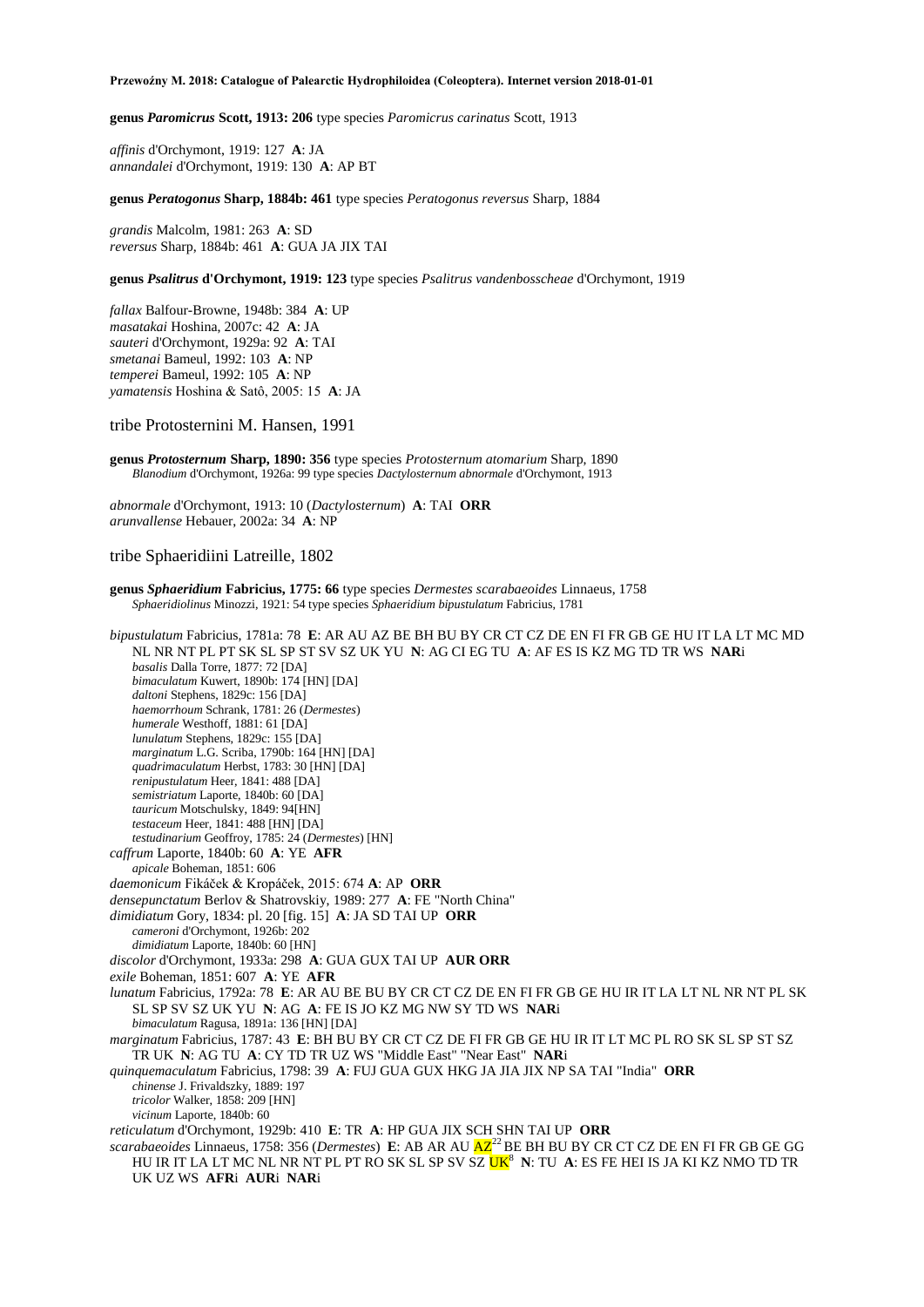*crenatum* Palisot de Beauvois, 1817: 158 [HN] *pictum* Ménétriés, 1832: 172 *pictum* Faldermann, 1835a: 235 [HN] *quadrimaculatum* Schrank, 1781: 25 (*Dermestes*) *quadrimaculatum* Marsham, 1802: 66 (*Dermestes*) [HN] *quadrimaculatum* Küster, 1845: no.23 [HN] *striolatum* Heer, 1841: 487 *testudinarium* De Geer, 1774: 345 (*Hister*) [RN] *tricolor* Geoffroy, 1785: 24 (*Dermestes*) *senegalense* Laporte, 1840b: 61 **A**: YE **AFR** *zavattarii* Marcuzzi, 1941: 107 *seriatum* d'Orchymont, 1913: 12 **A**: NP FUJ GUA HAI HKG HUN "India" **ORR** *severini* d'Orchymont, 1919: 116 **A**: HKG NP SD YUN **ORR** *substriatum* Faldermann, 1838: 8 **E**: AB AR AU AZ BH BU CR CZ DE FR GE GR HU IT LT MC ME PL SK ST UK **N**: AG EG TU **A**: ES FE IS KA KZ LIA MG NE NMO SHX TD TM TR WS *atratum* Ragusa, 1891a: 136 genus *Sphaeridium*, **nomina dubia** (possibly not Hydrophiloidea) *bipunctatum* Thunberg, 1794c: 102 [DA] **E**: SV

*bipustulatum* Thunberg, 1794c: 102 [HN] [DA] **E**: SV *inquinatum* Kugelann, 1798: 69 [DA] **E**: PL *pellucidum* P. Rossi, 1794: 83 [DA] **E**: IT *plagiatum* Thunberg, 1794c: 101 [DA] **E**: SV *punctiforme* Schrank, 1798: 444 [DA] **E**: GE *rubrum* Thunberg, 1794c: 100 [DA] **E**: SV *ruficolle* Frölich, 1792: 121 [HN] [DA] **E**: GE *rufipes* Schrank, 1785: 315 [DA] **E**: GE *rufipes* Thunberg, 1794c: 101 [HN] [DA] **E**: SV *testudineum* P. Rossi, 1794: 83 [DA] **E**: IT *vaccarium* Kugelann, 1798: 69 [DA] **E**: PL

**\_\_\_\_\_\_\_\_\_\_\_\_\_\_\_\_\_\_\_\_\_\_\_\_\_\_\_\_\_\_\_\_\_\_\_\_\_\_\_\_\_\_\_\_\_\_\_\_\_**

- <sup>5</sup> Bennas N., Himmi O., Benamar L., L'Mohdi Q., Aziz El Agbani M., Qninba A. & Millán Sánchez A. 2016: Premières données sur les coléoptères et les hémiptères aquatiques de la Sebkha d'Imlily (Région de Dakhla-Oued Ed Dahab, sudouest du Maroc), avec la première citation de *Berosus guilielmi* Knisch, 1924 (Coleoptera, Hydrophilidae) pour la Domaine Paléarctique. *Boletin de la Sociedad Entomológica Aragonesa* **59**: 117–126.
- <sup>6</sup> Litovkin S.V. & Sazhnev A.S. 2016: New data on the distribution and biology of water beetles (Coleoptera: Haliplidae, Dytiscidae, Helophoridae, Georissidae, Hydrophilidae, Limnichidae, Curculionidae) in Russia. *Euroasian Entomological Journal* **15**: 17–24.
- <sup>7</sup>Angus R. 2017: On and off the plateau. *Latissimus* **39**: 23-28.
- <sup>8</sup> Shatrovskyi O.G. & Kravchenko O.M. 2016: To the study the beetles of the families Helophoridae, Hydrochidae, Spercheidae, Hydrophilidae, Hydraenidae, Elmidae, Dryopidae and Heteroceridae (Coleoptera) of the Shatsky National Natural Park. *The Kharkov Entomol. Soc. Gaz*. **XXIV(**1): 45–61.
- <sup>9</sup> Greń C., Lubecki K. & Przewoźny M. 2017: Materiały do poznania chrząszczy wodnych (Coleoptera: Adephaga, Hydrophiloidea, Byrrhoidea, Myxophaga) Puszczy Białowieskiej. Acta entomologia silesiana **25**(online 010): 1–13.
- <sup>10</sup> Shamsoddini Z. & Sadeghi S. 2017: New Record and Redescription of *Berosus* (s.str) *byzantinus* from Iran (Coleoptera: Hydrophilidae). *Iranian Journal of Science and Technology, Transactions A: Science* 1–4, DOI: 10.1007/s40995-017- 0216-y
- <sup>11</sup> Short A.E.Z., Cole J. & Toussaint E.F.A. 2017: Phylogeny, classification and evolution of the water scavenger beetle tribe Hydrobiusini inferred from morphology and molecules (Coleoptera: Hydrophilidae: Hydrophilinae). *Systematic Entomology* 1–15, DOI: 10.1111/syen.12239
- <sup>12</sup> Nasserzadeh H. & Komarek A. 2017: Taxonomic revision of the water scavenger beetle genus Sternolophus Solier, 1834 (Coleoptera: Hydrophilidae). *Zootaxa* **4282**(2): 201–254.
- <sup>13</sup> Salah M. 2017: An annotated checklist of the aquatic Polyphaga (Coleoptera) of Egypt III. Families: Helophoridae, Georissidae, Hydrochidae, Spercheidae, Scirtidae, Elmidae, Dryopidae, Limnichidae and Heteroceridae. *Polish Journal of Entomology* **86**(2): 119–140.

<sup>1</sup> Hoshina H. 2016: Taxonomic Report of the Genus *Peltocercyon* (Coleoptera: Hydrophilidae: Sphaeridiinae). *Japanese Journal of Systematic Entomology* **22**(1): 131–133

<sup>&</sup>lt;sup>2</sup> Abdel-Dayem M.S., Fad H.H., El-Torkey A.M., Elgharbawy A.A., Aldryhim Y.N., Kondratiefl B.C., Al Ansi A.N. & Aldhafer H.M. 2017: The beetle fauna (Insecta, Coleoptera) of the Rawdhat Khorim National Park, Central Saudi Arabia. *ZooKeys* **653**: 1-78.

<sup>3</sup> Jia F., Lin R., Chan E., Skale A. & Fikáček M. 2017: Two new species of *Coelostoma* Brullé, 1835 from China and additional faunistic records of the genus from the Oriental Region (Coleoptera: Hydrophilidae: Sphaeridiinae: Coelostomatini). *Zootaxa* **4232**(1): 113–122.

<sup>4</sup> Rocchi S. 2014: Sulla presenza di due interesanti specie di *Helophorus* Fabricius, 1775 in uno stagno dell'Abruzzo e notizie sui Coleopteri Aquatici raccolti in associazione (Coleoptera). *Onychium* **10**: 195–197.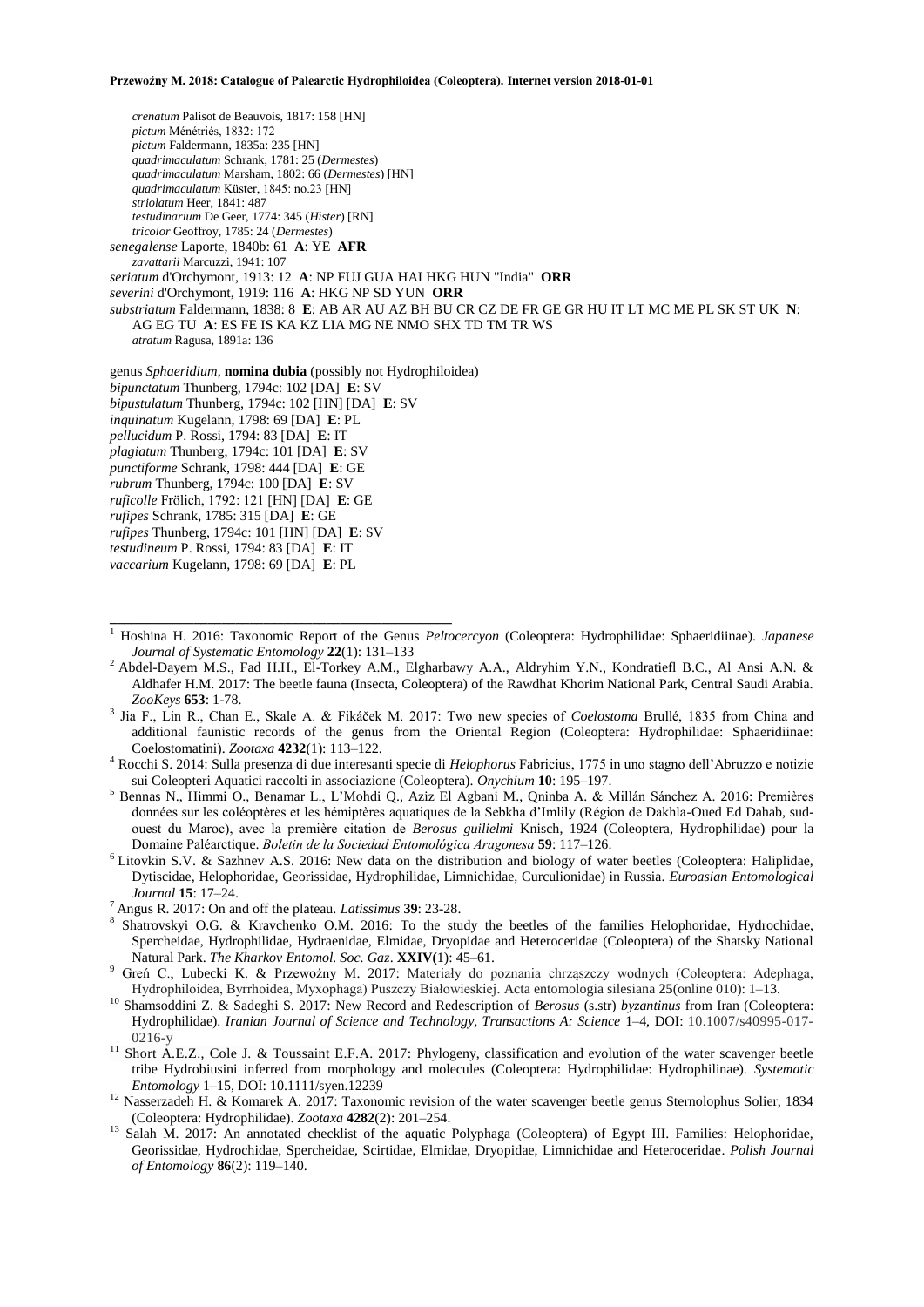- <sup>14</sup> Minoshima Y.N. 2017: A new record of *Coelostoma vitalisi* d'Orchymont from Kyushu Island (Coleoptera: Hydrophilidae). *Elytra, Tokyo, New Series* **7**(1): 20.
- <sup>15</sup> Salah M. & Cueto J.A.R. 2017: An Annotated Checklist Of The Aquatic Polyphaga (Coleoptera) Of Egypt II. Family Hydrophilidae. *The Coleopterist Bulletin* **71**(2): 259–278.
- <sup>16</sup> Csabai Z., Lökkös A., Pap Z. & Móra A. 2017: Aquatic beetle fauna of Greek holiday islands (Rhodes, Crete and Corfu). *Spixiana* **40**(1): 41–60.
- <sup>17</sup> Kofler A. 1999: Käfer als Lichtfallen-Begleitfänge in Lassendorf (Kärnten) (Insecta: Coleoptera). *Carinthia II* **189**(109): 617–630.
- <sup>18</sup> Angus R.B. 1985: K revisii palearkticheskikh vodolyubov roda *Helophorus* F. (Coleoptera, Hydrophilidae) 2. *Entomologicheskoe Obozrenie* **64**: 716–747.
- <sup>19</sup> Terzani F., Rocchi S. & Mascagni A. 2013: Contributo alla conoscenza della coleotterofaunaacquatica e semiacquatica della Romania (Coleoptera: Gyrinidae, Dytiscidae, Helophoridae, Hydrophilidae,Hydraenidae, Dryopidae, Heteroceridae). *Onychium* **10**: 40–44.
- <sup>20</sup> Zhang R. & Jia F. 2017: A new species of *Laccobius* Erichson and additional faunistic records of the genus from China, with a key to subgenus *Glyptolaccobius* Gentili (Coleoptera: Hydrophilidae). *Zootaxa* **4344**(2): 395–400.
- <sup>21</sup> Villastrigo A., Ribera I., Bilton D.T., Velasco J. & Millán A. 2017: An updated checklist of the water beetles and bugs of Cyprus. *Latissimus* **40**: 9–17.
- <sup>22</sup> Lamelas-López L., Raposeiro P.M., Borges P.A.V. & Florencio M. 2017: Annotated checklist of aquatic beetles (Coleoptera) and true bugs (Heteroptera) in the Azores Islands: new records and corrections of colonization status. *Zootaxa* **4353**(1): 117–132.
- <sup>23</sup> Sahznev A.S. & Prokin A.A. 2017: Georissidae (Coleoptera: Hydrophiloidea) A new beetle family for the fauna of Mongolia. *Far Eastern Entomologist* **347**: 22–24.
- <sup>24</sup> Chehlarov E., Guéorguiev B., Hristovski S., Fancello L., Cvetkovska-Gorgievska A. & Prelik D. 2016: New Country Records and Rare and Interesting Species of Coleoptera from the Balkan Peninsula. *Acta Zoologica Bulgarica* **68**(3): 331–338.
- <sup>25</sup> Ryndevich S.K. & Fikáček M. 2013: Faunistic and zoogeographic notes on hydrophiloid beetles from the palaearctic region (Coleoptera: Hydrophilidae*). Vestnik BarDU, Seriya Biologicheskiye nauki selskokhozyaistvennye nauk*i **1**: 32–37.
- <sup>26</sup> Ryndevich S.K. 2016: Species of genus *Hydrobius* (Coleoptera: Hydrophilidae) from Belarus. *Vestnik BarDU, Seriya Biologicheskiye nauki selskokhozyaistvennye nauk*i **4**: 63–71.
- <sup>27</sup> Jia F. & Zhang R. 2017: A review of the genus *Cryptopleurum* from China (Coleoptera: Hydrophilidae). *Acta Entomologica Musei Nationalis Pragae* **57**(2): 577–592.
- <sup>28</sup> Ryndevich S.K., Jia F. & Fikáček M. 2017: A review of the Asian species of the *Cercyon unipunctatus* group (Coleoptera: Hydrophilidae: Sphaeridiinae). *Acta Entomologica Musei Nationalis Pragae* **57**(2): 535–576.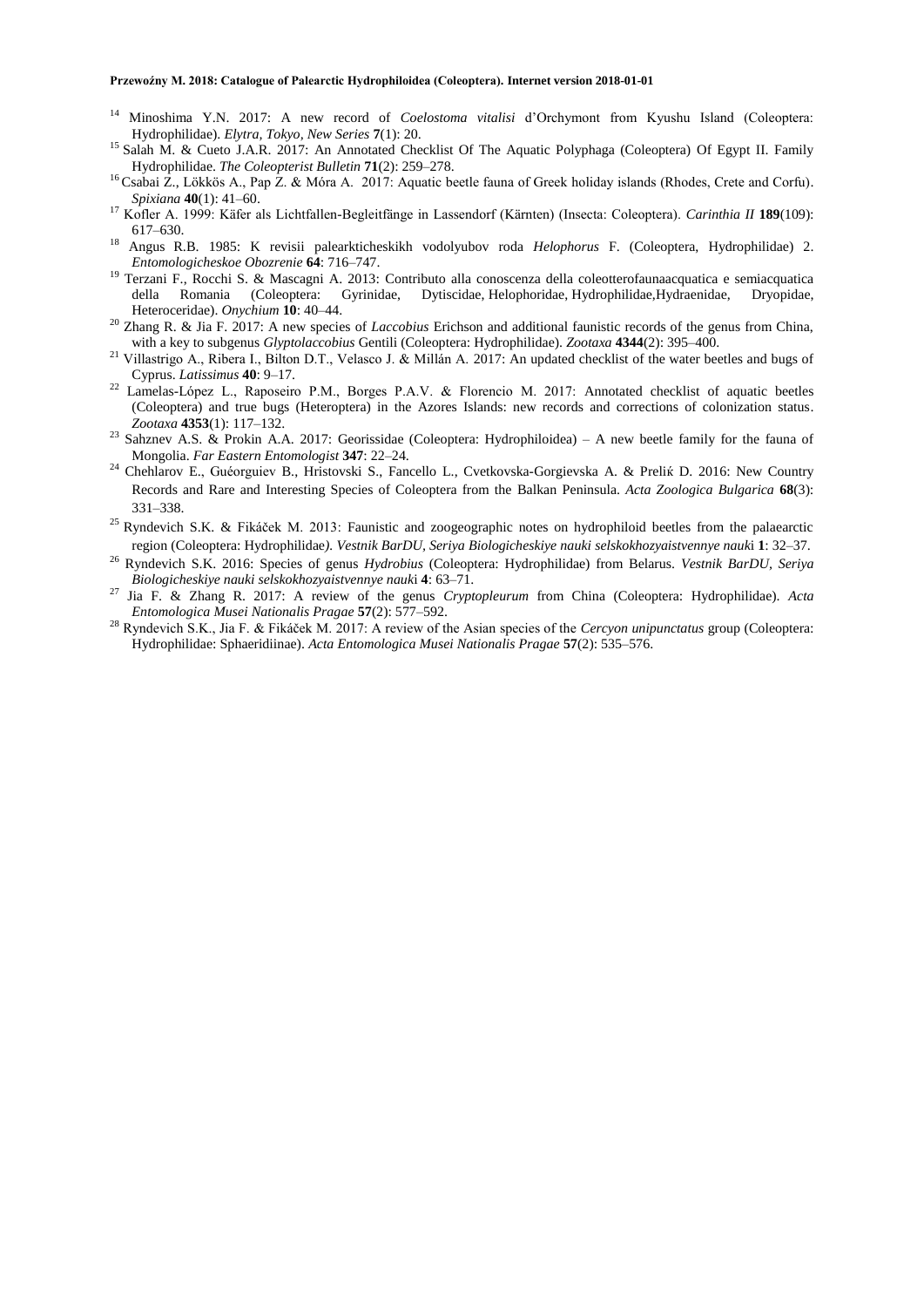## **REFERENCES**

Abeille de Perrin E. 1901: Nouvelles espèces de coléoptères français. *L'Échange, Revue Linnéenne* **17**: 59–62, 68–70. Ackermann [-]. 1853: Note sur le Berosus salmuriensis. Annales de la Société Linnéenne de Maine-et-Loire **1**: 197–198.

- Acloque A. 1896: Faune de France contenant la description de toutes les espèces indigènes disposées en tableau analytique d'illustrée de
- figures représentant les types characteristiques des genres el des sous-genres. Cotéoptères. Paris: J.-B. Ballière et Fils, 466 pp, Alluaud C. 1899: Contributions à la faune entomologique de la région malgache. *Bulletin de la Société Enlomologique de France* **1899**: 378– 382.
- Angus R.B. 1970a: A revision of the beetles of the genus Helophorus F. (Coleoptera: Hydrophilidae) subgenera Orphelophorus d'Orchymont, Gephelophorus Sharp and Meghelophorus Kuwert. *Acta Zoologica Fennica* **129**: 1–62.
- Angus R.B. 1970b: Revisional studies on East Palearctic and some Nearctic species of Helophorus F. (Coleoptera: Hydrophilidae). Ergebnisse der zoologischen Forschungen von Dr. Z. Kaszab in der Mongolei (No. 226). *Acta Zoologica Academiae Scientiarum Hungaricae* **16**: 249–290.
- Angus R.B. 1973: Pleistocene Helophorus from Borislav and Starunia in the Western Ukraine, with a reinterpretation of M. Lomnicki's species, description of a new Siberian species, and comparison with British Weichselian faunas. *Philosophical Transactions of the Royal Sociely of London, B (Biol. Sci.)* **265**, no. 869: 299–326.
- Angus R.B. 1983: Separation of Helophorus grandis, maritimus and occidentalis sp. n. (Coleoptera, Hydrophilidae) by banded chromosome analysis. *Systematic Entomology* **8**: 1–13.
- Angus R.B. 1984: K revizii palearkticheskikh vodolyubov roda Helophorus F. (Coleoptera, HydrophiIidae). I. Entomologicheskoe Obozrenie **63**: 533–551, 8 pls.
- Angus R.B. 1985a: A new species of Helophorus (Col., Hydrophilidae) from Northern Spain. *The Entomologist's Monthly Magazine* 121: 89–90.
- Angus R.B. 1985b: A new species of Helophorus (Coleoptera: Hydrophilidae) from Mongolia. Results ofthe Mongolian-German Biological Expeditions since 1962, No. 148. *Mitteilungen aus dem Zoologschen Museum in Berlin* **61**: 163–164, pl. I.
- Angus R.B 1985c: K revizii palearkticheskikh vodolyubov roda Helophorus F. (Coleoptera, Hydrophilidae). II. *Entomologicheskoe Obozrenie* **64**: 716–747.
- Angus R.B. 1986: Revision of the Palaearctic species of the Helophorus minutus group (Coleoptera: Hydrophilidae), with chromosome analysis and hybridization experiments. *Systematic Entomology* **11**: 133–163.
- Angus R.B. 1987: A revision of the species of Helophorus Fabricius, subgenus Atracthelophorus Kuwert, occurring in France, the Iberian Peninsula and North Africa, with a note on H. discrepans Rey in Morocco (Coleoptera, Hydrophilidae). *Nouvelle Revue d'Entomologie (N. S.)* **4**: 45–60.
- Angus R.B. 1988a: A new sibling species of Helophorus F. (Coleoptera: Hydrophilidae), revealed by chromosome analysis and hybridisation experiments. *Aquatic Insects* **10**: 171–183.
- Angus R.B. 1988b: Notes on the Helophorus (Coleoptera, Hydrophilidae) occurring in Turkey, Iran and neighbouring territories*. Revue Suisse de Zoologie* **95**: 209–248.
- Angus R.B. 1995: Helophoridae: The Helophorus species of China, with notes on the species from neighbouring areas (Coleoptera). Pp. 185–206. In: Jäch M.A. & Ji L. (eds.): Water Beetles of China, Vol. I. Vienna: Zoologisch-Botanische Gesellschaft in Österreich and Wiener Coleopterologenverein, 410 pp.
- Angus R.B. 1998: A new Turkish Helophorus, with notes on H. griseus Herbst and H. montanus d'Orchymont (Col., Hydrophiloidea). *The Entomologist's Monthly Magazine* **134**: 5–9.
- Angus R.B. 2017: A remarkable new *Helophorus* species (Coleoptera, Helophoridae) from the Tibetan Plateau (China, Sichuan). *ZooKeys*  **718**: 133–137.
- Angus R.B., Aouand N. 2009: A further chromosomally distinct sibling species of the *Helophorus minutus* complex from Morocco, with additional notes on Spanish *H. calpensis* Angus, 1988 (Coleoptera: Helophoridae). *Aquatic Insects* **31**: 293–299.
- Angus R.B. & Diaz Pazos J.A. 1991: Helophorus jocoteroi n. sp., from Northwest Spain (Coleoptera, Hydrophilidae). *Nouvelle Revue d'Entomologie (N. S.)* **7**[1990]: 419–422.
- Angus R.B., Jia F.-L. & Chen Z.-N. 2014: A review of the Helophorus frater-praenanus group of species, with description of a new species and additional faunal records of Helophorus Fabricius from China and Bhutan (Coleoptera: Helophoridae). *Koleopterologische Rundschau* **84**: 209–219.
- Angus R.B., Jia F., Chen Z.-N., Zhan Y, Vondráček D. & Fikáček M. 2016: Taxonomy, larval morphology and cytogenetics of *Lihelophorus*, the Tibetan endemic subgenus of *Helophorus* (Coleoptera: Hydrophiloidea). *Acta Entomologica Musei Nationalis Pragae* **56**(1): 109–148.
- Angus R.B. & Toledo M.A. 2010: A new, chromosomally distinct Italian Helophorus F. similar to H. aequalis Thomson, and notes on some other species in Italy (Coleoptera: Helophoridae). *Koleopterologische Rundschau* **80**: 103–111.
- Angus R.B., Mahdizadeh S. & Hosseinie S.O. 2005: A re-evaluation of the Helophorus leontis complex (Coleoptera: Helophoridae) based on chromosomal analysis, with description of H.biltoni sp. nov. from Iran. *Aquatic Insects* **27**: 193–198.
- Angus R.B., Ryndevich S.K. & Zhang T. 2017: A new species of *Helophorus* Fabricius, 1775 from the Chinese Altai, with notes on the former subgenus *Atractohelophorus* KUWERT, 1886 and selected species (Coleoptera: Helophoridae). *Koleopterologische Rundschau*  **87**: 239–252.
- Arribas P. & Milán A. 2013: [new taxa]. In: Arribas P., Andújar C., Sánchez-Fernández D., Abellán P. & Millán A.: Integrative taxonomy and conservation of cryptic beetles in the Mediterranean region (Hydrophilidae). *Zoologica Scripta* **42**: 182–200.
- Bach M. 1851: Pp. 337–414. In: Käferfauna der Preussischen Rheinlande mit besonderer Rücksicht auf Nord- und Mitteldeulschland. Vol. I. Coblenz: J. Hölscher, 6 + 414 pp. [pp. 1–336 issued 1849–1850].
- Bach M. 1856: Nachträge und Verbesserungen zur Käferfauna von Nord- und Mitteldeutschland. *Entomologische Zeitung (Stettin)* **17**: 241– 247.

Bach M. 1866: Systematisches Verzeichniss der Käfer Deutschlands, gehörend Zur Käferfauna. Coblenz: J. Hölscher, 1xiv pp.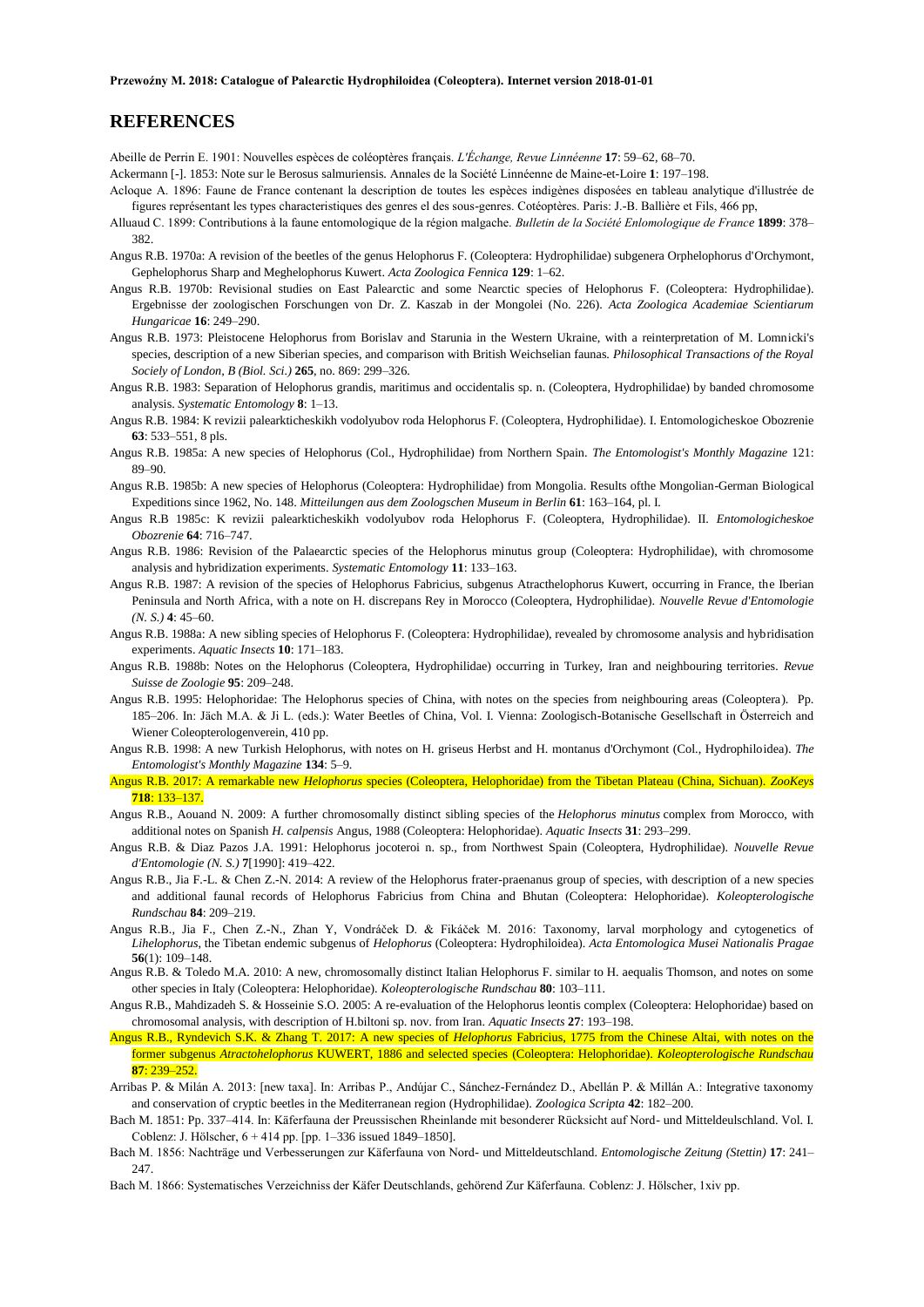- Balfour-Browne J. 1939a: A contribution to the knowledge of the Palpicornia of Palestine. *Bulletin de la Société Fouad ler d'Enlomologie* **22**[1938]: 28–35.
- Balfour-Browne J. 1939b: On the Aquatic Coleoptera of the New Hebrides and Banks Islands. Dytiscidæ Gyrinidæ and Palpicornia. *The Annals and Magazine of Natural History* (11) **3**: 459–479.
- Balfour-Browne J. 1939c: Contribution to the study of the Palpicornia. II. *The Entomologist's Monthly Magazine* **75**: 1–8.
- Balfour-Browne J. 1939d: Contribution to the Study of the Palpicornia. Part III. *The Annals and Magazine of Natural History* (11) **4**: 289– 310.
- Balfour-Browne J. 1942. On Species of Dactylosternum related to subquadratum (Fairm.) and the Description of a new Genus Rhombosternum related to Dactylosternum (Coleoptera, Palpicornia). *Annals and Magazine of natural History* (11) **9**: 855–864.
- Balfour-Browne J. 1948b: A Revision of the genus Psalitrus d'Orchymont. (Coleoptera: Palpicornia; Sphaeridiinæ). *The Annals and Magazine of Natural History* (12) **1**: 377–391.
- Balfour-Browne J. 1949: Notes on the subfamily Epimetopinae (CoL Palpicornia) with the description of a new genus and of three new species. *Proceedings of the Royal Entomological Society of London* (B) **18**: 12–18.
- Balfour-Browne J. 1951: Coleoptera: Haliplidae, Dytiscidae, Gyrinidae. Hydraenidae, Hydrophilidae. Pp. 179–220, pls. 10–11. In: British Museum (Natural History): *Expedilion to South-west Arabia 1937–1938*. London: British Museum (Natutal History), xiv + 504 pp.
- Balfour-Browne J. 1954: Descriptions of four new species of Hydrophilidae from Mauritius and Reunion. *Mauritius Inslitute Bulletin* **3**: 227–233.
- Balfour-Browne J. & Satô M. 1962: On the Japanese species of the genus Hydrochus Leach (Coleoptera, Hydrochidae). *Niponius* **1**(19): 1–6.
- Ballion E. 1871: Eine Centurie neuer Käfer aus der Fauna des russischen Reiches. *Bulletin de la Société Imperiale des Naturalistes de Moscou* **43**(3-4)[1870]: 320–-353.
- Bameul F. 1992: Description of two new Psalitrus d'Orchymont from Nepal (Coleoptera, Hydrophilidae, Sphaeridiinae). *Acta Coleoplerologica* (Munich) **8**: 103–108.
- Bameul F. 1994a: New Oriental Oreomicrus Malcolm (Coleoptera: Hydrophilidae: Sphaeridiinae) with a redefinition of the genus and notes on its phylogenetical relationships. *Annales de la Société Entomologique de France (N. S.)* **30**: 79–91.
- Bameul F. 1994b: Two new oriental Mircogioton d'Orchymont, 1937 (Coleoptera: Hydrophilidae: Sphaeridiinae). *Elytron* **7**[1993]: 133–145.
- Bameul F. 1996: A new Hydrochara Berthold from North Korea (Coleoptera, Hydrophilidae). *Nouvelle Revue d'Entomologie (N. S.)* **13**: 3– 11.
- Bameul F. 2001: Description d'une nouvelle Anacaena Thomson de Corse (Coleoptera, Hydrophilidae). *Bullelin de la Société Enlomologique de France* **106**: 225–232.
- Baranowski R. 1985: Two new species of Cercyon Leach from boreal Sweden (Coleoptera: Hydrophilidae). *Entomologica Scandinavica* **15**: 341–347.
- Baudi di Selve F. 1864: Coleopterorum messis in insula Cypro et Asia minore ab Eugenio Truqui congregatae recensito: de Europaeis notis quibusdam additis. Pars prima. *Berliner Entomologische Zeitschrift* **8**: 195–233.
- Bedel L. 1879: [new taxon]. Bulletin de la Société Enlomologique de France **1878**: clxix-clxx.
- Bedel L. 1881: Pp. i-xxiv, 257–360. In: Faune des coléoptères du bassin de la Seine. Vol. I. App. to Annales de la Société Entomologique de France 24 + 360 pp. [pp. 1–256 issued 1879–1880].
- Bedel L. 1891a: Synopsis des grands Hydrophiles (Genre Stethoxus Solier). *Revue d'Entomologie* **10**: 306–323.
- Benick L. 1916a: Beitrag zur Käferfauna der Insel Fohr. *Entomologische Blätter* **12**: 197–205.
- Berge Henegouwen A.L. van. 1988: Hydrochus megaphallus, a new and widespread European water beetle described from the Netherlands (Coleoptera, Hydrophilidae). *Balfour-Browne Club Newsletter* **42**: 18–21.
- Berge Henegouwen A.L. van & Hebauer F. 1989: Anacaena lohsei, a new species from Italy and Switzerland (Coleoptera: Hydrophilidae). *Bulletin et Annales de la Société Royale Beige d'Entomologie* **125**: 273–275.
- Berge Henegouwen A.L. van & Sainz-Cantero C.E. 1992: Hydrochus nooreinus, a new species from Spain (Coleoptera, Hydrochidae). *Storkia* **1**: 26–28.
- Berlov [?] & Shatrovskiy A.G. 1989: [new taxon, p. 277]. In: Shatrovskiy A.G.: Hydraenidae, Hydrophilidae. Pp. 260–293. In: Ler P.A. (ed.): *Opredeitel nasekomykh Dalnego Vostoka SSSR v shesti tomakh. Vol. 3. Zhestkokryle, ili zhuki (part 1)*. Leningrad: Nauka, 572 pp.
- Berthold A.A. 1827: Lalreille's Natürliche Familien des Thierreiehs. Aus dem Französischen. Mit Anmerkungen und Zusätzen. Weimar: Industrie-Comptoirs, 606 pp.
- Betta V. 1847: De quibusdam Coleopteris agri Ticinensis. Dissertatio. Ticini regii: Fusi et Socii, 35 pp.
- Bian D., Schönmann H. & Ji L. 2008: Pelthydrus Orchymont, 1919 from Hainan (China) with descriptions of three new species (Coleoptera: Hydrophilidae). *Koleopterologische Rundschau* **78**: 265–274.
- Bian D., Schönmann H. & Ji L. 2009: Five new species of Pelthydrus Orchymont, 1919 from China and adjacent countries (Coleoptera: Hydrophilidae). *Zootaxa* **2118**: 53–64.
- Bielz E.A. 1851: Der Schlossberg bei Déva und seine Umgebung in entomologischer Beziehung beschrieben. *Verhandlungen und Mitteilungen des Siebenbügischen Vereins für Naturwissenschaften zu Hermannstadt* **2**: 146–154.
- Blackburn T. 1888b: Notes on Australian Coleoptera with descriptions of new species. *Proceedings of the Linnean Society of New South Wales* **3**[1889]: 805–875.
- Blackburn T. 1895a: Further Notes ou Australian Coleoptera, with Descriptions of New Genera and Species. XVII. *Transactions of the Royal Society of South Australia* **19**[1894–95]: 27–60.
- Blackburn T. 1898: Further notes on Australian Coleoptera, with descriptions of new genera and species. XXIV. *Transactions of lhe Royal Society of South Australia* **22**[1897–98]: 221–233.
- Blanchard C.É. 1853: Voyage au Pole Sud el dans l'Oceanie sur les corvettes l'Astrolabe el la Zélée; execute par ordre du roi pendant les années 1837–1838-–1839–1840, sous le commandement de M.J. Dumont-d'Urville, Captaine de vaisseau; publié par ordre du gouverment, sous la direction superieure de M. Jacquinot, Captaine de vaisseau, commandant de la Zélée. Zoologie, IV. Description des insects. Paris: Gide & J. Baudry, 422 pp.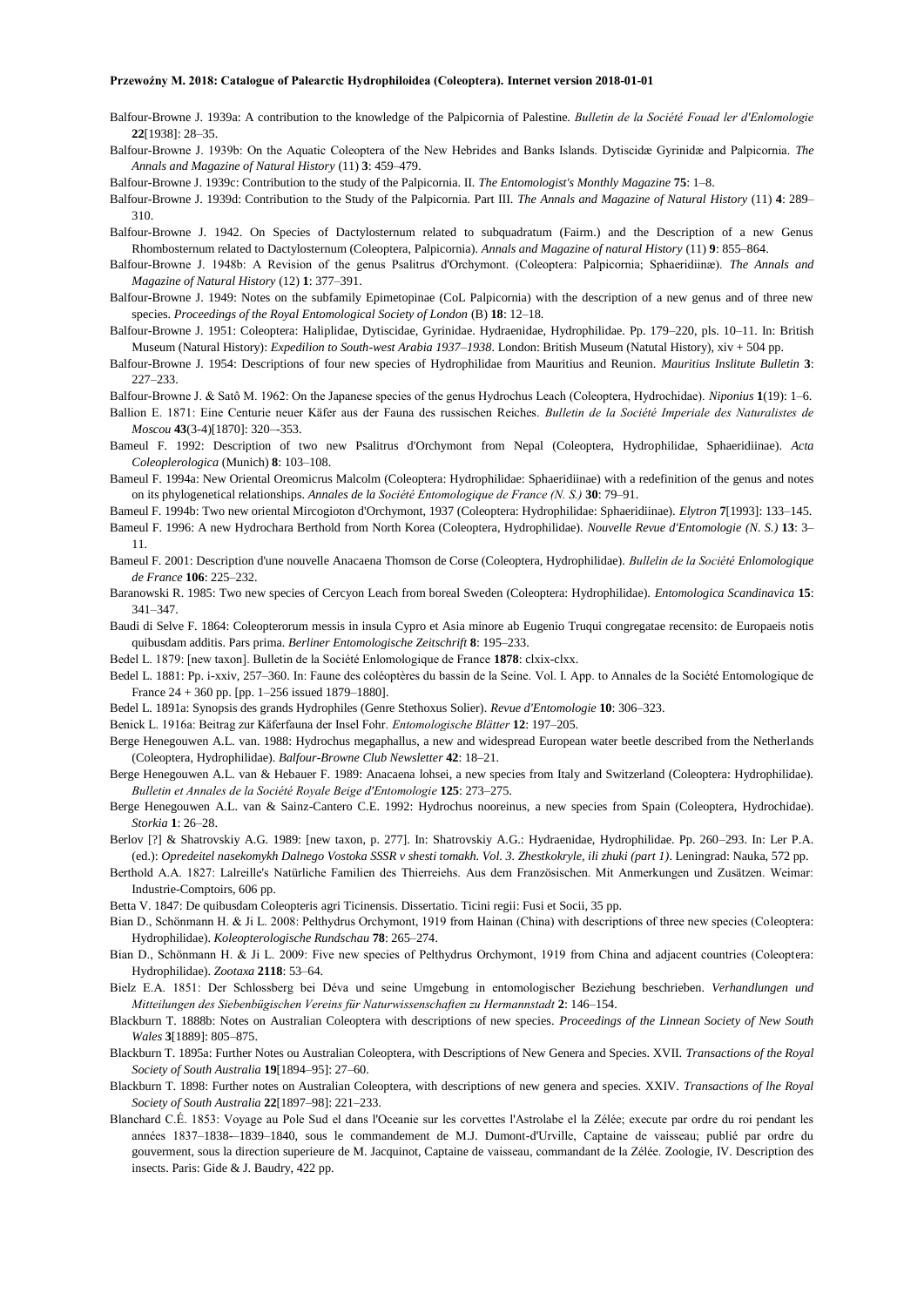- Boheman C.H. 1851: Pp. 299–625. In: Insecta Caffrarta annis 1838–1845 a J.A. Wahlberg collecta. Vol. 1. Coleoptera. (Buprestides, Elaterides, Cebrionites. Rhipicerides, Cyphonides, Lycides, Lampyrides, Telephorides, Melyrides, Clerii, Terediles, Ptiniores, Palpatores, Silphales, Histeres, Scaphidilia, Nitidulariæ, Cryptophagidæ, Byrrhii, Dermestini, Parnidæ, Hydrophilidaæ). Holmire: Fritze  $&$  Norstedt, viii + 625 pp.
- Boheman C.H. 1858: Coleoptera. Species novas descripsit, Pp. 1–112. In: Virgin C.: Kongliga Svenska fregatten Eugenies resa omkring jorden under befäl of C.A. Virgin, Ären 1851–1853. Vetenskapliga Jakttagelser pa H.M. Konung Oscart den Förstes befallning utgifna af K. Svenska Vetenskaps Akademien. Andra delen. Zoologi. 1. Insecta. Stockholm: P.A. Norstedt & Soner, 614 pp. [issued in parts: 1858–1859].

Boisduval J.B.A. Déchauffour de. 1835: Faune entomologique de l'océan Pacifique, avec illustration des insectes nouveaux recueillis pendant Ie voyage. Deuxième partie. Coteoptérès et autres ordres. In: Voyage de découverts de l'Astrolabe execute par l'ordre du Roi, pendant les années 1826–1827–1828–1829, sous Ie commandement de M.J. Dumont d'Urville. Paris:J. Tastu, vii + 716 pp., 12 pl.

Bosc [d'Antic] L.A.G. 1791: Description d'une nouvelle espèce d'opatre. *Bullelin des Sciences, par la Société Philomatique de Paris* **1**: 8.

- Breit J. 1916b: Zweiter Beitrag zur Kenntnis des Tribus Helophorinae und der Familie Heteroceridae. *Coleopterologische Rundschau* **5**: 83– 85.
- Brèthes J. 1922: Descripción de varios Coleópteros de Buenos Aires. *Anales de la Sociedad Cienlifica Argentina* **94**: 263–305.
- Brown W.J. 1937a: The Coleoptera of Canada's Eastern Arctic. *Canadian Enlomologist* **69**: 106–111.
- Bruch C. 1915: Nuevas especies de coleópteros hidrofilidos. *Revista del Museo de La Plata* (2) **19**: 447–470.
- Brullé G.A. 1832: Pp 1–288. In: Bory de Saint Vincent J.B.G.M.: Expédition scientifique de Morée. Section des sciences physiques, Tome III, - Ier partie. Zoolgie. Deuxième section. -. Des animaux articulés. Paris: F.G. Levrault, [1] + 400 + [2] pp. (note pp 289–400 + [2] issues in 1833).
- Brullé G.A. 1835: In: Audouin J.V. & Brullé G.A.: Histoire naturelle des insectes (Coléoptères, Orthoptères el Hemiptères), traitant de leur organisation et de leurs moeurs en general, par M.V. Audouin; et comprenant leur classification et la description de espèces. par M.A. Brullé. Tome V. Coléoplères II. Paris: F.D. Pillot, 436 pp.
- Brullé G.A. 1837: Coléoptères. III. In: Audouin J.V.: *Histoire naturelle des insects, … Tome VI*. Paris: F.D. Pillot, 448 pp. [see 1835]
- Burmeister E.-G. 1985: Interessante Wasserkäferarten einer Aufsammlung aus Israel und dem Sinai. Anacaena jordanensis sp. n. (Coleoptera, aquatica). *Entomofauna* **6**: 37–56.
- Camerano L. 1907: Spedizione al Ruwenzori di S.A.R. Luigi Amedeo di Savoia Ollca degli Abruzzi. Nuove specie di coleotteri (Diagnosi preventive). *Bollettino dei Musei di Zoologia e di Anatomia comparata della R. Università di Torino* **22**(562): 1–7.
- Castro A. & Delgado J.A. 1999: Hydrochus aljibensis sp. n., una nuova especie del sur de la Peninsula Ibérica (Coleoptera, Hydrochidae). *Boletín de la Asociaciòn Española de Entomologia* **23**: 25–28.
- Champion G.C. 1919d: Some Indian Coleoptera (I). *The Entomologist's Monthly Magazine* **55**: 236–246.
- Champion G.C. 1923b: Some Indian Coleoptera (II). *The Entomologist's Monthly Magazine* **59**: 165–179.
- Charpentier T. de. 1825: Horae Entomologicae, adjectis tabulis novem colaratis. Wratislaviae: A. Gosohorsky, xvi + 255 + [5] pp., 9 pls.
- Chevrolat L.A.A. 1863: Coleopteres de l'ile de Cuba. Notes, synonymies et descriptions d'espèces nouvelles. Familles des Cicindélètes, Carabiques, Dytiscides, Gyrinides et Palpicornes. *Annales de la Société Entomologique de France* (4) **3**: 183–210.
- Chiesa A. 1959: *Hydrophilidae Europae*. Bologna: A. Forni, 199 pp.
- Chiesa A. 1964a: Il Cercyon bononiensis, nuova specie di coleottero idrofilide. *Bolletlino della Società Enlomologica Italiana* **94**: 117–119.

Chiesa A. 1965: Enochrus concii, nuova specie di coleottero idrofilide d'Italia. *Bolletlino della Società Entomologica Italiana* **95**: 55–56.

- Chiesa A. 1966: Beiträge zur Kenntnis der Hydrophiliden (Coleoptera) Afghanistans nebst Beschreibung drei neuer Arten. *Annales historico-naturales Musei nationalis hungarici* **58**: 299–303.
- Chiesa A. 1967: Compimento di una Revisione di Hydrophilidae del Afghanistan (Coleoptera: Hydrophilidae). *Annales historico-naturales Musei nationalis hungarici* **59**: 275–277.
- Chûjô M. & Satô M. 1970: Coleoptera of the Loo-choo Archipelago (II), 7. Family Hydrophilidae. *Memoirs of the Faculty of Liberal Arts and Education, the Kagawa University* **2**(192): 6–8.
- Costa A. 1884: Notizie ed osservazioni sulla geo-fauna Sarda. Memoria terza, Risultamento delle ricerche fatte in Sardegna nella estate del 1883. *Alii dell'Accademia delle Scienze Fisiche e Malematiche*, Napoli **1**(9): 1–64.
- Cox H.E. 1874: *A handbook of the Coleoptera,. or Beetles, of Great Britain and Ireland, Vol. 1*. London: E.W. Janson, viii + 527 pp.
- Curtis J. 1828: *Brilish entomology, … Vol. V*. London: J. Curtis, plates 195–241.
- Dalla Torre C.W. 1877: Synopsis der Insecten Oberösterreichs. *Jahresbericht des Vereins für Naturkunde in Linz* **8**: 15–74.
- Dalla Torre C.W. 1879: Die Käferfauna von Oberösterreich. Systematisches Verzeichnis der in Oberösterreich bisher beobachteten Käfer. *Jahresbericht des Vereins für Naturkunde in Linz* **10**: 1–125 (continued in vol. 11, 1880: 1–81).
- De Geer C. 1774: *Mémoires pour servir a l'histoire des insectes. Tome quatrième*. Stockholm: P. Hesselberg, xii + 456 + [1] pp.
- Desbrochers des Loges J. 1869: [new taxon]. *Petites Nouvelles Enlomologiques* **1** [1869–1875](12): (45)-(46).

Dodero A. 1932: [new taxon]. In: Boscá Berga F.: *Los coleópteros acuáticos dela región Valenciana. Familia Hydrophilidae*. Valencia: José Olmos, 15 pp.

- Donisthorpe H. 1932d: Cercyon aquatilis n. sp., a species of Coleoptera (Hydrophilidae) new to science. *The Enlomologist's Monthly Magazine* **68**: 129.
- Dufour L. 1843: Excursion entomologique dans les montagnes de la vallée d'Ossau. *Bulletin de la Société des Sciences, Lettres et Arts de Pau* **3**: 5–118.
- Dufour L. 1851: Des zones entomologiques dans nos Pyrénées occidentales, et désignation des insectes qui les habitent. *Actes de la Société Linnéenne de Bordeaux* **17**: 304–364.
- Duftschmid C. 1805: *Fauna Austriae, oder Beschreibung der österreichischen Inseclen für angehende Freunde der Entomologie. Erster Theil*. Linz und Leipzig: Verlag der k.k. priv. akademischen Kunst- Musik- und Buchhandlung, 311 + [5] pp.

Eichler G. 1876: Hydrophilus piceus und aterrimus. *Entomologische Nachrichten* (Putbus) **2**: 168.

Endrödy-Younga S. 1967: *Csiboralkalúak – Palpicornia*. Fauna Hungariae 87, VI. Köt., 10. Füz. Coleoptera I. Budapest: Akademiai Kiadó, 97 pp.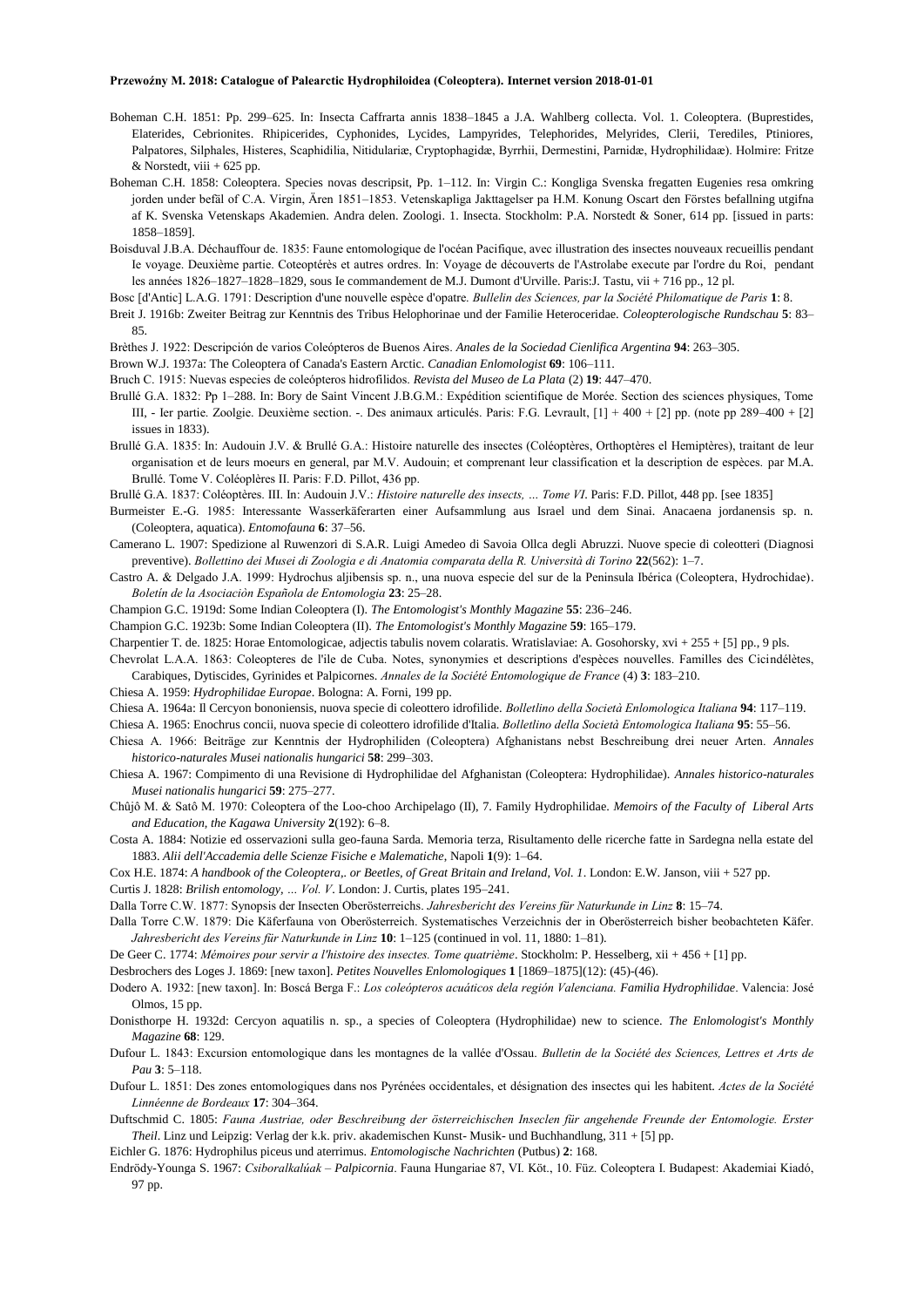Erichson W.F. 1837: *Die Käfer der Mark Brandenburg. Erster Band. Erste Abtheilung*. Berlin: F. H. Morin, viii + 384 pp.

Erichson W.F. 1843: Beitrag zur Insecten-Fauna von Angola, in besonderer Beziehung zur geographischen Verbreitung der Insecten in Afrika. *Archiv für Naturgeschichte* **9**: 199-267.

- Erichson W.F. 1847: [IV., V, Lieferungen], pp. 481–800. In: *Naturgeschichte der Insecten Deutschlands. Erste Abtheilung. Coleoptera. Dritter Band*. Berlin: Nikolaischen Buchhandlung, vii + 968 pp.
- Eschscholtz J.F.G. von. 1818: Decades tres Eleutheratorom novorum descripsit. *Mémoires de l'Académie Impériale des Sciences de St. Petersbourg* **6**: 451-484.

Eschscholtz J.F.G. von. 1822: *Entomographien. Ersle Lieferung*. Berlin: G. Reimer, iii + 128 pp., 2 pls.

Fabricius J.C. 1775: *Systema entomologiae, sistens insectorum classes, ordines, genera, species, adiectis synonymis, locis, descriptionibus, observationibus*. Flensburgi et Lipsiae: Libraria Kortii, [32] + 832 pp.

Fabricius J.C. 1777: *Genera insectorum eorumque characteres naturales secundum numerum, figuram, situm et proportionem omnium partium oris adiecta mantissa specierum nuper detectarum*. Chilonii: M.F. Bartsch, 14 + 310 pp.

- Fabricius J.C. 1781a: *Species insectorvm exhibentes eorvm differentias specificas, synonyma avctorvm, loco natalia, melamorphosin adiectis observalionibvs, descriptionibvs. Tomus 1*. Hamburgi & Kilonii: C.E. Bohn, viii + 552 pp.
- Fabricius J.C. 1787: *Mantissa insectorvm sistens eorvm species nvper delectas adiectis characteribvs genericis. differentiis specificis, emendalionibvs, observationibvs. Tom. I*. Hafniae: C. G. Proft, xx + 348 pp.
- Fabricius J.C. 1792a: *Entomologia syslematica emendata et aucta, secundum classes, ordines. genera. species ajectis synonimis, locis, observationibus, descriptionibus. Tomus I. Pars 1*. Hafniae: C. G. Proft. xx + 330 pp.
- Fabricius J.C. 1798: *Supplementum entomologiae systematicae*. Hafniae: C.G. Proft & Storch, iv + 572 pp.
- Fabricius J.C. 1801a: *Systema eleutheratorum secundum ordines, genera, species adiectis, synonimis. locis, observationibus, descriptonibus. Tomus I*. Kiliae: Bibliopolii Academici Novi, xxiv + 506 pp.
- Fairmaire L. 1859a: Miscellanea entomologiea. Troisième partie. *Annales de la Société Entomologique de France* (3) **7**: 21–64.
- Fairmaire L. 1859b: [new taxon]. In: Fairmaire L. & Coquerel C.: Essai sur les coléoptères de Barbarie. *Annales de la Société Entomologique de France* (3) **6**[1858]: 743–795.
- Fairmaire L. 1869a: Notes sur les coléoptères recueil1is par Charles Coquerel à Madagascar et sur les côtes d'Afrique. 2e partie. Annales de la Société Entomologique de France (4) **9**: 179–260.
- Fairmaire L. 1873: [Première partie], pp. 331–360. In: Fairmaire L. & Raffray A.: Coléopterès du nord de l'Afrique. *Revue et Magasin de Zoologie* (3) **1**: 331–385.
- Fairmaire L. 1877a: Coléoptères nouveaux du nord de l'Afrique. *Petites Nouvelles Entomologiques* **9**: 141.
- Fairmaire L. 1878a: [new taxon]. In: Deyrolle H. & Fairmaire L.: Descriptions de coléoptères recueillis par M. l'abbé David dans la Chine centrale. *Annales de la Société Enlomologique de France* (5) **8**: 87–140, 3–4 pls.
- Fairmaire L. 1879a: Descriptions de coléoptères nouveaux ou peu connus de Musée Godeffroy. *Journal de Museum Godeffroy* **5:** 80–114.
- Fairmaire L. 1879b: Descriptions de coléoptères nouveaux du nord de l'Afrique. *Annales de la Société Entomologique de France* (5) **9**: 155– 172.
- Fairmaire L. 1879c: Coleopteres du nord de l'Afrique. *Revue et Magasin de Zoologie* (3) **7**(42): 178–218.
- Fairmaire L. 1889b: Descriptions de coléoptères de l'Indo-Chine. *Annales de la Société Entomologique de France* (6) **8**[1888]: 333–378.
- Fairmaire L. 1892a: Coléoptères d'Obock. Troisième partie. *Revue d"Entomologie* **11**: 77–127.
- Fairmaire L. 1892b: Descriptions de coléoptères des environs d'Akbès (Syrie). *Annales de la Société Entomologique de Belgique* **36**: 144– 159.
- Fairmaire L. 1893a: Note sur quelques coléoptères des pays Somalis. *Annales de la Société Enlomologique de Belgique* **37**: 144–156.
- Fairmaire L. 1893b: Coléoptères des Iles Comores. *Annales de la Société Entomologique de Belgique* 37: 521–555.
- Faldermann F. 1835a: Additamenta entomlogica ad faunam Rossicam in itineribus Jussu Imperatoris Augustissimi annis 1827–1834 a CI. Ménétriés et Szovitz susceptis collecta, in lucem edita. *Nouveaux Mémoires de la Société Impériale des Naturalistes de Moscou* (2) **4**: 1– 310, 10 pls.
- Faldermann F. 1838: Fauna Entomologica Transcaucasica. Pars 3. *Nouveaux Mémoires de la Société Impériale des Naturalistes de Moscou* **6**: 338 pp.
- Fauvel A. 1883b: Les coléoptères de la Nouvelle-Calédonie et dépandances avec descriptions, notes et synonymies nouvelles. *Revue d'Entomologie* **2**: 335–360.
- Fauvel A. 1887: Rectifications au Catalogus Coleopterorum Europæ et Caucasi (Suite). *Revue d'Entomologie* **6**: 75–96.

Ferro G. 1986c: Diagnosi preliminare di una nuova specie di Hydrobiini (Coleoptera Hydrophilidae). *Rivista di ldrobiologia* **15**: 433–437.

- Fikáček M., Delgado J.A. & Gentili E. 2012: The Hydrophiloid beetles of the Socotra Island (Coleoptera: Georissidae, Hydrophilidae). *Acta Entomologica Musei Nationalis Pragae* **52** (supplementum 2): 107–130.
- Fikáček M. & Falamarzi Sh. 2010: Georissus persicus sp. nov. from Iran, with notes on the West-Palaearctic species of the G. laesicollis group (Coleoptera: Georissidae). *Acta Entomologica Musei Nationalis Pragae* **50**: 107–116.
- Fikáček M., Gentili E. & Short A.E.Z. 2010: Order Coleoptera, family Hydrophilidae. Pp. 135–165. In: Harten A. van (ed.): *Arthropod fauna of the UAE, volume 3*. Dar Al Ummah Publishing, Distribution & Advertising, Abu Dhabi, 700 pp.
- Fikáček M. & Hebauer F. 2006: A new aberrant species of the genus Pacrillum from Nepal (Hydrophilidae: Sphaeridiinae: Megasternini). *Acta Entomologica Musei Nationalis Pragae* **45**(2005): 59–64.
- Fikáček M., Jia F.-L. & Prokin A. 2012: A review of the Asian species of the genus Pachysternum (Coleoptera: Hydrophilidae: Sphaeridiinae). *Zootaxa* **3219**: 1–53.
- Fikáček M., Jia F., Ryndevich S. 2015: A new aberrant species of Nipponocercyon from the mountains of southeastern China (Coleoptera: Hydrophilidae: Sphaeridiinae). *Zootaxa* **3904** (4): 572–580.
- Fikáček M. & Kropáček D. 2015: A new species of Sphaeridium from northeastern India and Myanmar (Coleoptera: Hydrophilidae: Sphaeridiinae). *Acta Entomologica Musei Nationalis Prague* **52** (2): 673–680
- Fikáček M. & Trávníček D. 2009: Georissidae of the United Arab Emirates. Pp.145–148. In: Harten A. van (ed.): Arthropod fauna of the UAE, volume 2. Dar Al Ummah Publishing, Distribution & Advertising, Abu Dhabi, 786 pp.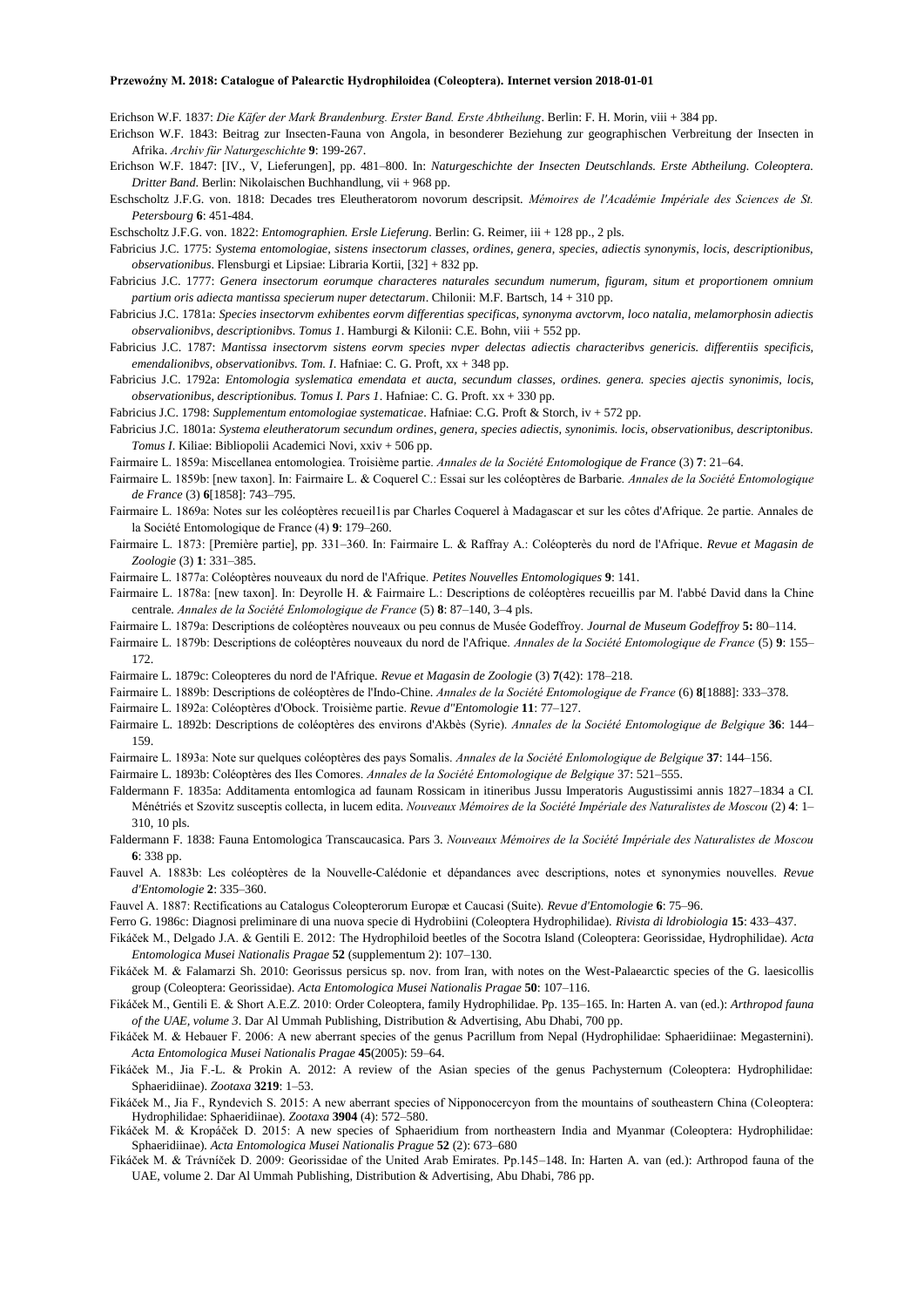Fiori A. 1915: A ppunti sulla fauna coleotterologica dell'Italia meridionale e della Sicilia. *Rivista Coleotterologica Italiana* **13**: 5–17, 57–84. Forster J.R. 1771: Novæ species Insectorum. Centuria I. Nam miht contuenti se persuasit rerum naturalium, nihil incredible existimare de ea.

- Plin, Lib. Xi.c.2. Londini: T. Davies & B. White, viii + 100 pp.
- Frivaldsky J. 1889: Coleoptera in Expeditione D. Comitis Belae Széchenyi in China, praecipue boreali, a Dominis Gustavo Kreitner et Ludovico Lóczy Anno 1879 Collecta. *Természetrajzi Füzetek* **12**[1890]: 197–210.
- Frölich J.A. von. 1792: Bemerkungen über einige seltene Käfer aus der Insectensammlung des Herrn Hofr. und Prof. Rudolph in Erlangen. *Der Naturforscher* **26**: 68–165.
- Ganglbauer L. 1901a: Beiträge zur Kenntniss der paläarktischen Hydrophiliden. *Verhandlungen der Kaiserlich-Königlichen Zoologisch-Bolanischen Gesellschaft in Wien* **51**: 312–332.
- Ganglbauer L. 1904a: *Die Käfer von Mitteleuropa. Die Käfer des österreichisch-ungarischen Monarchie, Deutschlands, der Schweiz, sowie des französischen und italienischen Alpengebietes. Vierter Band, erste Hälfle. Dermestidae, Byrrhidae, Nosodendridae, Georyssidae, Dryopidae. Heteroceridae, Hydrophilidae*. Wien: Karl Gerold's Sohn, 286 pp.
- García M. 2000: Dos nuevos géneros y tres nuevas especies del coleópteros acuáticos (Hydrophilidae: Hydrophilinae) de Venezuela. *Boletín del Centro de Investigaciones Biológicas Universidad del Zulia* **34**: 221–236.
- Gebler F.A. von. 1830: Bemerkungen über die Insekten Sibiriens, vorzüglich des Altai. [Part 3], pp. 1–228. In: Ledebour C.F. (ed.): *Reise durch das Altai-Gebirge und die soongorische Kirgisen-Steppe. Zweiler Theil*. Berlin: G. Reimer, 427 pp.
- Gemminger M. & Harold B. de. 1868: *Calalogus Coleopterorum hucusque descriptorum synonymicus et systematicus. Tom. II. Dytiscidae. Gyrinidae, Hydrophilidae, Staphylinidae, Pselaphidae, Gnostidae, Paussidae, Scydmaenidae, Silphidae, Trichopterygidae, Scaphidiidae*. Monachii: E.H. Gummi, pp. 425–752 + [6].
- Gené C.G. 1836: De quibusdam insectis Sardiniae novis aut minus cognitis. *Memorie della Reale Accademia delle Scienze di Torino* **39**: 161–199.
- Gentili E. 1973: Ergebnisse der zoologischen Forschungen von Dr. Z. Kaszab in der Mongolei. 326. Le specie mongoliche del genere Laccobius (Coleoptera, Hydrophilidae). *Folia Entomologica Hungarica Rovartani Közlemények (N. S.)* **26** *suppl.:* 57–69.
- Gentili E. 1974: Descrizione di nuove entità appartenenti al genere Laccobius Erichson, 1837 e proposta per un nuovo inquadramento sottogenerico (Coleoptera Palpicomia). *Memorie del Museo Civlco di Storia Nalurale di Verona* **20**[1972]: 549–565.
- Gentili E. 1975: Alcuni nuovi Laccobius Paleartici (Coleoptera Hydrophilidae). *Bollettino della Società Entomologica Italiana* **107**: 127– 134.
- Gentili E. 1976: [new taxon], p. 143. In: Gentili E. & Chiesa A.: Revisione dei Laccobius paleartici (Coleoptera Hydrophilidae). Memorie della Società Entomologica Italiana **54**[1975]: 1–187.
- Gentili E. 1979a: I Laccobius della regione orientale (Coleoptera, Hydrophilidae). *Annuario Osservatorio di Fisica Terrestre e Museo Antonio Stoppani del Seminario Arcivescoville di Milano (N. S.)* **1**[1978]: 27–50.
- Gentili E. 1979b: Aggiunte alla revisione dei Laccobius paleartici (Coleoptera Hydrophilidae). *Bolleltino della Società Entomologica Italiana* **111**: 43–50.
- Gentili E. 1980: Studi sui Laccobius (Coleoptera, Hydrophilidae). *Annuario Osservatorio di Fisica terrestre e Museo Antonio Stoppani del Seminario Arcivescoville di Milano (N. S.)* **2**[1979]: 29–35.
- Gentili E. 1982: Laccobius del Vecchio Mondo: N uove specie e dati faunistici (Coleoptera: Hydrophilidae). *Annuario Osservatorio di Fisica terrestre e Museo Antonio Stoppani del Seminario Arcivescoville di Milano (N. S.)* **4**[1981]: 31–38.
- Gentili E. 1984: Nuove specie e nuovi dati zoogeografici sui genere Laccobius (Coleoptera: Hydrophilidae). *Annuario Osservatorio di Fisico terrestre e Museo Antonio Stoppani del Seminario Arcivescoville di Milano (N. S.)* **5**[1982]: 31–32.
- Gentili E. 1988: Verso una revisione del genere Laccobius (Coleoptera, Hydrophilidae). *Annuario Osservatorio di Fisica terrestre e Museo Antonio Stoppani del Seminario Arcivescoville di Milano (N. S.)* **9**[1986]: 31–47.
- Gentili E. 1989a: Alcune novità sul genere Laccobius (Coleoptera. Hydrophilidae). *Annuario Osservatorio di Fisica terrestre e Museo Antonio Stoppani del Seminario Arcivescoville di Milano (N. S.)* **10**[1987]: 31–39.
- Gentili E. 1989b: The Laccobius (Coleoptera, Hydrophilidae) of the Arabian Peninsula and Sinai. *Fauna of Saudi Arabia* **10**: 95–102.
- Gentili E. 1991: Elementi per una revisione del genere Laccobius (Coleoptera, Hydrophilidae). *Giornale Italiano di Entomologia* **5**: 381– 389.
- Gentili E. 1995: Hydrophilidae: 3. The genus Laccobius Erichson in China and neighbouring areas (Coleoptera). Pp. 245–286. In: Jäch M.A. & Ji L. (eds.): *Water Beetles of China. Vol. 1.* Vienna: Zoologisch-Botanische Gesellschaft in Österreich and Wiener Coleopterologenverein, 410 pp.
- Gentili E: 1996: Laccobius nuovi o poco noti di Sierra Leone, Pakistan, Vietnam, Australia, Sumatra, Filipine e Nuova Guinea (Coleoptera Hydrophilidae). *Memorie della Società Enlomologica Italiana* **74**[1995]: 21–32.
- Gentili E. 2002: Hebauerina, new genus of water beetle from Thailand (Coleoptera, Hydrophilidae). *Giornale Italiano di Entomologia* **10**: 141–145.
- Gentili E. 2003: Hydrophilidae: III. Additional notes on the genus Laccobius Erichson in China and neighbouring areas (Coleoptera), pp. 411–429. In: Jäch M.A. & Ji L. (eds.): *Water beetles of China, Vol. 3.* Wien: Zoologisch-Botanische Gesellschaft in Österreich and Wiener Coleopterologenverein, vi + 572 pp.
- Gentili E. 2005: The genus Laccobius Erichson, 1837 in the Australian region (Coleoptera, Hydrophilidae), pp. 317–370. In: Daccordi M. & Giachino P.M. (eds.): Results of the zoological missions to Australia of the Regional Museum of Natural Sciences of Turin, Italy. II. *Monografie del Museo Regionale di Scienze Naturali, Torino* **42**, 643 pp.
- Gentili E. 2006. Revisional notes on the genus Laccobius. I. Subgenus Glyptolaccobius (Coleoptera: Hydrophilidae). *Acta Entomologica Musei Nationalis Pragae* **46**: 57–76.
- Gentili E. 2015: The rediscovery of the type of Laccobius zugmayeri Knisch, 1910 and description of Laccobius jumlanus new species (Coleoptera, Hydrophilidae). *Giornale Italiano di Entomologia* 14 (60): 155-164.
- Gentili E. & Fikáček M. 2009: Taxonomic notes on Laccobius, subgenus Glyptolaccobius, with new records and description of four new species (Coleoptera: Hydrophilidae). *Acta Entomologica Musei Nationalis Pragae* **49**: 607–623.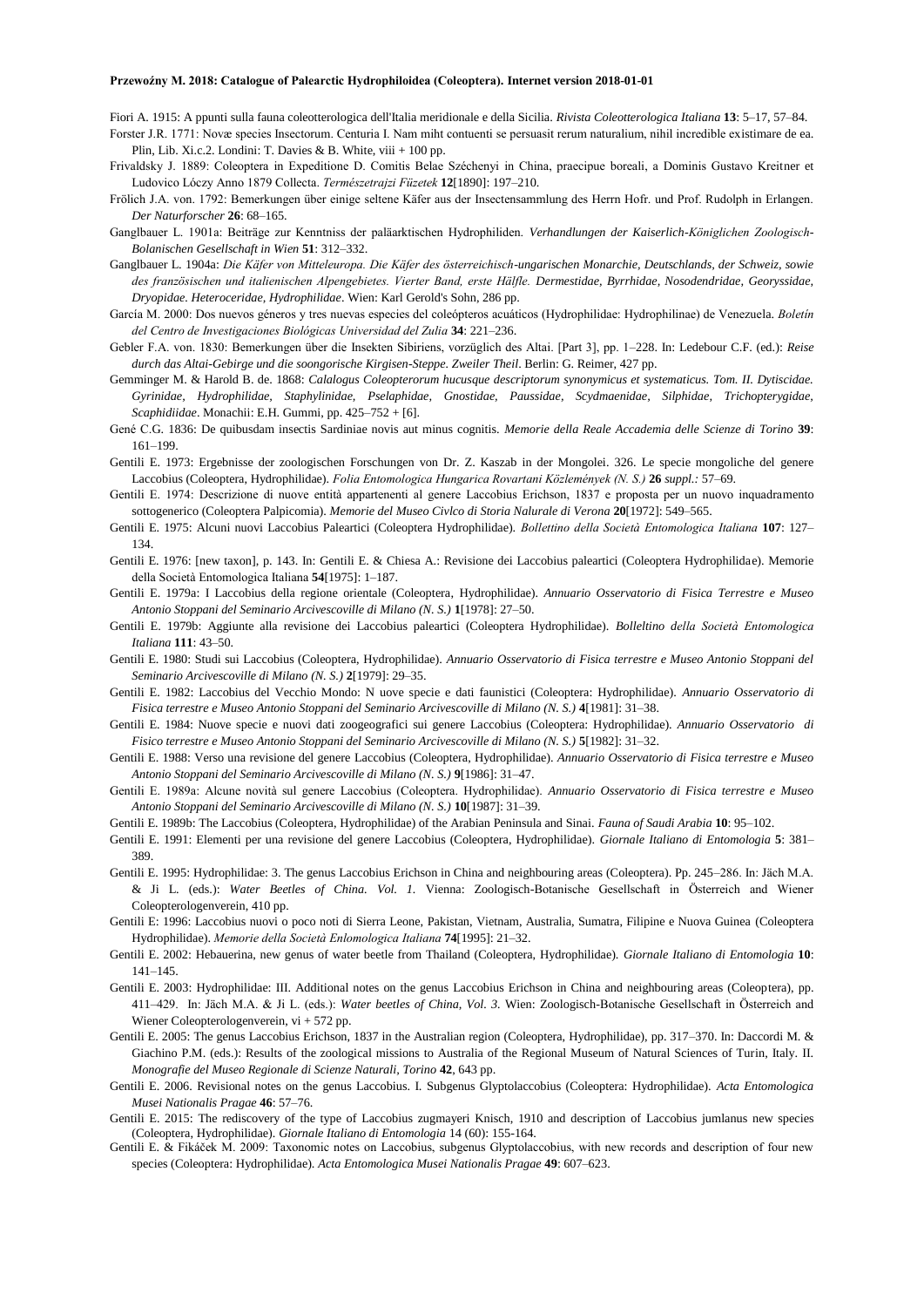- Gentili E. & Fikáček M. 2015: A new CW Mediterranean species of Laccobius (Dimorpholaccobius): L. (D.) fresnedai sp. n. (Coleoptera, Hydrophilidae). *Giornale Italiano di Entomologia* **14** (60): 99–106.
- Gentili E. & Ribera I. 1998: Description of Laccobius gloriana sp.n. from Spain, and notes on L. ytenensis Sharp, 1910 and L. atrocephalus Reitter, 1872 (Insecta: Coleoptera: Hydrophilidae). *Annalen des Naturhistorischen Museums in Wien* (B) **100**: 193–198.
- Gentili E. & Rocchi S. 2017: Osservazioni e studi sul genere *Laccobius* Erichson, 1837 in Sicilia con descrizione di una nuova specie (Coleoptera, Hydrophilidae). *Giornale Italiano di Entomologia* **14**(62): 697–702.
- Gentili E. & Sadeghi S. 2004: A new Laccobius (Hydrophilidae) from Iran: Laccobius (Dimorpholaccobius) elmii, sp.n. *Aquatic Insects* **26**: 39–43.
- Gentili E. & Shaverdo H. 2016: Review of the genus *Laccobius* Erichson, 1837 from Armenia, Azerbaijan, and Georgia, with description of a new species (Coleoptera: Hydrophilidae). *Koleopterologishe Rundschau* **86**: 171–198.
- Gentili E. & Whitehead P.E. 2000: A new species of Laccobius (Col., Hydrophilidae) from Lycia, Turkey. *The Entomologist's Monthly Magazine* **136**: 73–76.
- Geoffroy E.L. 1762: Hisloire abrégée des Insectes … Vol. 1. Paris: Durand, 28 + 523 pp., 10 pls. [Reissued in identical edition in 1764). [Work rejected for nomenclatural purposes (ICZN, Opinion 228), but some names subsequently made available (ICZN, 1994)].
- Geoffroy E.L. 1785: [new taxa]. In: Fourcroy A.F. de: *Entomologia Parisiensis; sive catalogus insectorum quae in agro Parisiensi reperiuntur; secundum methodum Geoffroeanum in sectiones, genera et species distributus; cui addita sunt nomina trivialia etfere trecentae novae species. Pars prima*. Parisiis: Aedibus Serpentinensis, vii + [1] + 231 pp.
- Gerhardt J. 1872: Hydrobius Rottenbergii n. sp. *Zeitschrift für Entomologie (Breslau) (N. F.)* **3**: 3–7.
- Gerhardt J. 1877a: Zur Gruppe A der Rottenberg'schen Laccobius-Arten. *Zeitschrift für Entomologie (Breslau) (N. F.)* **6**: 8–27.
- Germar E.F. 1824: *Insectorum Species novae aut minus cognitae, descriptionibus illustralae. Vol. I. Coleoptera*. Halae: J. C. Hendelii & Filii,  $x\dot{x}$ iv + 624 pp., 2 pls.
- Germar E.F. 1832: *Fauna Insectorum Europae. XV.* Halae: C. A. Kümmel, 25 pls.
- Gerstaecker A. 1867: Beitrag zur Insekten-Fauna von Zanzibar, nach dem während der Expedition des Baron. V.d. Decken gesammelten Material zusammengestellt. *Archiv fur Naturgeschichte* **33**: 1–49.
- Giraud J. 1852: Entomologische Wanderungen in Gastein. *Verhandlungen des Zoologisch-Botanischen Vereins in Wien* **1**[1851]: 84–98, 132–140.
- Gmelin J.F. 1790: Caroli a Linné, systema naturae per regna tria naturae, secundum classes, ordines, genera, species, cum characteribus, differentiis, synonymis, locis. Edilio decima tercia, aucta, reformata. Tom. I., pars IV. Lipsiae: G.E. Beer, pp. 1517–2224.
- Goeze J.A.E. 1777: Entomologische Beyträge zu des Ritter Linne zwölften Ausgabe des Natursystems. Erster Theil. Leipzig: Weidmanns Erben & Reich,  $xvi + 736$  pp.
- Gorham H.S. 1907: Description of a species of Laccobius apparently new to science. *The Enlomologist's Monthly Magazine* **43**:54–55.
- Gory H. 1834: [new taxa, pl. 20, figs. 11, 14, 15]. In: Guérin-Méneville F.E.: Iconographie du Règne Animal de G. Cuvier, Insectes [plates]. Paris: J. B. Ballière, 104 pl.
- Gozis M. des. 1916: Tableaux de détermination des Hydrophilidæ de la Faune Franco-Rhenane. *Miscellanea Entomologica* **23**: 1–48 (continued) [publ. 1916–1920].
- Gozis M. des. 1919: Tableaux détetermination des Hydrophilidæ de la Faune Franco-Rhenane. *Miscellanea Entomologica* **24**: 113–176 (continued) [publ. 1916–1920].
- Graëlls M. de la Paz. 1847: Description de cinq espèces nouvelles de coléoptères d'Espagne. *Annales de la Société Enlomnlogique de France* (2) **5**: 305–308, pl. 4.
- Gravenhorst J.L.C. 1807: Vergleichende Uebersicht des Linneischen und einiger neuern zoologisehen Systeme, nebsl dem eingesehalteten Verzeiehnisse der zoologischen Sammlung des Verfassers und den Beschreibungen neuer Thierarten, die in derselben vorhanden sind. Goettingen: H. Dieterich,  $xx + 476$  pp.
- Gredler P.V.M. 1863a: Die Käfer von Tirol nach ihrer horizontalen und vertikalen Verbreitung. I. Hälfte: Cicindelidae Dascillidae. Mit mehreren diagnosierten Novitäten. Bozen: Eberle'sche Buchdrukerei, v + 235 pp.
- Grimmer K.H.B. 1841: Steiermark's Coleopleren mit Einhundert sechs neu beschriebenen Species. Grätz: C. Tanzer, iv + 5–50 pp.
- Guérin-Méneville F.E. 1842: Pp. 71–73. In: *Iconographie du regne animal de G. Cuvier*... Paris: J.B. Baillière, 576 pp.

Guillebeau F. 1893: [new taxa]. *Bulletin de la Société Entomologique de France* **1893**: xxxiv–xxxvii.

- Guillebeau F. 1896b: Descriptions de quelques espèces de coléoptères inédites. *Bulletin de la Société Entomologique de France* **1896**: 226– 232, 239–245.
- Gyllenhal L. 1808: *Insecta Suecica descripta. Classis 1. Coleoptera sive Eleuterata. Tomus I*. Scaris: F.J. Leverentz, viii + [4] + 572 pp.
- Gyllenhal L. 1827: *Insecta Suecica descripta. Classis 1. Coleoptera sive Eleuterata. Tom I. Pars IV. Cum appendice ad partes priores*. Lipsiae: F. Fleischer, viii  $+[2] + 762$  pp.
- Hansen M. 1989: New genera of Sphaeridiinae (Coleoptera: Hydrophilidae). *Entomologica Scandinavica* **20**: 251–262.
- Hansen M. 1991: The Hydrophiloid Beetles. Phylogeny, Classification and a Revision of the Genera (Coleoptera, Hydrophiloidea). *Biologiske Skrifter, Det Kongelige DanskeVidenskabernes Selskab* **40**: 1–368.
- Hansen M. 1997: A new subfamily for a remarkable new genus and species of Hydrophilidae from New Guinea (Coleoptera: Hydrophilidae). *Annales Zoologici* **47:** 107–110.
- Hansen M. 1999a: Hydrophiloidea (s. str.) (Coleoptera). *World Catalogue of lnsects* **2**: 416 pp.
- Hansen M. 1999b: Fifteen new genera of Hydrophilidae (Coleoptera), with remarks on the generic classification of the family. *Entomologica Scandinavica* **30**: 121–172.
- Hansen M. 1999c: Taxonomic changes in the genera Oosternum Sharp and Paroosternum Scott (Coleoptera: Hydrophilidae). *Entomologica Scandinavica* **30**: 241–242.
- Hansen M. & Hebauer F. 1988: A new species of Helochares from Israel, with a key to the European and some Near East species (Coleoptera: Hydrophilidae). *Enlomologica Scandinavica* **19**: 27–30.
- Hansen M. & Schödl S. 1997: Description of Hydrophilomima gen.n. from Southeast Asia (Coleoptera: Hydrophilidae). *Koleopterologische Rundschau* **67**: 187–194.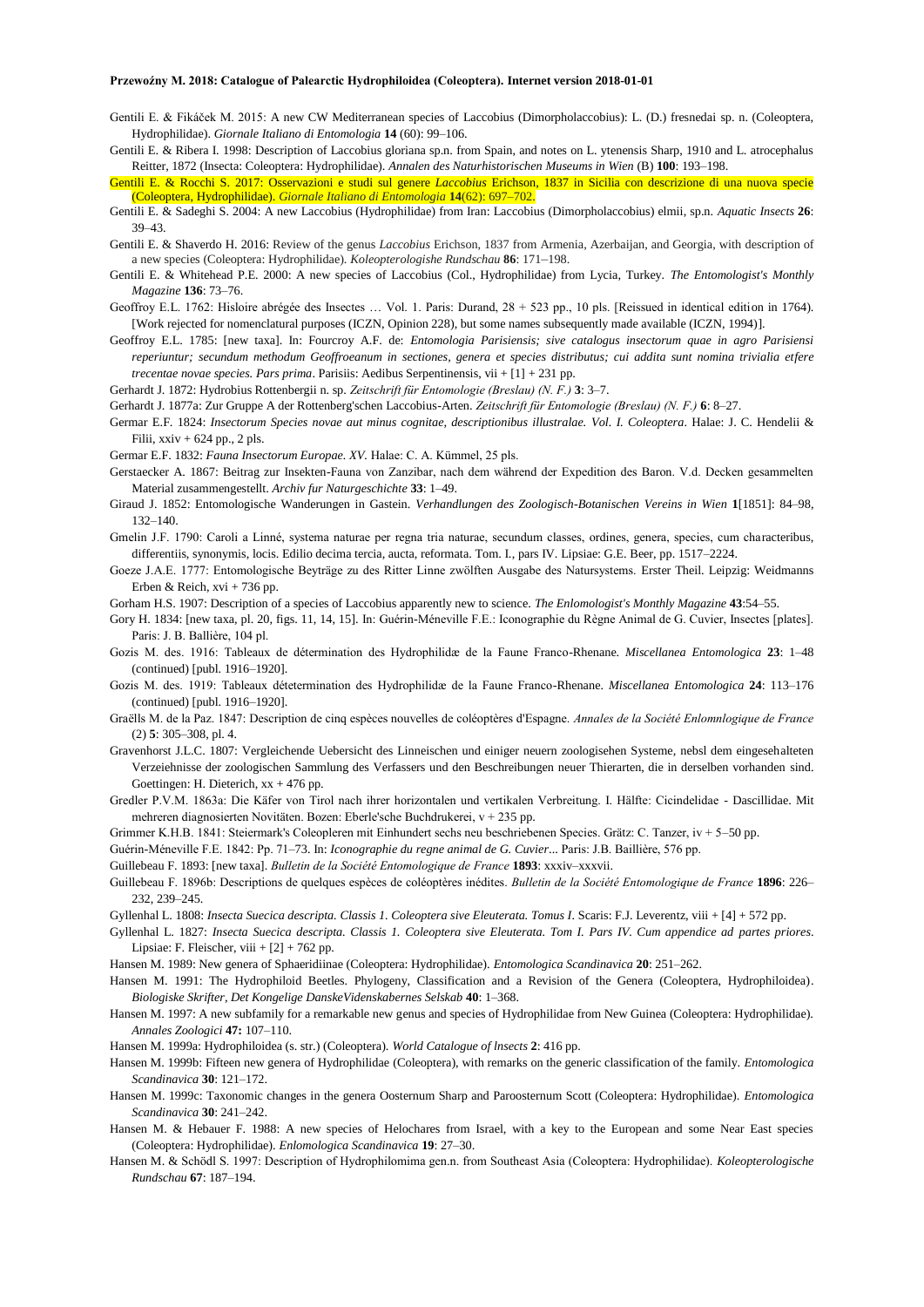- Hardy J. 1871: Contributions to the Entomology of the Cheviot Hills. No.11. *Proceedings of the Berwickshire Naluralistls' Club* **6**[1869– 1872]: 251–267.
- Harold E. von. 1877: Beiträge zur Käferfauna von Japan. (Zweites Stück.) Japanische Käfer des Berliner Königl. Museums. Deutsche *Entomologische Zeitschrift* **21**: 337–367.
- Harold E. von. 1878: Beiträge zur Käferfauna von Japan. (Viertes Stück.) Japanische Käfer des Berliner Königl. Museums. Deutsche *Entomologische Zeitschrift* **22**: 65–88.
- Haworth A.H. 1807: A brief account of some rare and interesting insects, not hitherto announced as inhabitants of Great Britain. The *Transactions of the Entomological Society of London* **1**(1): 75–100. 3 pl.
- Hebauer F. 1981: Enochrus (Methydrus) isotae sp. n. eine neue Hydrophiliden-Art aus Jugoslawien*. Entomologische Blätter* 77: 137–139.
- Hebauer F. 1991a: Enohrus (Lumetus) falcarius n. sp., aus Sizilien (Coleoptera, Hydrophilidae). *Acta Coleopterologica* **7**: 83–86.
- Hebauer F. 1991b: Die Hydrophiliden-Ausbeuten H. Muches und D.W. Wrases aus Tadzhikistan. Ein Beitrag zur Fauna der UdSSR (Coleoptera, Hydrophilidae). *Entomologische Nachrichten und Berichte* **35**: 175–179.
- Hebauer F. 1993: European Chaetarthria. *Latissimus* **3**: 1–3.
- Hebauer F. 1994: The Crenitis of the Old World (Coleoptera, Hydrophilidae). *Acta Coleoplerologica* **10**(2): 3–40.
- Hebauer F. 1995a: Neues zu den Acidocerina Hansen (Helocharae d'Orchymont) der indomalaiischen Region (Coleoptera, Hydrophilidae). *Acta Coleopterologica* **11**(3): 3–14.
- Hebauer F. 1995b: Bekannte und neue Hydrophiloidea aus Ostsibirien (Col.). *Entomologische Nachrichten und Berichte* **39**: 29–36.
- Hebauer F. 1997a: Revision der Arten der Familie Spercheidae Erichson, 1837 (Coleoptera. Hydrophiloidea). *Entomologische Blatter* **93**: 9– 42.
- Hebauer F. 1997b: Cercyon (s.str.) renneri sp.n. eine deutsche Art? (Coleoptera: Hydrophilidae). *Acta Coleopterologica* **13**(2): 73–74.
- Hebauer F. 1997c: Annotated checklist of the Hydrophilidae and Helophoridae (Insecta: Coleoptera) of the Arabian Peninsula with a description of a new genus and species. *Fauna of Saudi Arabia* **16**: 255–276.
- Hebauer F. 1999: Helophorus angusi, a new species from Nepal (Coleoptera: Hydrophiloidea). *Acta Coleopterologica* **15**(2): 3–4.
- Hebauer F. 2000: The genus Megagraphydrus Hansen, 1999, with description of new species (Coleoptera: Hydrophilidae). *Acta Coleopterologica* **16**(2): 14–22.
- Hebauer F. 2001a: The genus Notionotus Spangler, 1972 in the Old World (Coleoptera: Hydrophilidae). *Acta Coleopterologica* **17**(4): 9–14.
- Hebauer F. 2001b: The species of the genus Thysanarthria d'Orchymont, 1926 (Coleoptera, Hydrophilidae). *Beiträge zur Entomologie* **51**: 393–400.
- Hebauer F. 2002a: Hydrophilidae of northern India and southern Himalaya (Coleoptera: Hydrophilidae). *Acta Coleopterologica* **18(1)**: 3–72.

Hebauer F. 2002b: New Hydrophilidae of the Old World (Coleoptera: Hydrophilidae). *Acta Coleopterologica* **18(3)**: 3–24.

- Hebauer F. 2003b: Review of the Malgassic Cercyon, with description of new species and a new genus (Coleoptera: Hydrophilidae). *Acta Coleopterologica* **19(2)**: 5–26.
- Hebauer F. 2005: Description of three remarkable new Enochrus from eastern Asia (Coleoptera: Hydrophilidae). *Acta Coleopterologica* **21**: 51–55.
- Hebauer F. 2006: Description of a new Coelostoma from China (Coleoptera: Hydrophilidae, Sphaeridiinae). *Acta Coleopterologica* **22(1)**: 3– 4.
- Hebauer F. & Wang L.-J. 1998: New species of the genus Oocyclus Sharp, 1882 from India, Sri Lanka and Taiwan with a key to all known species (Coleoplera: Hydrophilidae). Acta Coleopterologica **14**(1): 37–46.
- Heer O. 1841: *Fascicule III*. Pp. 361–652, In: *Fauna Coleoplerorum Helvetica Pars I*. Turici: Orelii, Fuesslini et Sociorum, xii + 652 pp.
- Herbst J.F.W. 1779: Beschreibung und Abbildung einiger, theils neuer, theils noch nicht abgebildeter Insekten. *Beschäftigungen der Berlinischen Gesellschaft Naturforschender Freunde* **4**: 314–326. pl. VII.
- Herbst J.F.W. 1783: Heft 4, pp. 1–72, pls. 19–23. In: Kritisches Verzeichniss meiner Insektensammlung. In: Fuessly J.C. (ed.): Archiv der Insectengeschichte. Heft 4–5. Zurich: J.C. Fuessly, 151 pp., pls. 19–30 [publ. 1783–1784].
- Herbst J.F.W. 1784: Heft 5, pp. 73–151, pls. 24–30. In: Kritisches Verzeichniss meiner Insektensammlung. In: Fuessly J.C. (ed.): *Archiv der Insectengeschichte. Heft 4–5*. Zurich: J.C. Fuessly, 151 pp., pls. 19–30.
- Herbst J.F.W, 1793: *Natursystem aller bekannten in- und ausländischen lnsekten, als eine Forlsetzung der von Büffonschen Naturgeschichte. Der Käfer, fünfter Theil.* Berlin: J. Pauli, xvi + 392 pp., 16 pls.
- Herbst J.F.W. 1797: Natursystem aller hekannten in- und ausländischen Insekten, als eine Forlselzung der von Buffonschen Naturgesschichte. Der Käfer, siebenter Theil. Berlin: J. Pauli, xi + 346 pp., 26 pls.
- Hernando C. & Fresneda J. 1994: Limnoxenus olmoi sp. n. de la Península Ibérica (Coleoptera: Hydrophilidae). *Elytron* **7**[1993]: 81–85.
- Heyden L. von. 1870: Pp. 1–176. In: Entomologische Reise nach dem südlichen Spanien, der Sierra Guadarrama und Sierra Morena, Portugal und den Cantabrischen Gebirgen. Mit beschreibungen der neuen Arten. Berlin: Dr. G. Kraatz, Nicolai; Leipzig: Friedrich Fleischer; Paris: L. Buquet, 218 pp., pls. I-II.
- Heyden L. von. 1891: Hydrophilidae (pp.66–75); Georyssidae (p. 75). In: Reitter E. (ed.): *Catalogus Coleopterum Europae, Caucasi et Armeniae rossicae*. R. Friesländer & Sohn, Berlin; E. Reitter, Mödling; Revue d'Entomologie, Caen. 8+ 420 pp.
- Hidalgo-Galiana A., Jäch M.A. & Ribera I. 2010: Hydrochus farsicus sp.n. from Iran and notes on other Palearctic species of the genus (Coleoptera: Hydrophiloidea: Hydrochidae). *Zootaxa* **2344**: 61–64.
- Hochhuth J.H. 1871: Enumeration der in den russischen Gouvernements Kiew und Volhynien bisher aufgefundenen Käfer. Bulletin de la Société Impériale des Naturalistes de Moscou **44**(1-2): 176–253.
- Hope F.W. 1838: *The coleopterist's manual, part the second. containing predaceous land and water beetles of Linnaeus and Fabricius*. London: Henry G. Bohn,  $xvi + 168$  pp., 4 pls.
- Hope F.W. 1845: On the entomology of China, with descriptions of the new species sent to England by Dr. Cantor from Chusan and Canton. *The Transactions of the Entomological Society of London* **4**[1845–1847]: 4–17, pl. 1.
- Horn G.H. 1873a: Revision of the genera and species of the tribe Hydrobiini. *Proceedings of the American Philosophical Society* **13**: 118– 137.

Horn G.H. 1890a: Notes on some Hydrobiini of Boreal America. *Transactions of the American Entomological Society* **17**: 237–278, pl. 3–4.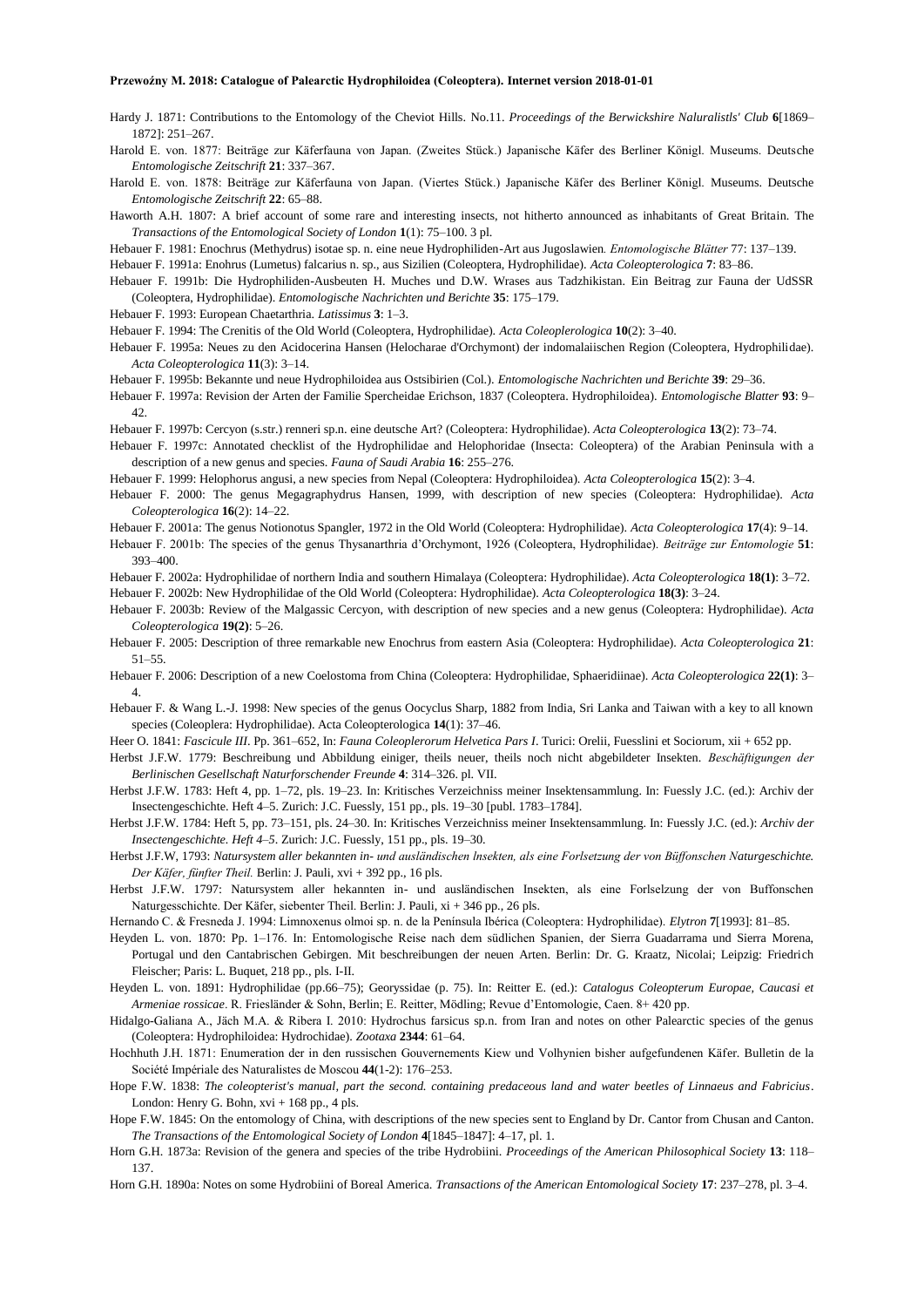Horn G.H. 1890b: A revision of the Sphreridiini inhabiting Boreal America. *Transactions of the American Entomological Society* **17**: 279– 314, pl. 9.

- Hoshina H. 2007c: Description of a new species of the genus Psalitrus (Coleoptera, Hydrophilidae) from the Ryukyus, Japan, with a key to Japanese species. *Elytra* (Tokyo) **35**: 42–47.
- Hoshina H. 2008: A new species of the genus Cercyon (Coleoptera: Hydrophilidae) from Fukui Pref., Japan. *Memoirs of the Research and Education Center for Regional Environment, University of Fukui* **15**: 1–7.
- Hoshina H. 2009: Description of a new species of the genus Oosternum (Coleoptera: Hydrophilidae) from Fukui Pref., Honshu, Japan. *Memoirs of the Research and Education Center for Regional Environment, University of Fukui* **16**: 1–5.
- Hoshina H. 2011: A new species of the genus Oosternum (Coleoptera, Hydrophilidae) from Ryukyus, Japan. *Japanese Journal of Systematic Entomology* **17**: 231-235.
- Hoshina H. & Satô M. 2004: Two new species of the genus Oosternum (Coleoptera: Hydrophilidae) from Japan. *Memoirs of the Research and Education Center for Regional Environment, University of Fukui* **11**: 9–15.
- Hoshina H. & Satô M. 2005: Taxonomic notes of the genus Oosternum (Coleoptera: Hydrophilidae) from Japan. *Memoirs of the Research and Education Center for Regional Environment Fukui University* **12**: 1–9.
- Hoshina H. & Satô M. 2006: A taxonomic study of the genus Armostus (Coleoptera: Hydrophilidae) from Japan. *Coleopterists Bulletin* **60**: 95–104.
- Houlbert C. 1922: Les coléoptères d'Europe France et regions voisines. Anatomie générale; classification et tableaux génériques illustrés. In: Toulouse D. (ed.) *Encyclopédie Scientifique. Tome second.* G. Doin, Paris, 340+xii pp.
- Hubenthal W. 1911b: Beschreibungen neuer europäischer Coleopteren und Bemerkungen zu bekannten Arten. *Entomologische Blätter* **7**: 185–193.
- lablokoff-Khnzorian S.M. 1962b: Novye vidy zhestkokrylykh iz Zakavkazya. New species of Coleoptera from Transcaucasus (Insecta-Coleoptera). *Zoologicheskiy Sbornik Zoologicheskiy Institut, Akademii Nauk Armyanskoy SSR* **12**: 99–124.
- ICZN 1990: Opinion 1577. (Case 2607) Hydrobius Leach, 1815 (Insecta, Coleoptera): Dytiscus fuscipes Linnaeus, 1758 conserved as type species, and Berosus Leach, 1817 (Insecta, Coleoptera): conserved. *Bulletin of zoological nomenclature* **47**(1): 71–72
- Illiger J.K.W. 1798: *Verzeichniss der Käfer Preussens. Entworfen von Johann Gottlieb Kugelann. Apotheker in Ostlerode. Mit einer Vorrede des Professors und Pagenhofmeisters Hellwig in Braunschweig, und dem angehängen Versuche einer natlürlischen Ordnungs- und Gattungs-Folge der lnsecten*. Halle: J.J. Gebauer, xlii + 510 + [I] pp.

llliger J.K.W. 1801: Nachtrag und Berichtigungen zum Verzeichnisse der Kafer Preussens. *Magazinfiir Inseklenkunde* 1: 1–94.

- İncekara U. 2008: A new species of Helophorus Fabricius, 1775 (Coleoptera: Helophoridae) from Turkey, with remark to the key to subgenera in Angus (1992). *Entomological News* **119**: 420–424.
- İncekara M., Mart A. & Erman O. 2005: Helophorus erzurumicus sp. n., a new species from Turkey and some notes on H. ponticus Angus, 1988 (Coleoptera: Hydrophilidae). *Aquatic Insects* **27**: 43–46.
- İncekara M., Mart A., Polat A., Aydoğan Z., Türken H., Taşar G.E. & Bayram S. 2011: Studies on Turkish Hydrophilidae (Coleoptera) IV. Genus Berosus Leach, 1817 with description of a new species: Berosus dentalis sp. n. *Turkish Journal of Entomology* **35**: 231–244.
- İncekara M., Mart A., Polat A. & Karaca H. 2009: Turkish hydrophilidae (Coleoptera) III. genus Hydrochara Berthold, 1827 with the description of a new species, Hydrochara major sp.n. *Turkish Journal of Zoology* **33**: 315–319.
- Jayaswal K.P. 1972: On the two new species of the Hydrophilid Beetle (Coleoptera: Hydrophilidae). *Zoologischer Anzeiger* **189**: 409–412.
- Ji L. & Jäch M.A. 1998: Epimetopidae: Synopsis of the genus Eumetopus Balfour-Browne (Coleoptera). Pp. 195-205. In: Jäch M.A. & Ji L. (eds.): *Water Beetles of China*, *Vol. 2*. Vienna: Zoologisch-Botanische Gesellschaft in Österreich and Wiener Coleopterologenverein, 371 pp.
- Ji L. & Komarek A. 2003: Hydrophilidae: II. The Chinese species of Crenitis Bedel, with descriptions of two new species, pp. 397–409. In: Jäch M.A. & Ji L. (eds.): *Water beetles of China, Vol. 3*. Wien: Zoologisch-Botanische Gesellschaft in Österreich and Wiener Coleopterologenverein, vi+572 pp.
- Ji L. & Schödl S. 1998: Hydrophilidae: Faunistic notes on Hydrocassis Deyrolle & Fairmaire and Ametor Semenov, with descriptions of new species (Coleoptera). Pp. 207–218. In: Jäch M.A. & Ji L. (eds.): *Waler Beelles of China, Vol. 2*. Vienna: Zoologisch-Botanische Gesellschaft in Österreich and Wiener Coleopterologenverein, 371 pp.
- Jia F.-L. 1994: [A new species of Amphiops Erichson in Fujian Province (Coleoptera: Hydrophilidae)]. *Wuyi Science Journal* **11**: 100–102 (in Chinese, English summary).
- Jia F.-L. 1995: Studies on Hydrobius Leach of China (Coleoptera: Hydrophilidae). *Journal of Sun Yatsen University*, Supplement **2**: 128– 133.
- Jia F.-L. 1996: A new note on genus Crenitis with a new species in China. *Acta Scientiarum Naturalium Universitatis Sunyatseni* **35**: 96–98 (in Chinese, English summary).
- Jia F.-L. 1997a: Taxonomy of the genus Anacaena (Coleoptera: Hydrophilidae) in China. *Entomotaxonomia* **19**: 104–110.
- Jia F.-L. 1997b: Coleoptera: Hydrophilidae. Pp. 644–650. In: Yang X. (ed.): *Insects of the Three Gorge Reservoir area of Yanglze river. Part I*. Chongqing: Chongqing Publishing House, xx + 974 pp. (in Chinese, English summary).
- Jia F.-L. 1998: A new genus Pseudopelthydrus gen. n. from Hainan Island, China (Coleoptera: Hydrophilidae: Hydrophilinae). *Chinese Journal of Entomalogy* **18**: 225–230.
- Jia F.-L. 2002: Dactylosternum pui (Coleoptera: Hydrophilidae: Sphaeridiinae), a new species in China. *Entomologia Sinica* **9**: 65–68.
- Jia F.-L. 2010: Megagraphydrus puzhelongi, sp. n., a new water scavenger beetle from China (Coleoptera: Hydrophilidae: Hydrophilinae). *Zootaxa* **2498**: 65–68.
- Jia F.-L. 2014: A revisional study of the Chinese species ofAmphiops Erichson (Coleoptera, Hydrophilidae, Chaetarthriini). *Journal of Natural History* **48**: 1085-1101.
- Jia F.-L., Aston P. & Fikáček M. 2014: Review of the Chinese species of the genus Coelostoma Brullé, 1835 (Coleoptera: Hydrophilidae: Sphaeridiinae). *Zootaxa* **3887**(3): 354–376.
- Jia F.-L., Gentili E. & Fikáček M. 2013: The genus Laccobius in China: new species and new records (Coleoptera: Hydrophilidae). *Zootaxa* **3635**: 402–418.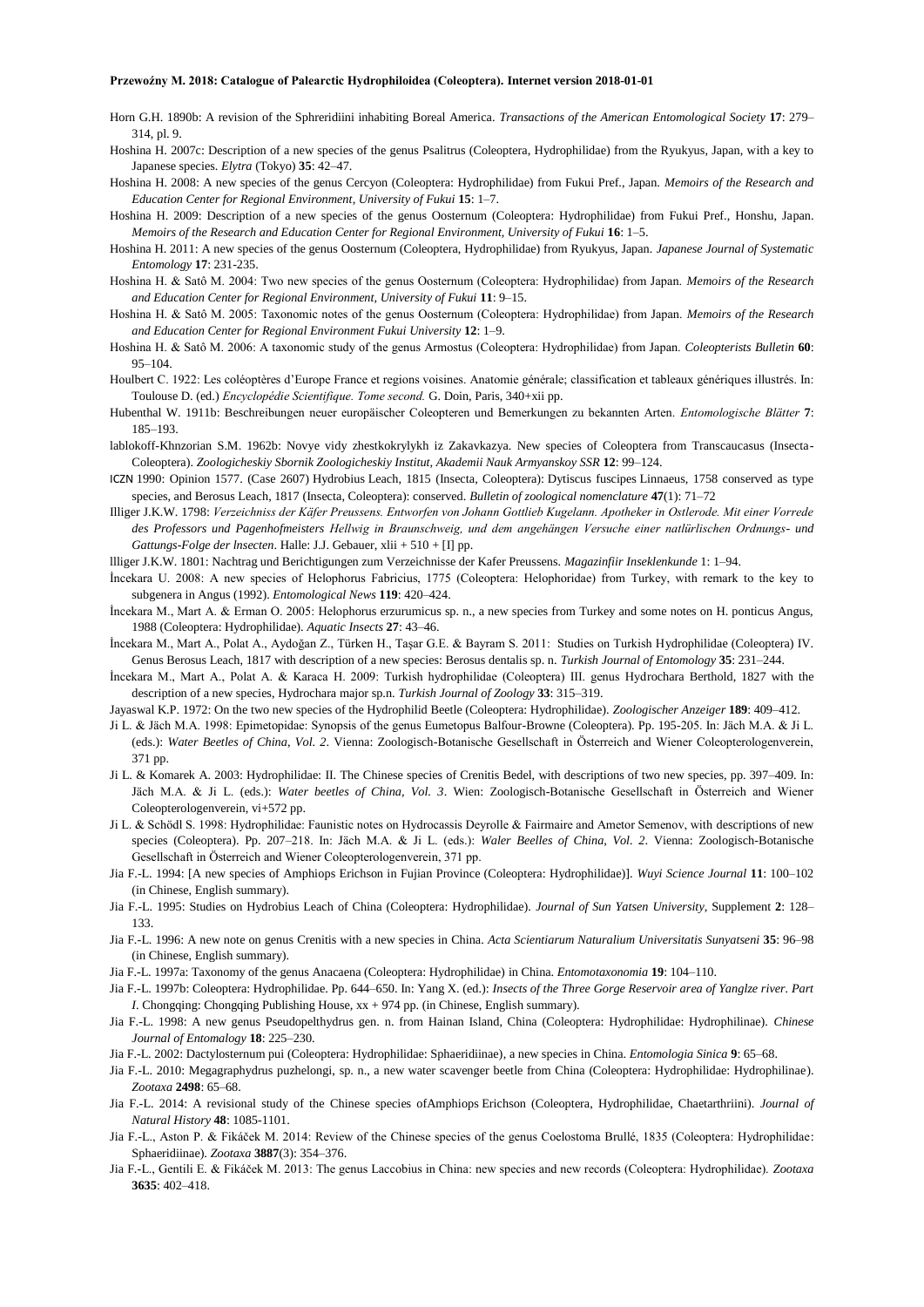- Jia F.-L., Fikáček M. & Ryndevich S. K. 2011: Taxonomic notes on Chinese Cercyon: description of a new species, new synonyms and additional faunistic records (Coleoptera: Hydrophilidae: Sphaeridiinae). *Zootaxa* **3090**: 41–56.
- Jia F.-L., Fikáček M. & Song K.-Q. 2013: Hemisphaera orientalis new species, the first species of Hemisphaera from the Oriental region (Coleoptera: Hydrophilidae: Chaetarthriini). Journal of the Kansas Entomological Society 86: 301–306.
- Jia F. & Lin R. 2015a: Additions to the review of Chinese Enochrus, with description of a new species (Coleoptera, Hydrophilidae, Enochrinae). *ZooKeys* **480**: 49–57
- Jia F. & Lin R. 2015b: Cymbiodyta lishizheni sp. nov., the second species of the genus from China. *Zootaxa* **3985** (3): 446–450.
- Jia F., Lin R., Chan E., Skale A. & Fikáček M. 2017: Two new species of *Coelostoma* Brullé, 1835 from China and additional faunistic records of the genus from the Oriental Region (Coleoptera: Hydrophilidae: Sphaeridiinae: Coelostomatini). *Zootaxa* 4232(1): 113–122.
- Jia F., Lin R., Li B. & Fikáček M. 2015: A review of the omicrine genera Omicrogiton, Mircogioton and Peratogonus of China (Coleoptera, Hydrophilidae, Sphaeridiinae). ZooKeys **511**: 99–116.
- Jia F.-L. & Maté J. F. 2012: A new species of Oocyclus Sharp from Southeastern China (Coleoptera: Hydrophilidae). *Zootaxa* **3509**: 81–84.
- Jia F.-L. & Pu Z. 1997: [new taxa]. In: Jia F., Wu W. & Pu Z.: Notes on Berosus Leach in China with four new species (Coleoptera: Hydropilidae). *Acta Entomologica Sinica* **40**: 189–194 (in Chinese, English summary).
- Jia F.-L., Song K.-Q. & Gentili E. 2013: A new species of Laccobius Erichson, 1837 from China (Coleoptera: Hydrophilidae). *Zootaxa* **3734**: 91–95.
- Jia F.-L. & Short A.E.Z. 2009: Description of Hydrobius orientalis sp. n., the first species of the subtribe Hydrobiusina from the Oriental Region (Coleoptera: Hydrophilidae: Hydrophilini). *Aquatic Insects* **31**: 25–29.
- Jia F.-L. & Short A. E. Z. 2011a: Description of Cymbiodyta orientalis sp.n., the first species of the genus from the Oriental region (Coleoptera: Hydrophilidae). *Entomological News* **4**: 348–351.
- Jia F.-L. & Short A. E. Z. 2011b: Notionotus attenuatus sp. n. from southern China with a key to the Old World species of the genus (Coleoptera: Hydrophilidae). *Zootaxa* **2830**: 55–58.
- Jia F.-L. & Short A. E. Z. 2013: Enochrus algarum sp. nov., a new hygropetric water scavenger beetle from China (Coleoptera: Hydrophilidae: Enochrinae). *Acta Entomologica Musei Nationalis Pragae* **53**: 609–614.
- Jia F., Tang Y. & Minoshima Y.N.. 2016: Description of three new species of *Crenitis* Bedel from China, with additional faunistic records for the genus (Coleoptera: Hydrophilidae: Chaetarthriinae). *Zootaxa* **4208**(6): 561–576.
- Jia F.-L. & Wang Y. 2010: A revision of the species of Enochrus (Coleoptera: Hydrophilidae) from China. *Oriental Insects* **44**: 361–385.
- Jia F.-L. & Wu W. 1999: Notes on Hydrochidae of China, with description of a new species (Coleoptera, Hydrophiloidea). *Acta Entomologica Sinica* **42**: 307–310 (in Chinese, English summary).
- Jia F.-L., Wu W. & Pu Z. 1998: The genus Pachysternum Motschulsky of China (Coleoptera: Hydrophilidae: Sphaeridiinae). Acta Scientiarum Naturalium Universitatis Sunyatseni **37**: 125–127 (in Chinese, English summary).
- Jia F.-L., Wu W. & Pu Z.-L. 2001: Anchorosternum, gen. nov. from China (Coleoptera: Hydrophilidae: Sphaeridiinae). *Oriental Insects* **35**: 155–158.
- Jia F.-L. & Zhao Sh. 2007. (Hydrochidae and Hydrophilidae). Pp. 251–255. In: Li Z., Yang M. & Jin D. (eds.): *Insects from Leigongshan landscape.* Guizhou Science and Technology Publishing House, Guiyang, 759 pp (in Chinese, English abstract).
- Jia F.-L. & Zhao S. 2013: Taxonomic notes on Chinese Ametor and Hydrocassis (Coleoptera: Hydrophilidae: Sperchopsini). *Acta Entomologica Musei Nationalis Pragae* **53**: 127–139.
- Jordan K. 1894: New species of Coleoptera from the Indo- and Austro-Malayan Region, collected by William Doheny. *Novitates Zoologicae* **1**: 104–122, pl. VIII.
- Kamite Y., Ogata T. & Hikida N. 2007: Two new species of the genus Laccobius (Coleoptera, Hydrophilidae) from Japan. *Elytra* (Tokyo) **35**: 34–41.
- Kamiya K. 1935: Insects of Jehol (VI) Order Coleoptera (I). Family Hydrophilidae. In: *Reports of the first scientific expedition to Mauehoukuo*. Section V. Division I. PartX. Article 45.5 pp.
- Kiesenwetter E.A.H. von. 1858b: [new taxa]. In: Kraatz G.: Beitrag zur Käferfauna Griechenlands. Zweites Stück: Palpicomia, Silphales, Scydmaenidae, Pselaphidae, Staphylinidae. *Berliner Enlomologische Zeitschrift* **2**: 37–67.
- Kiesenwetter E.A.H. von. 1870: [new taxon]. In: Heyden L.: Entomologische Reise nach dem südlichen Spanien, der Sierra Guadarrama und Sierra Morena, Portugal und den Cantabrischen Gebirgen, mit Beschreibungen der neuen Arten. Berlin: Dr. G. Kraatz, Nicolai; Leipzig: Friedrich Fleischer; Paris: L. Buquet, 218 pp., pls. 1–2.
- Kniž [ = Knisch] A. 1909: [new taxa]. *Verhandlungen der Kaiserlich-Königliehen Zoologisch-Botanischen Gesellschaft in Wien* **59**: Sitzber.  $(297)–(299)$ .
- Kniž [ = Knisch] A. 1910a: Helophorus (Atractelophorus) nivalis novo subspec. Apfelbecki Kniz. *Verhandlungen der Kaiserlich-Königlichen Zoologisch-Botanischen Gesellschaft in Wien* **60**: Sitzber. (51)–(52).
- Kniž [ = Knisch] A. 1910b: Über einige von Dr. Erich Zugmayer in Tibet und Turkestan gesammelte Hydrophiliden. *Zoologische Jahrbücher (Abteilung für Systematik, Geographie und Biologie der Thiere)* **29**: 451–454.
- Kniž [ = Knisch] A. 1912: Beschreibungen eines neuen Subgenus und zweier neuer Arten paläarktischer Hydrophiliden. *Verhandlungen der Kaiserlich-Königlichen Zoologisch-Botanischen Gesellschaft in Wien* **61**[1911]: Sitzber. (168)–(170).
- Kniž [ = Knisch] A. 1914: Neue paläarktische Hydrophiliden. *Verhandlungen der Kaiserlich-Königliehen Zoologisch-Botanischen Gesellschaft in Wien* **64**: Sitzber. (114)–(117).
- Kniž [ = Knisch] A. 1919: Zur Kenntnis der palaearktischen Hydrophiliden. *Entomologische Blatter* **15**: 11–16.
- Knisch [ = Kniž] A. 1921a: Die exotischen Hydrophiliden des Deutschen Entomologischen Museums (Col.). *Archiv für Naturgeschichte (A)* **85**(8) [1919]: 55–88
- Knisch [ = Kniž] A. 1921b: Über die Gattung Hydrocyclus Sharp (Col. Hydrophilidae op. 9). *Entomologiseher Anzeiger* **1**: 99–107.
- Knisch [ = Kniž] A. 1922: Hydrophiliden-Studien. (Op. 10.). Archiv für Naturgeschiehte (A) 88: 87–126.
- Knisch [ = Kniž] A. 1924a: Pars 79: Hydrophilidae. In: Junk W. & Schenkling S. (eds): *Coleopterorum Catalogus. Volumen XIV*. Berlin: W. Junk, 306 pp.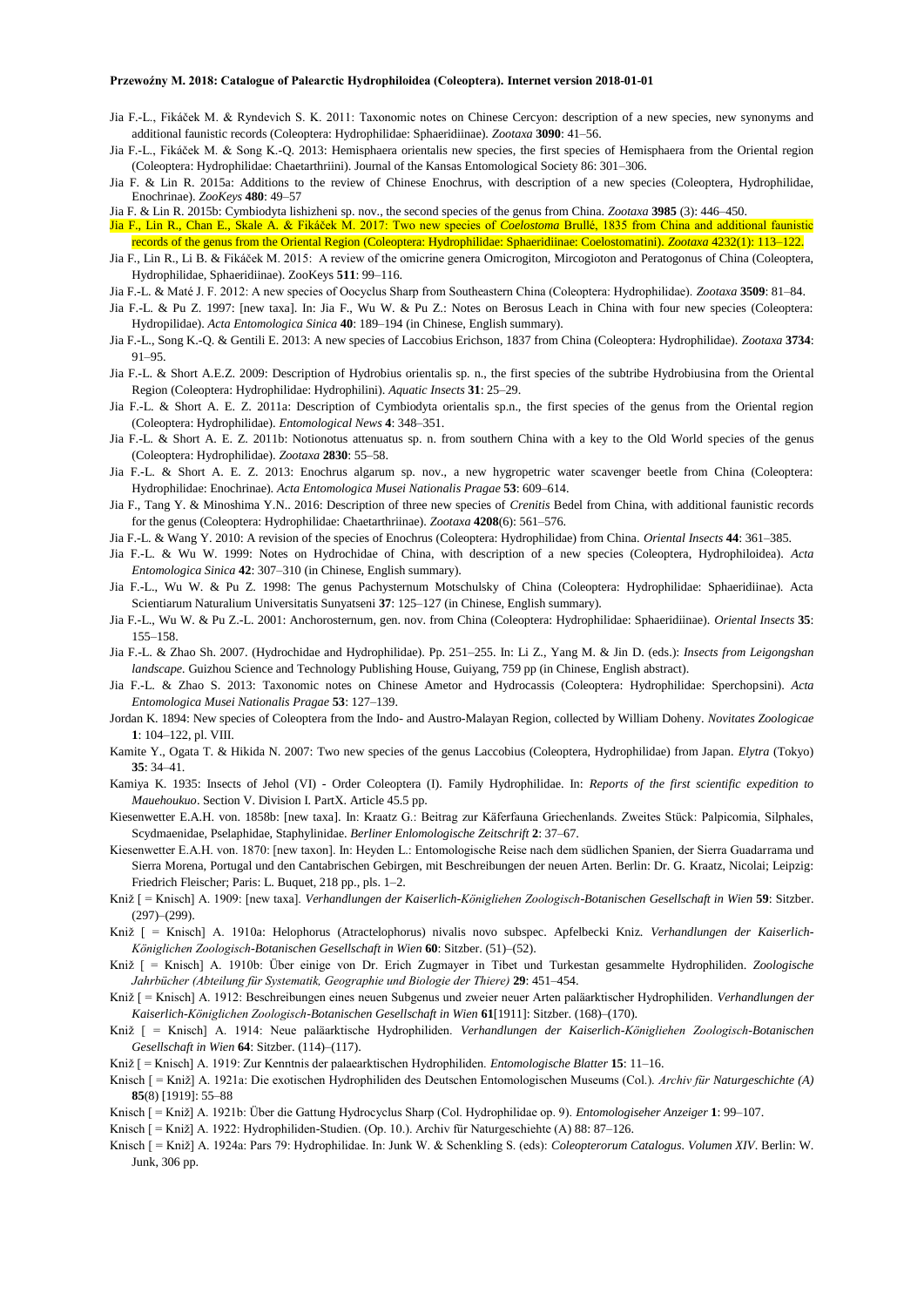Knisch [ = Kniž] A. 1924b: Neue Palpicornier aus dem südlichen Himalaya. (Col. Hydrophilidae. - Op. 15.). *Wiener Entomologische Zeitung*  $41 \cdot 29 - 41$ 

Knisch [ = Kniž] A. 1924c: Neue neotropische Palpicornier (Col. Hydrophilidae – Op. 15). *Wiener Entomologische Zeitung* **41**: 114–140.

Knisch [ = Kniž] A. 1924d. Neue afrikanische Palpicornier. (Col. Hydrophilidae. - Op. 14.). *Wiener entomologische Zeitung* **41**: 17–24.

Knisch [ = Kniž] A. 1925: Neue Palpicornier aus dem äquatorialen Orient (Col. Hydrophilidae Op. 17). *Treubia* **6**: 199–206.

Knisch [ = Kniž] A. 1927: Neue Hydrophiliden Der Orientalfauna. *Spolia Zeylanica* **14**: 129–133.

Kolbe H.J. 1886: Beiträge zur Kenntniss der Coleopteren-Fauna Koreas. *Archiv für Naturgeschichte* **52**: 139–239.

Kolenati F.A.R. 1846b: Meletemata enlomologica. Fascicule V. Insecta Caucasi. Coleoptera,. Dermaptera, Lepidoptera, Neuroplera,. Mutillidae. Aphaniptera, Anoplura. Petropoli: Typis Irnperialis Academiae Scientarium, [8] + iii + 169 pp., pls. XVII–XIX.

Kollar V. & Redtenbacher L. 1844: Aufzählung und Beschreibung der von Freiherrn Carl v. Hügel auf seiner Reise durch Kaschmir und das Himalayagebirge gesammelten Insecten. Pp. 393–564. In: Hügel C.F. von. (ed.): *Kaschmir und das Reich der Siek. Vierler Band, Zweite Abtheilung*. Stuttgart: Hallberger, pp. 244–586 [1844], 587–865 + [6], 1 map, pls. I-XXVII.

- Komarek A. 2006: Taxonomic Revision of Anacaena Thomson, 1859. III. The Indian Subcontinent. (Coleoptera: Hydrophilidae). *Koleopterologische Rundschau* **76**: 283–314.
- Komarek A. 2011: Taxonomic revision of Anacaena Thomson, 1859: VIII: Taiwan (Coleoptera: Hydrophilidae). *Koleopterologische Rundschau* **81**: 229–236.

Komarek A. 2012: Taxonomic revision of Anacaena Thomson, 1859. IX. The People's Republic of China (Coleoptera: Hydrophilidae). *Koleopterologische Rundschau* **82**: 235–284.

Kôno H. 1936: H. Sauter's Formosa-Ausbeute: Georyssidae. (Coleoptera). *Arbeiten über Morphologische und Taxonumische Entomologie aus Berlin-Dahlem* **3**: 53–54.

Kraatz G. 1883: Allocotocerus novo gen. Hydrophilidarurn. *Deutsche Entomologische Zeitschrift* **27**: 14–15.

Krauss H. 1900a: Coleopterologische Beiträge zur Fauna austriaca. *Wiener Entomologische Zeitung* **19**: 239–241.

Krynicki J. 1832: Enumeratio Coleopterorum Rossiae meridionalis et praecipue In Umversitatis Caesareae Charcoviensis circulo obvenientium, quae annorum 1827–1831 spatio observavit. Bulletin de la Société Impériale des Naluralistes de Moscou **5**: 65–179, pl. II–III.

Kugelann J.G. 1794: Verzeichniss der in einigen Gegenden Preussens bis jetzt entdeckten Käfer-Arten, nebst kurzen Nachrichten yon denselben. *Neustes Magazin für die Liebhaber der Enlomologie, herausgegeben von D.H. Schneider* **1**: 513–582.

Kugelann J.G. 1798: [new taxa]. In: IIliger J.C.W.: *Verzeichniss der Käfer Preussens. Entworfen von Johann Gottlieb Kugelann, Apotheker in Osterode. Mit einer Vorrede des Professors und Pagenhofmeister Hellwilg in Braunschweig, und dem angehängten Versuche einer natürlichen Ordnungs- und Gattungs-Folge der Insekten*. Halle: J.J. Gebauer, xlii + 510 pp.

- Küster H.C. 1844: *Die Käfer Europa's. Nach der Naturbeschrieben*. Erster Band [sic]. Nürnberg: Bauer & Raspe, [12] + 100 leafs, 2 pls. [28 Hefts published 1844–1855, each species numbered, one per leaf].
- Küster H.C. 1845: *Die Käfer Europa's. Nach der Natur beschrieben*. Zweites Heft. Nürnberg: Bauer & Raspe, [6] + 100 leafs, 2 pls.
- Küster H.C. 1847: *Die Käfer Europa's. Nach der Naturbeschrieben*. Zwolftes Heft. Nürnberg: Bauer & Raspe, [4] + 100 leafs, 2 pls.
- Küster H.C. 1848a: *Die Käfer Europa's. Nach der Naturbeschrieben*. Dreizehntes Heft. Nürnberg: Bauer & Raspe, [4] + 100 leafs, 2 pls.
- Küster H.C. 1848b: *Die Käfer Europa's, Nach der Natur beschrieben*. Vierzehntes Heft. Nürnberg: Bauer & Raspe, [4] + 100 leafs, 2 pls.
- Küster H.C. 1849b: *Die Käfer Europa's. Nach der Natur beschrieben*. Achtzehntes Heft. Nürnberg: Bauer & Raspe, [4] + 100 leafs, 2 pls.

Küster H.C. 1851a: *Die Käfer Europa's. Nach der Natur beschrieben*. Zweiundzwanzigstes Heft. Nürnberg: Bauer & Raspe, [4] + 100 leafs, 3 pls.

- Küster H.C. 1851b: *Die Käfer Europa's. Nach der Natur beschrieben*. Dreiundzwanzigstes Heft. Nürnberg: Bauer & Raspe, [4] + 100 leafs, 3 pls.
- Küster H.C. 1852: *Die Käfer Europa's. Nach der Natur beschrieben*. Fünfundzwanzigstes Heft. Nürnberg: Bauer & Raspe, [4] + 100 leafs, 2 pls.
- Kuwert A. 1885: Beiträge zur Kenntniss der Helophoren aus Europa und den angrenzenden Ländern. *Wiener Entomologische Zeitung* **4**: 229–232, 261–264, 309–312.
- Kuwert A. 1886a: Beiträge zur Kenntniss der Helophoren aus Europa und den angrenzenden Ländern. *Wiener Entomologische Zeitung* **5**: 90–-92, 135–139, 169.
- Kuwert A. 1886b: General-Uebersicht der Helophorinen Europas und der angrenzenden Gebiete. *Wiener Entomologische Zeitung* **5**: 221– 228, 247-250,281-285.
- Kuwert A. 1887b: Vier neue Helophorus-Arten. *Wiener Entomologische Zeitung* **6**: 165–168.

Kuwert A. 1887c: Uebersicht der europäischen Hydrochus. *Deutsche Entomologische Zeitschrift* **31**: 289–292.

Kuwert A. 1888a: Tre nuovi coleotteri di Sicilia. *Il Naturalista Siciliano* **8**[1888–1889]: 38–39.

Kuwert A. 1888c: Uebersicht der Berosus-Arten Europas, der Mittelmeer-Fauna und der angrenzenden Lander. *Deutsche Entomologische Zeitschrift* **32**: 129–144.

Kuwert A. 1888e: Generalübersicht der Philydrus-Arten Europas und der Mittelmeerfauna. *Deulsche Entomologische Zeilschrift* **32**: 273– 293.

Kuwert A. 1889: Helochares nigritulus, n. sp. *Il Naturalista Siciliano* **9**[1889–1890]: 8–9.

- Kuwert A. 1890a: Bestimmungs-Tabellen der europäischen Coleopteren. XIX. Heft. Hydrophilidae. I. Abteilung: Hydrophilini. *Verhandlungen des Naturforschenden Vereins in Brünn* **28**[1889]: 1–121. [Also issued as reprmt: 121 pp. Brünn.]
- Kuwert A. 1890b: Bestimmungs-Tabellen der europäischen Coleopteren. XX. Heft. Hydrophilidae. II. Abteilung: Sphaeridiini und Helophorini. *Verhandlungen des Naturforschenden Vereins in Brünn* **28**[1889]: 159–328. [Also issued as reprint: 172 pp. Brünn.]
- Kuwert A. 1892a: [new taxa]. In: Heyden L. von. XIV. Beitrag zur Coleopteren-Fauna von Turkestan. *Deutsche Enlomologische Zeitschrift* **1892**: 99–104.

Kuwert A. 1892d: Philydrus carbonarius nov. sp. von Dresden. *Deutsche Entomologische Zeitschrift* **1891**: 364.

Kuwert A. 1893a: Neue Coleopteren. *Societas Entomologica* **8**[1893–1894]: 17–18.

Kuwert A. 1893b: Die grossen Hydrophiliden des Erdballs des Genus Hydrous Leach. *Deutsche Entomologische Zeitschrift* **1893**: 81–93.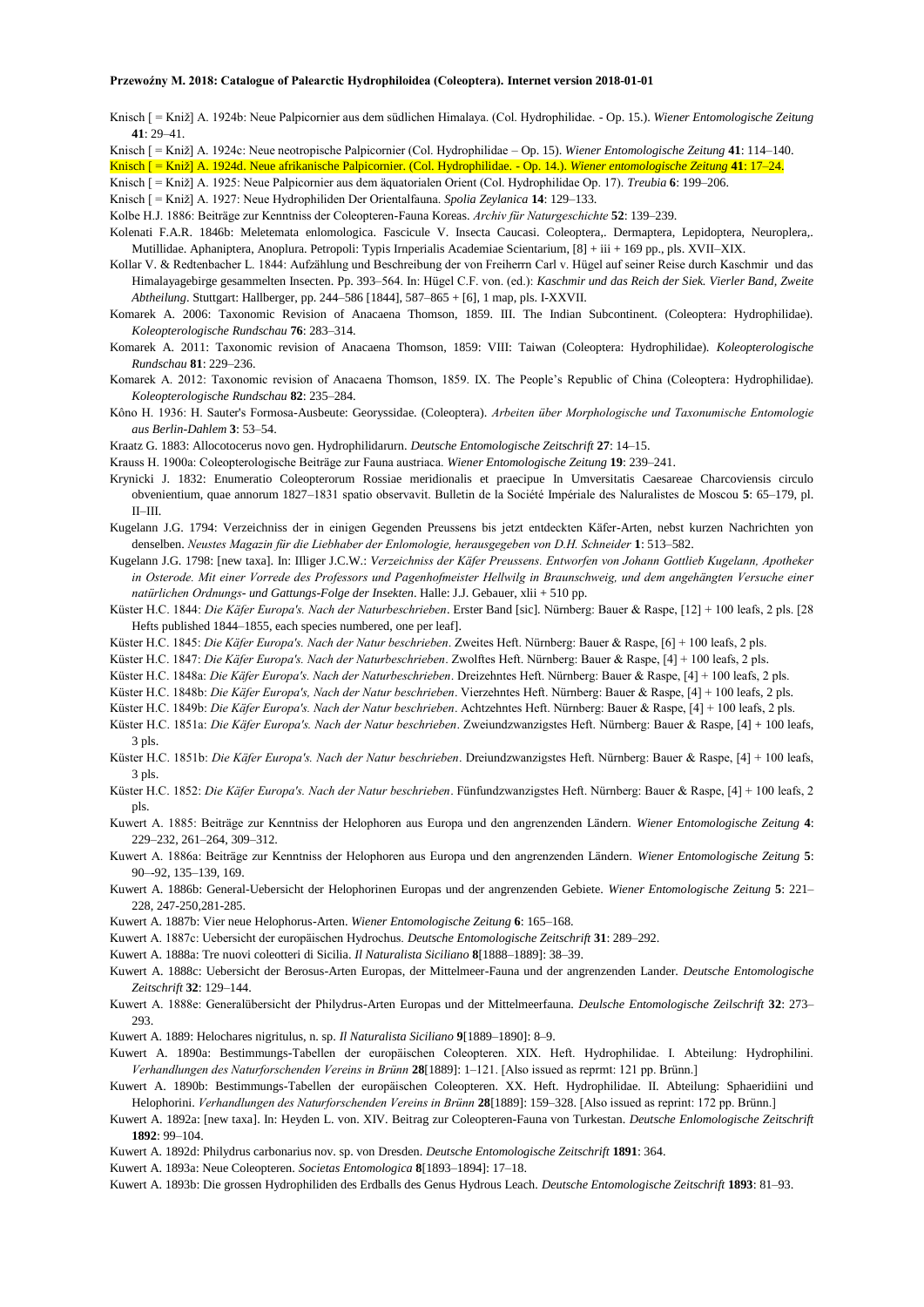- Laicharting J.N.E. von. 1781: *Verzeichniss und Beschreibung der Tyroler-Insecten. 1. Theil, Käferartige 1nsecten*. *Vol. 1.* Zürich: J.C. Fuessly,  $xii + [1] + 248$  pp.
- Laporte [ = Castelnau] F.L.N. Caurnonr de. 1832: Mémoire sur cinquante espèces nouvelles ou peu connues d'insectes. *Annales de la Société Enlomologique de France* **1**: 386–415.
- Laporte [ = Castelnau] F.L.N. Caumont de. 1840a: Histoire naturelle des insectes coléoptères. Tome premier. In: *Histoire naturelle des animaux articulés, annelides, crustacés. arachnides, myriapodes et insectes. Tome troisième*. Paris: P. Duménil, cxxv + 324 pp.
- Laporte [ = Castelnau] F.L.N. Caumont de. 1840b: Histoire nalurelle des insectes coléoptères. Tome deuxieme. In: Histoire naturelle des animaux articulés, annelids, crustacés, arachnids, myriapodes et insectes. Tome troisième. Paris: P. Duménil, 563 + [1] pp., 38 pls.
- Latreille P.A. 1802: *Histoire nalurelle, générale et particulière des crustacés et des insectes. Tome troisième, FamilIes naturelles et genres*. Paris: F. Dufart, xii + 13–468 pp.
- Latreille P.A. 1809: *Genera crustaceorum et insectorum secundum ordinem naturalem in familias disposita, iconibus exemplisque plurimis explicata. Tomus quartus et ultimus*. Parisiis: A. Koenig, 399 pp.
- Latreille P.A. 1829: *Crustacés, arachnides et partie des insectes. In: Cuvier G.: Le règne animal distribué d'après son organisation, pour servir de base à l'histoire naturelle des animaux et d'introduction à l'anatomie comparée. Nouvelle édition, revue et augmentée. Tome IV*. Paris: Déterville, xxvii + [1] + 584 pp.
- Leach W.E. 1815: Entomology. Pp. 57-172. In: Brewster D. (ed,): *The Edinburgh encyclopaedia*. *Vol. 9.* Edinburgh: Balfour, 384 pp.
- Leach W.E. 1817: The Zoological Miscellany, being descriptions of new or interesting animals. Vol. III. London: R.P. Nodder, v + [1] + 151 pp., pls. 121–150.
- LeConte J.L. 1850: General remarks upon the Coleoptera of Lake Superior. Pp. 201–242. In: Agassiz L.: Lake Superior: its physical character, vegetation, and animals, compared with those of other and similar regions. (With a narrative of the tour byJ. Elliot Cabot). Boston: Gould, Kendall and Lincoln, x + 428 pp., 17 pl.
- LeConte J.L. 1855: Synopsis of the Hydrophilidae of the United States. *Proceedings of the Academy of Nalural Sciences of Philadelphia* **7**[1854]: 356–375.
- LeConte J.L. 1878b: [new taxa]. In: Hubbard H.G. & Schwarz E.A.: The Coleoptera of Michigan. *Proceedings of the American Philosophical Society* **11**: 593–669. pl. XV.
- Letzner K. 1840: [new taxon]. *Uebersicht der Arbeiten und Veränderungen der Schlesischen Gesellschaft für Vaterländische Kultur* **1840**: 81–82.
- Letzner K. 1884: Ueber Hydrophilus aterrimus Esch., var barbatus. *Jahresbericht der Schlesischen Gesellschaft für Vaterländische Kultur* **61**: 301–302.
- Lin R., Jia F. & Fikáček M. 2016: A review of *Elocomosta* Hansen with a description of a new species with reduced eyes from China (Coleoptera, Hydrophilidae, Sphaeridiinae). *ZooKeys* **607**: 81–92.
- Linnaeus C. 1758: *Systema naturae per regna tria naturae, secundum classes, ordines, genera species. cum characteribus, differentiis, synonymis, locis. Editio decima, reformata. Tomus I*. Holmiae: Laurentii Salvii, [4] + 824 + [1] pp.
- Linnaeus C. 1760: Fauna suecica sistens animalia Sueciae regni; Mammalia, Aves, Amphibia, Pisces, Insecta, Vermes. Distributa per classes et ordines, genera and species, cum differentiis specierum, synonymis auctorum, nominibus incolarum, locis natalium descriptlionibus insectorum. Editio alterna, auctior. Stockhohmiae: Laurentii Salvii, [49] + 578 pp.
- Linnaeus C. 1775: *Dissertatio Entomologica, Bigas Insectorum Sistens. (Resp. A. Dahl).* Upsaliæ: Typis Edmannianis, iii + 7 pp., 1 pl.
- Liu Y.-B., Ji L.-Z. & Jing T.-Z. 2008: Morphological and molecular characrerization [sic!] of Hydrocassis mongolica, sp. nov. (Coleoptera: Hydrophilidae) from China. *Oriental Insects* **42**: 173–184.
- Łomnicki A.M. 1874: Wykaz dodatkowy chrząszczów galicyjskich. Sprawozdanie Komisyi Fizyjograficznéj. *Materyały do fizyografii krajowéj. Akademija Umiejętności W Krakowie* **8**: 12–18.
- Łomnicki J. 1911: Przeglad wodo]ubków (Philydrus) Polski. (Synopsis des espèces Philydrus de Pologne.). *Kosmos, Warsawa* **36**: 263–273.
- Lucas P.H. 1846: *Histoire naturelle des animaux articulés. Deuxième partie. Insectes. In: Exploration scienlifique de l'Algérie pendant les années 1840, 1841,1842, publiée par ordre du Gouvernement et avec le concours d'une Commission Academique. Sciences Physiques. Zoologie II*. Paris: A. Bertrand, 590 pp., 47 pls.
- Lüderwaldt H. 1897: Eine neue Psammophila-Art und eine neue Varietat des Hydrous caraboides F. *Stettiner Entomologische Zeitung* **58**: 125–126.
- MacLeay W. J. 1873: Notes on a collection of insects from Gayndah. *The Transactions of the Entomological Society of New South Wales* **2**: 79–205.
- MacLeay W.S. 1825: *Annulosa Javanica or an attempt to illustrate the natural affinities and analogies of the Insects collected in Java by Thomas Horsfield, M.D.F.L. & G.S. and deposited by him in the Museum of the Honourable East-India Company*. London: Kingsbury, Parbury, and Allen, 50 pp., 1 pl.
- Makhan D. 1992: Twelve new Hydrochus-species from South America (Coleoptera: Hydrophilidae). *Phegea* **20**: 95–103.
- Makhan D. 1994: Descriptions of a new species in a new genus, Kiransus, and five new species of Hydrochus (Coleoptera, Hydrophilidae). *Zoological Studies* **33**: 160–164.
- Makhan D. 1995: Descriptions of ten new species of Hydrochus from different parts of the World (Coleoptera: Hydrochidae). *Phegea* **23**: 187–193.
- Makhan D. 1996: Description of three new species of Hydrochus (Coleoptera: Hydrochidae). *Phegea* **24**: 183–185.
- Makhan D. 1998a: Three new genera and two new species of Hydrochidae from different parts of the World (Coleoptera*). Annales Historico-Naturales Musei Nalionalis Hungarici* **90**: 139–150.
- Makhan D. 2001a: A new genus Rishihydroius and three new Hydrochus species (Coleoptera: Hydrochidae) from Africa. *Bangladesh Journal of Zoology* **29**: 83–95.
- Makhan D. 2001b: A new genus, Soesilius, and a new species of Hydrochidae (Coleoptera) from America. *Russian Entomological Journal* **10**: 389–393.
- Makhan D. 2004: Hydrochidae of the World, Dryopidae and Hydrophilidae (Coleoptera). *Calodema* **2**: 11–26.

Makhan D. 2007a. Aschnaia soesilae gen. et sp. nov. from India (Coleoptera: Hydrophilidae). *Calodema Supplementary Paper* **55**: 1–4.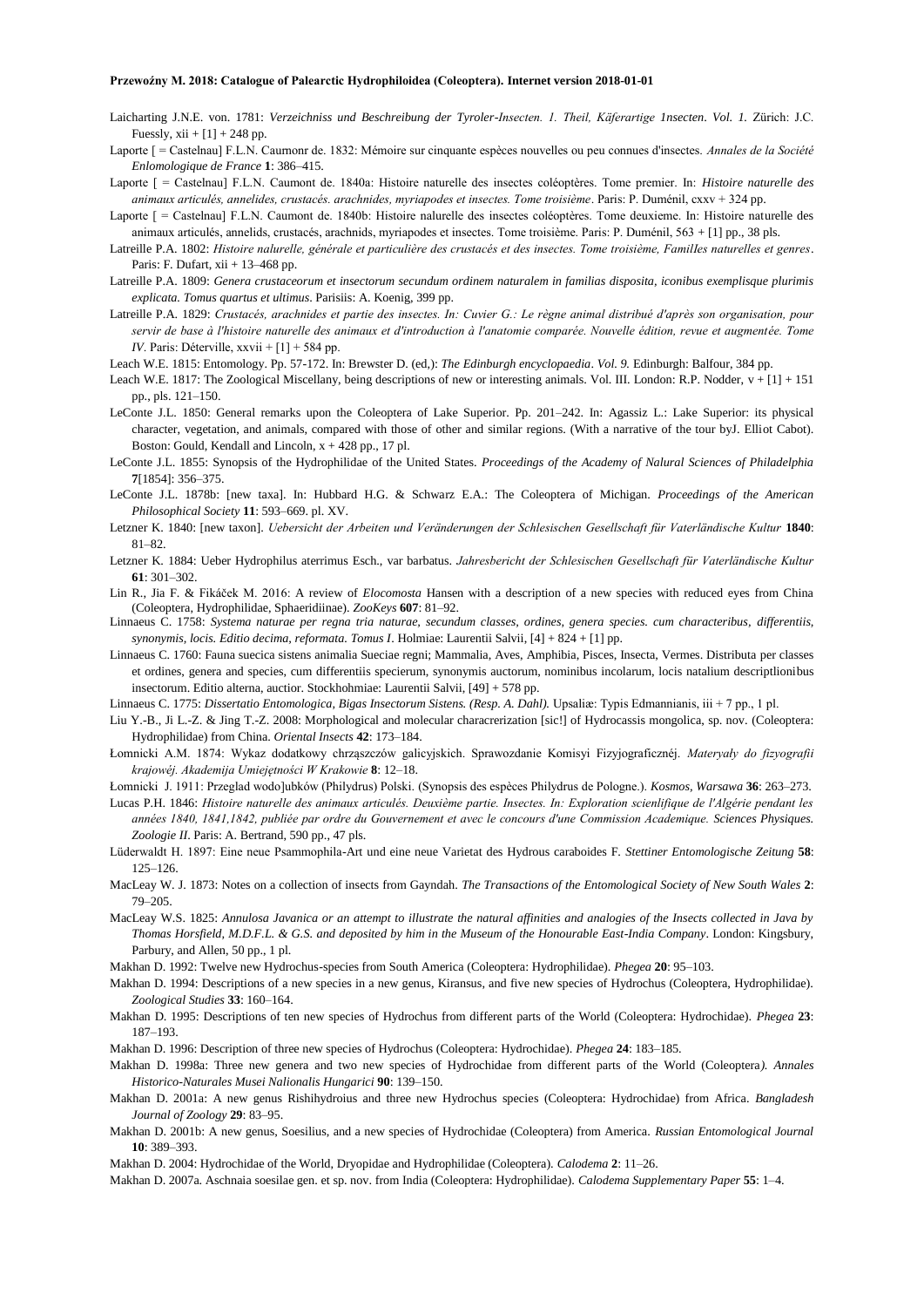- Malcolm S.E. 1980: Oreomicrus new genus, and elaboration of the tribe Omicrini (Coleoptera: Hydrophilidae: Sphaeridiinae). *Annals of the Entomologlcal Society of America* **73**: 185–188.
- Malcolm S.E. 1981: Some Omicrini from the Oriental and Pacific regions (Coleoptera: Hydrophilidae: Sphaeridiinae). *The Pan-Pacific Entomologist* **57**: 260–268.
- Mannerheim C.G. 1852a: Insectes coléoptères de la Siberie orientale, nouveaux ou peu connus, deceits. Decades tertia, quarta et quinta. *Bulletin de la Société Impériale des Naturalistes de Moscou* **25**(2): 273–309.
- Mannerheim C.G. 1852b: Zweiter Nachtrag zur Kaefer-Fauna der Nord-Amerikanischen Laenderdes Russischen Reiches. *Bulletin de la Société Impériale des Naturalistes de Moscou* **25**(1): 283–387.
- Mannerheim C.G. von. 1853: Dritter Nachtrag zur Kaefer-Fauna der Nord-Amerikanischen Laender des Russischen Reiches. *Bulletin de la Société Impériale des Naturalisles de Moscou* **26**(3–4): 95–273.
- Marcuzzi G. 1941: Gli Sphaeridium dell'Africa Orientale (Col. Hydrophil.). *Annali del Museo Civico di Storia Naturale "Giacomo Doria"* **61**[1941–1943]: 102–115, pl. III-IV.
- Marjanian M. A. 2009: K faune vodolyubov roda Paracymus Thomson (Coleoptera, Hydrophilidae) Armenii. (On the hydrophilid genus Paracymus Thomson (Coleoptera, Hydrophilidae) of the fauna of Armenia). *Entomologicheskoe Obozrenie* **88**: 118–125 (in Russian, English abstract). [English translation: Marjanian M. A. 2009: On the hydrophilid genus Paracymus Thomson (Coleoptera, Hydrophilidae) of the fauna of Armenia. *Entomological Review* **89**: 72–78].
- Marsham T. 1802: *Entomologia Britannica, sistens insecta Britanniae indigena, secundum methodum Linnaeanam disposita. Tomus I. Coleoptera*. Londini: Wilks & Taylor, xxxi + 547 + [1] pp.
- Mart A., İncekara U. & Erman O. 2003: A new species of Laccobius Erichson, 1837 (Coleoptera: Hydrophilidae: Hydrophilinae). *Aquatic Insects* **25**: 75–80.
- Mart A., İncekara U. & Karaca H. 2010: A new species and new records of Hydrophilidae (Coleoptera) from Turkey. *Turkish Journal of Zoology* **34**: 297–303.
- Mathieu C.M.J. 1858: Catalogue de la famille des Hydrophilidées de la Belgique suivi du catalogue des Elmidées, Parnidées et Heteroceridées. *Annales de la Société Entomologique Belge* **2**: 29–44.
- Matsui E. 1986: Notes on some new Hydrophiloidea from Japan (Coleoptera). Pp. 81–90. In: Papers *on Entomology presented to Prof. Takehiko Nakane in Commemoration of his Retirement*. Tokyo: Japanese Society of the Coleopterology.
- Matsui E. 1993: A new species of the genus Laccobius (Coleoptera, Hydrophilidae) from the Ryukyu Islands, Japan. *Elytra* **21**: 319–321.
- Matsui E. 1994: Three new species of the genus Enochrus from Japan and Taiwan (Coleoptera: Hydrophilidae). *Transactions of lhe Shikoku Entomological Society* **20**: 215–220.
- Matsui E. 1995: A new species of the genus Helochares (Coleoptera, Hydrophilidae) from Japan, with a key to the Japanese species of the subgenus Hydrobaticus. *Special Bulletin of lhe Japanese Society of Coleopterology* **4**: 317–322.
- Matsui E. & Nakane T. 1985: Notes on some species of Hydrophilidae in Japan (Insecta, Coleopera). *Report of Faculty of Science, Kagoshima University (Earth Sci. Biol.)* **18**: 89–95.
- McCorkle D.V. 1970: [new taxa]. In: Angus R.B.: Revisional studies on East Palearctic and some Nearctic species of Helophorus F. (Coleoptera: Hydrophilidae). Ergebnisse der zoologischen Forschungen von Dr. Z. Kaszab in der Mongolei (No. 226*). Acta Zoologica Academiae Scientiarum Hungaricae* **16**: 249–290.
- Melsheimer F.E. l844b: Descriptions of new species of Coleoptera of the United States (continued). *Proceedings of the Academy of Natural Sciences of Philadelphia* **2**[ l844–l845]: 98–118.
- Ménétriés E. l832: *Catalogue raisonné des objets de zoologie recueillis dans un voyage au Caucase et jusqu'aux frontieres actuelles de la Perse entrepris par ordre de S.M. l'Empereur*. St. Pérersbourg: L'Academie Impériale des Sciences, [2] + 271 + xxxii + iv + [1] pp,
- Miller L. 1852a: [new taxon]. *Verhandlungen des Zoologisch-Botanischen Vereins in Wien* **1**[1851]: 10, 109–113.
- Miller L. 1881: [new taxa]. In: Reitter E.: Neue und seltene Coleopteren, im Jahre 1880 in Süddalmatien und Montenegro gesammelt und beschrieben. *Deutsche Entomologische Zeitschrift* **25**: 177–230.
- Minoshima Y.N. 2016: Taxonomic review of *Agraphydrus* from Japan (Coleoptera: Hydrophilidae: Acidocerinae). *Entomological Science* **19**: 351-366.
- Minoshima Y. & Fujiwara J. 2009: Discovery of water scavenger beetle genus Megagraphydrus Hansen (Coleoptera, Hydrophilidae) from Japan, with description of a new species. *Elytra* (Tokyo) **37**: 53–64.
- Minoshima Y.N., Komarek A. & Ôhara M. 2015: A revision of Megagraphydrus Hansen (Coleoptera, Hydrophilidae): synonimization with Agraphydrus Régimbart and description of seven new species. *Zootaxa* **3930** (1): 001–063.
- Minozzi C. 1921: Nota su una quarta specie del genere Sphaeridium F. (Coleop. Hydrophilidae). *Bulleltino della Società Enlomologica Italiana* **53**: 53–57.
- Montrouzier X. 1860: Essai sur la faune entomologique de la Nouvelle-Calédonie et des íles de Pins, Art, Lifu, etc. *Annales de la Société Entomologique de France* (3) **8**: 229–308.
- Moroni B. J. C. 2000: Aporte al conocimiento de los coleopteros hidrofilidos Sphaeridiini de Chile. Andotypus perezdearcei n. sp. (Coleoptera: Hydrophilidae: Sphaeridiinae). *Revista Chilena de Entomologia* **26**: 23–27.
- Motschulsky V. de. 1843: Monographie du genre Georissus Latreille. *Bulletin de la Société Impériale des Naluralistes de Moscou* **16**: 645– 662, pls. xi-xii.
- Motschulsky V. de. 1845a: Remarques sur la collection de coléoptères russes de Victor de Motschulsky. Art. 1. *Bulletin de la Société Impériale des Naturalistes de Moscou* **18**(1-2): 3–127 pp., pls. 1–3 [errata: p. 549].
- Motschulsky V. de. 1849: Coléoptères reçus d'un voyage de M. Handschuh dans le midi de I'Espagne, énumérés et suivis de notes. *Bulletin de la Société Impériale des Naturalistes de Moscou* **22**(3): 52–163.
- Motschulsky V. de. 1853b: *Hydrocanthares de la Russie*. Helsingfors: Société de Literature Finnoise, 15 pp.
- Motschulsky V. de. 1854: Diagnoses de coléoptères nouveaux, trouvés par M.M. Tatarinoff et Gaschkéwitsh aux environs de Pékin. *Études Entomologiques* **2**[1853]: 44–51.
- Motschulsky V. de. 1855b: Nouveautés. *Études Enlomologiques* **4**: 82–84.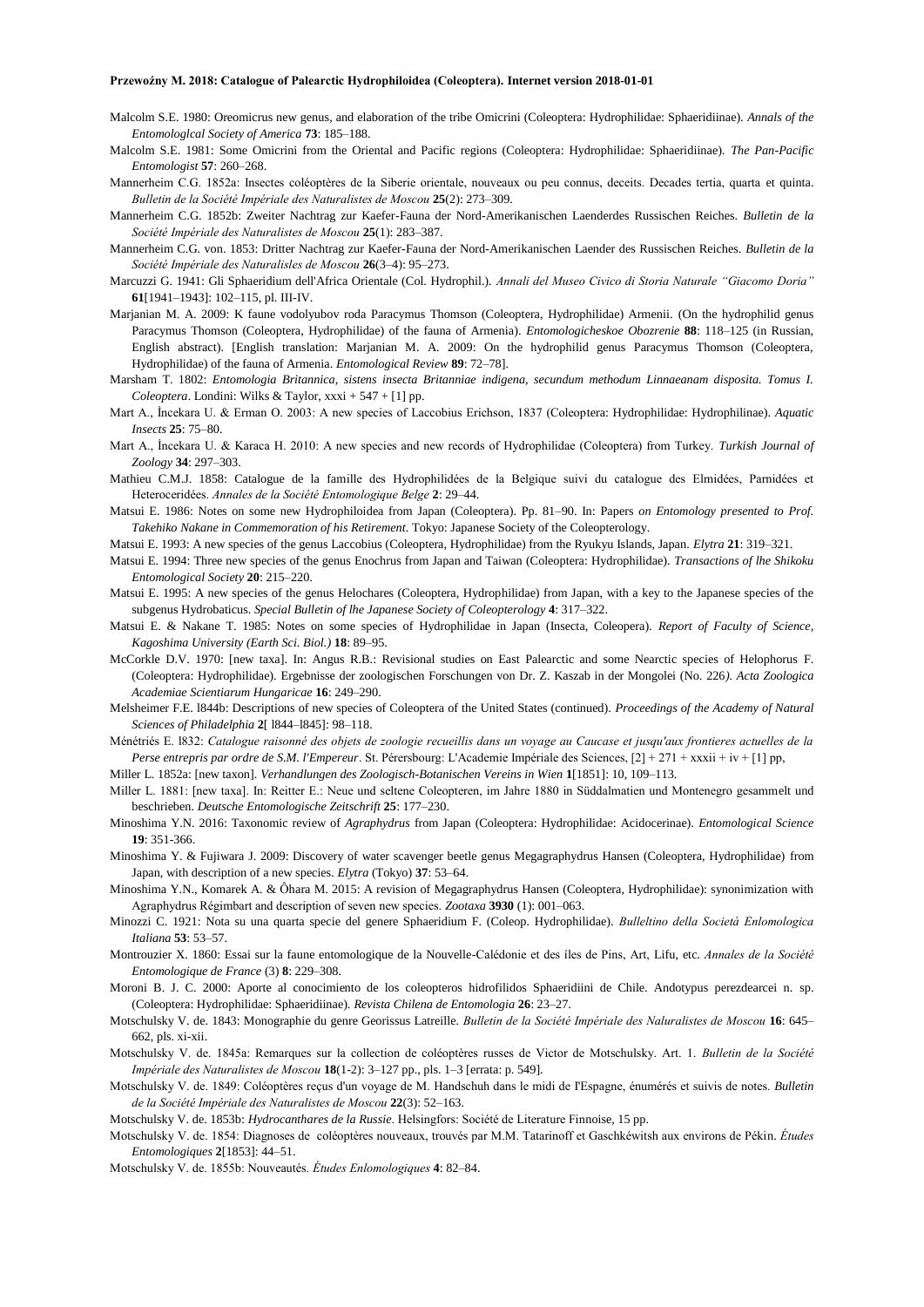Motschulsky V. de. 1859a: Coléoptères nouveaux de la Californie. *Bulletin de la Société Impériale des Naturalistes de Moscou* **32**(2): 122– 185, 357–410, pl. 3–4.

Motschulsky V. de. 1860a: Entomologie spéciale. Insectes des Indes orientales, et de contées analogues. *Études Entomologiques* 8[1859]: 25–118.

- Motschulsky V. de. 1860b: Coléoptères rapportés de la Siberie orientale et notamment des pays situés sur les bords du fleuve Amour par MM. Schrenck, Maack, Ditmar. Voznessenski etlc. In: Schrenck L.: *Reisen und Forschungen im Amur-Lande in den Jahren 1854–1856 im Auftrage der Keiserl. Akademie der Wissenschaften zu St. Pelersburg ausgeführl und in Verbindung mit mehreren Gelehrten herausgegeben. Band II. Zweile Lieferung. Coleopteren*. St. Petersburg: Eggers & Comp., pp. 80–257, pls VI-XL
- Motschulsky V. de. 1861a: Essai d'un catalogue des insectes de I'île Ceylan. *Bulletin de la Société Impériale des Naturalistes de Moscou* **34**(1): 95–155, pl. Ix.
- Motschulsky V. de. 1863: Essai d'un catalogue des insectes de l'île Ceylan (Suite). *Bulletin de la Société Impériale des Naturalistes de Moscou* **36**: 421–532.
- Motschulsky V. de. 1866: Catalogue des insectes reçus du Japon. *Bulletin de la Société Impériale des Naturalistes de Moscou* **39**: 163–200.
- Mouchamps R. 1958: Notes sur quelques Coelostoma (Brullé) (Coleopteres Hydrophilidae) principalement africains (12me note). *Bulletin de l'lnstitut Royal des Sciences Naturelles de Belgique* **34**(41): 1–36.
- Mouchamps R. 1959: Remarques concernant les genres Hydrobiomorpha Blackburn et Neohydrophilus Orchymont (Coleopteres Hydrophilides). *Bulletin et Annales de la Société Royale d'Entomologie de Belgique* **95**: 295–335.
- Müller J. [G.] 1924b: Nuovi coleotteri palaearctici. *Bollettino della Società Entomologica Italiana* **56**: 68–80.
- Müller J. [G.] 1941b: Nuovi coleotteri delI'Africa orientale. *Atti del Museo Civico di Storia Naturale, Trieste* **14**: 319*–*352.
- Müller O.F. 1776: *Zoologia Danicae prodromus, seu animalium Daniae et Norvegiae indigenarum characteres, nomina, et synonyma imprimis popularium*. Hafniae: Hallager, xxxii + 282 pp.
- Mulsant E. 1844a: *Histoire naturelle des coléopteres de France. Palpicornies*. Paris: L. Maison; Lyon: Ch. Savy Jeune, 7 + 196 pp., 1 pl. (errata et addenda: 197).
- Mulsant E. 1844b: Essai m onographique du genre Cyclonotum. *Annales de la Société Royal d'Agriculture, Histoire nalurelle et des Arts utiles de Lyon* **7**: 167–180.
- Mulsant E. 1844c: Description de quelques Palpicornes inedits. *Annales de la Société Royal d'Agriculture, Histoire nalurelle et des Arts utiles de Lyon* **7**: 372–382,
- Mulsant E. 1846: Histoire nalurelle des coléoptères de France. Sulcicolles.-Sécuripalpes. (With a suppl. to Palpicornes, Lamellicornes & Longicornes). Paris: Maison; Lyon: Ch. Savy Jeune, 24 + 306 pp., 1 pl. (pp. 281 ff. ( = suppl.) without pagination).
- Mulsant E. 1851: Description d'une coléoptère nouveau de la famille des Hydrophiliens constituant un nouvelle coupe générique. *Memoires de l'Académie de Lyon, Classe des Sciences* (2) **1**: 75–76.
- Mulsant E. 1853: Description de quelques espèeces inédites de Palpicomes constituant un genre nouveau dans la branche des Bérosaires. *Opuscules Entomologique* **2**: 173–180.
- Mulsant E. & Rey C. 1858: Description de quelques espèces nouvelles de coléoptères du genre Bérose. Annales de la Société d'Agriculture de Lyon (3) **2**: 316–320. (The same article issued in Mulsant E. 1859: Opuscules Entomologique **9**: 58–62)
- Mulsant E. & Rey C. 1861a: Description de quelques coléoptères nouveaux ou peo connus. *Opuscules Entomologiques* **12**: 47–92.
- Mulsant E. & Wachanru A. 1852: Premières série de coleopteres nouveaux, ou peu connus. *Mémoires de l'Academie de Lyon, Classe des Sciences* (2) **2**: 1–17 [the same article issued in Opuscules Entomologiques **1**(1852): 161–177].
- Murray A. 1859: List of Coleoptera received from Old Calabar, on the West Coast of Africa. *The Annals and Magazine of Natural History* (3) **4**: 116–123, 352–358.
- Nakane T. 1963c: Hydrophilidae. Pp. 63–66, pl. 32–33. In: Nakane T., Ohbayashi K., Nomura S. & Kurosawa Y.: [*Iconographia Insectorum Japonicorum Colore naturali edita. Vol. 2 (Coleoplera)*]. Tokyo: Hokuryukan, 443 pp., 192 pls. (in Japanese).
- Nakane T. 1965: New or litt1e-known Coleoptera from Japan and its adjacent regions. XXIII. *Fragmenta Coleopterologica Japonica* **13**: 51– 54.
- Nakane T. 1966: New or little-known Coleoptera from Japan and its adjacent regions. XXIII (conlinuation). *Fragmenta Coleopterologica. Pars 14*: 55–58, *Pars 15*: 59.
- Nakane T. 1968: New or little-known Coleoptera from Japan and its adjacent regions. XXVIII. *Fragmenta Coleopterologica. Pars 21*: 85– 86.
- Nakane T. 1982: New or little-known Coleoptera from Japan and its adjacent regions. XXXV. *Report of Faculty of Science, Kagoshima University (Earth Sciences and Biology)* **15**: 101–111.
- Nakane T. 1995: Notes on some little-known beetles (Coleoptera) in Japan. 13. *Kita-Kyûshû no Konchû* **42**: 41–46.
- Nakane T. & Matsui E. 1986a: A new species of the genus Enochrus Thomson from Japan, with a key to the species of the genus in Japan (Insecta, Coleoptera, Hydrophilidae). *Journal of Law and Economics* **2**(2): 78–84.
- Nasserzadeh H. & Komarek A. 2017: Taxonomic revision of the water scavenger beetle genus Sternolophus Solier, 1834 (Coleoptera: Hydrophilidae). *Zootaxa* **4282**(2): 201-254.
- Newbery E.A. 1908: On a new species of Laccobius, Er., with a table of the British species of the genus. *The Enlomologist's Monthly Magazine* **44**: 30–31.
- Newton A.F. 2015: New Nomenclatural and Taxonomic Acts and Comments. Hydrophilidae, p. 1. In. Löbl I & Löbl D. (eds.): *Catalogue of Palaearctic Coleoptera. Volume 2. Hydrophiloidea – Staphylinoidea. Revised and Updated Edition.* Brill, Leiden Boston, 1702 pp.
- Nietner J. 1856: Entomological Papers, [being chiefly descriptions of New Ceylon Coleoptera, with such Observations on their Habitats, &c., as appear in any way inleresling]. No. II. Colombo, 16 pp. [issued as separata July 1856; also issued in Journal of the Ceylon Branch of the Royal Asiatic Society of Bengal **25**[1856]: 523–554 and Madras Journal (Ser. 2) **1**[1857]].
- Notman H. 1920b: Coleoptera collected at Windsor, Broome Co., N. Y., 26 May to 5 June, 1918, with notes and descriptions. *Journal of the New York Enlomological Society* **28**: 178–194.
- Nyholm T. 1952: Cercyon Janssoni n. sp., eine neue Cercyon-Art aus Schweden (CoL, Hydrophilidae). *Entomologisk Tidskrift* **73**: 207–211. Ochs G. 1923: Hydrophilus caraboides L. var. flaviventris m. nov. var. *Enlomologische Blätter* **19**: 46.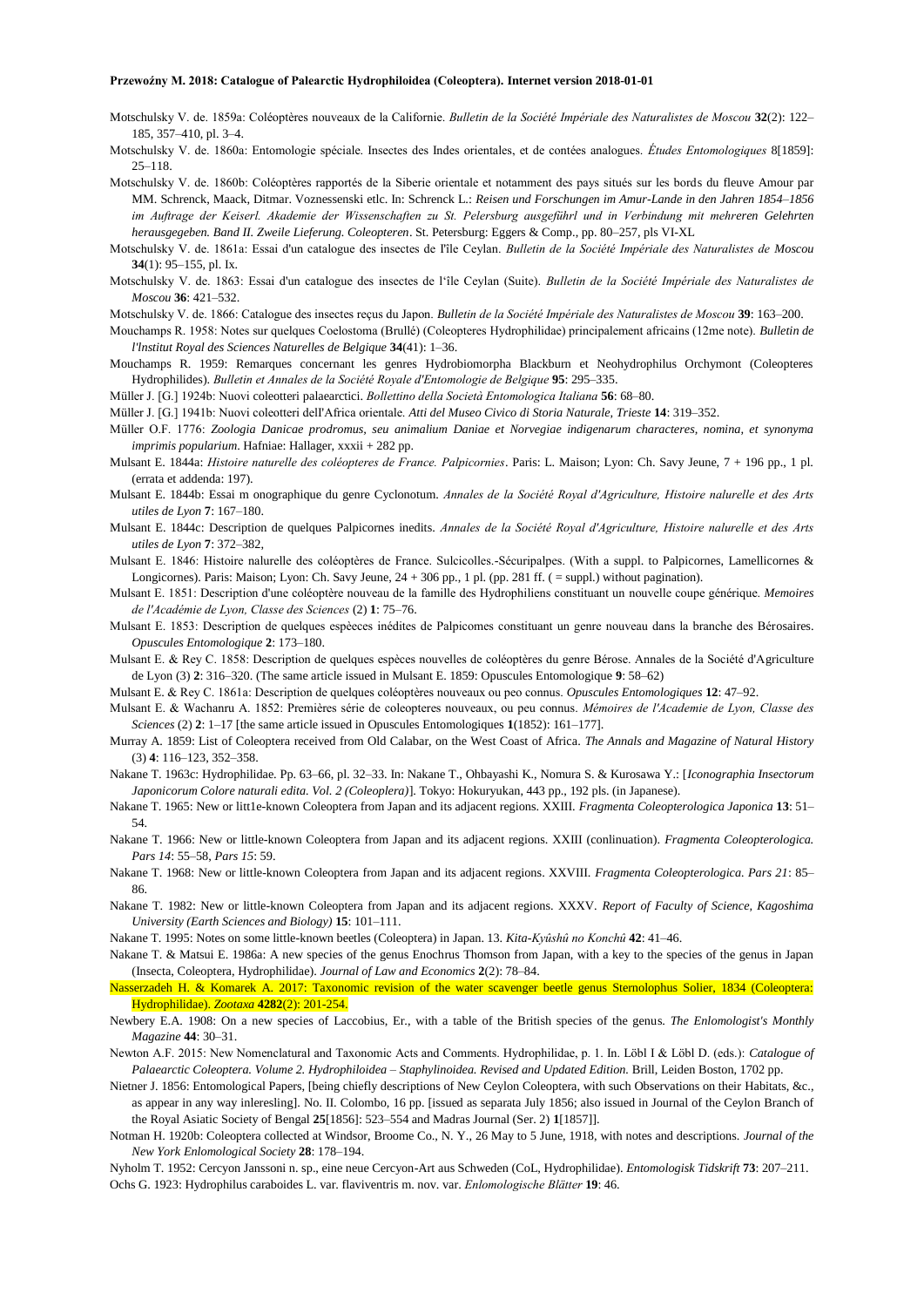- Olivier A.G. 1793: *Encyclopédie méthodique*. Histoire naturelle. Insectes. Tome septième. Pars 1. Paris: Panckoucke, 1-368. [pp. 369–827 in Pars 2 issued in 1797].
- Olivier A.G. 1795: Entomologie, ou histoire naturelle des insectes, avec leur caractères génériques et spécfiques, leur description leur synonymie, et leur figure illumine. Coléoptères. Tome troisieme. Paris: Lanneau, 557 pp. [each genus with separate pagination; pp. ixxviii = errata + explanation of plates; the 65 corresponding plates issued in 1788 as vol. 7 (in part)].
- Orchymont A. d'. 1911: Contribution it l'étude des genres Sternolophus Solier, Hydrophilus Leach, Hydrous Leach (Fam Hydrophilidre). *Mémoires de la Société Entomologique de Belgique* **19**: 53–72, pl. 6.
- Orchymont A. d'. 1913: H. Sauter's Formosa-Ausbeute. Hydrophilidae (Col.). *Supplemenla Enlomologica* **2**: 1–18, pl. 1.

Orchymont A. d'. 1914: H. Sauter's Formosa-Ausbeute: Hydrophilidae (Col.) II*. Entomologische Mitteilungen* **3**: 322–328.

- Orchymont A. d'. 1919: Contribution à l'étude des sous-familles des Sphaeridiinae et des Hydrophilinae (Col. Hydrophilidae). *Annales de la Société Enlomologique de France* **88**: 105–168.
- Orchymont A. d'. 1920: Palpicornia de l'Hindoustan. *Annales de la Société Entomologique de Belgique* **60**: 18-20.
- Orchymont A. d'. 1922: Zoological Results of the Abor Expedition. L. Coleoptera, X: Hydrophilidae. *Records of the Indian Museum* **8**: 623– 629.
- Orchymont A. d'. 1923a: Hydrophilidae of India (Col.). A List of the Species in the Collection of the Agricultural Research Institute at Pusa (Bihar). *Memoirs of the Department of Agriculture in India* **7**: 1–12.
- Orchymont A. d'. 1923b: Neue oder interessante Sphaeridiinen und Hydrophilinen der Malayischen Region. *Treubia* **3**: 416–421.
- Orchymont A. d'. 1925a: Contribution à l'étude des Hydrophilides II. *Bulletin el Annales de la Société Entomologique de Belgique* **65**: 139– 169.
- Orchymont A. d'. 1925b: Hydrophilides des Iles Philippines. *Bulletin et Annales de la Société Entomologique de Belgique* **65**: 200–202.
- OrchymontA. d'. 1925c: Contribution à I'élude des Hydrophilides III. *Bulletin et Annales de la Société Enlomologique de Belgique* **65**: 261– 295.
- Orchymont A. d'. 1926a: Contribution à l'étude des Hydrophilides V. *Bulletin et Annales de la Société Entomologique de Belgique* **66**: 91– 106.
- Orchymont A. d'. 1926b: Contribution à l'étude des Hydrophilides VI. Bulletin et *Annales de la Société Enlomologique de Belgique* **66**: 201– 248
- Orchymont A. d'. 1926c: Au sujet de quelques Helophorus (Col. Hydrophilidae). Récoltes faites en Perse et au Caucase par le Marquis Doria. *Annali del Museo Civico di Storia Naturale "Giacomo Doria"* **50**[1921–1926]: 384–392.
- Orchymont A. d'. 1927: Über zwei neue diluviale Helophoren-Arten. *Sitzungsberichte und Abhandlungen der Naturwissenschaftlichen Gesellschaft Isis in Dresden* **1926**: 100–104.
- Orchymont A. d'. 1929a: Contribution à l'étude des Palpicornia. VII. *Bulletin et Annales de la Société Enlomologique de Belgique* **69**: 79–96.
- Orchymont A. d'. 1929b: On two species of Sphaeridium from the Oriental region (Coleoptera Hydrophilidae). *Lingnan Science Journal* **7**: 409–412.
- Orchymont A. .d'. 1932b: Palpicornes recueillis en Turquie d'Asie par M. Henri Gadeau de Kerville. Pp. 393–401. In: *Société entomologique de France: Livre du Centenaire*. Paris: Au siège de la Société, xii + 729 pp.
- Orchymont A. d'. 1932c: Zur Kenntnis der Kolbenwasserkäfer (Palpicornia) von Sumatra, Java und Bali. *Archiv für Hydrobiologie* (Supplement Band IX: "Tropische Binnengewasser II"): 623–714, pls. XIV–XVII.
- Orchymont A. d'. 1933a: Contribution à I'étude des Palpicornia VIII. *Bulletin el Annales de la Société Enlomologique de Belgique* **73**: 271– 314, pl. 5.
- Orchymont A. d'. 1934b: Aquatic Insects of China. Article XVII. A new species of water scavenger beetle from China. (Coleoptera, Hydrophilidae). *Peking Natural History Bulletin* **9**: 109-110.
- Orchymont A. d'. 1935: lnventa entomologica itineris Hispanici et Maroccani, quod a. 1926 fecerunt Harald et Håkan Lindberg. XXII, Palpicornia. *Commentationes Biologicae. Societas Scientiarum Fennica* **5**(1): 1–22.
- Orchymont A. d'. 1936a: Revision des Coelostoma (s. str.) non Américains. *Mémoires du Musée Royal d'Histoire Naturelle de Belgique* (2) **7**: 1–38.
- Orchymont A. d'. 1936c: Scientific results of the Vernay-Lang Kalahari Expedition, March to September, 1930. Hydrophilidae. *Annals of the Transvaal Museum* **17**(2): 109–116, pl. I.
- Orchymont A. d'. 1936d: Anacæna lævis, espèce nouvelle du nord de I'lnde (Coleopt. Hydrophilidæ). Pp, 257–258. In*: Livre Jubilaire de M. Eugène-Louis Bouvier*. Paris: Firmin-Didot et C, 379 pp.
- Orchymont A. d'. 1937a: Revision du groupe oriental Berosus (Enoplurus) indicus Motschulsky (Coleoptera Hydrophilidae). *Bullelin du Musée Royal d'Histoire Naturelle de Belgique* **13**(30): 1–15.
- Orchymont A. d'. 1937b: Descriptions of three new Hydrophilidae from India. *Records of the Indian Museum* **39**: 29–31.
- Orchymont A. d'. 1937c: Coleoptera Palpicornia from the Khewra Gorge, Salt Range, Punjab. *Records of the Indian Museum* **39**: 33–41.
- Orchymont A. d'. 1937e: Contribution à l'étude des Palpicornia X. *Bulletin et Annales de la Société Entomologique de Belgique* **77**: 457–475.
- Orchymont A. d'. 1938a: Die Arthropodenfauna von Madeira nach den Ergebnissen der Reise von Prof. Dr. O. Lundblad Juli-August 1935. X. Coleoptera: Palpicornia. *Arkiv för Zoologi* (B) **30**(11): 1–5.
- Orchymont A. d'. 1939a: Revision des Globaria (Latreille), Hope ex p. (Coleoptera Hydrophilidae). *Bulletin et Annales de la Société Entomologique de Belgique* **79**: 87–110.
- Orchymont A. d'. 1939b: Helochares (Hydrobaticus) Andreinii n. sp. H. melanophthalmus Regimbart, 1905 (nec Mulsant, non Reiche). *Redia* **25**: 319–323.
- Orchymont A. d'. 1939c: Contribution à l'étude des Palpicornia XIII. *Bulletin et Annales de la Société Entomologique de Belgique* **79**: 357– 378.
- Orchymont A. d', 1940d: Les Palpicornia des Iles Atlantiques. *Mémoires du Musée Royal d'Histoire Naturelle de Belgique* (2) **20**: 1–86.
- Orchymont A. d'. 1940f: Contribution à l'étude des Palpicornia XIV. *Bulletin et Annales de la Société Entomologique de Belgique* **80**: 157– 197.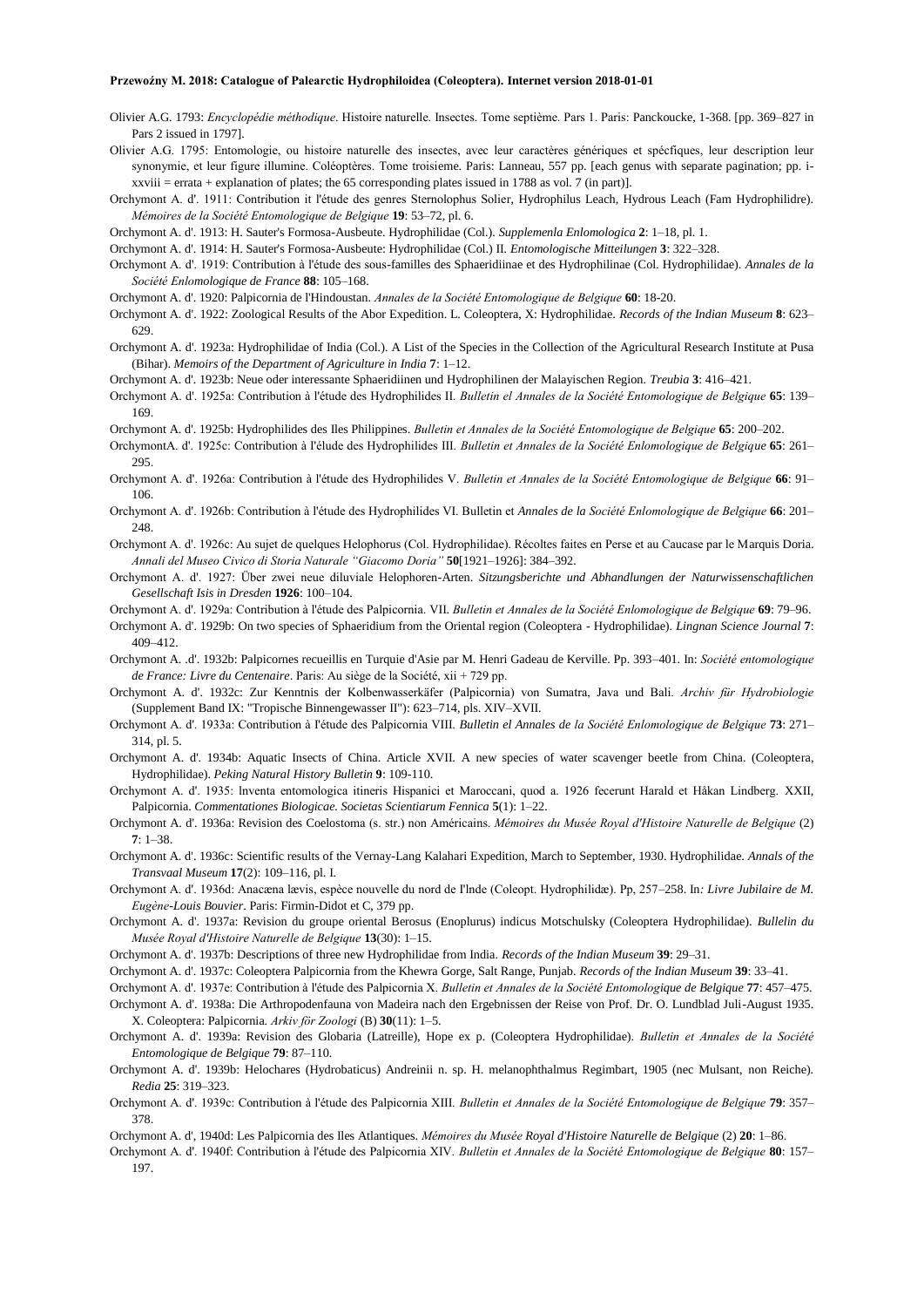- Orchymont A. d'. 1941a: Palpicornia (Coleoptera). Notes diverses et espèces nouvelles I. *Bulletin du Musée Royal d'Histoire Naturelle de Belgique* **17**(1): 1–23.
- Orchymont A. d'. 1942a: Palpicornia (Coleoptera). Notes diverses et espèces nouvelles III. *Bulletin du Musée Royal d'Histoire Naturelle de Belgique* **18**(26): 1–20.
- Orchymont A. d', 1942e: Contribution à I'étude de la tribu Hydrobiini Bedel, specialement de sa sous-tribu Hydrobiae (Palpicornia-Hydrophilidae). *Mémoires du Musée Royal d'Histoire Naturelle de Belgique* (2) **24**: 1–68.
- Orchymont A. d'. 1943a: Notes complémentaires sur les Helochares (Hydrobaticus) orientaux (Palplcornia Hydrophilidae), *Bulletin du Musée Royal d'Histoire Naturelle de Belgique* **19**(21): 1–12.
- Orchymont A. d'. 1943d: Palpicornia (Coleoptera), VI. *Bulletin du Musée Royal d'Histoire Naturelle de Belgique* **19**(60): 1–12.
- Orchymont A. d'. 1945c: Notes sur des Helophorus, spécialement americains (Coleoptera Palpicornia Hydrophilidae). *Bulletin du Musée Royal d'Histoire Naturelle de Belgique* **2**1(8): 1–28.
- Palisot de Beauvois A.M.F.J. 1817: Dixième Livraison 10: Pp. 157–172, In: *Insectes recueillis en Afrique et en Amerique, dans les royaumes d'Owares et de Benin, à Saint-Dominque et dans les États Unis, pendsant les années 1786–1797*. Paris: Fain et Compagnie, xvi + 276 pp., 90 pls. [entire work published 1805–1821. see Griffin, 1937 for dates].
- Pandellé L. 1876: [new taxa], pp. 57–59. In: Uhagón S. de: Coleópteros de Badajoz. *Anales de la Sociedad Española de Historia Natural* **5**: 45–78, pl. 1.
- Panzer G.W.F. 1799a: *Faunae insectorum Germanicae initia oder Deulschlands Insecten*. Sechster lahrgang. Heft 62. Nümberg: Felssecker, 24 pp. + 24 pls.
- Panzer G.W.F. 1799c: Faunae insectorum Germanicae inilia oder Deutschlands Insecten. Sechster lahrgang. Heft 67. Nümberg: Felssecker, 24 pp. + 24 pls.
- Paulino d'Oliveira M. 1880: Études sur les insectes d'Angola qui se trouvent au Museum Nátional de Lisbonne. Fam. Hydrophilidae. J*omal de Sciencias Mathematicas, Physicas e Naturaes* **7**[1879–1880]: 156–158,
- Paykull G. de. 1798: *Fauna Suecica. Insecta. Tomus I*. Upsaliae: J.F. Edman, 8 + 358 + [2] pp.
- Percheron A. 1835: Part 3 [10 pls. + text without pagination]. In: Guérin-Méneville E. & Percheron A.: *Genera des Insectes, ou exposition détailtée de tous les caractières propres a chacun des genres de cette classe d'animaux*. Paris: Méquignon-Marvis Père et Fils.
- Péringuey L. 1892a: Third contribution to the South African coleopterous fauna. On beetles collected in tropical South-Western Africa by Mr. A.W. Eriksson. *Transactions of the South African Philosophical Society* **6**(2): 1–94.
- Péringuey L. 1892b: Fourth contribution to the South African coleopterous fauna. Description of new Coleoptera in the South African Museum. *Transactions of the South African Philosophical Society* **6**(2): 95–136.
- Perkins P.D. & Short A.E.Z. 2004: Omniops gen. n. for two new species of Hydrophilini from Papua New Guinea (Coleoptera: Hydrophilidae). *Zootaxa* **494**: 1–14.
- Perris E. 1864: Description de quelques espèces nouvelles de coléoptères et notes diverses. *Annales de la Société Enlomologique de France* (4) **4**: 275–310.
- Perris E. 1874: Descriptions de quelques insects jugés nouveaux. *L'Abeille, Journal d'Entomologie* **13**[1875]: 1–14.
- Peyerimhoff P.M. de Fontenelle. 1929c: Sur deux coléoptères recueillis par M.G. Seurat dans les eaux sursalées des chotts tunisiens. *Bulletin de la Société d'Histoire Naturelle de l'Afrique du Nord* **20**: 120–121.
- Peyron E. 1856a: Description de deux genres et de quatre espèces de coléoptères provenant d'Orient. *Annales de la Société Entomologique de France* (3) **4**: 715–725.
- Poppius B. 1907a: Beiträge zur Kenntnis der Coleopteren-Fauna des Lena-Thales in Ost-Sibirien. III. Gyrinidæ, Hydrophilidæ, Georyssidæ, Parnidæ, Heteroceridæ, Lathridiidæ und Scarabæidæ. *Öfversigt av Finska Vetenskaps-Societetens Forhandlingar* **49**[1905-1906](2): 1– 17.
- Poppius B. 1909b: Die Coleopleren-Fauna der Halbinsel Kanin. Acta Societatis pro Fauna et Flora Fennica **31**(8): 1–58.
- Preyssler J.D. 1790: *Verzeichniss böhmischer lnsecten. Erstes Hundert*. Prag: Schönfeld-Meissnerische Buchhandlung, 108 pp., 2 pl.
- Pu C.-L. 1963: [Results of the zoologico-botanical expedition to southwest China, 1955–1957 (Coleoptera, Hydrophilidae)]. *Acta Emtomologica Sinica* **12**: 77–82 (in Chinese, English summary).
- Pu C.-L. 1964: [The genus Anacaena Thomson of China (Coleoptera, Hydrophilidae)]. *Acta Entomologica Sinica* **13**: 396–400 (in Chinese, English summary).
- Queney P. 2007: Berosus atlanticus n. sp. de France (Coleoptera, Hydrophilidae). *Bulletin de la Société Entomologique de France* **112**: 93– 97.
- Ragusa E. 1874: Di un nuovo Georyssus e Calomicrus trovati in Sicilia. *Bullettino della Società Enromologica Italiana* **5**[1873]: 233–234.
- Ragusa E. 1891a: Catalogo ragionato dei coleotteri di Sicilia. *Il Naturalista Siciliano* **10**[1890–1891]: 133–148.
- Redtenbacher L. 1868: Zoologisher Teil. Zweiter Band I. Abtheilung A 2. Coleopteren. In: *Reise der Oesterreichischen Fregatte Novara um die Erde in den Jahren 1857, 1858, 1859 unter den Befehlen des Comm odore B. von Wüllerstorf-Urbair*. [1867]. Wien: Karl Gerold's Sohn,  $iv + 249 + [5]$  pp., 5 pls.
- Régimbart M. 1898: Description d'un Laccobius (Hydrophilide) nouveau des îles Baleares. *Bulletin de la Société Enlomologique de France* **1898**: 350–35l.
- Régimbart M. 1902a: Revision des grands bydrophiles. *Annales de la Société Entomologique de France* **70**[1901]: 188–232, pls. 7–8.
- Régimbart M. 1902b: Voyage du Dr. W. Horn a Ceylan. Coléoptères aquatiques. *Annales de la Société Entomologique de France* **71**: 468– 475.
- Régimbart M. 1903a: Coléoptères aquatiques (Haliplidae, Dytiscidae, Gyrinidae et Hydropbilidae) recueillis dans le sud de Madagascar par M.Ch. Al1uaud (Juillet 1900 - mai 1901). *Annales de la Société Entomologique de France* **72**: 1–51.
- Régimbart M. 1903b: Contribution à la faune Indo-Chinoise. 19e mémoire. *Annales de la Société Entomologique de France* **72**: 52–64.
- Régimbart M. 1903c: Voyage de M. Maurice Maindron dans l'lnde méridionale (Mai à Novembre 1901). Dytiscides, Gyrinides et Palpicornes. *Annales de la Société Entomologique de France* **72**: 331–339.
- Régimbart M. 1905: Materiali per lo studio della fauna Eritrea raccolti nel 1901–03 del Dr. A. Andreini tenente medico. II. Dytiscidae, Gyrinidae et Hydrophilidae. *Bollettino della Società Enlomologica Italiana* **36**[1904]: 201–226.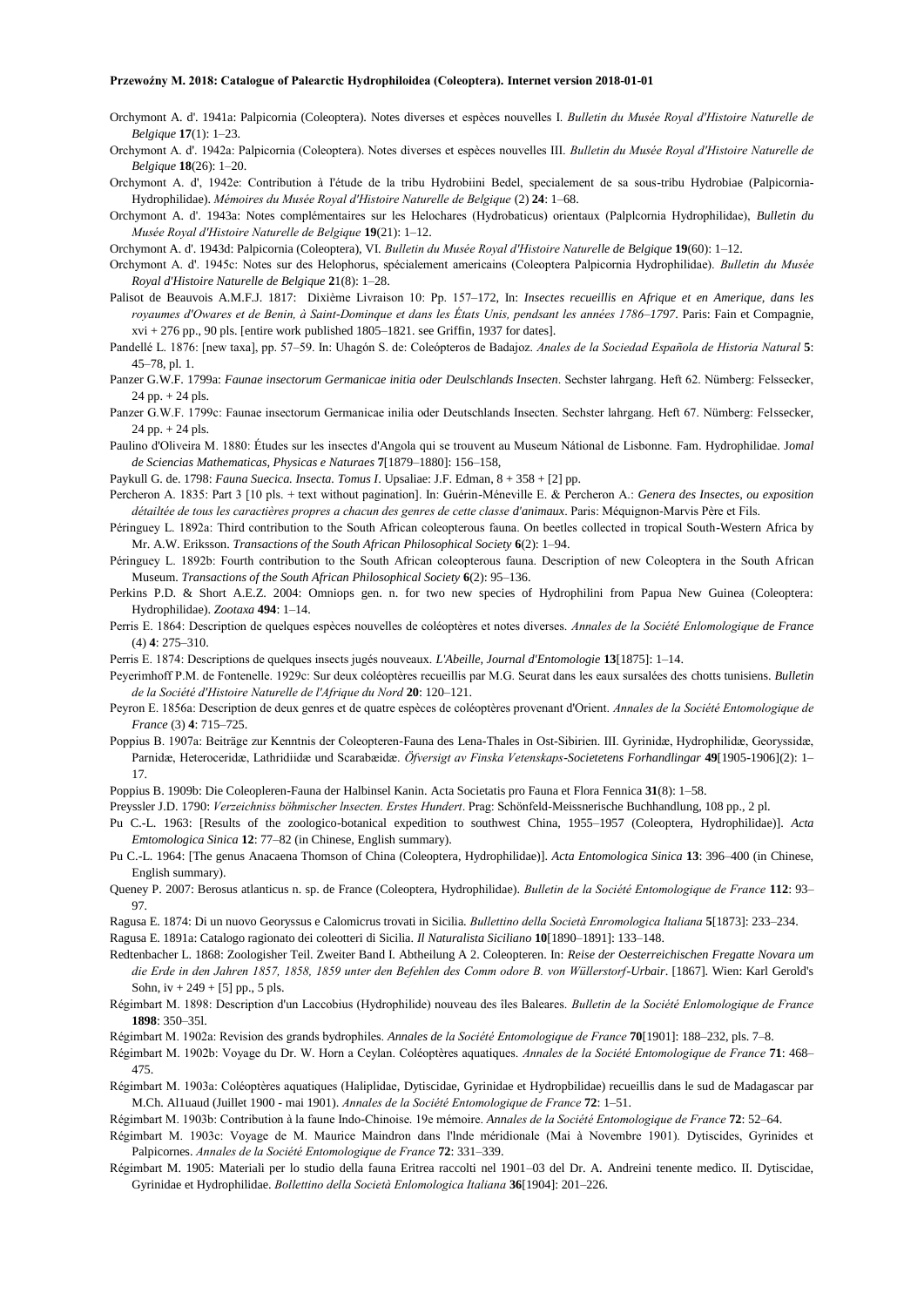- Régimbart M. 1906: Voyage de M. Ch. Alluaud dans l'Afrique Orientale. Dytiscidae, Gyrinidae. Hydrophilidae. *Annales de la Société Enlomologique de France* **75**: 235–278.
- Régimbart M. 1907a: Hydrophilides provenant du Voyage de M.L. Fea dand l'Afrique Occidentale. *Annali del Museo di Storia natural di Genova* (3) **43**: 46–62
- Reiche L. 1861: Coléoptères nouveaux recueillis en Corse par M.E. Bellier de la Chavignerie. *Annales de la Société Enlomologique de France* (4) **1**: 201–210.
- Reiche L. 1879: Descriptions de quelques nouvelles espèces de Georissides, Parnides et Hétérocérides propres à la faune européenne. *Annales de la Société Entomologique de France* (5) **9**: 237–239,
- Reiche L. & Saulcy F. de. 1856: Espèces nouvelles ou peu counues de coléoptères, recueillies par M.F. de Saulcy, membre de l'Institut, dans son voyage en Orient. *Annales de la Société Entomologique de France* (3) **4**: 353–422, pl. 12.
- Reitter E. 1872: Neue Käferarten Von Oran, gesammelt von Hans Leder (Erstes Stück). *Berliner Entomologische Zeitschrift* **16**: 167–186.
- Reitter E. 1889d: Berichte über die von E. v. Oertzen im Jahre 1887 in Griechenland u. Klein-Asien gesammelten Coleopteren. IX. Neue Arten aus verschiedenen Familien. *Deutsche Entomologische Zeilschrift* **1889**: 251–259.
- Reitter E. 1896d: Vierzehnter Beitrag zur Coleopteren-Fauna des russischen Reiches. *Wiener Entomologische Zeitung* **15**: 285–291.
- Reitter E. 1897d: Dreissig neue Coleopteren aus russisch Asien und der Mongolei. *Deutsche Entomologische Zeitschrift* **1897**: 209–228.
- Reitter E. 1899b: Beitrag zur Coleopteren-Fauna des russischen Reiches und der angrenzenden Länder. *Deutsche Entomologische Zeitschrift*  **1899**: 193–209.
- Reitter E. 1906b: Neue Coleopteren aus der palaearktischen Fauna. *Wiener Entomologische Zeitung* **25**: 31–-37.
- Reitter E. 1906c: Drei neue im Quellgebiet des Indus von Dr. Koken gesammelte Coleopteren. *Wiener Entomologische Zeitung* **25**: 40–42.
- Reitter E. 1909a: Fauna Germanica. Die Käfer des Deutschen Reiches. Nach der analytischen Methode bearbeitet. II Band. Schriften des Deutschen Lehrervereins für Naturkunde. 24. Stuttgart: K.G. Lutz, 392 pp., pls. 41–80.
- Reitter E. 1909c: Laccobius sulcatulus n. sp. *Entomologische Blätter* **5**: 80.
- Rey C. 1883b: Notices entomologiques. *Revue d'Entomoologie* **2**: 84–91.
- Rey C. 1884b: Notices sur les Palpicornes et diagnoses d'espèces nouvelles ou peu connues. *Revue d'Enlomologie* **3**: 266–271.
- Rey C. 1885a: Descriptions de coléoptères nouveaux ou peu connus de la tribu des Palpicornes. *Annales de la Société Linnéenne de Lyon* **31**[1884]: 13–32.
- Rey C. 1885b: Histoire naturelle des coléoptères de France (suite). *Annales de la Société Linnéenne de Lyon* **31**[1884]: 213–396.
- Rey C. 1886: Histoire naturelle des coléoptères de France (suite). *Annales de la Société Linnéenne de Lyon* **32**[1885]: 1–187, pl. 1–2.
- Rosenhauer W.G. 1856: Die Thiere Andalusiens nach dem Resultate einer Reise zusammengestellt, nebst den Beschreibungen von 249 neuen oder bis jetzt noch unbeschriebenen Gattungen und Arten. Erlangen: T. Blaesing. viii + 429 pp., 3 pls.
- Rossi P. 1790: *Fauna Etrusca sistens insecta quae in provinciis Florentina et Pisana praesertim collegit. Tomus primus*. Liburni: T. Masi & Sociorum,  $xii + [2] + 272$  pp.
- Rossi P. 1792: *Mantissa insectorum, exhibens species nuper in Etrusca collectas, adiectis faunae Etruscae illuslrationibus ac emendationibus*. Pisis: Polloni, 148 pp.
- Rossi P. 1794: *Mantissa insectorum, exhibens species nuper in Etruria collectas, adiectis faunae Etruscae illustralionibus, ac emendationibus. Tomus 2*. Pisis: Polloni. 154 pp.
- Rottenberg A. von. 1870: Beiträge zur Coleopteren-Fauna von Sicilien. *Berliner Entomologische Zeitschrift* **14**: 11–40.
- Rottenberg A. von. 1874a: Revision der europäischen Laccobius-Arten. *Berliner Entomologische Zeitschrift* **18**: 305–324.
- Roubal J. 1934d: Description de coleopteres nouveaux palearctiques. *Miscellanea Enlomologiea* **35**: 43.
- Roubal J. 1938: Krátká studie o nekterých druzích rodu Cercyon Leach a popis nového druhu. Kleine Studie über einige palaearktische Cercyon Leach-Arten nebst Beschreibung einer neuen Species. *Časopis Československe Společnosti Entomologické* **35**: 52–57.
- Ribera I., Hernando C. & Aguilera P. 1999: Hydrochus tariqi sp. n. from south Spain (Coleoptera: Hydrochidae). *Koleopterologische Rundschau* **69**: 99–102.
- Ryndevich S.K. 1998: New species of beetles of the genus Cercyon (Coleoptera: Hydrophilidae) from Russian Far East. *Pakistan Journal of Zoology* **30**: 63–64.
- Ryndevich S.K. 2000: A new species of the genus Anacaena Thomson from South Crimea and the Caucasus (Coleoptera: Hydrophilidae). *Russian Entomological Journal* **9**: 123–125.
- Ryndevich S.K. 2004: Two new species of Cercyon Leach, 1817 from China (Coleoptera: Hydrophilidae). *Genus* **15**: 59–63.
- Ryndevich S.K. 2005: A new species of Cryptopleurum Mulsant, 1844 from China (Coleoptera: Hydrophilidae). *Zoosystematica Rossica* **13**: 244.
- Ryndevich S.K. 2007: A new species of Cercyon from India (Coleoptera: Hydrophilidae). *Zoosystematica Rossica* **15**(2006): 309–310.
- Ryndevich S.K. 2011: New data on Holarctic and Oriental Spercheidae and Hydrophilidae (Coleoptera, Hydrophiloidea). *Euroasian Entomological Journal* **10**: 337-340.
- Ryndevich S.K. & Hebauer F. 2010: Review of the species of the genus Cercyon Leach, 1817 of Russia and adjacent regions. V. Subgenus Cercyon Leach, 1817. Cercyon nigriceps-group (Coleoptera: Hydrophilidae). *Zoosystematica Rossica* **19**: 330–340.
- Ryndevich S.K., Jia F. & Fikáček M. 2017: A review of the Asian species of the *Cercyon unipunctatus* group (Coleoptera: Hydrophilidae: Sphaeridiinae). *Acta Entomologica Musei Nationalis Pragae* **57**(2): 535–576.
- Ryndevich S.K. & Prokin A.A. 2017: Two new species of Cercyon (Clinocercyon) from Russian Far East (Coleoptera: Hydrophilidae). *Zootaxa* **4300**(1): 125-134.
- Queney P. 2007: Berosus atlanticus n. sp. de France (Coleoptera, Hydrophilidae). Bulletin de la Société Entomologique de France 112: 93– 97.
- Sahlberg J.R. 1875: Enumeratio Coleopterorum palpicornium Fenniae. Systematisk förteckning öfver de inom Finlands natural-historiska område hittills funna Coleoptera palpicornia jemte uppgift om arternas utbredning och beskrifuingar af nya och mindre kända species. *Notiser ur Sällskapets pro Fauna el Flora Fennica Förhandlingar (N. S.)* **11**: 201–227.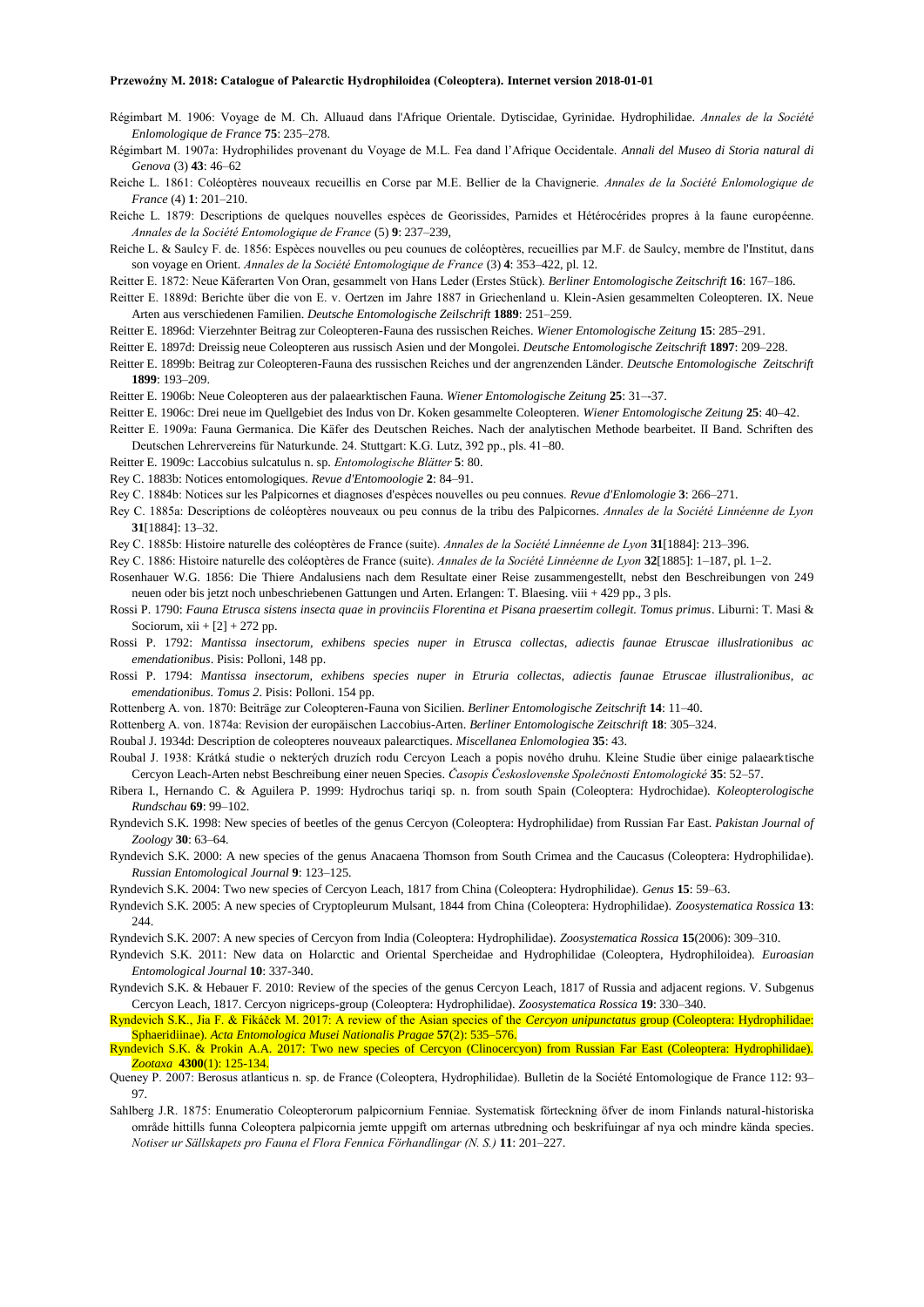- Sahlberg J.R. 1880a: Bidrag till Nordvestra Sibiriens Insektfauna. Coloeptera. Insamlade under Expeditionerna till obi och Jenessej 1876 och 1877. I. Cicindelidae, Carabidae, Dytiscidae, Hydrophilidae, Gyrinidae, Dryopidae, Georyssidae, Limnichidae, Heteroceridae, Staphylinidae och Micropeplidae. *Kongliga Svenska Vetenskaps-Akademiens Handlingar* **17**[1879](4): 1–115.
- Sahlberg J.R. 1892: (Några invid hafskusterna i norden förekommande arter af släktet Philhydrus). *Meddelanden af Societas pro Fauna et Flora Fennica* **18**: 224–225.

Sahlberg J.R. 1894: Berosus lapponicus J. SahIb. n. sp. *Meddelanden af Societas pro Fauna et Flora Fennica* **20:** 47–48.

- Sahlberg J.R. 1900b: Coleoptera mediterranea et rosso-asiatica nova vel minus cognita itineribus annis 1895–1896 et 1898–1899 collecta. *Öfversigt av Finska Vetenskaps-Societetens Forhandlingar* **42**: 174–208.
- Sahlberg J.R. 1903b: Messis hiemalis Coleopterorum Corcyraeorum. Enumeratio Coleopterorum mensibus Novembri-Februario 1895–1896 et 1898–1899 nec non primo vere 1896 in insula Corcyra collectorum. *Öfversigt av Finska Vetenskaps-Societetens Förhandlingar* **45**[1902–1903](11): 1–85.
- Sahlberg J.R. 1903d: Coleoptera Numido-Punica mensibus Martio, Aprili et Majo 1899 in Tunisia et Algeria orientali collecta. *Öfversigt av Finska Vetenskaps-Societetens Förhandlingar* **45**[1902–1903](19): 1–70.
- SahIberg J.R. 1908: Coleoplera mediterranea et rosso-asiatica nova et minus cognita, maxima ex parte itineribus annis 1895–1896, 1898– 1899 et 1903–1904 collecta. *Öfversigt af Finska Vetenskaps-Societetens Förhandlingar* **50**[1907–1908](7): 1–94.
- Sahlberg R.F. 1834: *Novas Coleopterorum Fennicorum species. Disserlatio Academica*. Helsingforsiae: Typis Frenckelliorum, 12 pp.
- Sadeghi S. & Gentili E. 2004: Laccobius (Dimorpholaccobius) torbaticus, new species from Iran (Coleoptera: Hydrophilidae). *Giornale Italiano di Entomologia* **11**: 75–77.
- Sainte-Claire Deville J. 1914: *Calalogue critique des coléoptères de la Corse*. Caen: G. Poisson, pp. 401–573 [published separately].
- Sainte-Claire Deville J. 1926a: [Hydrophilidae]. In: Sainte-Claire Deville J. & Peyerimhoff P. de: Nouveaux coléoptères du Nord-Africain. Cinquante-cinquième note. Faune du Grand-Atlas marocain (suite). *Bulletin de la Société Enlomologique de France* **1926**: 93–96.
- Samouelle G. 1832: [new taxon, no.5–1]. In: *Enlomological Cabinet; being a Natural History of British Insects. 2 vols*. London: G. Samouelle, 156 pls. [published in parts, 1832–1834].
- Satô M. 1960: One new genus and two new species of the subtribe Helocharae from Japan (Coleoptera: Hydrophilidae). *Transactions of the Shikoku Enlomological Society* **6**: 76–80.
- Satô M. 1963b: Description of a new hydrophilid-species from Japan (Coleoptera). *Kontyû* **31**: 267–269.
- Satô M. 1970: Une nouvelle espèce de genre Georyssus Latreille au Japon (Coleoptera: Georyssidae). *Journal of Nagoya Women's College*  **16**: 199–200.
- Satô M. 1971: Description of a new Hydrocassis-species from Formosa (Coleoptera: Hydrophilidae). Transactions *oflhe Shikoku Entomological Society* **11**: 35–36.
- Satô M. 1972: The georissid beetles of Japan. *Journal of Nagoya Women's College* **18**: 207–213.
- Satô M. 1976: Two Helochares-species from the Ryukyus (Hydrophilidae). *The Entomological Review of Japan* **29**: 21–24.
- Satô M. 1977: Ergebnisse der Bhutan-Expedition 1972 des Naturhistorischen Museums in Basel. Coleoptera: Fam. Hydrophilidae, Dryopldae und Elminthidae. *Entomologica Basiliensia* **2**: 197–204.
- Satô M. 1979: Ergebnisse der Bhutan-Expedition 1972 und Indien-Nepal-Expeditionen 1975–1977 des Naturhistorischen Museums in Basel. Coleoptera: Fam. Georissidae. Hydraenidae, Hydrophilidae und Ptilodactylidae. *Enlomologica Basilensia* **4**: 43–67.
- Satô M. 1982: The Coleoptera of the Ozegahara Moor. Pp. 379–408. In: Hara H. (ed.): *Ozegahara. Scientific Researches of the Hlghmoor izn Central Japan*. Tokyo: Japanese Suciety for the Promotion of Science, ix + 456 pp.
- Satô M. 1984: A new Cercyon (Coleoptera, Hydrophilidae) found in a Japanese cave. *Journal of the Speleological Society of Japan* **9**: 1–4.
- Satô M. 1985: Hydrophilidae. pp. 209-216 + pls. 38-39. In: Uéno S.-I., Kurosawa Y. & Satô M.: The Coleoptera of Japan in Color. Volume II. First edition. Hoikusha Publishing Co. Ltd., Osaka, 540 pp.
- Satô M. 1995: A new species of the genus Hydrocassis (Coleoptera, Hydrophilidae) from Northern Vietnam. *Japanese Journal of Systematic Entomology* **1**: 129–130.
- Satô M. 1998: An additional new species of the genus Hydrocassis (Coleoptera, Hydrophilidae) from Amami-Ôshima the Ryukyu Islands. *Elytra* **26**: 81–84.
- Satô M. & Yoshitomi H. 2004: Discovery of a second representative of the genus Horelophopsis (Coleoptera, Hydrophilidae). *Elytra* (Tokyo) **32**: 41–49.
- Say T. 1823: Descriptions of coleopterous insects collected in the late expedition to the Rocky Mountains, performed by order of Mr. Calhoun, Secretary of War, under the command of Major Long. *Journal of the Academy of Natural Sciences of Philadelphia* **3**: 139– 216.
- Say T. 1825b: Descriptions of new species of coleopterous insects inhabiting the United States. *Journal of the Academy of Natural Sciences of Philadelphia* **5**: 160–204.
- Schaefer L. 1975: Une espèce nouvelle d'Hydrophilidre (Col.). *Annales de la Société d'Horticulture et d'Histoire Naturelle de l'Hérault* **115**: 129–130.
- Schaller J.G. 1783: Neue Insekten. *Abhandlungen der Hallisehen Naturforsehenden Gesellsehaft* **1**: 217–332.
- Schaufuss L.W. 1869: *Beitrag zur Kennlnis der Coleopteren-Fauna der Balearen*. Prag: Seibstverlag, 31 pp.
- Schaufuss L.W. 1882b: Zoologische Ergebnisse von Excursion auf den Balearen.III. Addenda und Fortsetzung. *Nunquam Otiosus* **3**: 527– 552.
- Schaufuss L.W. 1882c: Zoologische Ergebnisse von Excursionen auf den Balearen. I. *Verhandlungen der Kaiserlich-Königlichen Zoologisch-Botanisehen Gesellsechaft in Wien* **31**[1881]: 619–624.
- Schaufuss L.W. 1883b: [new taxa]. *Bulletin de la Société Entomologique de France* **1882**: cxc.
- Schaufuss L.W. 1887: Beitrag zur Fauna der Niederlandischen Besitzungen auf den Sunda-Inseln. II. *Horae Societatis Entomologicae Rossicae* **21**: 102–147.
- Schilsky J. 1888: Beitrag zur Kenntniss der deutschen Käferfauna. *Deutsche Entomologische Zeitschrift* **32**: 177–190.
- Schödl S. 1991: Revision der Gattung Berosus Leach, 1. Teil: Die paläarktischen Arten der Untergattung Enoplurus (Coleoptera: Hydrophilidae). *Koleopterologische Rundschau* **61**: 111–135.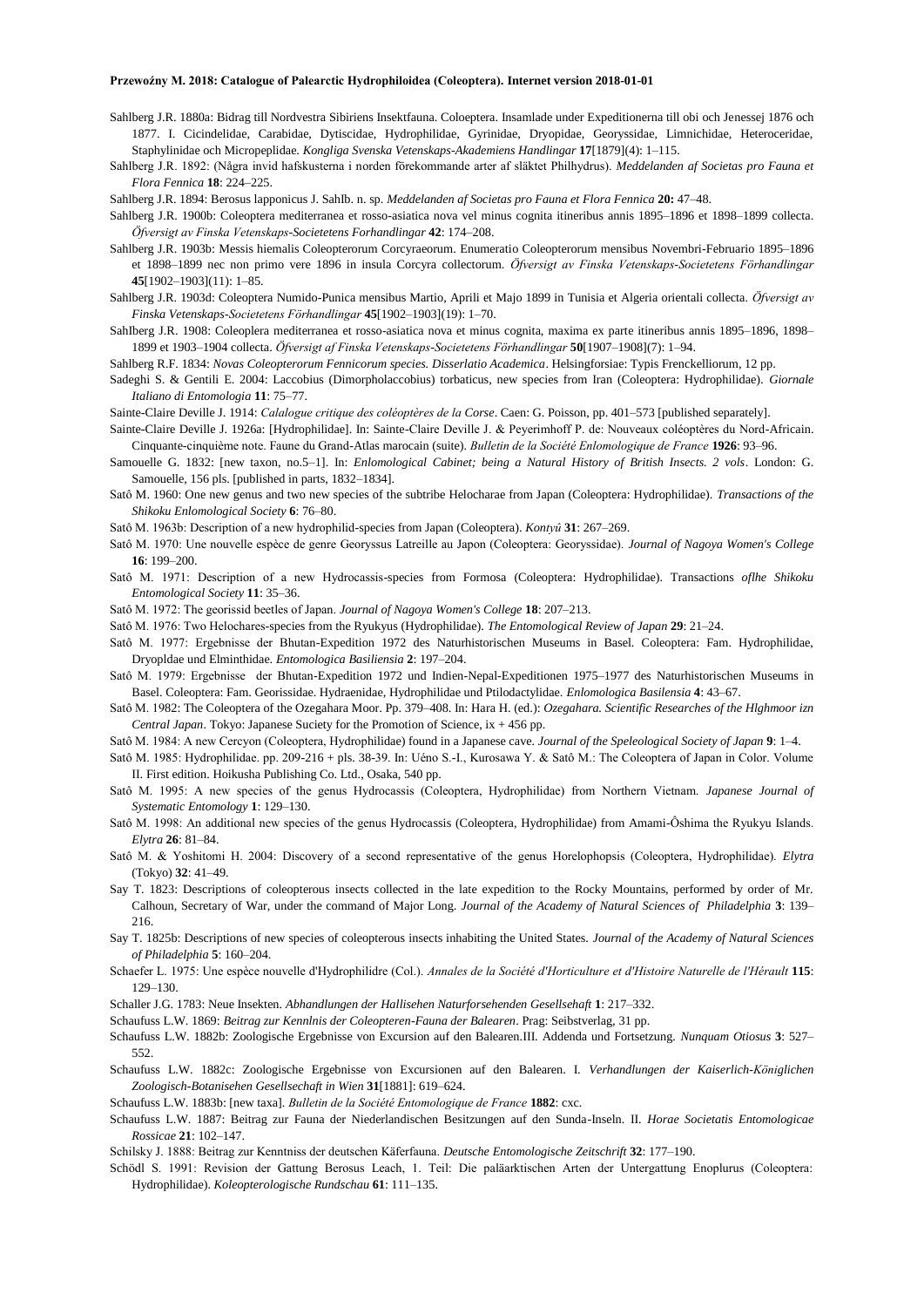- Schödl S. 1992: Revision der Gattung Berosus Leach 2. Teil: Die orientalischen Arten der Untergattung Enoplurus (Coleoptera: Hydrophilidae). *Koleopterologische Rundschau* **62**: 137–164.
- Schödl S. 1993a: Nachtrag zur Revision der paläarktischen und orientalischen Arten der Gattung Berosus Leach (Untergattung Enoplurus Hope) (Insecta: Coleoptera: Hydrophilidae). *Entomological Problems* **24**(2): 29–34.
- Schödl S. 1993b: Revision der Gattung Berosus Leach 3. Tei1: Die paläarktischen und orientalischen Arten der Untergattung Berosus s. str. (Coleoptera: Hydrophilidae). *Koleopterologische Rundschau* **63**: 189–233.
- Schödl S. 1998: Taxonomic revision of Enochrus (Coleoptera: Hydrophilidae) I. The E. bicolor species complex. *Entomological Problems* **29**: 111–127.
- Schödl S. 2000: Description of Hydrocassis hebaueri sp.n. from Laos, with faunistic notes on Hydrocassis Deyrolle and Fairmaire and Ametor Semenov (Coleoptera: Hydrophilidae). *Koleopterologische Rundschau* **70**: 177–180.
- Schödl S. & Ji L. 1995: Hydrophilidae: 2. Synopsis of Hydrocassis Deyrolle & Fairmaire and Ametor Semenov, with description of three new species (Coleoptera). Pp. 221–243. In: Jäch M.A. & Ji L. (eds.): *Waler Beetles of China. Vol. 1.* Vienna: Zoologisch-Botanische Gesellschaft in Österreich and Wiener Coleopterologenverein, 410 pp.
- Schönmann H. 1994: Revision der Gattung Pelthydrus Orchymont 1. Tei1: Globipelthydrus subgen. n. (Coleoptera: Hydrophilidae). *Koleopterologische Rundschau* **64**: 189–222.
- Schönmann H. 1995: Revision der Gattung Pelthydrus Orchymont 2. Teil: Pelthydrus s. str. (Coleoptera: Hydrophilidae). *Koleopterologische Rundschau* **65**: 105–144.
- Schrank F. von Paula. 1781: Enumeratio insectorum Austriae indigenorum. Augustae Vindelicorum: E. Klett et Franck, 22 + 548 + [2] pp., 4 pl.
- Schrank F. von Paula. 1785: Verzeichniss beobachteter Insecten im Fürstenthume Berchtesgaden. In: Füessly J.C.: *Neues Magazin für die Liebhaber der Entomologie* **2**: 313–345.
- Schrank F. von Paula. 1798: *Fauna Boica. Durchgedachte Geschichte der in Baiern einhelmischen und zahmen Thiere*. Erster Band. Nürnberg: Stein'schen Buchhandlung, xii + 720 pp.
- Scopoli J.A. 1763: *Entomologia Carniolica, exhibiens Insecta Carnioliae indigena, et distributa in ordines, genera, species, varietates, methodo Linnaeana*. Vindobonae: IoannisThomae Trattner, [36] + 420 + [4] pp.
- Scott H. 1913: The Percy Sladen Trust Expedition to the Indian Ocean in 1905, under the leadership of Mr. J. Stanley Gardiner, M.A. Vol. V. No. X. Coleoptera; Hydrophilidae, Histeridae. *Transactions of the Linnean Society of London* (2: Zoology) **16** (2): 193–235, pl. 14.
- Scriba L.G. 1790b: Erste Fortsezzung des Verzeichnisses der Insekten der Darmstadter Gegend. Journal für die Liehhaher der Enlomologie **1**(2): 151–192.
- Seidlitz G.K.M. von. 1888: Pp. xli–xlviii, (Gattungen:) pp. 17–80, and (Arten:) pp. 97–336. In: Fauna Baltica. Die Kaefer (Coleoptera) der deutschen Ostseeprovinzen Russlands. Zweite neue bearbeitete Auflage. Königsberg: Hartungsche Verlagsdruckerei, 10 + lvi + (Gattungen:) 192 + (Arten:) 818 pp, 1 pl. [issued in parts: 1887–1891].
- Semenov A.P. 1889: Diagnoses Coleopterorum novorum ex Asia Centrali et Orientali. *Horae Societatis Entomologicae Rossicae* **24**[1889– 1890]: 193–226.
- Semenov A.P. 1899: Coleoptera nova Rossiae Europaeae Caucasique. VI. *Horae Societatis Entomologicae Rossicae* **32**[1898–1899]: 604– 615.
- Semenov A.P. 1900a: Coleoptera nova Rossiae Europaeae Caucasique. VII. *Horae Societatis Entomologicae Rossicae* **34**[1899–1900]: 88– 94.
- Semenov A.P. 1900b: Coleoptera asiatica nova. X. *Horae Societatis Entomologicae Rossicae* **34**[1899–1900]: 577–605.
- Semenov A.P. 1900c: Obodnom novom rode vodolyubov (Coleoptera, Hydrophilidae) v svyazi s voprosom o morfologicheskom' (morfomaticheskom) parallelelizme. *Horae Societatis Entomologicae Rossicae* **34**[1899–1900]: 614–630.
- Sharp D.S. 1869b: Description of a new species of Philhydrus. *The Entomologist's Monthly Magazine* **5**: 240–241.
- Sharp D.S. 1870a: On the species of the genus Philhydrus found in the Atlantic Islands. *The Annals and Magazine of Natural History* (4) **5**: 13–16.
- Sharp D.S. 1870b: On Hydrobius and allied genera. *The Entomologist's Monthly Magazine* **6**: 253–256.
- Sharp D.S. 1872: Description of a new genus and species of Hydrophilidæ from New Zealand, and of a new species of Philhydrus from Great Britain. *The Entomologist's Monthly Magazine* **9**: 152–153.
- Sharp D.S. 1873b: The water beetles of Japan. *The Transactions of the Entomological Society of London* **1873**: 45–57.
- Sharp D.S. 1873c: Descripciones de algunas especies nuevas de co1eópteros. *Anales de la Sociedad Española de Historia Natural* **1**[1872]: 259–271.
- Sharp D.S. 1874d: Espèces nouvelles de co1éoptères des Alpes Piémontaises. *Bullettino della Società Enlomologica Italiano* **6**: 317–319.
- Sharp D.S. 1874e: Some additions to the coleopterous fauna of Japan. *The Transactions of the Entomological Society of London* **1874**: 417– 422.
- Sharp D.S. 1875b: On three new species of Hydrophilidæ. *The Entomologist's Monthly Magazine* **11**: 247–250.
- Sharp D.S. 1882: [Haliplidae, Dytiscidae, Gyrinidae, Hydrophilidae, Heterocerirlae, Parnidae, Georissidae, Cyathoceridae], pp. 1–144. In: *Biologia Centrali-Americana Insecta. Coleoplera Vol. 1. Part 2*. London: Taylor and Francis, xvi + 824 pp., 19 pls. [1882-1887]
- Sharp D.S. 1884b: The water-beetles of Japan. *The Transactions of the Entomological Society of London* **1884**: 439–464.
- Sharp D.S. 1888a: Descriptions of some new Coleoptera from Japan. *The Annals and Magazine of Natural History* (6) **2**: 242–245.
- Sharp D.S. 1890: On some aquatic Coleoptera from Ceylon. *The Transactions of the Entomological Society of London* **1890**: 339–359.
- Sharp D.S. 1904: Water-beetles (Dytiscidae & Hydrophilidae) of the Swedish Zoological expedition to Egypt and the White Nile (No. 10: 10 pp.). In: Jägerskiöld L.A.: *Results of the Swedish Zoological expedition top Egypt and the White Nile 1901 under the direction of L.A.* 
	- *Jägerskiöld. Part I*. Uppsala: Library of !be Royal University of Uppsala.
- Sharp D.S. 1910b: A new species of Laccobius. *The Entomologist's Monthly Magazine* **46**: 250.
- Sharp D.S. 1914a: Notes on British Philydrus. *The Entomologist's Monthly Magazine* **50**: 80–83.
- Sharp D.S. 1914b: A new species of Helophorus, *The Entomologist's Monthly Magazine* **50**: 103–104.
- Sharp D.S. 1915a: Studies in Helophorini. 4. The Empleuri. *The Entomologist's Monthly Magazine* **51**: 130–138.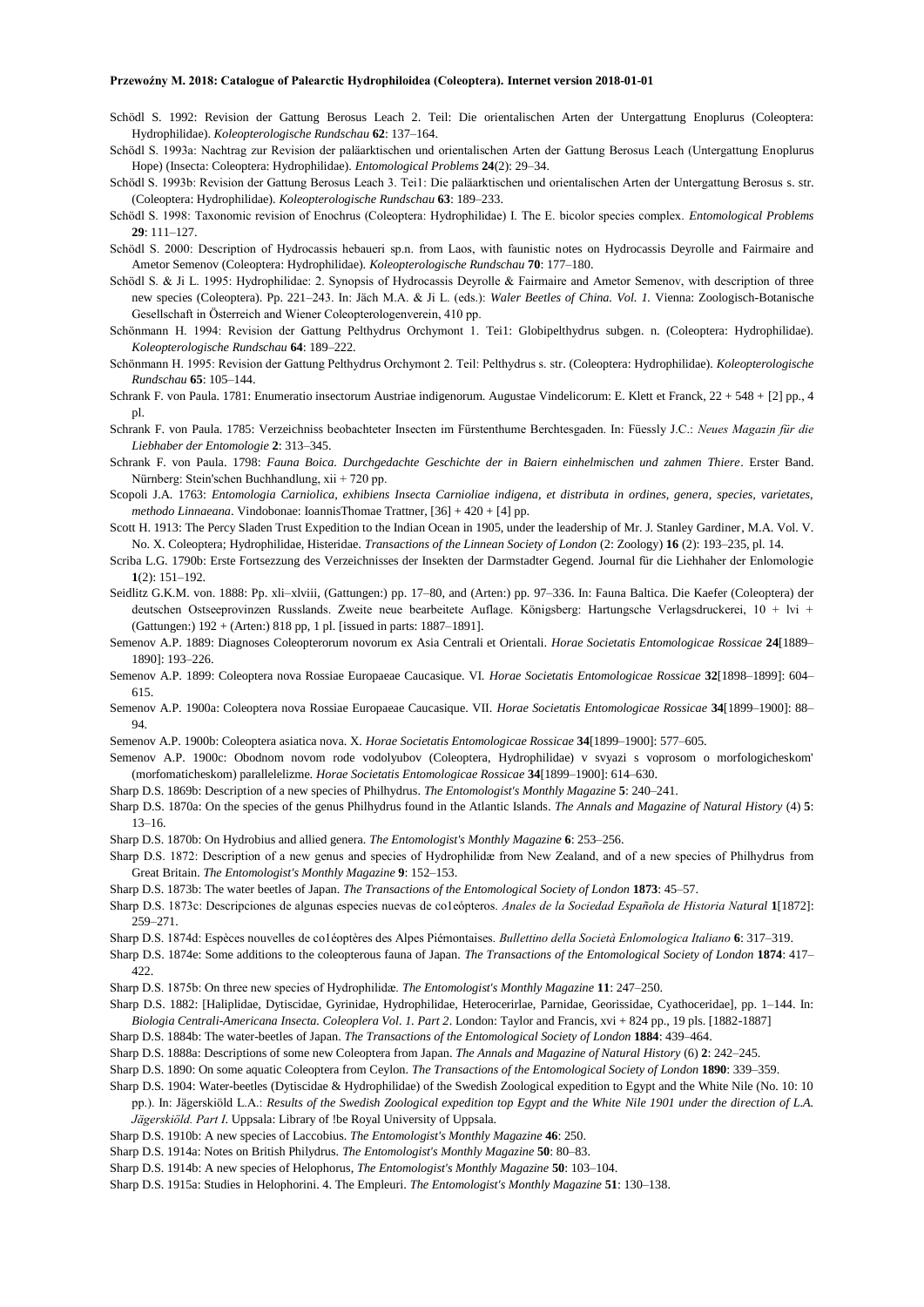- Sharp D.S. 1915b: Studies in Helophorini. 5. The Trichelophori. *The Entomologist's Monthly Magazine* **51**: 156–163.
- Sharp D.S. 1915c: Studies in Helophorini. 6. Gephelophorus and Meghelophorus. *The Entomologist's Monthly Magazine* **51**: 198–204.
- Sharp D.S. 1915e: Studies in Helophorini. *The Entomologist's Monthly Magazine* **51**: 233–238, 270–277.
- Sharp D.S. 1915f: Notes on British Philydrus. No. 2. *The Entomologist's Monthly Magazine* **51**: 320–324.
- Sharp D.S. 1916a: Studies m Helophorini. 9. Helophorus (continued). *The Entomologist's Monthly Magazine* **52**: 83–86.
- Sharp D.S. 1916b: Studies in Helophorini. 10. Helophorus (continued). *The Entomologist's Monthly Magazine* **52**: 108–112, 125–130, 164– 177.
- Sharp D.S. 1916d: Studies in Helophorini. 11. Atracthelophorus and Cyphelophorus. *The Entomologist's Monthly Magazine* **52**: 193–200, pls. III–VI.
- Sharp D.S. 1918: On some species hitherto assigned to the genus Cercyon (Coleoptera, Hydrophilidae). *The Entomologist's Monthly Magazine* **54**: 274–277.
- Shatrovskiy [= Schatrowskij] A.G. 1984: Obzor vodolyubov roda Laccobius Er. (Coleoptera, Hydrophilidae) fuuny SSSR. *Entomologicheskoe Obozrenie* **63**: 301–325.
- Shatrovskiy [= Schatrowskij] A.G. 1989: Hydraenidae, Hydrophilidae. Pp. 260–293. In: Ler P.A. (ed.): *Opredelitel nasekomykh Dalnego Vostoka SSSR v shesti tomakh. Vol. 3. Zhestkokrylye, ili zhuki (part 1)*. Leningrad: Nauka, 572 pp.
- Shatrovskiy [= Schatrowskij] A.G. 1990: Kaukasische Hydrophiliden der Gattung Megasternum Mulsant 1844 (Insecta: Coleoptera: Hydrophilidae). *Senckenbergiana Biologica* **70**: 83–87.
- Shatrovskiy [= Schatrowskij] A.G. 1992: Novye i maloizvestnye vodolyubovye (Coleoptera, Hydrophiloidea) iz yuzhnogo Primoria i sopredelnykh territorii. [New and little known Hydrophiloidea (Coleoptera) from southern Primorye territory and adjacent regions]. *Enlomologicheskoe Obozrenie* **71**: 359–371.
- Shatrovskiy [= Schatrowskij] A.G. 1993: 0 novykh i maloizvestnykh vodolyubakh roda Hydrochus Leach (Coleoptera, Hydrophilidae). *Entomologicheskoe Obozrenie* **72**: 827–829.
- Shatrovskiy [= Schatrowskij] A.G. 1999: Novye vidy aziatskikh vodolyubov roda Cercyon Leach. (Coleoptera, Hydrophilidae), sobrannye v ekspeditsiyakh velikikh russkikh puteshestvennikov. *Izvestiya Khar'kovkogo Entomologicheskogo Obshcheslva* **7**: 5–7.
- Short A.E.Z., Cole J. & Toussaint E.F.A. 2017: Phylogeny, classification and evolution of the water scavenger beetle tribe Hydrobiusini inferred from morphology and molecules (Coleoptera: Hydrophilidae: Hydrophilinae). *Systematic Entomology* 1-15, DOI: 10.1111/syen.12239
- Short A.E.Z. & Fikáček M. 2011: World catalogue of the Hydrophiloidea (Coleoptera): additions and corrections II (2006-2010). *Acta Entomologica Musei Nationalis Pragae* **51**: 83–122.
- Short A.E.Z. & Fikáček M. 2013: Molecular phylogeny, evolution and classification of the Hydrophilidae (Coleoptera). *Systematic Entomology* **38**: 723–752.
- Short A.E.Z. & Jia F.-L. 2011: Two new species of Oocyclus Sharp from China with a revised key to the genus from mainland Southeast Asia (Coleoptera: Hydrophilidae). *Zootaxa* **3012**: 64–68.
- Skale A. & Jäch M.A. 2003: A new species of Eumetopus Balfour-Browne, 1949 from Nepal (Insecta: Coleoptera), pp. 195–196. In: Hartmann M. & Baumbach H. (eds.): Biodiversität und Naturausstattung im Himalaya. Erfurt, Verein der Freunde & Förderer des Naturkundemuseums Erfurt e.V., 391 pp., XVI pls.
- Smetana A. 1975: Revision of the New World Genera of the Tribe Omicrini trib. Nov. of the Hydrophilid Subfamily Sphaeridiinae (Coleptera). *Studies in the Neotropical Fauna* **10**: 153–182
- Solier A.J.J. 1834: Observations sur la tribu des Hydrophiliens, et principalement sur le genre Hydrophilus de Fabricius. *Annales de la Société Entomologique de France* **3**: 299–318.
- Solsky S.M. 1873: Coléoptères de Russie. *Horae Societatis Entomologicae Rossicae* **9**[1872]: 299–309.
- Solsky S.M. 1874: Zhestkokrylye (Coleoptera), Tetrad 1. In: Fedschenko A.P. (ed.): *Puteshestvie v Turkestan. Tom II, Zoogeograficheskiya izsledovaniya, Chast V, Otdel Shestoy*. St. Petersburg and Moskva: Imperatorskoe obshschestvo lyubiteley estestvoznaniya, antropologii i etnografii,  $iv + 222 + [I]$  pp.
- Spangler P.J. 1961: A new species of Spercheus from Texas (Coleoptera: Hydrophilidae). *Coleoplerists Bulletin* **15**: 117–119.
- Spangler P.J. 1972: A new genus and two new species of madicolous beetles from Venezuela (Coleoptera: Hydrophilidae). *Proceedings of the Biological Society of Washington* **85**: 139–146.
- Spangler P.J. 1980: Results of the Austrian Hydrobiological Mission, 1974, to the Seychelles-, Comores- and Mascarene Archipelagos. Part IV: The Aquatic Beetles Collected on the Mission to Réunion and Comoro Island (Coleoptera: Hydrophilidae, Hydraenidae, Gyrinidae). *Annalen des Naturhistorischen Museums in Wien* **83**[1979]: 701–709.
- Speiser F. 1893: Kalocsa környékének bogárfaunaja. Coleoptera regionis Colocensis. Coloczae: Antonius Malatin, 60 pp.
- Stephens J.F. 1828: Pp. 1–-112, pls. 10–12. In: Illustrations of British entomology; or, a synopsis of indigeneous insects: containing their generic and specific distinctions; with an account of their metamorphoses, times of appearance, localities, food, and economy, as far as practicable. Mandibulata. Vol. II. London: Baldwin and Cradock, 200 pp., pls. 10–15. [pp. 113–200, pls. 13–15 issued in 1829].
- Stephens J.F. 1829c: Pp. 113–200, pls. 13–15. In: Illustrations of British entomology; ... Vol. II. London: Baldwin and Cradock, 200 pp., pls. 10–15. [see 1828]
- Stephens J.F. 1835: Pp. 369–448. In: *Illustrations of British entomology; … Vol. V*. London: Baldwin and Cradock, 448 pp. [see 1832]
- Stephens J.F. 1839: A manual of British Coleoplera, or beetles; containing a brief description of all the species of beetles hitherto ascertained to inhabit G reat Britain and Ireland; together with a notice of their chief localities, times and places of appearances, etc. London: Longman, Orme, Brown, Green, and Longmans,  $xii + 443$  pp.
- Steven C. von. 1808: [new taxa]. In: Schönherr C.J.: *Synonymia Insectorum, oder Versuch einer Synonymie aller bisher bekannten Insecten. nach Fabricii Systema Eleutheratorum &c. geordnet. Erster Theil. Eleutherata oder Käfer. Zweiter Band. (Spercheus-Cryptocephalus)*. Stockholm: C.F. Marquard,  $x + 424$  pp., 1 pl.
- Stierlin W.G. 1900: *Coleoptera Helvetiae. Fauna Coleopterorum helvetica. Die Käfer-Fauna der Schweiz nach der analytischen Methode. I. Theil*. Schaffhausen: Bolli & Bocherer, xii + 667 pp.
- Stöcklein F. 1954: Zwei neue Käfer aus der Mandschurei. *Entomologische Arbeiten aus dem Museum G. Frey* **5**: 268–270.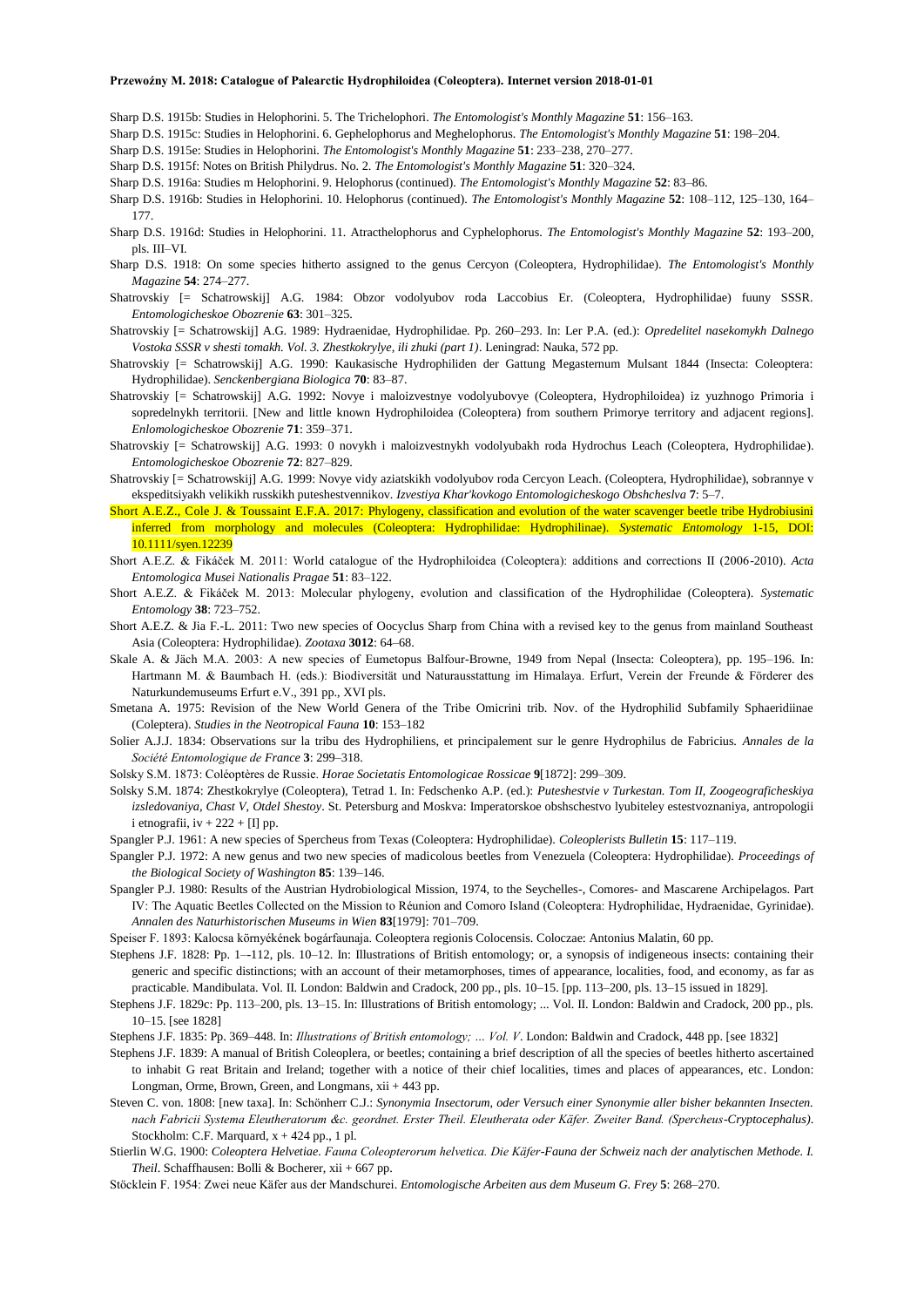- Sturm J. 1807: *Deutschlands Fauna in Abbildungen nach der Natur mit Beschreibungen. V. Abtheilung. Die Insecten. Zweites Bändchen. Käfer*. Nürnberg: J. Sturm, 4 + 219 pp., pls. 21–52 [also under title: Deutschlands Insecten. Käfer.].
- Sturm J. 1835: Deutschlands Fauna in Abbildungen nach der Natur mit Beschreibungen. V. Abtheilung. Die Insecten. Neuntes Bändchen. Käfer. Nürnberg: J. Sturm, 12 + 120 pp., pl. 203–216 (also under title: Deutschlands Insecten. Käfer.).
- Sturm J. 1836: *Deulschlands Fauna in Abbildungen nach der Natur mit Beschreibungen. V. Abtheilung. Die Inseclen. Zehntes Bändchen. Käfer*. Nürnberg: J. Sturm, 108 pp., pl. 216–227. (also under title: Deutschlands Insecten, Käfer.).

Sturm J. 1843: Catalog der Kæfer-Sammlung Von Jacob Slurm. Nürnberg: J. Sturm, xii + 386 pp., 6 pls.

- Thomson C.G. 1853: Öfversigt af de i Sverige funna arter af famillien Palpicornia. *Öfversigt af Kongliga Vetenskaps-Akademiens Förhandlingar* **10**: 40–58.
- Thomson C.G. 1859: *Skandinaviens Coleoptera, synoptiskt bearbetade. Tom I.* Lund: Berlingska Boktryckeriet, [5] + 290 pp.
- Thomson C.G. 1867a: *Skandinaviens Coleoptera, synoptiskt bearbetade. Supplementum. Tom. IX* . Lund: Lundbergska Boktryckeriet, 407 pp.

Thomson C.G. 1868: *Skandinaviens Coleoptera, synoptiskt bearbetade. Tom. X*. Lund: Lundbergska Boktryckeriet, 420 pp.

- Thomson C.G. 1870a: Några för Sveriges Fauna nya Coleoptera. *Opuscula Entomologica* **2**.124–140.
- Thomson C.G. 1870b: Bidrag till Sveriges Insect-fauna. (1). *Opuscula Entomologica* **3**: 322–340.
- Thomson C.G. 1884a: Bidrag till Sveriges insectfauna. *Opuscula Entomologica* **10**: 1029–1040
- Thomson C.G. 1884b: [new taxon]. *Bulletin de la Société Enlomologique de France* **1883**: cxxxi.
- Thunberg C.P. 1784: Novæ insectorum species descriptæ. *Nova Acta Regiae Societatis Scientarum Upsaliensis* **4**: 1–28, pl. I.
- Thunberg C.P. 1794b: Dissertatio entomologica sistens Insecla Suecica. Partem sextam (Resp. S. Kinmanson). Upsaliæ: J.F. Edman, pp. II + 73–82.
- Thunberg C.P. 1794c: Dissertatio entomologica sistens Insecta Suecica. Partem octavam. Upsaliae: J.F. Edman, pp. 97–104.
- Toumier H. 1868: De quelques nouveaux coléoptères d'Europe et d'Algérie. Annales de la Société Entomologique de France (4) **7**[1867]: 561–570, pl. 13.
- Toumier H. 1878: Description d'un nouveau coleoptère, appartenant au genre Laccobius Er. *Mitteilungen der Schweizerischen Entomologischen Gesellschaft* **5**[1877–1880]: 434–438.
- Turton W. 1802: *A general system of nature through the three grand kingdoms of animals, vegetables, and minerals; systematically divided into their several classes orders, genera, species, and varieties, with their habitations, manners, economy, structure, and peculiarities. Translated from Gmelin's last edition of the celebrated Systema Naturae, by Sir Charles Linné, amended and enlarged by the improvements and discoveries of later naturalists and societies, with appropriate copper-plates. Volume II*. London: Lackington, Allen, and Co., 717 pp., 1 pl. [second edition issued in 1806; insects are in Vol. 3 (784 pp.)].
- Ueng Y.-T., Wang W.-C. & Wang J.-P. 2006: A new species of water scavenger beetle, Berosus salinus, n. sp. from Taiwan and China (Coleoptera: Hydrophilidae). *Journal of the National Taiwan Museum* **59**: 61–68.
- Ueng Y.-T., Wang W.-C. & Wang J.-P. 2007: Berosus tayouanus, a replacement name for Berosus salinus Ueng et al. (Coleoptera: Hydrophilidae). *Journal of the National Taiwan Museum* **60**: 87–88.
- Valladares L.F. 1988: Descripción de Hydrochus angusi n. sp. del norte de España (Coleoptera, Hydrophilidae). *Nouvelle Revue d'Entomologie (N. S.)* **5**: 83–87.
- Valladares L. F., Díaz J.A & Delgado J.A. 1999: Hydrochus ibericus sp. n. (Coleoptera: Hydrochidae) ftom the Iberian Peninsula. *Aquatic Insects* **21**: 81–87.
- Villa A. & Villa. G.B. 1833b: Coleopterorum species novae in Catalogo dupletorum extantes diagnosibus, adumbrationibus atque observailombus Illustrae. Coleoplera Europae duplete in collectione Villa. Mediolani, pp. 32–36.
- Villa A. & Villa G.B. 1838: *Alterum supplementum Coleoplerorum Europæ sive additio ad Calalogum et supplementum I. dupletorum collectionis Villa*. Mediolani, pp. 51–66.
- Vogt H. 1969: Cercyon-Studien mit Beschreibung zweier neuer deutscher Arten. *Entomologische Blätter* **64**[1968]: 172–191.
- Vogt H. 1974: Cercyon-Studien II. *Entomologische Blätter* **70**: 190–192.
- Vorst O. 2009: Cercyon castaneipennis sp.n., an overlooked species from Europe (Coleoptera: Hydrophilidae). *Zootaxa* **2054**: 59–68.
- Vorst O. & Cuppen J.G.M. 2003: A third Palearctic species of Chaetarthria Stephens (Coleoptera: Hydrophilidae). *Koleopterologische Rundschau* **73**: 161–167.
- Walker F. 1836: Notes on some insects ofTeneriffe. *The Entomological Magazine* **3**: 412–413.
- Walker F. 1858: Characters of some apparently undescribed Ceylon Insects. *The Annals and Magazine of Natural History* (3) **2**: 202–209.
- Walker F. 1859: Characters of some apparently undescribed Ceylon Insects. *The Annals and Magazine of Natural History* (3) **3**: 50–56, 258– 265.
- Watanabe N. 1983: A new species of the genus Helophorus Fabricius (Coleoptera, Hydrophilidae) from Japan, with notes on the Japanese species. *Proceedings of the Japanese Society of Systematic Zoology* **25**: 43–47.
- Watanabe N. 1987: The Japanese species of Helochares (Crephelochares) (Coleoptera: Hydrophilidae), with description of a new species from Honshu. *Aquatic Insects* **9**: 11–15.
- Westhoff F. 1881: Pp. i–xxviii, 1–140. In: Die Käfer Westfalens. *Verhandlungen des Naturhistorischen Vereins der Preussischen Rheinlande und Westfalens* **38**(Supplement): i–xxviii, 1–323 [pp. 141–323 issued in 1882].
- Wollaston T.V. 1854: *Insecta Maderensia; being an account of the insects of the islands of the Madeiran group*. London: J. Van Voorst, xliii + 634 pp., 13 pls.
- Wollaston T.V: 1857; *Catalogue of the coleopterous lnsects of the Madeira in the collection of the British Museum. London*. The Trustees of the British Museum, xvi + 234 pp.
- Wollaston T.V. 1864: *Calalogue of the coleopterous insects of the Canaries in the collection of the British Museum*. London: The Trustees of the British Museum,  $xiii + 648$  pp,
- Wollaston T.V. 1867: Coleoptera *Hesperidum, being an enumeration of the coleopterous insects of the Cape Verde Archipelago*. London: J. van Voorst, xxxix + 285 pp.